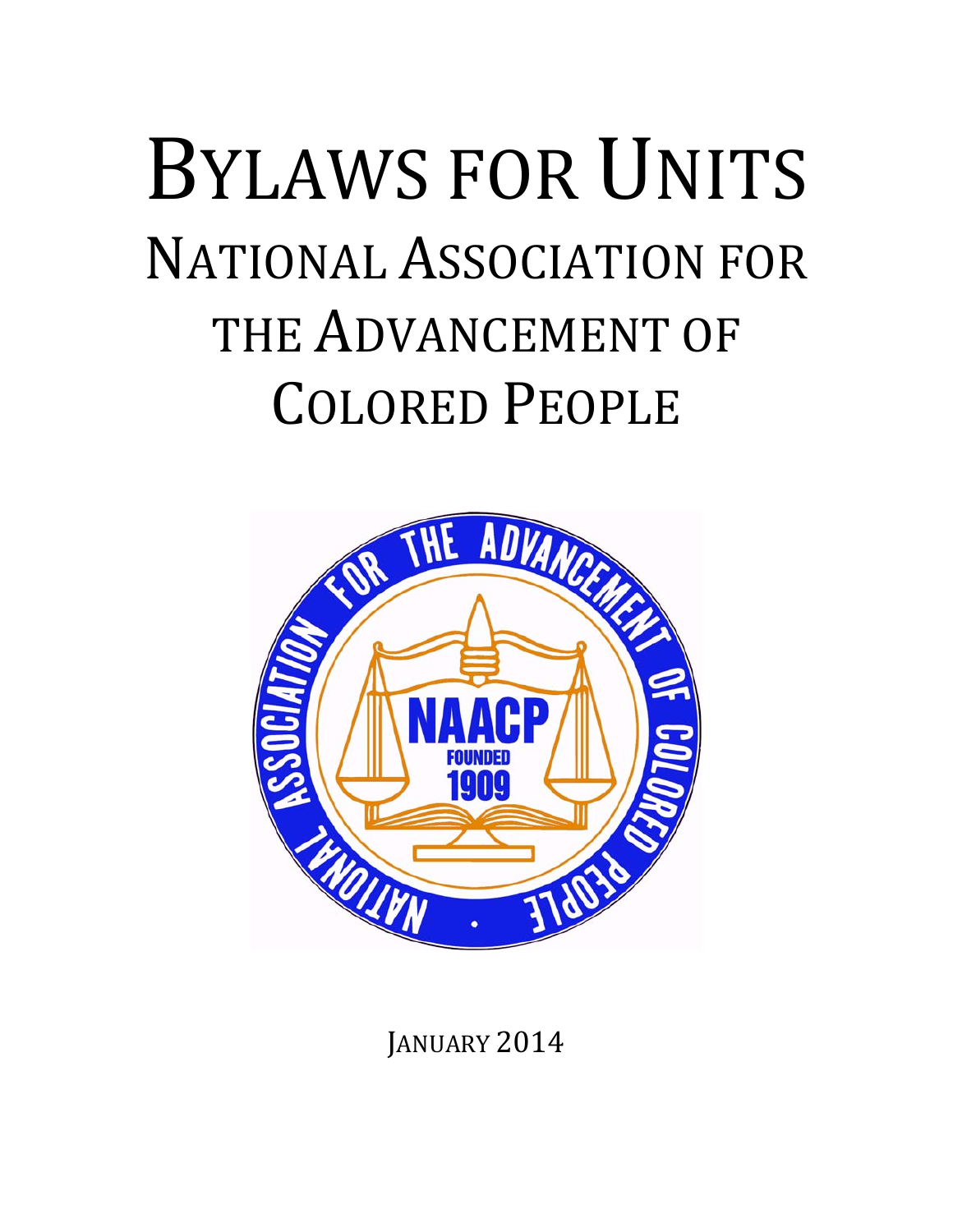# **BYLAWS FOR UNITS NATIONAL ASSOCIATION FOR THE ADVANCEMENT OF COLORED PEOPLE**

## **TABLE OF CONTENTS**

# **Page**

| <b>ARTICLE I</b>   |                  |                                                              |  |
|--------------------|------------------|--------------------------------------------------------------|--|
|                    | 1.               |                                                              |  |
|                    | $\overline{2}$ . |                                                              |  |
| <b>ARTICLE II</b>  |                  |                                                              |  |
|                    | 1.               |                                                              |  |
|                    | $\overline{2}$ . |                                                              |  |
|                    | 3 <sub>1</sub>   |                                                              |  |
| <b>ARTICLE III</b> |                  |                                                              |  |
|                    | 1.               |                                                              |  |
|                    | 2.               |                                                              |  |
|                    | 3.               |                                                              |  |
|                    | $\overline{4}$ . |                                                              |  |
|                    | 5.               | (Per Capita Assessment for State/State-Area Conferences)  14 |  |
|                    | 6.               |                                                              |  |
|                    | 7.               | (Intellectual Property; NAACP Trademarks) 14                 |  |
| <b>ARTICLE IV</b>  |                  |                                                              |  |
|                    | 1.               |                                                              |  |
|                    | $\overline{2}$ . | (Effective Date of Membership in the Branches, Youth         |  |
|                    |                  |                                                              |  |
|                    | 3 <sub>1</sub>   | (Membership in the State/State-Area Conference)15            |  |
|                    | $\overline{4}$ . |                                                              |  |
|                    | 5.               |                                                              |  |
|                    | 6.               |                                                              |  |
|                    | 7.               |                                                              |  |
|                    | 8.               |                                                              |  |
|                    | 9.               |                                                              |  |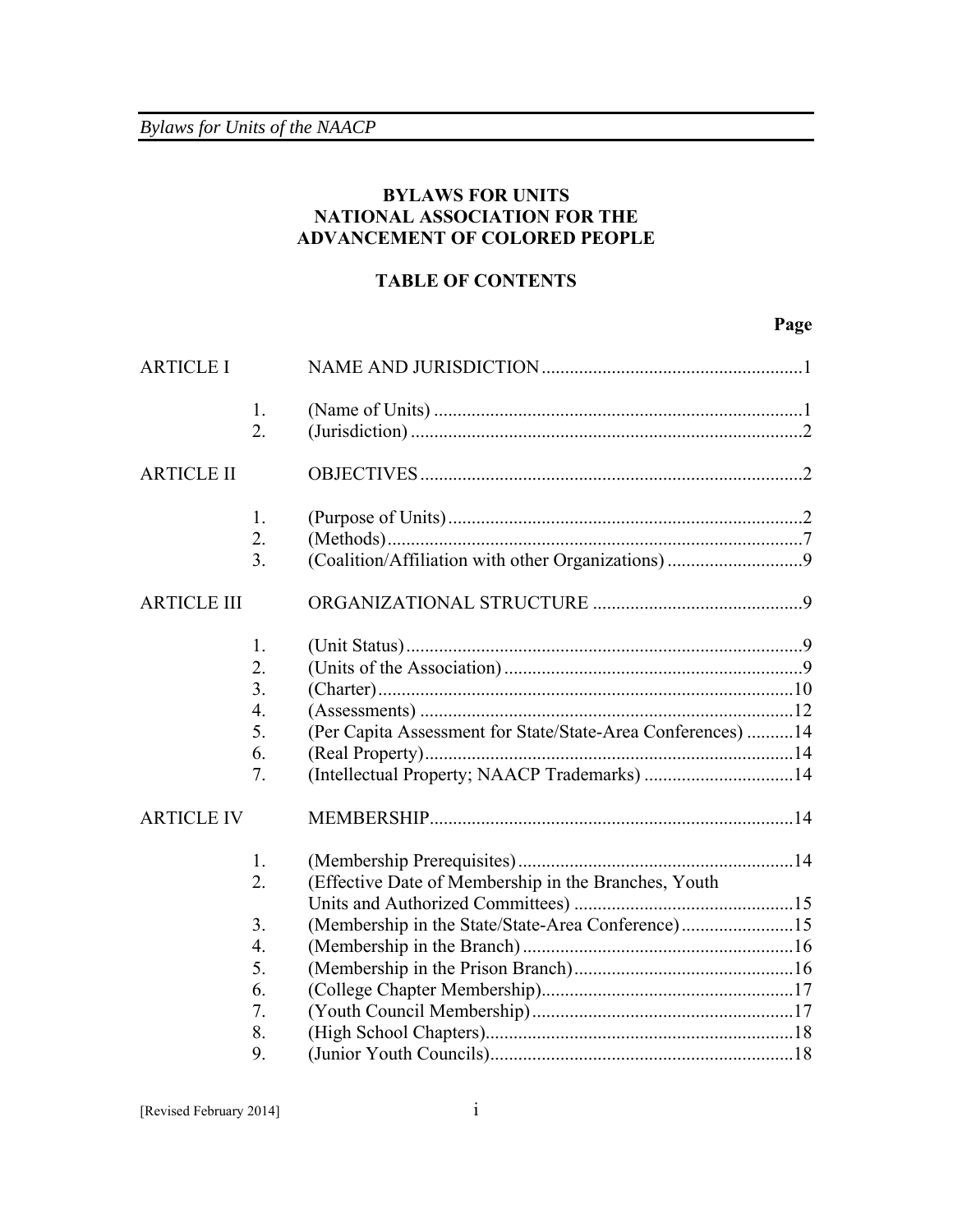|                    | 10. |                                                           |  |
|--------------------|-----|-----------------------------------------------------------|--|
|                    | 11. |                                                           |  |
|                    | 12. |                                                           |  |
|                    | 13. |                                                           |  |
| ARTICLE V          |     |                                                           |  |
|                    | 1.  |                                                           |  |
|                    | 2.  | (Meetings of the State/State-Area Conference)21           |  |
|                    | 3.  |                                                           |  |
|                    | 4.  |                                                           |  |
|                    | 5.  | (Special Meetings of Branches, Youth Units and Authorized |  |
|                    | 6.  | (Meetings of the Executive Committee of Branches, Prison  |  |
|                    |     |                                                           |  |
|                    | 7.  |                                                           |  |
|                    | 8.  |                                                           |  |
|                    | 9.  |                                                           |  |
|                    | 10. |                                                           |  |
|                    | 11. |                                                           |  |
|                    | 12. |                                                           |  |
|                    | 13. |                                                           |  |
|                    | 14. | (Controversies Between Branch and Youth Units)26          |  |
|                    | 15. | (Indebtedness for State/State-Area Conferences, Branches, |  |
|                    |     |                                                           |  |
|                    | 16. |                                                           |  |
|                    | 17. |                                                           |  |
|                    | 18. |                                                           |  |
|                    | 19. |                                                           |  |
| <b>ARTICLE VI</b>  |     |                                                           |  |
|                    | 1.  |                                                           |  |
|                    | 2.  |                                                           |  |
|                    | 3.  |                                                           |  |
| <b>ARTICLE VII</b> |     |                                                           |  |
|                    | 1.  |                                                           |  |
|                    | 2.  |                                                           |  |
|                    | 3.  |                                                           |  |
|                    | 4.  |                                                           |  |
|                    | 5.  |                                                           |  |
|                    |     |                                                           |  |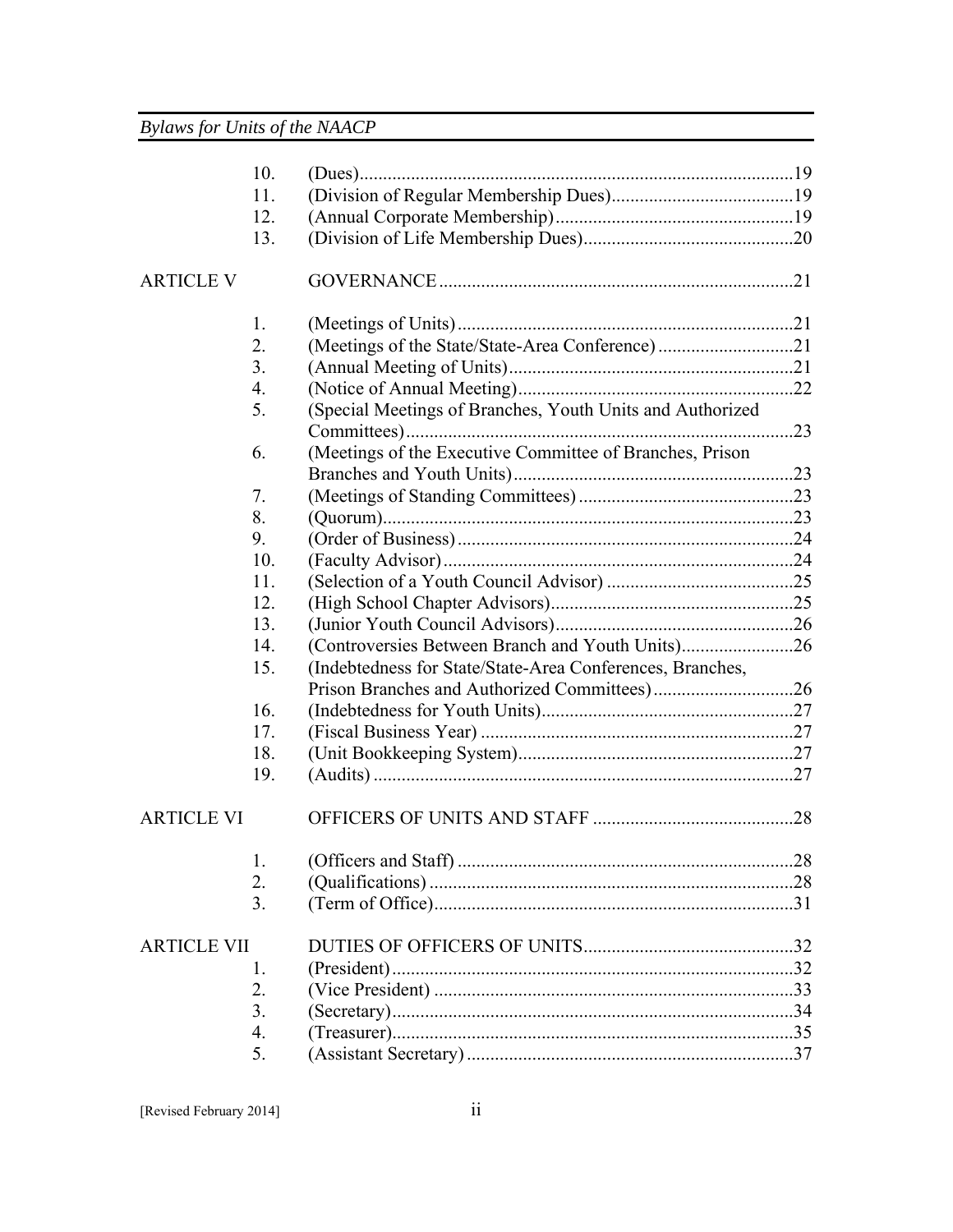| 6.                  |                                                                  |  |
|---------------------|------------------------------------------------------------------|--|
| 7.                  |                                                                  |  |
| <b>ARTICLE VIII</b> |                                                                  |  |
| 1.                  |                                                                  |  |
| 2.                  |                                                                  |  |
| 3.                  |                                                                  |  |
| 4.                  | (Standing Committees and Special Committees of Units) 41         |  |
| 5.                  |                                                                  |  |
| 6.                  | (Distinctive Duties of Prison Branch Standing Committees)48      |  |
| 7.                  | (Distinctive Duties of College Chapter Standing Committees)49    |  |
| 8.                  | (Distinctive Duties of Youth Council Standing Committees) 52     |  |
| 9.                  |                                                                  |  |
| 10.                 |                                                                  |  |
| <b>ARTICLE IX</b>   | ELECTION OF OFFICERS AND EXECUTIVE                               |  |
|                     |                                                                  |  |
| 1.                  | (Procedure for State/State-Area Conference Elections) 55         |  |
| 2.                  | (Election of Officers and Executive Committees for Branches)  61 |  |
| 3 <sub>1</sub>      |                                                                  |  |
| 4.                  |                                                                  |  |
| 5.                  | (Procedure for Youth Council, High School Chapter and Junior     |  |
|                     |                                                                  |  |
| 6.                  | (Voting for Members of the Board of Directors at Large)79        |  |
| <b>ARTICLE X</b>    | EXPULSION, SUSPENSION OR REMOVAL OF OFFICERS                     |  |
|                     |                                                                  |  |
| 1.                  |                                                                  |  |
| 2.                  | (Grounds for Suspension or Other Disciplinary Action)79          |  |
| 3.                  |                                                                  |  |
| 4.                  |                                                                  |  |
| 5.                  |                                                                  |  |
| 6.                  |                                                                  |  |
| 7.                  |                                                                  |  |
| 8.                  |                                                                  |  |
| <b>ARTICLE XI</b>   |                                                                  |  |
| <b>ARTICLE XII</b>  |                                                                  |  |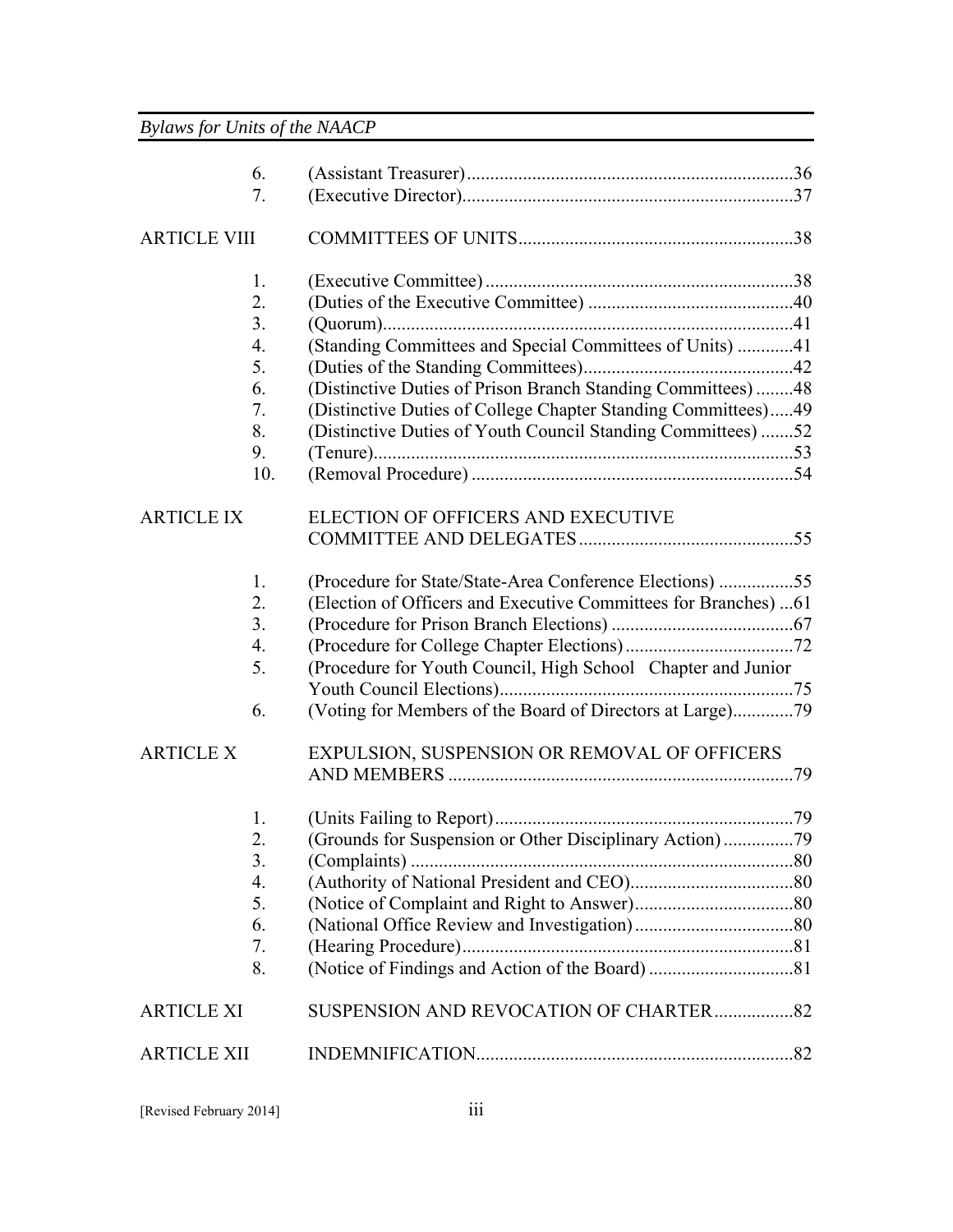| 2 <sub>1</sub> |                                                          |  |
|----------------|----------------------------------------------------------|--|
|                |                                                          |  |
|                |                                                          |  |
|                | ADDENDUM YOUTH AND COLLEGE DIVISION GUIDELINES (see tab) |  |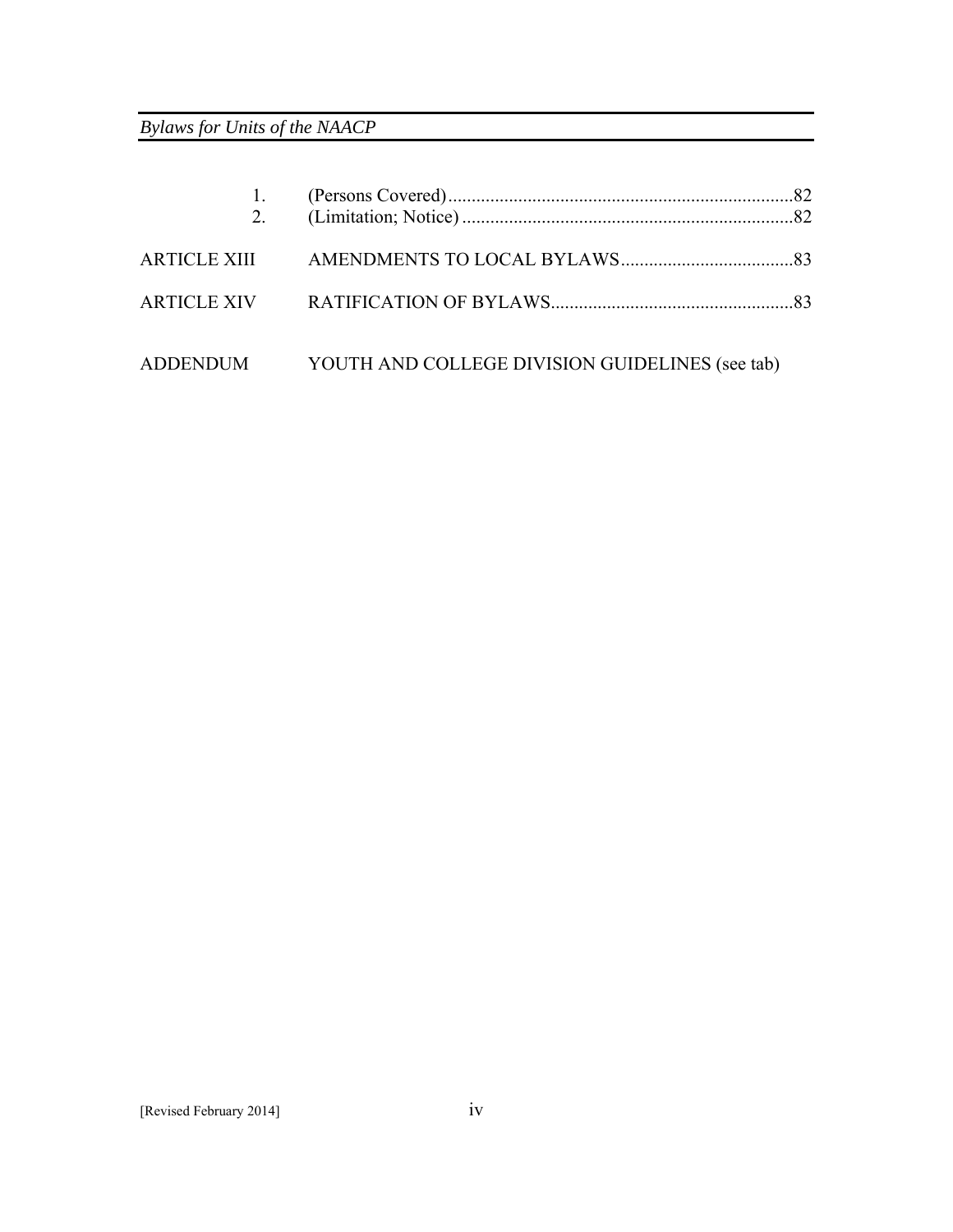#### **BYLAWS FOR UNITS**

 These Bylaws for Units pertain to all Units of the National Association for the Advancement of Colored People and should be read in conjunction with the Constitution of the National Association for the Advancement of Colored People.

## **ARTICLE I NAME AND JURISDICTION**

#### **1.** *(Name of Units)*

- a. *State/State-Area Conference.* The name of this organization shall be the State or State-Area Conference of the National Association for the Advancement of Colored People. Each State/State-Area Conference shall have a Youth and College Division.
- b. *Branch*. The name of this organization shall be the Branch of the National Association for the Advancement of Colored People.
- c. *Prison Branch.* The name of this organization shall be the Prison Branch of the National Association for the Advancement of Colored People.
- d. *College Chapter.* The name of this organization shall be the College Chapter of the National Association for the Advancement of Colored People.
- e. *Youth Council.* The name of this organization shall be the Youth Council of the National Association for the Advancement of Colored People.
- f. *Junior Youth Council.* The name of this organization shall be the Junior Youth Council of the National Association for the Advancement of Colored People.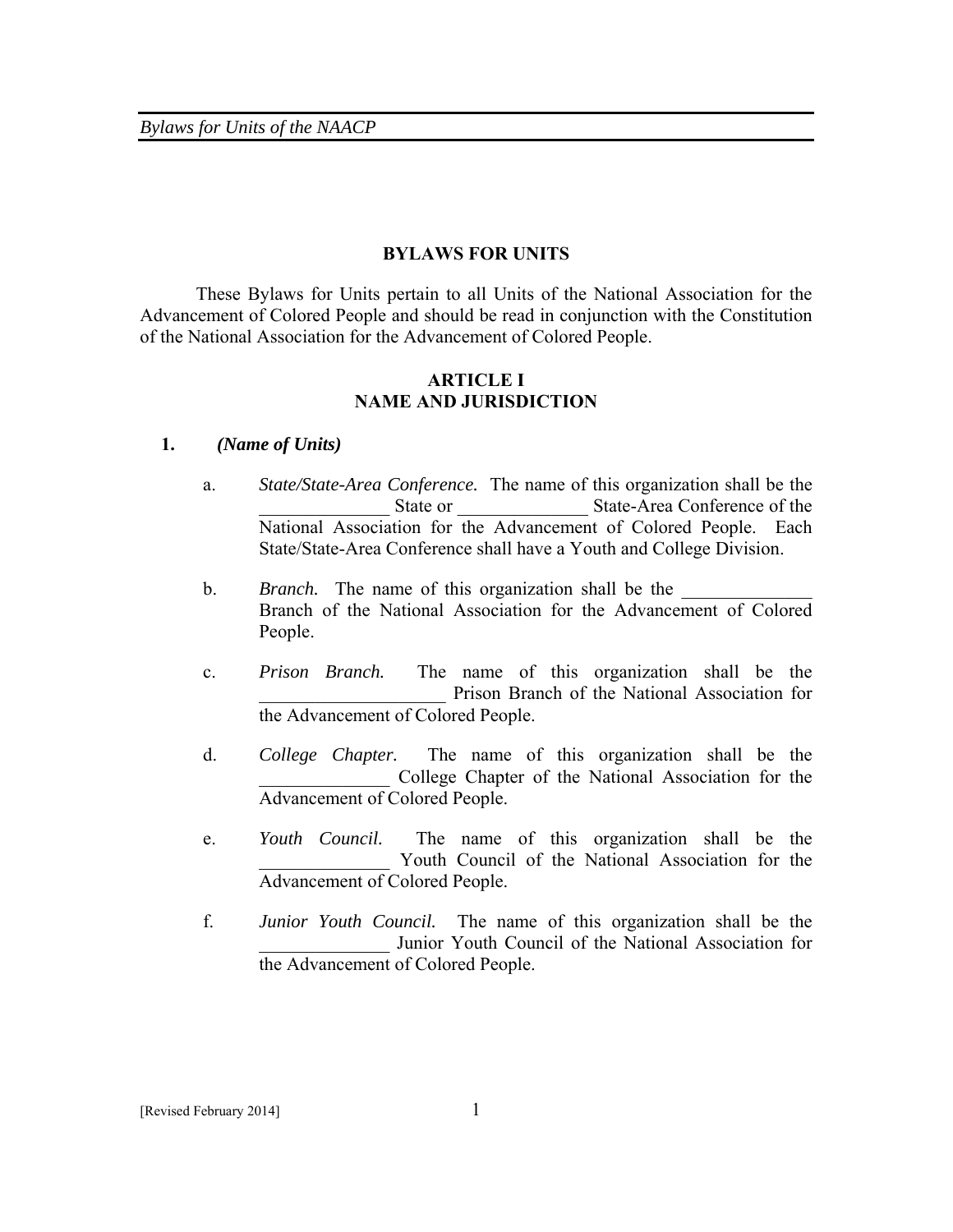- g. *High School Chapter.* The name of this organization shall be the High School Chapter of the National Association for the Advancement of Colored People.
- h. *Authorized Committee.* The name of this organization shall be the Authorized Committee of the National Association for the Advancement of Colored People.

## **2.** *(Jurisdiction)*

- a. The State/State-Area Conference, Branch, Prison Branch, College Chapter, High School Chapter, Youth Council, Junior Youth Council and Authorized Committee shall be a constituent and subordinate unit of the Association subject to the general authority and jurisdiction of the Board of Directors.
- b. *Coordination of College Chapters*. Whenever a College Chapter is located in a city or county containing another unit of the NAACP, the offcampus activity of the College Chapter shall be by mutual exchange of information.
- c. *Relationship Between Youth Units and Branches*. Youth Units and Branches have coordinate status within the Association's framework. While each affiliate has an independent status from the other, it is expected that their programs will be coordinated and the Youth Units and Branch in the same area will work in full cooperation to accomplish the aims and objectives of the Association subject to the general authority of the Board of Directors.
- d. All NAACP Units located within the geographic boundaries of a State/State-Area Conference shall be a member of the State/State-Area Conference and are subject to the State/State-Area Conference's efforts to coordinate NAACP activities and policies within its jurisdiction.

# **ARTICLE II OBJECTIVES**

#### *1 (Purpose of Units)*

*a. Units*. The purpose of the Units shall be to support the policies of the Association as described in Article II of the Constitution and to support the National Office by, among other means, sharing fundraising dollars and providing financial support.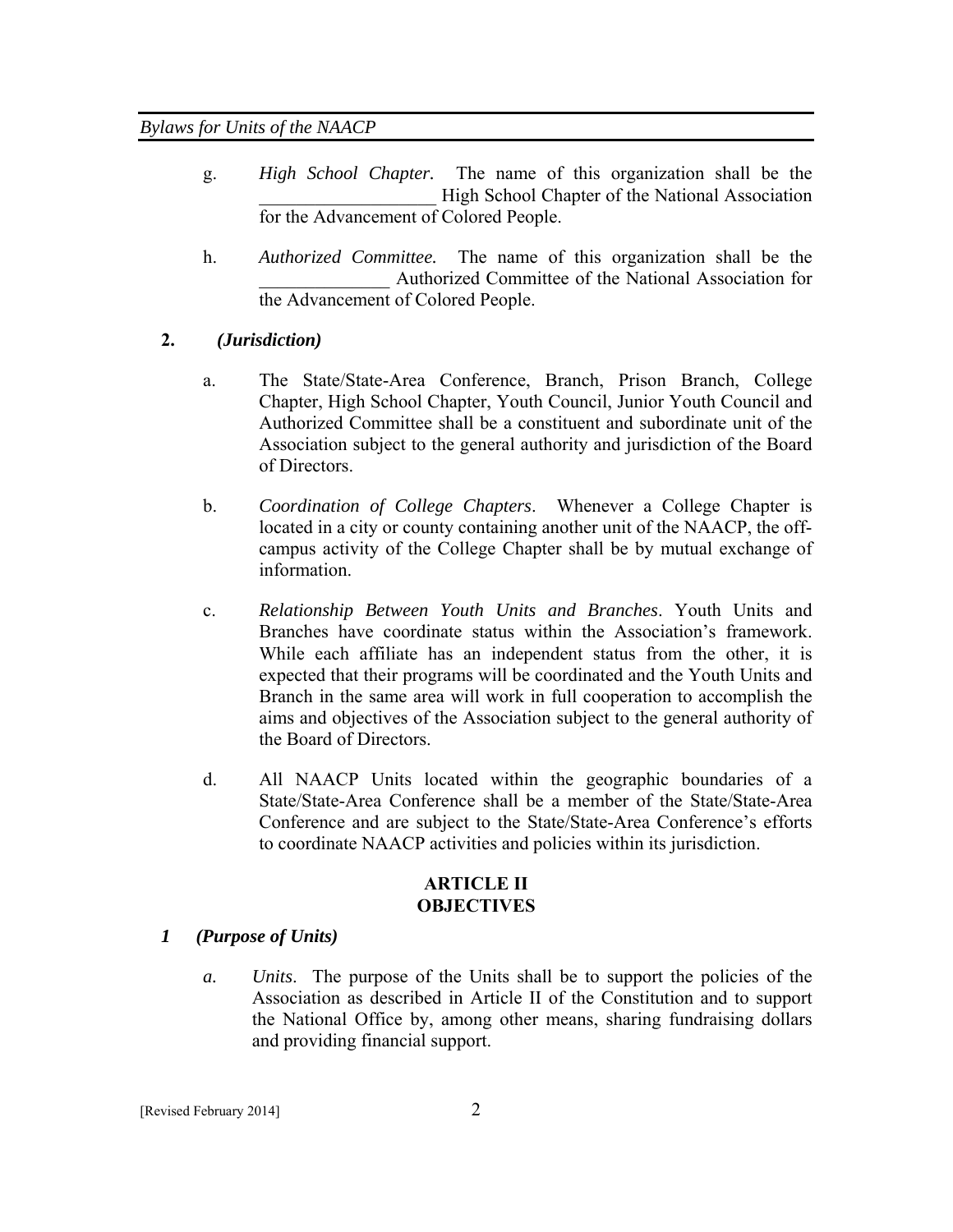*b. Objectives of State/State-Area Conferences*. The purpose and aims of State/State-Area Conferences of the National Association for the Advancement of Colored People shall be to improve the political, educational, social, and economic status of African-Americans and other racial and ethnic minorities; to eliminate racial prejudice; to keep the public aware of the adverse effects of discrimination; to take lawful action to secure the elimination of racial discrimination; to seek legislation and policies at the state level, or at other levels if requested by the National Office, which advance the programs and policies of the Association; and to oppose legislation and policies which are adverse to the programs and policies of the Association consistent with the efforts of the national organization and in conformity with the Articles of Incorporation of the Association, its Constitution and Bylaws, and as directed by the Board of Directors.

In addition, its objectives shall be to: stimulate the Branches, Prison Branches, Youth Councils, High School Chapters, College Chapters, Authorized Committees and any and all Units of the Association in its jurisdiction to greater activity in the fight for freedom; to revive dormant Units in the State/State-Area Conference; to organize new Units; to assist the Association in the conduct of the work of the NAACP by increasing support for the Association by the various Units; to coordinate the activities and secure the cooperation of Units within the State/State-Area Conference; to eliminate discrimination and injustice against minority people in the area; to seek the enactment of laws in the state legislature which will advance the programs and policies of the Association. With respect of the Youth Units, these objectives should be carried out through the Youth and College Division of the State/State-Area Conference.

*c. Objectives of Branches*. The purpose and aims of Branches of the National Association for the Advancement of Colored People shall be to improve the political, educational, social, and economic status of African-Americans and other racial and ethnic minorities; to eliminate racial prejudice; to keep the public aware of the adverse effects of discrimination; and to take lawful action to secure the elimination of racial discrimination, to seek legislation and policies at the local level, or at other levels if requested by the State/State-Area Conference or National Office, which advance the programs and policies of the Association; and to oppose legislation and policies which are adverse to the programs and policies of the Association consistent with the efforts of the national organization and in conformity with the Articles of Incorporation of the Association, its Constitution and Bylaws, and as directed by the Board of Directors.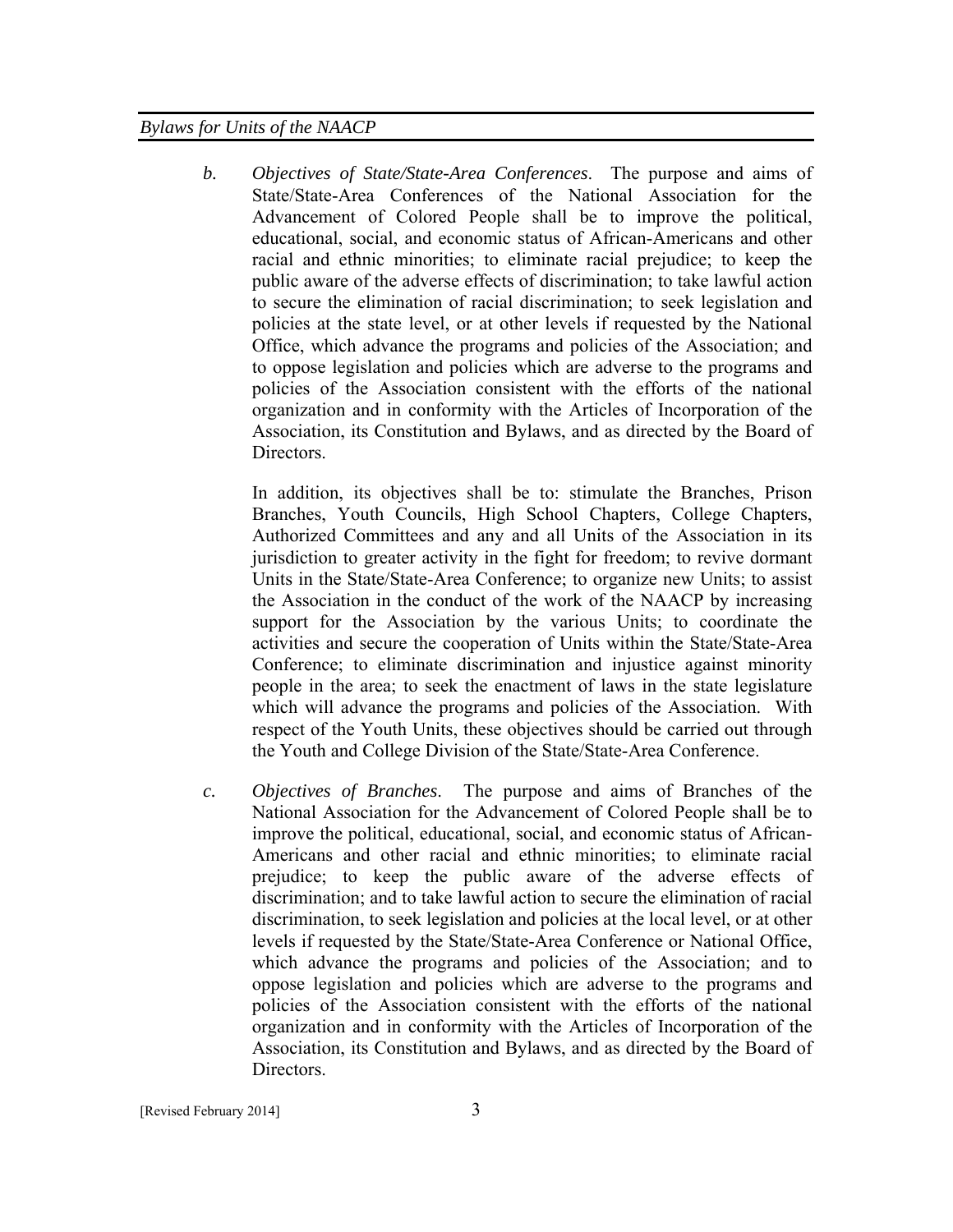*d. Objectives of Prison Branches*. The purpose and aims of Prison Branches of the National Association for the Advancement of Colored People shall be to improve the political, educational, social, and economic status of African-Americans and other racial and ethnic minorities; to eliminate racial prejudice; to keep the public aware of the adverse effects of discrimination; and to take lawful action to secure the elimination of racial discrimination; to seek legislation and policies at the local level, or at other levels if requested by the State/State-Area Conference or National Office, which advance the programs and policies of the Association; and to oppose legislation and policies which are adverse to the programs and policies of the Association consistent with the efforts of the national organization and in conformity with the Articles of Incorporation of the Association, its Constitution and Bylaws, and as directed by the Board of Directors.

In addition Prison Branches shall work to improve the educational status of incarcerated persons and to provide constructive rehabilitative leadership training programs that would enable released prisoners to return to society as assets rather than liabilities. Such training and experiences shall come from active participation in committees and general unit work.

Additional objectives of the Prison Branch shall be to disseminate comprehensive knowledge of the goals and objectives of the Association as they pertain to people of all races, colors and creeds; to inform prisoners of the problems affecting African-Americans and other ethnic minority groups; to acquire knowledge concerning community pride, civic awareness, responsibility, and brotherhood; to develop a more honorably rehabilitated citizen who is able to identify and help solve the problems of our society and world; and to advance the educational and social status of African-American prisoners and other racial and ethnic minorities.

*e. Objectives of College Chapters*. The purpose and aims of College Chapters of the National Association for the Advancement of Colored People shall be to improve the political, educational, social, and economic status of African-Americans and other racial and ethnic minorities; to eliminate racial prejudice; to keep the public aware of the adverse effects of discrimination; to take lawful action to secure the elimination of racial discrimination; and, to seek legislation and policies at the local level or at other levels if requested by the State/State-Area Conference or National Office, which advance the programs and policies of the Association; and to oppose legislation and policies which are adverse to the programs and policies of the Association consistent with the efforts of the national organization and in conformity with the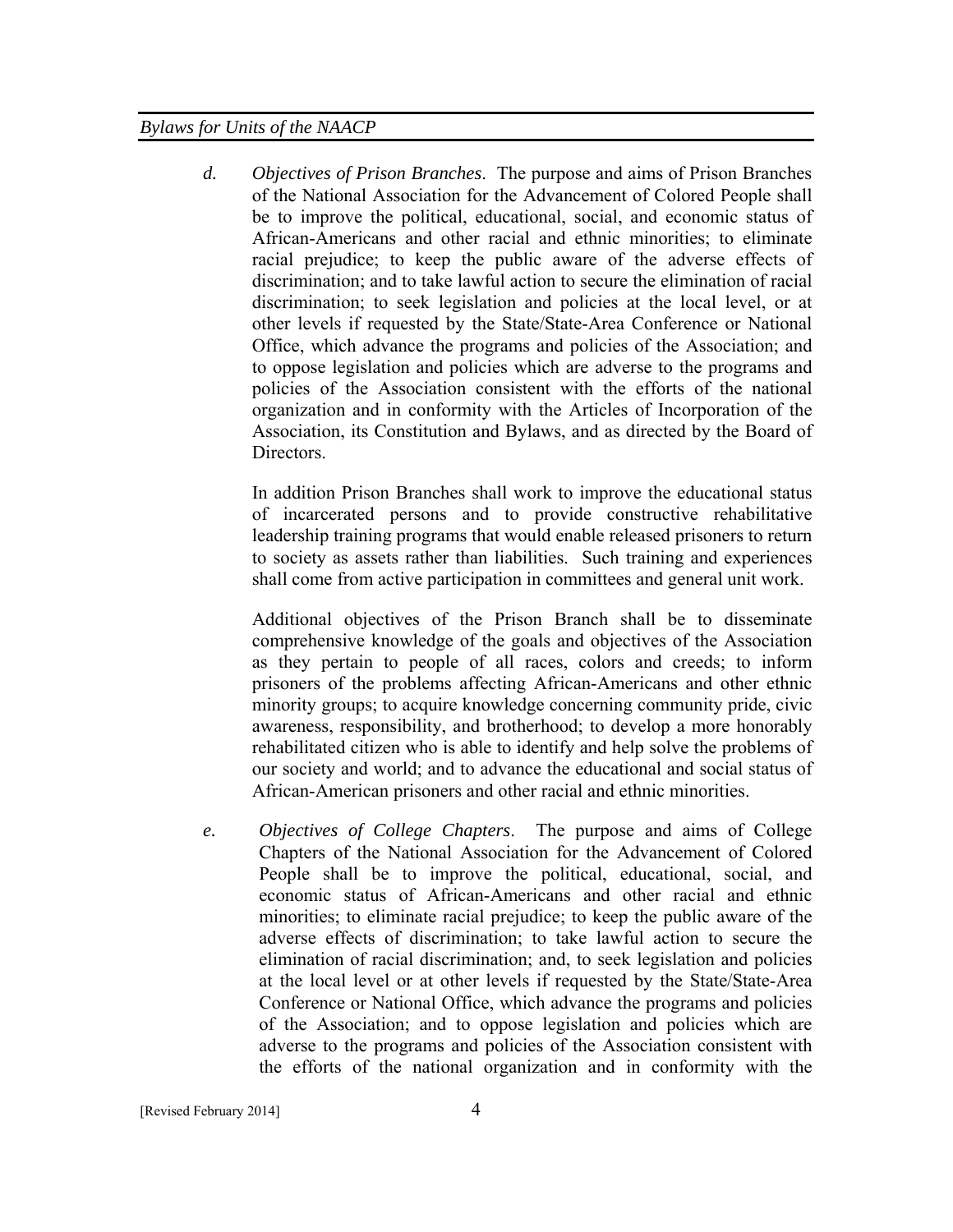Articles of Incorporation of the Association, its Constitution and Bylaws, and as directed by the Board of Directors.

In addition, its objectives shall be to inform students of the problems affecting African-Americans and other racial and ethnic minorities; to advance the economic, education, social and political status of African-Americans and other racial and ethnic minorities and their harmonious cooperation with other peoples; to stimulate an appreciation of the African Diaspora and other people of color's contribution to civilization; and to develop an intelligent, militant, effective leadership. These objectives shall be pursued in accordance with the policies of the Association within the framework of university regulations.

*f. Objectives of Youth Councils*. The purpose and aims of Youth Councils of the National Association for the Advancement of Colored People shall be to improve the political, educational, social, and economic status of African-Americans and other racial and ethnic minorities; to eliminate racial prejudice; to keep the public aware of the adverse effects of discrimination; to take lawful action to secure the elimination of racial discrimination; and, to seek legislation and policies at the local level or at other levels if requested by the State/State-Area Conference or national organization, which advance the programs and policies of the Association; and to oppose legislation and policies which are adverse to the programs and policies of the Association consistent with the efforts of the national organization and in conformity with the Articles of Incorporation of the Association, its Constitution and Bylaws, and as directed by the Board of Directors.

In addition, the purposes of the Youth Council shall be to inform youth of the problems affecting African-Americans and other racial and ethnic minorities, to advance the economic, educational, social and political status of African-Americans and other racial and ethnic minorities and their harmonious cooperation with other peoples, to stimulate an appreciation of the African Diaspora and other people of color's contribution to civilization; and to develop an intelligent and militant youth leadership. These objectives shall be pursued in accordance with the policies of the Association.

*g. Objectives of High School Chapters*. The purpose and aims of High School Chapters of the National Association for the Advancement of Colored People shall be to improve the political, educational, social, and economic status of African-Americans and other racial and ethnic minorities; to eliminate racial prejudice; to keep the public aware of the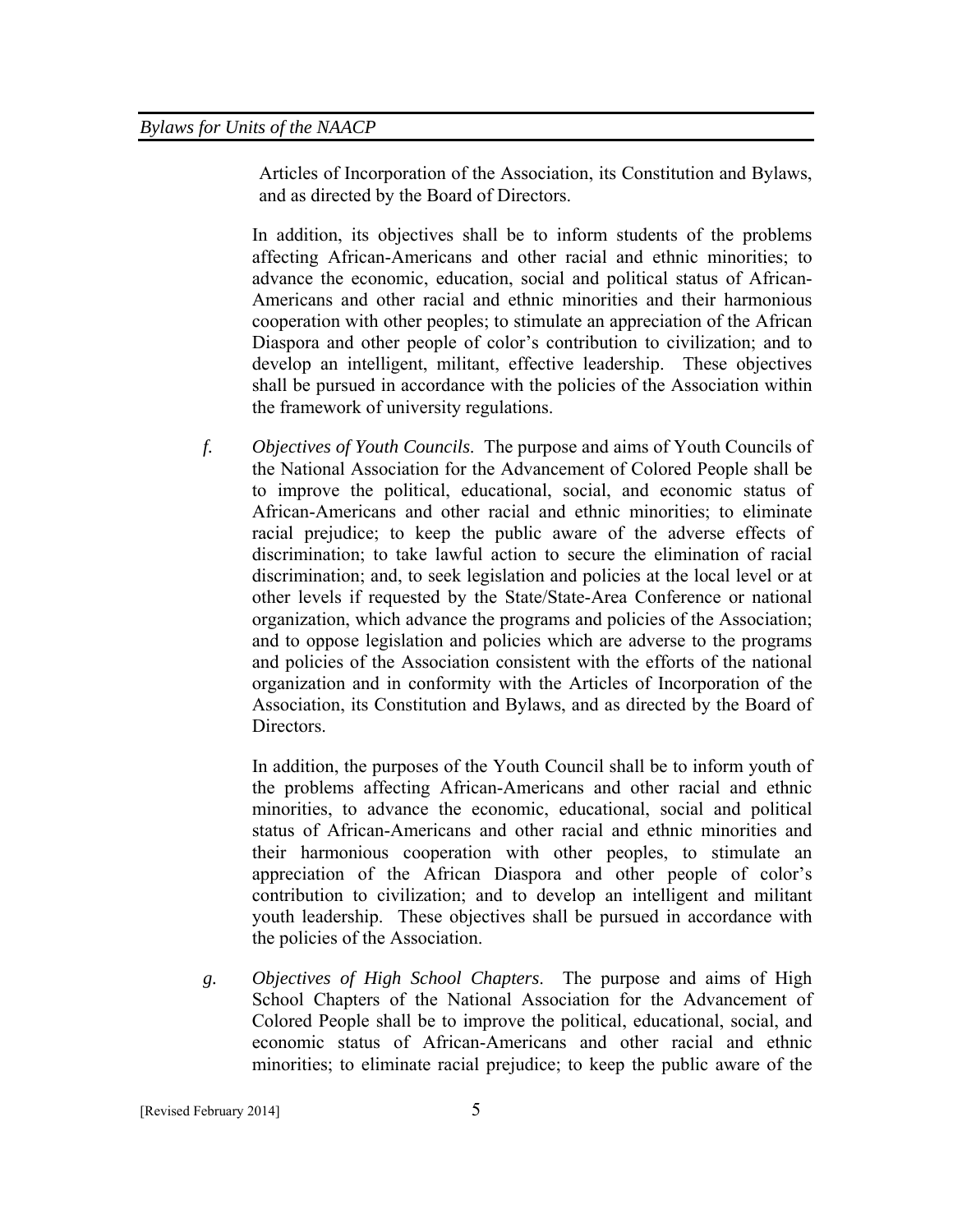adverse effects of discrimination; and to take lawful action to secure the elimination of racial discrimination; and, to seek legislation and policies at the local level, or at other levels if requested by the State/State-Area Conference or National Office, which advance the programs and policies of the Association; and to oppose legislation and policies which are adverse to the programs and policies of the Association consistent with the efforts of the national organization and in conformity with the Articles of Incorporation of the Association, its Constitution and Bylaws, and as directed by the Board of Directors.

In addition, the purposes of the High School Chapter shall be to inform youth of the problems affecting African-Americans and other racial and ethnic minorities, to advance the economic, educational, social and political status of African-Americans and other racial and ethnic minorities and their harmonious cooperation with other peoples; to stimulate an appreciation of the African-American Diaspora and other people of color's contribution to civilization; and to develop an intelligent and militant youth leadership by devising, working out and pursuing local programs. These objectives shall be pursued in accordance with the policies of the Association within the framework of high school regulations.

*h. Objectives of Junior Youth Councils*. The purpose and aims of Junior Youth Councils of the National Association for the Advancement of Colored People shall be to improve the political, educational, social, and economic status of African-Americans and other racial and ethnic minorities; to eliminate racial prejudice; to keep the public aware of the adverse effects of discrimination; and to take lawful action to secure the elimination of racial discrimination; to seek legislation and policies at the local level, or at other levels if requested by the State/State-Area Conference or National Office, which advance the programs and policies of the Association; and to oppose legislation and policies which are adverse to the programs and policies of the Association consistent with the efforts of the national organization and in conformity with the Articles of Incorporation of the Association, its Constitution and Bylaws, and as directed by the Board of Directors.

In addition, the purposes of the Junior Youth Council shall be to inform youth of the problems affecting African-Americans and other racial and ethnic minorities, to advance the economic, educational, social and political status of African-Americans and other racial and ethnic minorities and their harmonious cooperation with other peoples, to stimulate an appreciation of the African Diaspora and other people of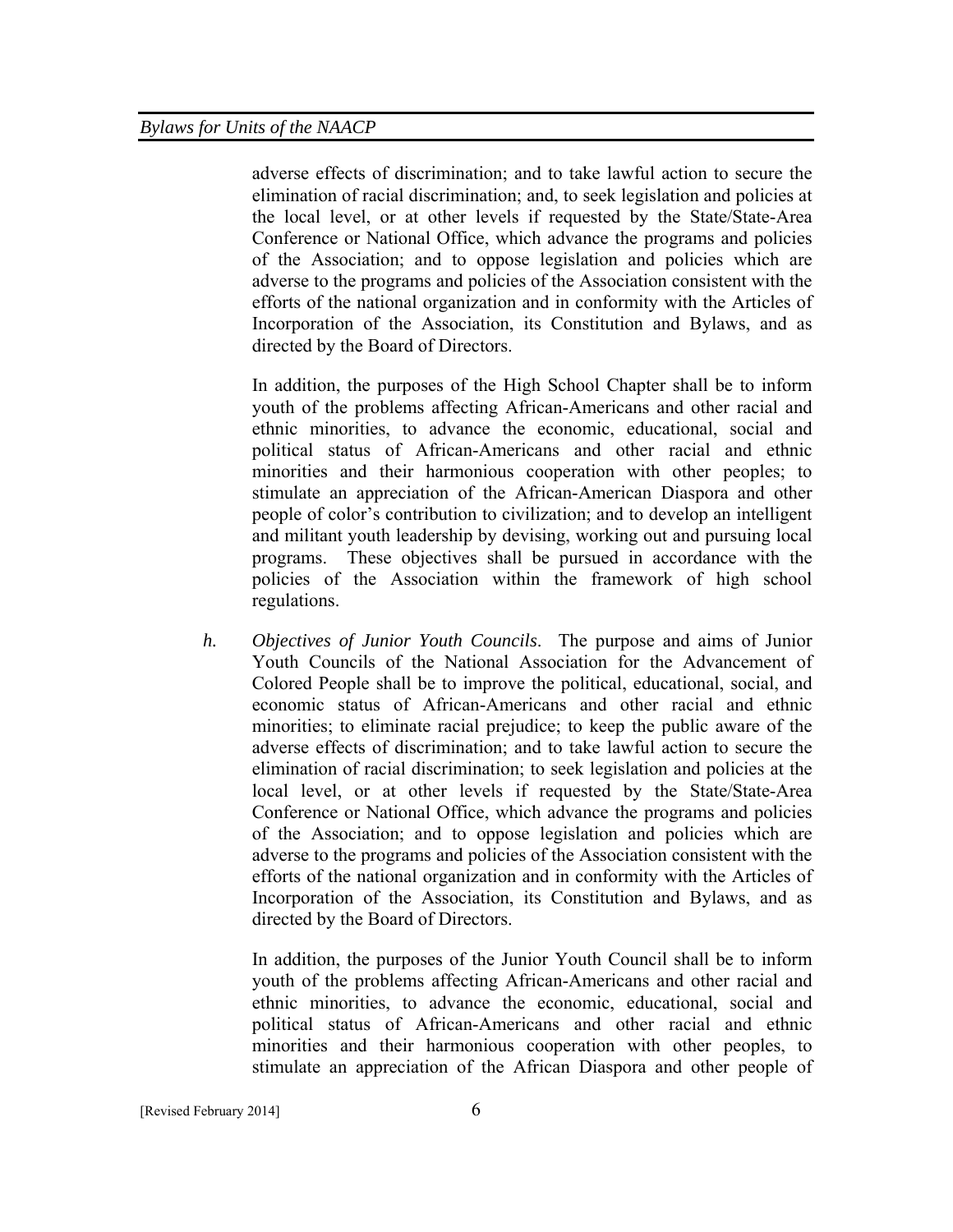color's contribution to civilization; and to develop an intelligent and militant youth leadership. These objectives shall be pursued in accordance with the policies of the Association.

*i. Objectives of Authorized Committees*. The purpose and aims of Authorized Committees of the National Association for the Advancement of Colored People shall be to improve the political, educational, social, and economic status of African-Americans and other racial and ethnic minorities; to eliminate racial prejudice; to keep the public aware of the adverse effects of discrimination; and to take lawful action to secure the elimination of racial discrimination; to seek legislation and policies at the local level or at other levels if requested by the State/State-Area Conference or National Office which advance the programs and policies of the Association; and to oppose legislation and policies which are adverse to the programs and policies of the Association consistent with the efforts of the national organization and in conformity with the Articles of Incorporation of the Association, its Constitution and Bylaws, and as directed by the Board of Directors.

## *2. (Methods)*

The methods used to obtain the Association's objectives shall be direct action, litigation, legislation and political action.

*a. Direct Action* 

*Examples*. Direct action includes agitation, demonstrations, marches, picketing, boycotts, economic sanctions and other appropriate action.

*Authority*. In accepting the mantle of leadership bestowed by virtue of their charter which requires the aggressive pursuit of the Association's mission, Units are encouraged to follow an independent course of action set out by the Unit's membership as long as it is consistent with the Association's policies and objectives. However, no Unit shall initiate, endorse or participate in direct action on behalf of the Association, or any Unit of the Association, without the express written authorization of the President and CEO and General Counsel.

*Direct Action Approval Procedure*. Any Unit of the Association seeking to initiate, endorse or participate in direct action as described above shall seek prior, timely authorization in writing from the President and CEO and General Counsel. Units must submit requests for approval within 15 business days before the date of proposed action. The President and CEO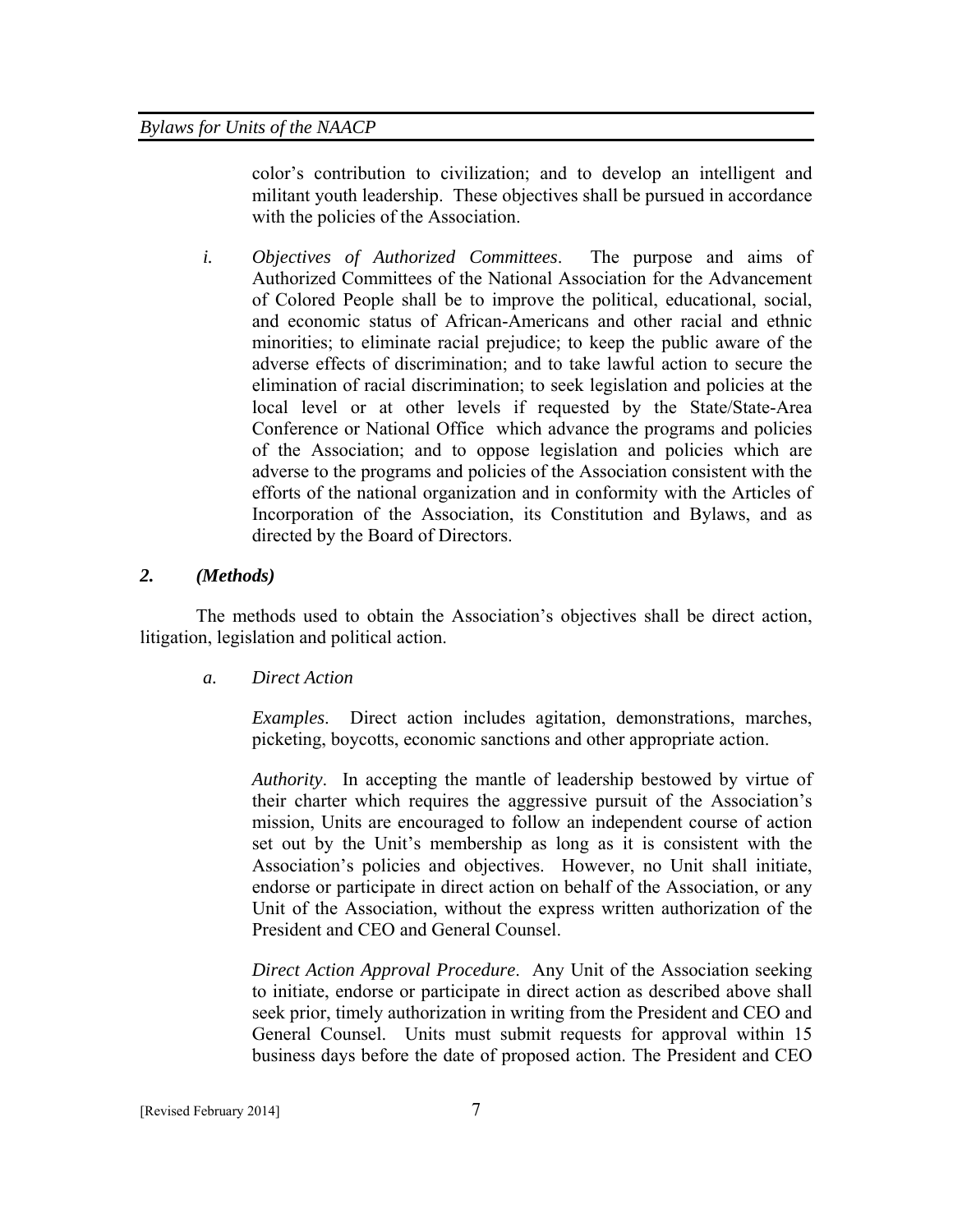shall respond within 10 business days after receipt of said request. The President and CEO and General Counsel, at their discretion and in accordance with the objectives of the Association, shall communicate approval, or disapproval of said proposed direct action in writing to the Unit.

*b. Litigation* 

*Litigation Authority*. No Unit of the Association shall have authority to initiate, endorse or participate in legal action, including, but not limited to, pre-suit discussions, negotiations, court litigation, or post-suit matters on behalf of or in the name of the Association, or any Unit of the Association, without the express written authorization of the President and CEO and General Counsel.

*Litigation Approval Procedure*. Any Unit of the Association seeking to initiate, endorse or participate in legal action as described above shall seek prior, timely authorization in writing from the President and CEO and General Counsel. After reasonable opportunity to evaluate said proposed legal action, the President and CEO and General Counsel, at his or her discretion and in accordance with the objectives of the Association, shall communicate their approval, or disapproval of said proposed legal action in writing to the Unit.

*c. Legislation* 

No Unit of the Association shall support any legislation or policy that is contrary to the official position of the Association adopted by the Board of Directors.

*Authority*. No Unit of the Association shall initiate, endorse or participate in the passage of federal legislation, including, but not limited to, bills, statutes, regulations or resolutions on behalf of the Association, or any Unit of the Association, without the express written authorization of the President and CEO.

*Legislation Approval Procedure*. Any Unit of the Association seeking to initiate, endorse or participate in the passage of federal legislation as described above shall seek prior, timely authorization in writing from the President and CEO. After reasonable opportunity to evaluate said proposed federal legislation, the President and CEO, at his or her discretion and in accordance with the objectives of the Association, shall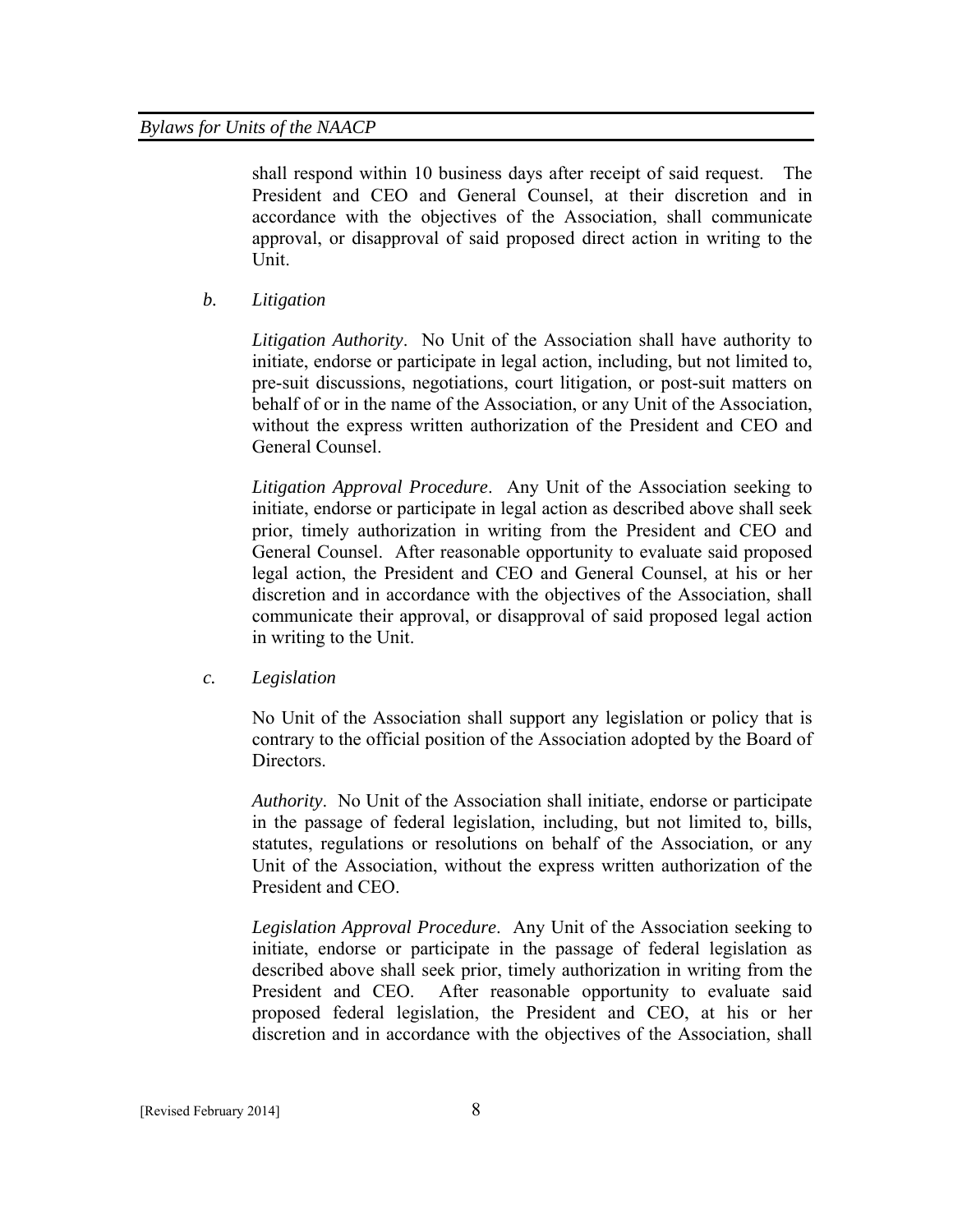communicate their approval, or disapproval of said proposed federal legislation in writing to the Unit.

*d. Political Action* 

All Units of the Association are expected to: increase registration and voting; work for the enactment of municipal, state and federal legislation designed to improve the educational, political and economic status of minority groups; work to repeal racially discriminatory legislation; improve the administration of justice; secure equal enforcement of the law; and keep the National Office and the Branch informed of all proposed legislation which affects minority groups. All political action shall be non-partisan and shall not endorse candidates for public office.

## *3. (Coalition/Affiliation with other Organizations)*

- *a. Authority*. Units of the NAACP may affiliate and cooperate with other groups, organizations or coalitions when there is an incentive and purpose of affiliation and/or cooperation on specific issues, which are in accord with the program and policies of the Association. Prior written permission for such affiliation and/or cooperation by Units must be granted by the President and CEO.
- *b. Approval Procedure for Joining Coalitions*. Any Unit of the Association seeking to join a coalition shall seek prior, timely authorization in writing from the President and CEO. Units must submit requests for approval within 15 business days before joining the proposed coalition. The President and CEO shall respond within 10 business days after receipt of said request. The President and CEO, at his or her discretion and in accordance with the objectives of the Association, shall communicate approval or disapproval of said proposed coalition in writing to the Unit.

## **ARTICLE III ORGANIZATIONAL STRUCTURE**

**1**. *(Unit Status)*

All Units shall be  $501(c)(4)$  entities. No Units shall be authorized to create or form any 501(c)(3) entity unless expressly approved in writing by the Board of Directors.

## **2**. *(Units of the Association)*

The Units of the Association are those Units described in Article I, Section 1 of these Bylaws.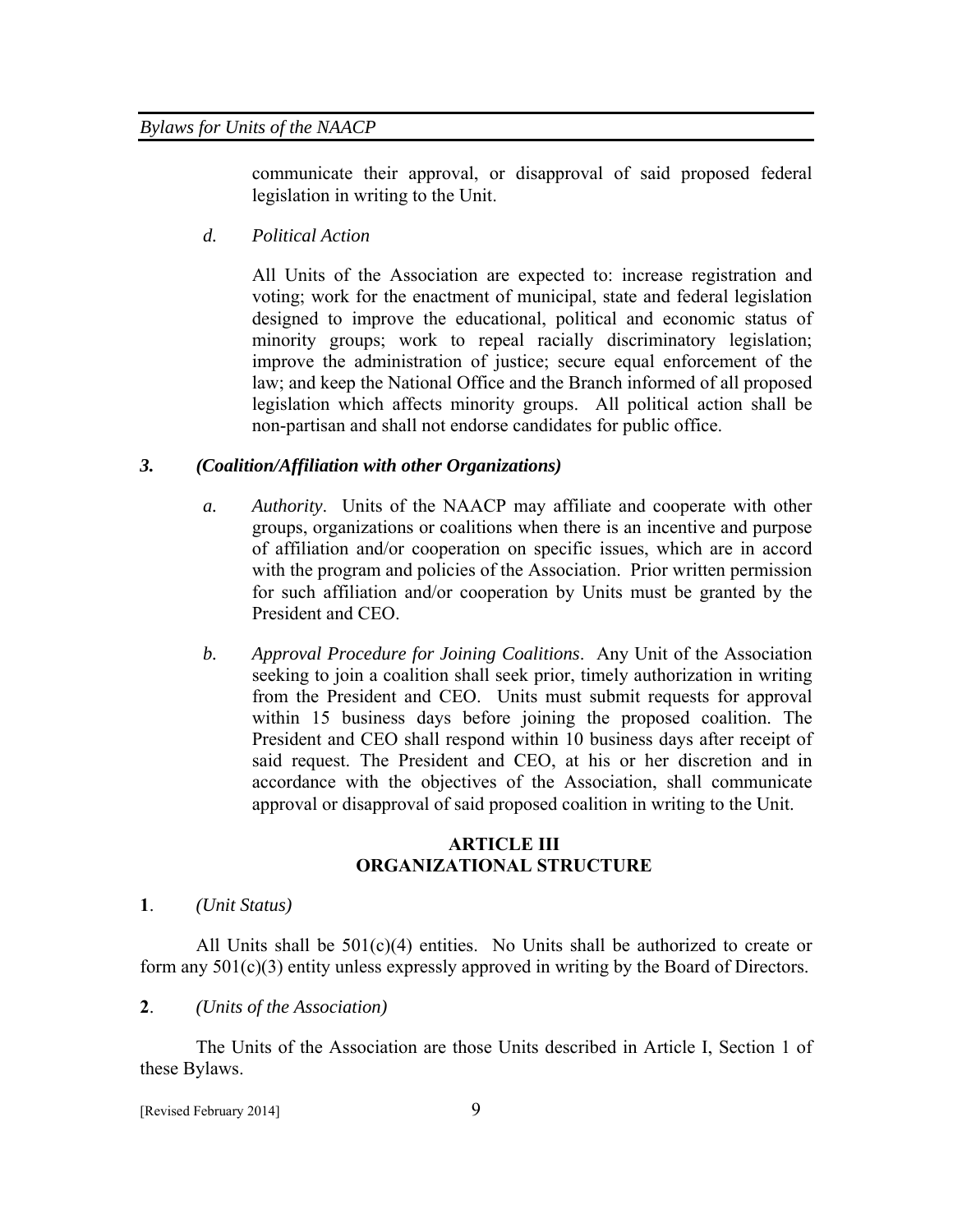## *3. (Charter)*

*Charter Authority*. The Board of Directors shall establish Units, including State/State-Area Conferences, Branches, Prison Branches, - College Chapters, Youth Councils, High School Chapters, Junior Youth Councils, Authorized Committees, and such other subsidiaries of the Association in such places and under such conditions as it sees fit. Each of the above shall be administered under a charter granted to it by the Board of Directors and in accordance with the Constitution and Bylaws for Units authorized by said Board of Directors.

- *a. Charter Eligibility Criteria for State/State-Area Conferences*. In any area where there exist Branches, Prison Branches, College Chapters, Youth Councils, High School Chapters, Junior Youth Councils and Authorized Committees, but where there is no existing State/State-Area Conference, application shall be made to the National Office for a State/State-Area Conference Charter in conjunction with procedures established by the Board of Directors.
	- 1. *Maintaining a State/State-Area Conference Charter*. State/State-Area Conferences must be comprised of no less than six (6) branches and six (6) Youth Units in good standing; pay all annual assessments; and, file all annual year-end reports as required by the Association.
- *b. Charter Eligibility Criteria for Branches*. In any jurisdiction where there is no existing Branch, application shall be made to the National Office for a Branch charter in conjunction with procedures established by the Board of Directors. Prospective Branches must be comprised of no fewer than one hundred (100) adult members. The jurisdictional boundaries of a prospective Branch shall not conflict with the boundaries of any existing Branch.
	- *1. Maintaining a Branch Charter*. A Branch shall maintain no fewer than 50 adult members; shall pay all annual assessments; and, shall file all year-end reports as required by the Constitution and Bylaws of the Association in order to maintain its charter.
	- 2. A Branch must also maintain good standing with its State/State-Area Conference by filing annual year-end reports and paying all State/State-Area Conference assessments.
- *c. Charter Eligibility Criteria for Prison Branches*. In any prison/correctional facility where there is no existing Prison Branch,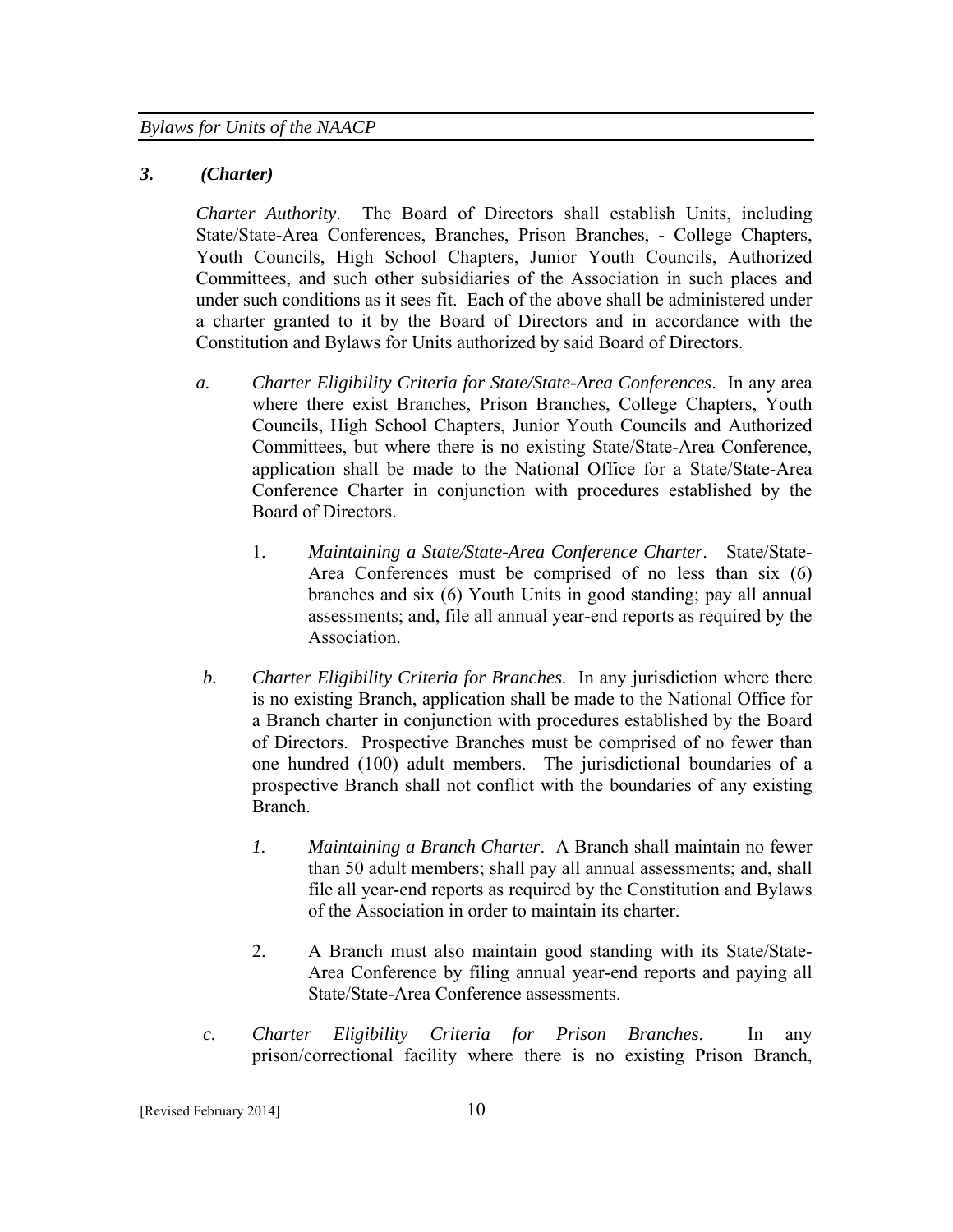application shall be made to the National Office for Prison Branch charter in conjunction with procedures established by the Board of Directors. Prospective Prison Branches must be comprised of no fewer than 25 members.

- *1. Maintaining a Prison Branch Charter*. A Prison Branch shall maintain no fewer than 25 members; shall pay all annual assessments; and, shall file all annual year-end reports as required by the Association.
- *2.* A Prison Branch must also maintain good standing with its State/State-Area Conference by filing annual year-end reports and paying all State/State-Area Conference assessments.
- *d. Charter Eligibility Criteria for College Chapters*. College Chapters shall contain at least 25 members under age 25 and/or be currently enrolled as a student in a college or university.
	- *1. Maintaining a College Chapter Charter*. College Chapters shall maintain no fewer than 25 student memberships for two consecutive years; shall pay all annual assessments; and, shall file all annual year-end reports as required by the Association.
	- 2. A College Chapter must also maintain good standing with its State/State-Area Conference by filing annual year-end reports and paying all State/State-Area Conference assessments.
- *e. Charter Eligibility Criteria for Youth Councils*. Youth Councils shall contain at least 25 members who must be under 25 years of age. In the absence of a Young Adult Council in the jurisdiction, the Youth Council membership may include members between the ages of 19-25.
	- *1. Maintaining a Youth Council Charter*. Youth Councils shall have 25 members, pay all annual assessments; and, file all annual year-end reports as required by the Association.
	- 2. A Youth Council must also maintain good standing with its State/State-Area Conference by filing annual year-end reports and paying all State/State-Area Conference assessments.
- *f. Chapter Eligibility Criteria for High School Chapters*. High School Chapters shall contain at least 25 members who are currently enrolled in a high school or comparable secondary school.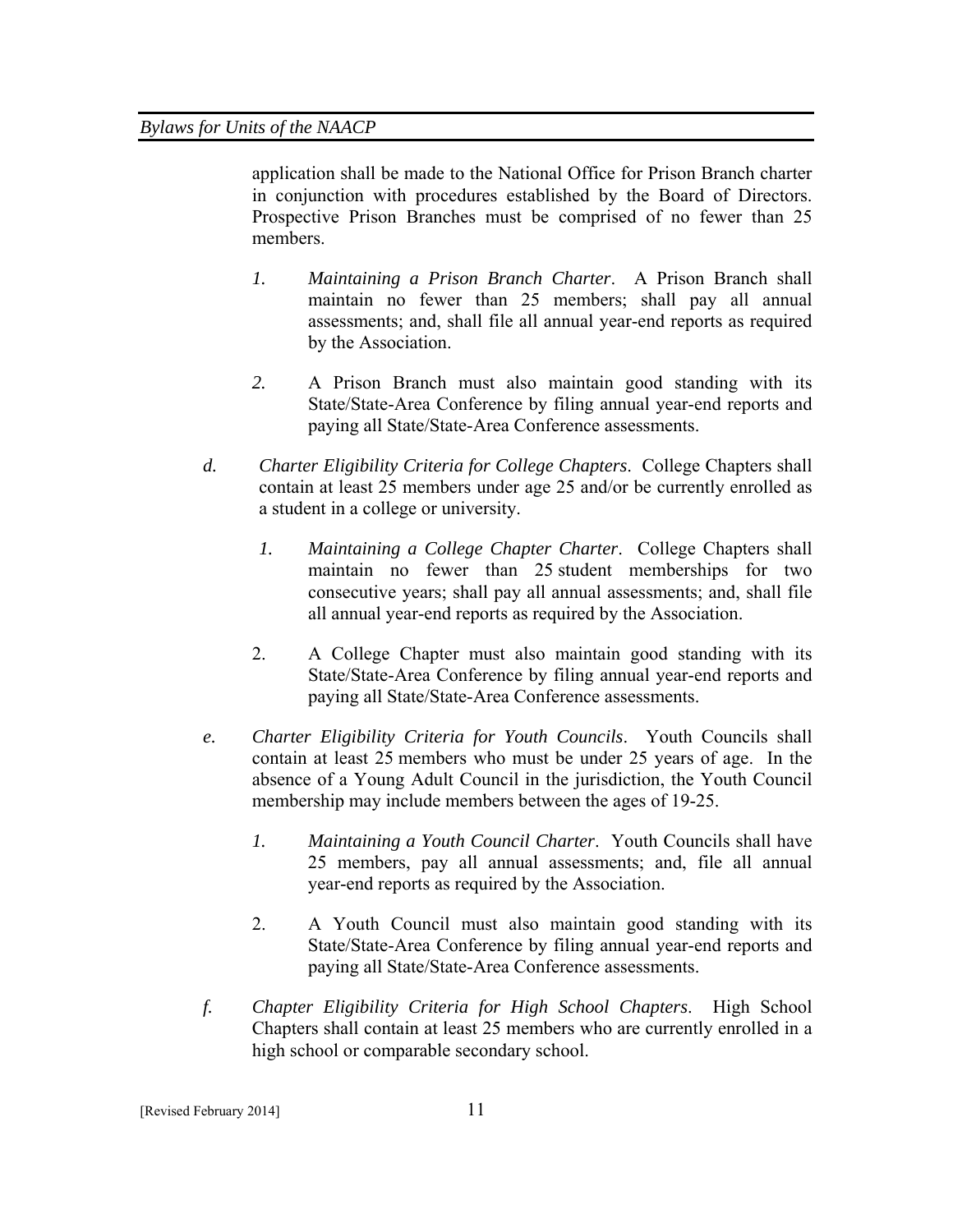- *1. Maintaining a High School Chapter Charter*. High School Chapters shall have 25 members enrolled in the high school; pay all annual assessments; and, file all annual year-end reports as required by the Association.
- 2. A High School Chapter must also maintain good standing with its State/State-Area Conference by filing annual year-end reports and paying all State/State-Area Conference assessments.
- *g. Chapter Eligibility Criteria for Junior Youth Councils*. Junior Youth Councils may be organized separately from Youth Councils where there are at least 25 youth members under 13 years of age.
	- 1. Maintaining a Junior Youth Council. Junior Youth Councils shall contain 25 members, pay all annual assessments; and, file all annual year-end reports as required by the Association.
	- 2. A Junior Youth Council must also maintain good standing with its State/State-Area Conference by filing annual year-end reports and paying all State/State-Area Conference assessments.
- *h. Charter Eligibility Criteria for Authorized Committees*. Authorized Committees may be organized in areas where there are an insufficient number of members to maintain a Branch. Authorized Committees must contain at least seven (7) members and shall report to the State/State-Area Conference in their jurisdiction, subject to such rules and regulations as the Board of Directors may enact. It shall receive a Certificate of Authority from the National Office.
	- *1. Maintaining an Authorized Committee Charter*. Authorized Committees shall have seven (7) members, pay all annual assessments; and, shall file all annual year-end reports as required by the Association.
	- 2. An Authorized Committee must also maintain good standing with its State/State-Area Conference by filing annual year-end reports and paying all State/State-Area Conference assessments.

# *4. (Assessments)*

- *a. National Assessments* 
	- 1. Unit Freedom Fund and other assessments for the support of the Association, as established by the Board of Directors, shall be paid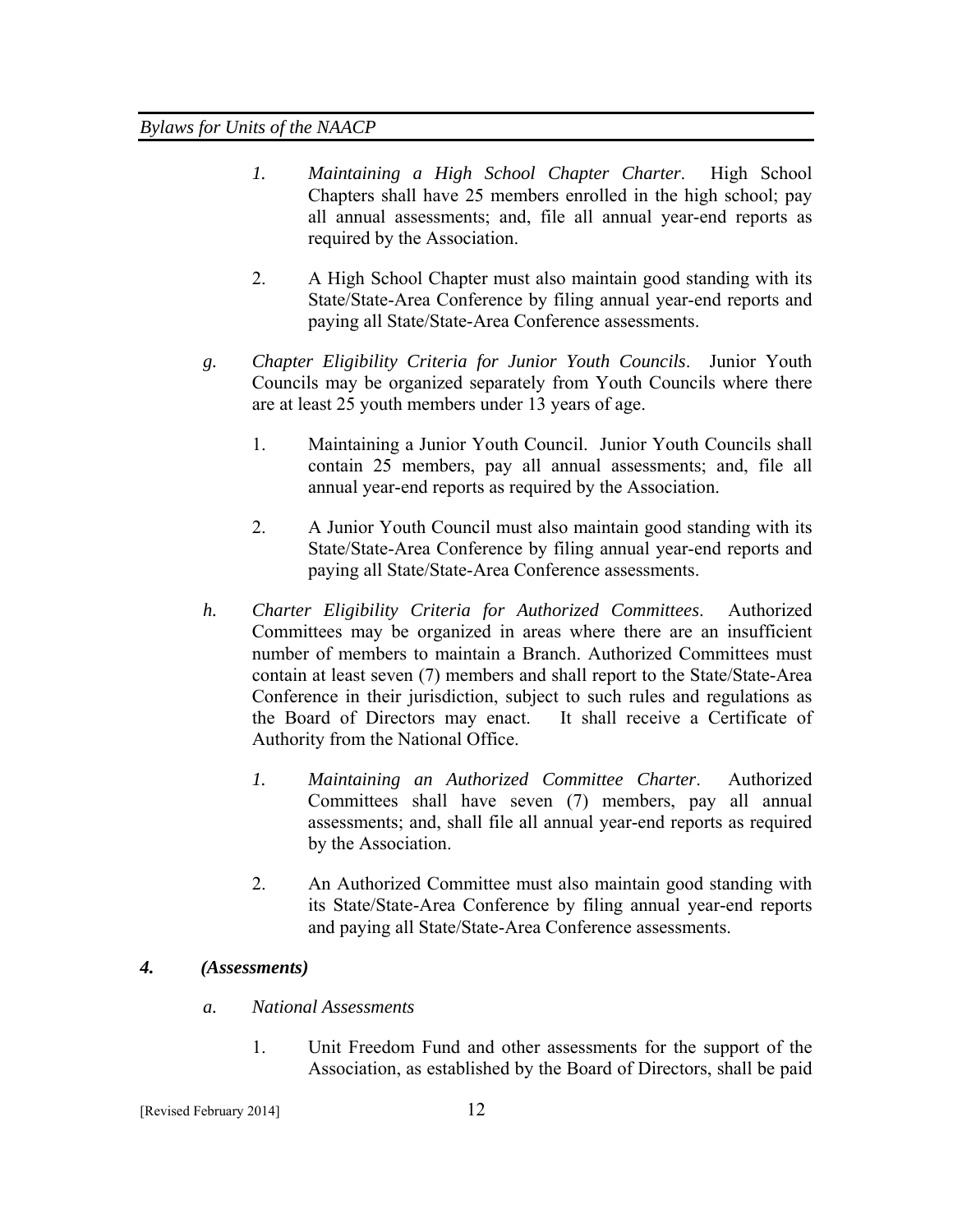to the National Office within 90 calendar days before the Annual National Convention. The above-mentioned assessments refer to the previous calendar year's assessments and must be paid in order for Unit delegates to be eligible to vote at the National Convention.

*2. Fundraising Assessments*. The net proceeds of each contribution, entertainment or fundraising effort by a Unit, excluding ACT-SO and Back-To-School/Stay-In-School and other approved programs, except for College Chapters subject to college and/or university fundraising requirements, shall be divided as follows: 25% to the National Office, 75% to the Unit; unless, in any case, written permission is obtained from the National Office for some different division, provided that the entire net proceeds of any fundraising effort for exclusively national purposes shall be transmitted to the National Office.

> Notwithstanding the foregoing obligation, a Unit shall be exempt from disbursing 25% of its net proceeds of each contribution, fundraising or entertainment effort to the National Office if, and when, it increases its membership, as recorded by the National Office, by 35% from the previous calendar year. When the Branch increases its membership level by 35% from January 1 of a year to December 31 of that same year, the Unit shall be required to submit only 15% of its net proceeds of each fundraising or entertainment effort for the succeeding year to the National Office. The assessment reduction is earned on a year to year basis, based on the membership increase of the previous year.

- 3. A financial report of all such entertainment, contributions and fundraising activities shall be rendered to the Unit, the National Office and the public. The Unit must submit the report to the National Office, with the National Office's share within 45 days following the date of the event.
- *b. State/State-Area Conference Assessments*. Whenever the Unit comes within the jurisdiction of a State/State-Area Conference, the Unit assessment for support of the State/State-Area Conference shall be paid into the treasury of the State/State-Area Conference within sixty (60) calendar days of the annual State/State-Area Conference Convention. The amount of said assessment shall be determined by the State/State-Area Conference with the approval of the Board of Directors. Youth Unit assessments shall be paid into the State/State-Area Conference Youth and College Division Treasury.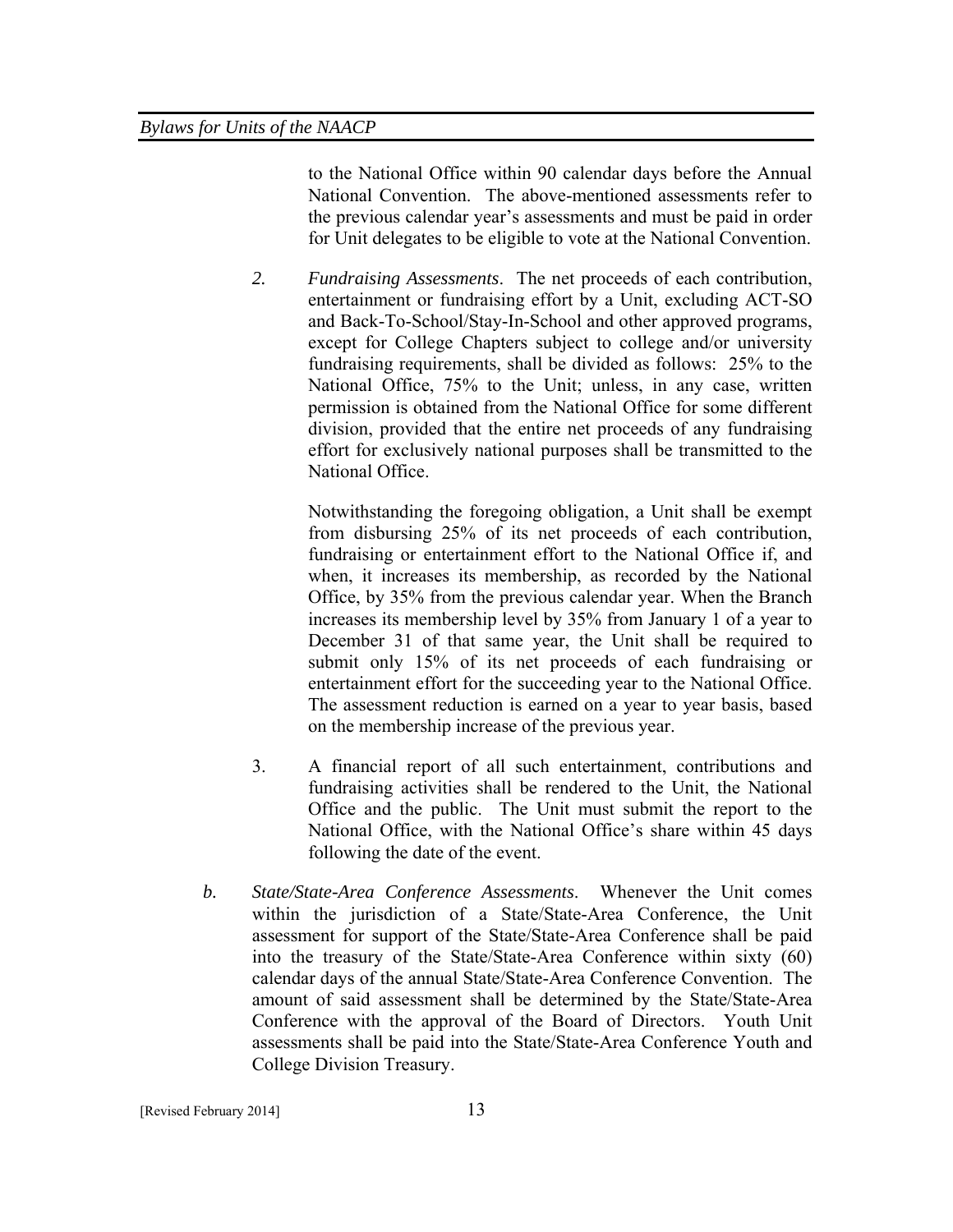## *5. (Per Capita Assessment for State/State-Area Conferences)*

The National Office will provide a per capita membership match for State/State-Area Conferences at the rate of 25¢ per member of each Unit thereof.

# *6. (Real Property)*

Units may not own real property. No unit, entity or affiliate may own or maintain or acquire any equitable interest in real property. Notwithstanding the foregoing, the NAACP, Inc., may, at the discretion of the Board of Directors and in accordance with the principles, aims and purposes of the Association, hold and/or own real property for the use and benefit of a particular unit. Any real property shall be owned in the name of NAACP, Inc., and in appropriate instances be held under circumstances approved by the Board of Directors.

## **7. (Intellectual Property; NAACP Trademarks)**

- *a. NAACP Trademarks*. Personal use of the NAACP Trademark is prohibited. No Unit or member may use the NAACP name or any of its trademarks in conjunction with any person or entity on any product, without the express written authorization of the President and CEO.
- *b. NAACP Logo and Letterhead*. Personal use of the NAACP logo and letterhead is prohibited. No member shall use the NAACP logo or letterhead in conjunction with any entity; on any product, without express written authorization of the President and CEO.

#### **ARTICLE IV MEMBERSHIP**

# *1. (Membership Prerequisites)*

Any person who is in accordance with the principles and policies of the Association may become a member of this Association with consent of the Board of Directors, by accepting the terms of the Constitution of the National Association for the Advancement of Colored People and the Bylaws for Units, and by paying annually in advance the requisite membership fees as prescribed by the Board of Directors. Membership in the Units shall include membership in the National Association. Members of NAACP Units are encouraged to support the Association and cooperate to conserve resources in pursuit of the NAACP's mission and goals.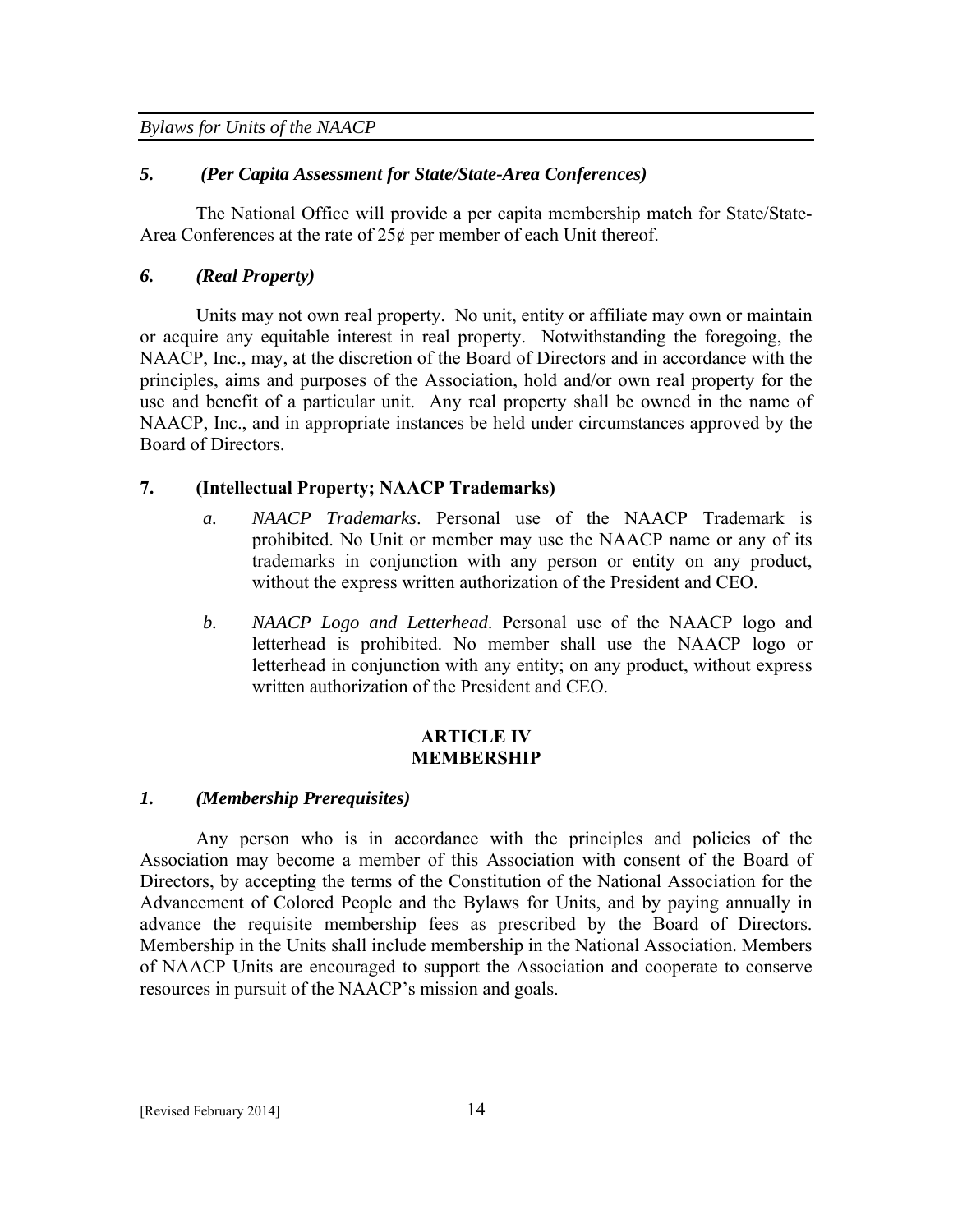# *2. (Effective Date of Membership in the Branches, Youth Units and Authorized Committees)*

- a. The effective date of Membership in a Branch, Youth Unit or Authorized Committee is the date membership payment is received by the aforementioned Unit either at a meeting of the General Membership or of the Executive Committee of the Unit; by the Unit Secretary; or by the Unit office, if there is one. In the event the National Office receives a membership fee from an individual who has indicated a desire to affiliate with a specific Unit, the National Office will notify said Unit that the membership fee has been received and, at the same time, transmit the Unit's share of the membership fee to the Unit. In such a case, such membership shall be effective upon receipt by the Unit of its share of the membership fee from the National Office.
- b. The minimum voting age for any member in good standing in Branch Elections shall be seventeen (17) years of age. Said member may vote in the Branch Election if he/she has paid the Regular Adult membership fee to the Branch

# *3. (Membership in the State/State-Area Conference)*

a. All Units in the State/State-Area Conference's jurisdiction are automatically members of the State/State-Area Conference, and are required to pay annually the prescribed assessment fee established by the Legislative Session of the State/State-Area Conference and approved by the Board of Directors. In order to be a Unit in good standing of the State/State-Area Conference, a Unit shall have paid its yearly assessment fee to the State/State-Area Conference and the per capita tax on each membership sent to the Association, and shall have at least fifty adult (50) adult members in good standing of a Branch; at least twenty-five (25) members of a Prison Branch; and at least twenty-five (25) of a Young Adult Council, College Chapter, Youth Council, High School Chapter, Junior Youth Council; and at least seven members of an Authorized Committee, at least sixty (60) days prior to any meeting of said Conference. All Units must be in good standing; pay all annual assessments; and, file all annual year-end reports as required by the Association to participate in meetings of the Conference. Only members of Units in good standing as defined above are members of the State/State-Area Conference.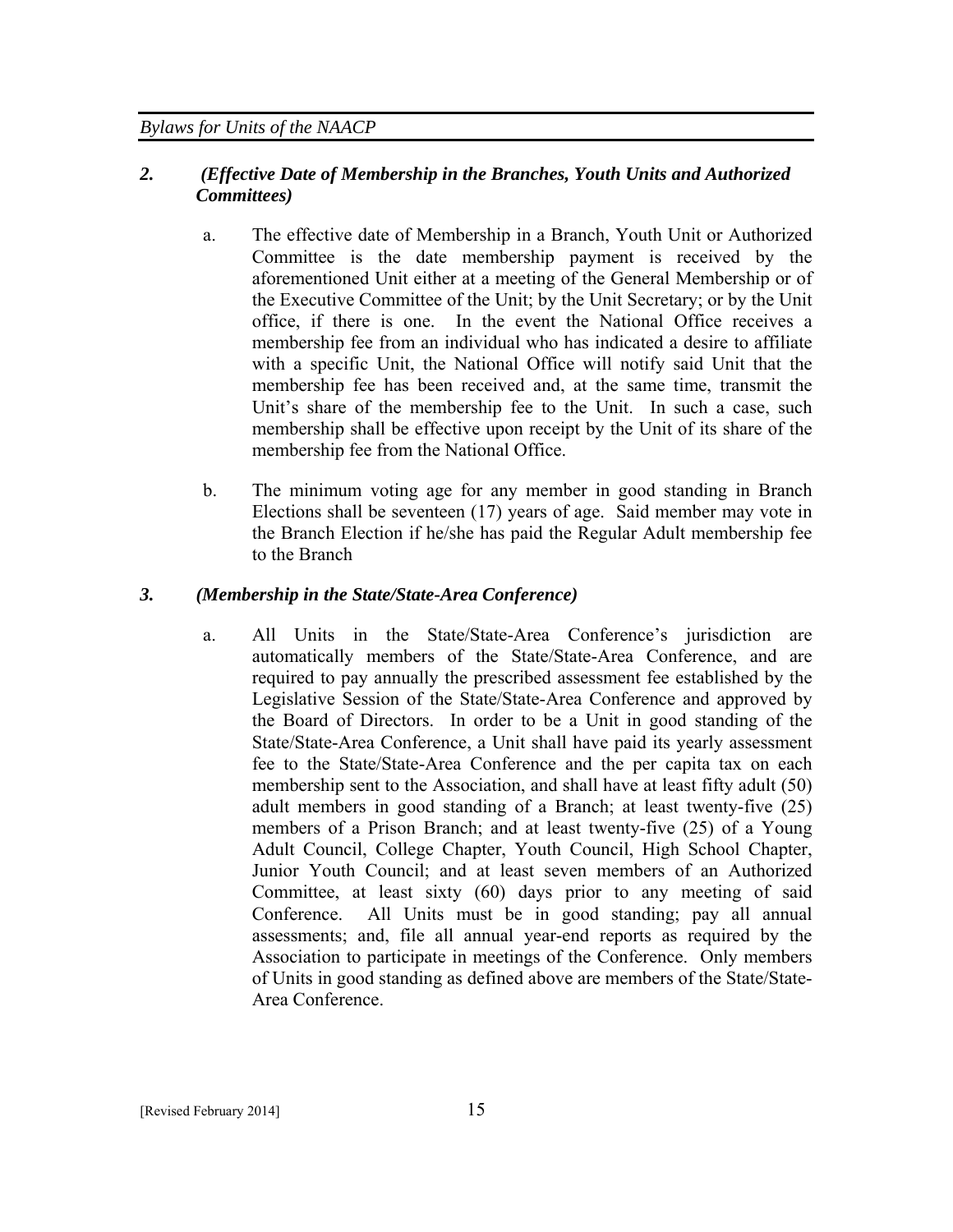*b. Youth Units*. There shall be a Youth and College Division of the State/State-Area Conference. It shall be comprised of the Youth Units and they shall be governed by the Constitution and these bylaws.

# *4. (Membership in the Branch)*

- a. Any person who is a permanent resident or who works within a Branch's jurisdiction may become a member of said Branch, providing they have paid the annual requisite Regular Adult Membership fee.
- b. Members of the Association in good standing where Branches are being formed, or who establish permanent residence within the jurisdiction of an existing branch, or who work within the jurisdiction of an existing Branch, may affiliate with the local Branch and be entitled to vote upon presenting satisfactory evidence of their membership. They shall not be assessed annual membership fees by the Branch until the expiration of the annual membership for which they have paid.
- c. Members of the Association shall affiliate and vote with only one Unit at a time.

# *5. (Membership in the Prison Branch*)

- a. Any person incarcerated in a prison or correctional facility who is in accordance with the principles and policies of the Association, may become a member of Prison Branch, with consent of the Board of Directors, by accepting the terms of the Constitution of the National Association for the Advancement of Colored People, and by paying an annual membership fee in accordance with Article IV, Section 12 d, of these bylaws.
- b. Members of the Association in good standing, where Prison Branches are being formed, or who are incarcerated in a prison and/or correctional facility where a Prison Branch is in existence, may affiliate with the local Prison Branch and be entitled to vote in the Prison Branch election, upon presenting satisfactory evidence of their membership. They shall not be assessed annual membership fees by the Prison Branch until the expiration of the annual membership for which they have paid.
- c. Members of a Prison Branch shall affiliate and vote with only one Unit at a time.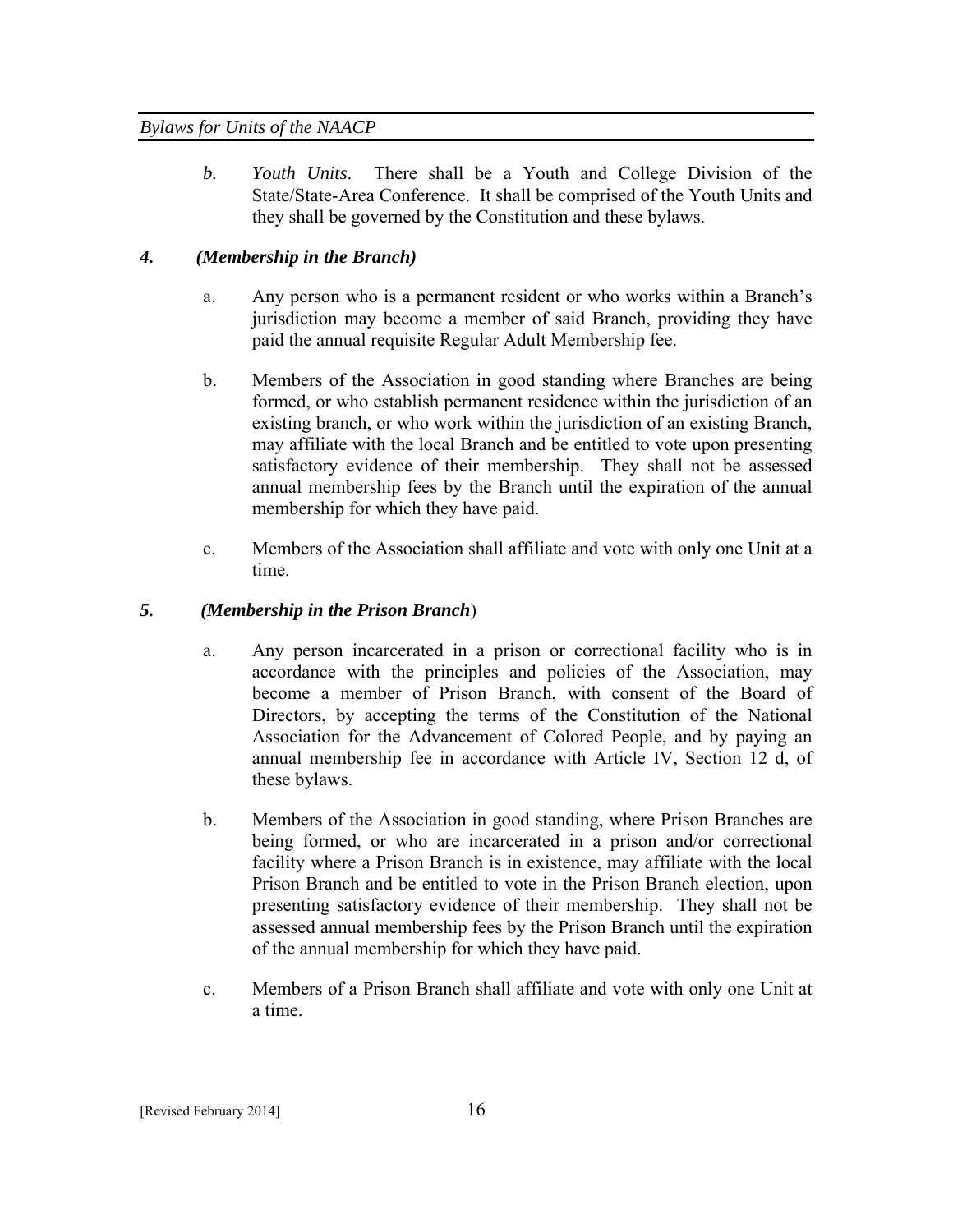# **6. (College Chapter Membership)**

- a. Any person under the age of twenty-five (25) and/or currently enrolled as a student at a college or university who is in accordance with the principles and policies of the Association, may become a member of a College Chapter, with consent of the Board of Directors, by accepting the terms of the Constitution of the National Association for the Advancement of Colored People, and by paying an annual membership fee in accordance with Article IV, Section 12, a through c of these Bylaws.
- b. Members of the Association in good standing, who are qualified for membership in the College Chapter, may affiliate with the new College Chapter, where the same is being formed in the locality, and be entitled to vote upon presenting satisfactory evidence of Association membership. They shall not be assessed annual membership fees by the College Chapter until the expiration of the annual membership for which they have paid.
- c. Members of a College Chapter shall affiliate and vote with only one Unit at a time.

# *7. (Youth Council Membership)*

- a. Any person under age twenty-five (25) who is in accordance with the principles and policies of the Association, may become a member of a Youth Council, with the consent of the Board of Directors, by accepting the terms of the Constitution of the National Association for the Advancement of Colored People, and by paying annually the requisite fee. By his/her 25<sup>th</sup> birthday, the Youth Council member must transfer his/her membership to the Branch or College Chapter if currently enrolled as a student at said college or university.
- b. Members of the Association in good standing, where Youth Councils are being formed, or who establish residence in a community where a Youth Council is in existence may affiliate with the local Youth Council and be entitled to vote upon presenting satisfactory evidence of their membership. They shall not be assessed annual membership fees by the Youth Council until the expiration of the annual membership for which they have paid.
- c. Members of a Youth Council shall affiliate and vote with only one Unit at a time.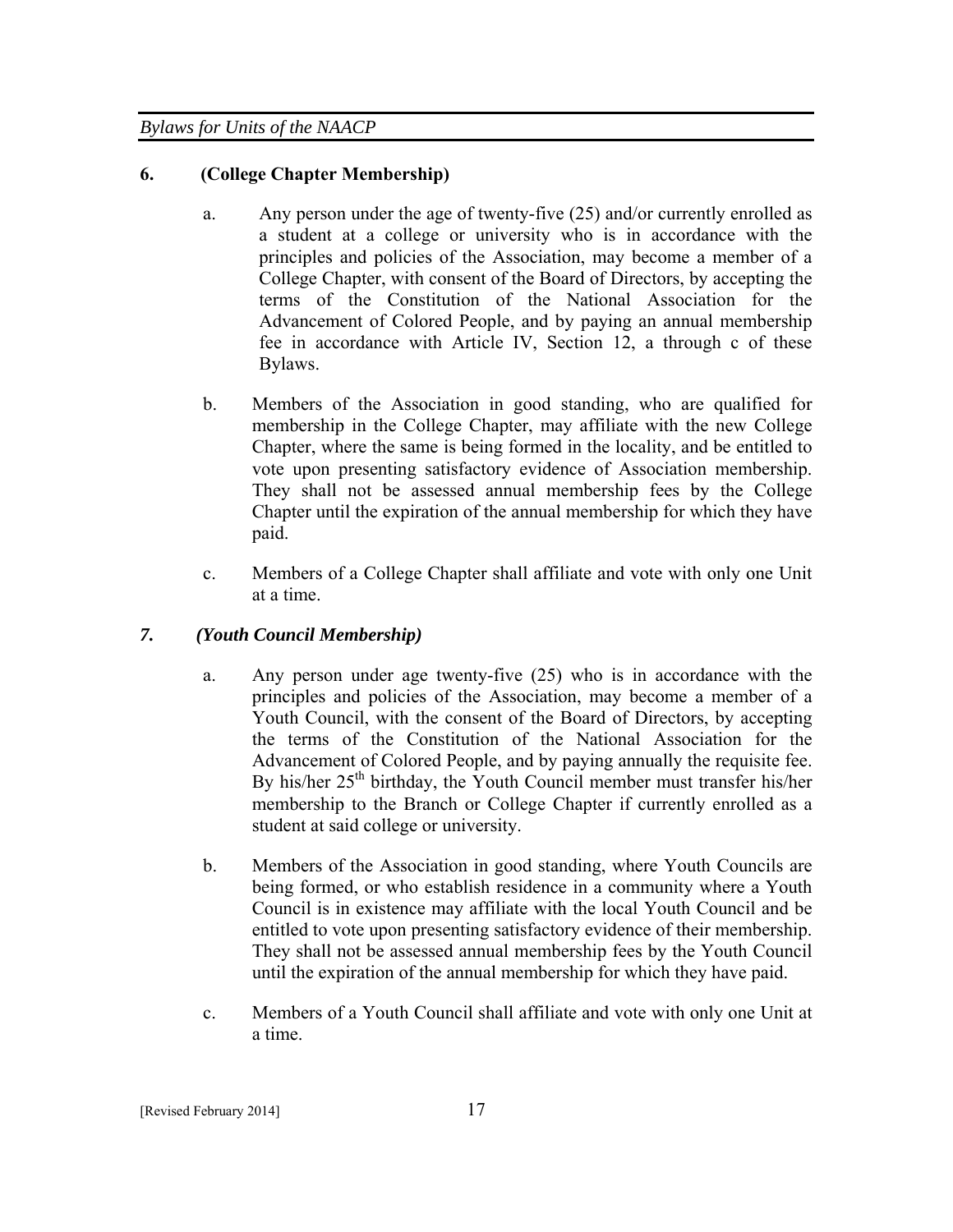# *8. (High School Chapters)*

- a. Any person who is enrolled as a student in a high school or comparable secondary school who is in accordance with the principles and policies of the Association, may become a member of a High School Chapter, with the consent of the Board of Directors, by accepting the terms of the Constitution of the National Association for the Advancement of Colored People, and by paying annually the requisite fee. On his/her 21st birthday, the High School Chapter member must transfer his/her membership to the Young Adult Council.
- b. Members of the Association in good standing, where High School Chapters are being formed, or who establish residence in a community where a High School Chapter is in existence, may affiliate with the local High School Chapter and be entitled to vote upon presenting satisfactory evidence of their membership. They shall not be assessed annual membership fees by the High School Chapter until the expiration of the annual membership for which they have paid.
- c. Members of a High School Chapter shall affiliate and vote with only one Unit at a time.

# *9. (Junior Youth Councils)*

- a. Any person under age 13, who is in accordance with the principles and policies of the Association, may become a member of a Junior Youth Council, with the consent of the Board of Directors, by accepting the terms of the Constitution of the National Association for the Advancement of Colored People, and by paying annually the requisite fee. On his/her 13<sup>th</sup> birthday, the Junior Youth Council member must transfer his/her membership to the Youth Council.
- b. Members of the Association in good standing, where Junior Youth Councils are being formed, or who establish residence in a community where a Junior Youth Council is in existence, may affiliate with the local Junior Youth Council and be entitled to vote upon presenting satisfactory evidence of their membership. They shall not be assessed annual membership fees by the Junior Youth Council until the expiration of the annual membership for which they have paid.
- c. Members of a Junior Youth Council shall affiliate and vote with only one Unit at a time.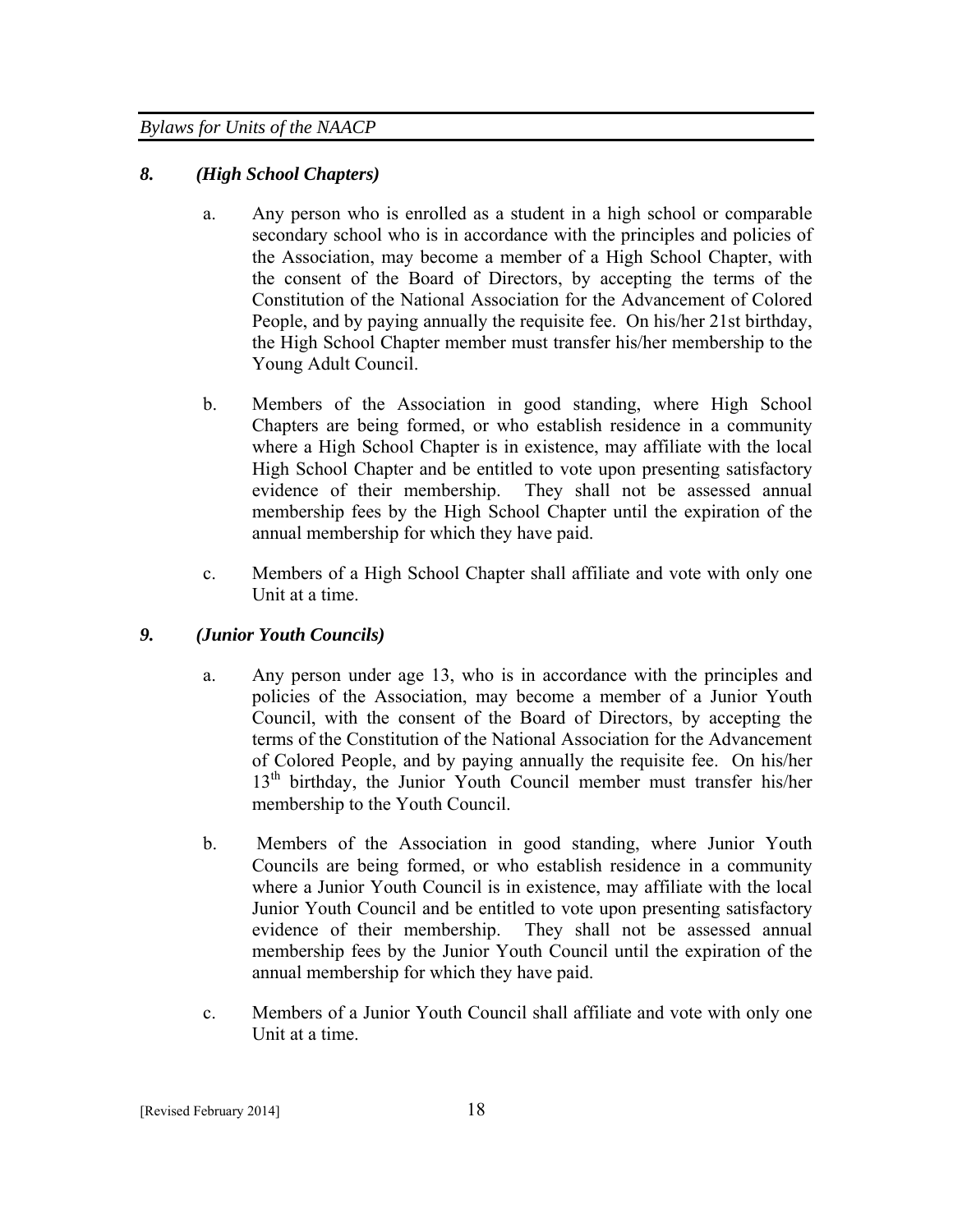#### *10. (Dues)*

The National Office and Units of the Association shall share in all membership dues as hereinafter provided.

## *11. (Division of Regular Membership Dues)*

The Unit shall remit to the treasury of the National Association, the National Office's share of all membership fees within 15 calendar days of their receipt, in the following proportions, and may retain the balance in its treasury for local purposes:

- a. REGULAR ADULT MEMBERSHIP. For persons twenty-one (21) years of age and over - thirty dollars (\$30.00): to NAACP National Office eighteen dollars and ten cents (\$18.10) (includes State/State-Area Conference tax); and to local treasury eleven dollars and ninety cents (\$11.90).
- b. YOUTH MEMBERSHIP WITH *CRISIS*. For persons twenty (20) years of age and under - fifteen dollars (\$15.00): to National Office ten dollars and twenty cents (\$10.20) (includes State/State-Area Conference tax); and to local treasury four dollars and eighty cents (\$4.80).
- c. YOUTH MEMBERSHIP WITHOUT *CRISIS* For persons seventeen (17) years of age and under - ten dollars (\$10.00): to National Office seven dollars (\$7.00) (includes State/State-Area Conference tax); and to local treasury three dollars (\$3.00).
- d. PRISON MEMBERSHIP WITH *CRISIS* For persons who are incarcerated - twelve dollars (\$12.00): to National Office seven dollars and twenty cents (\$7.20) (includes State/State-Area Conference tax); and to local treasury four dollars and eighty cents (\$4.80).
- e. WOMEN IN THE NAACP (WIN) For women who are paid members of the NAACP - ten dollars (\$10.00): to National Office five dollars (\$5.00) (includes State/State-Area Conference tax); and to local treasury five dollars (\$5.00).

# *12. (Annual Corporate Membership)*

 *Annual Corporate Memberships* of \$5,000.00 shall be divided as follows: threefifths (3/5) or (\$3,000.00) to the National Office; two-fifths (2/5) or (\$2,000.00) to the State/State Area Conference, Branch or other Unit, provided the Annual Corporate Membership is solicited through the State/State Area Conference, Branch or other Unit.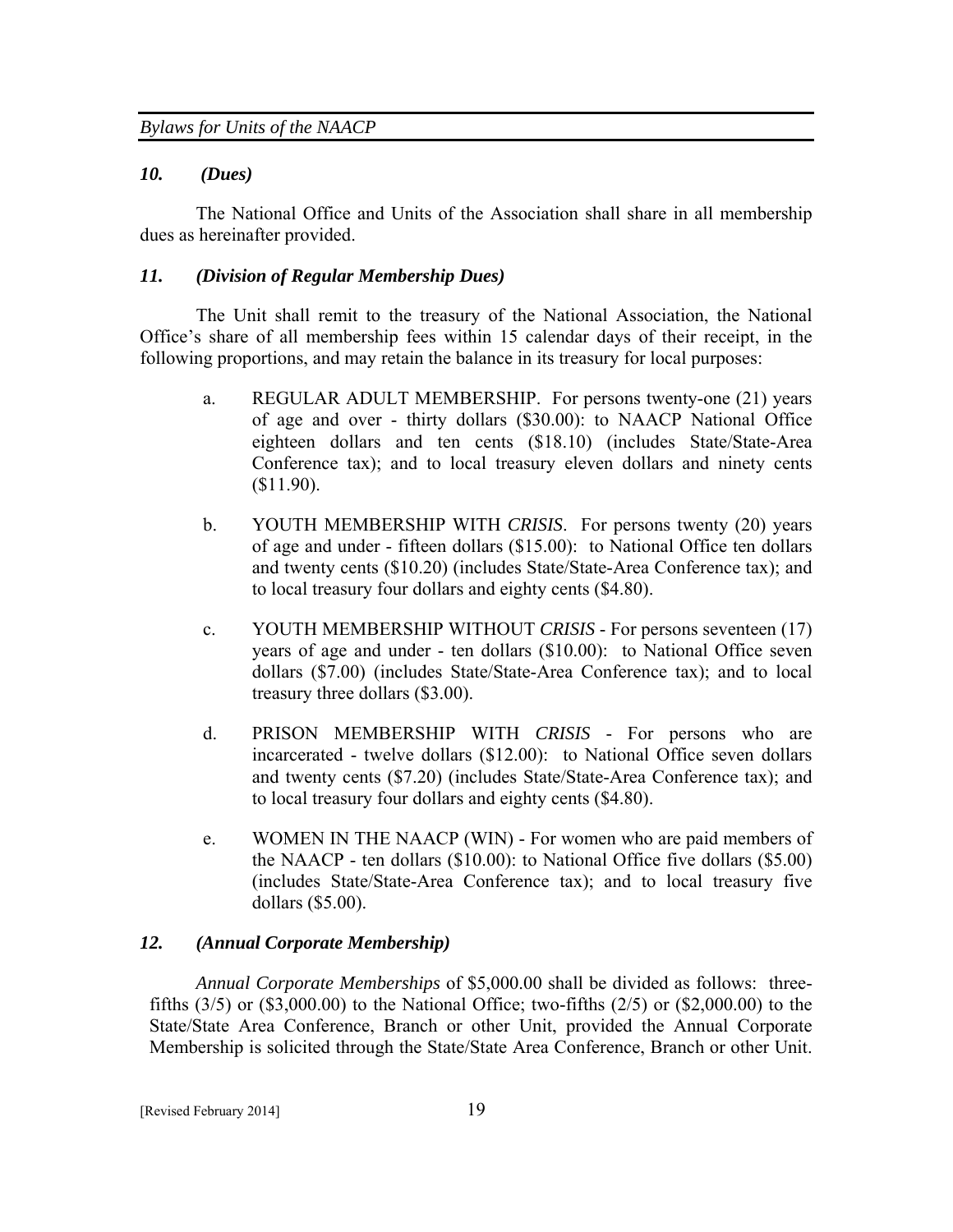This membership level would not have voting privileges in State/State Area Conference and other units.

# *13. (Division of Life Membership Dues)*

- *a. Junior Life Membership* one hundred dollars (\$100.00), for children thirteen (13) years of age and under, shall be divided as follows: threefifths  $(3/5)$  or  $(\$60.00)$  to the National Office; two-fifths  $(2/5)$  or  $(\$40.00)$ to the Branch, provided the Junior Life Membership is solicited through the Branch or other Unit.
- *b. Bronze Life Membership* four hundred dollars (\$400.00), for youth fourteen (14) to twenty (20) years of ages shall be divided as follows: three-fifths  $(3/5)$  or  $(\$240.00)$  to the National Office, two-fifths  $(2/5)$  or (\$160.00) to the Branch, provided the Bronze Life Membership is solicited through the Branch or other Unit.
- *c. Silver Life Membership* seven hundred fifty dollars (\$750.00) shall be divided as follows: three-fifths (3/5) or \$450 to the National Office, twofifths (2/5) or \$300 to the Branch provided the Silver Life Membership is solicited through the Branch or other Unit.
- *d. Gold Life Membership* one thousand-five hundred dollars (\$1,500.00) shall be divided as follows: three-fifths (3/5) or (\$900.00) to the National Office; two-fifths (2/5) or (\$600.00) to the Branch, provided the Gold Life Membership is solicited through the Branch or other Unit. Gold Life Membership shall be available only to holders of fully paid Silver Life Memberships of the NAACP.
- *e. Diamond Life Membership –* two thousand-five hundred dollars  $($2,500.00)$  shall be divided as follows: three-fifths  $(3/5)$  or  $($1,500.00)$ to the National Office; two-fifths (\$1,000) to the Branch, provided the Diamond Life Membership is solicited through the Branch or other Unit. Diamond Life Membership shall be available only to holders of fully paid Gold Life Memberships of the NAACP.
- *f. Subscribing Life Membership –* shall be divided by the three-fifths/twofifths formula stated above. Annual minimum payments shall be 10% over a period of ten years.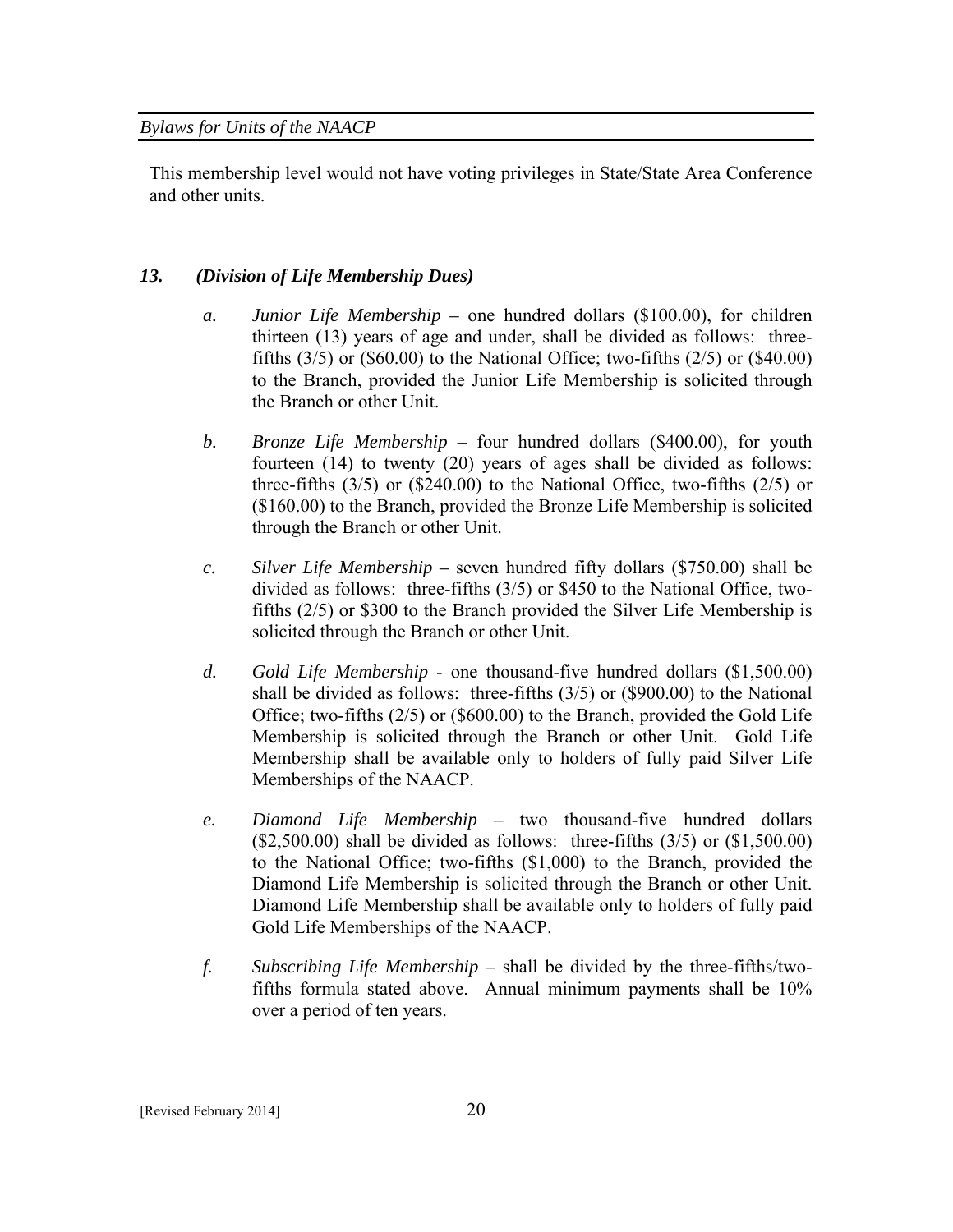# **ARTICLE V GOVERNANCE**

# *1. (Meetings of Units)*

*Regular Meetings.* Regular membership meetings of Branches and Youth Units shall be held at least once a month, and there may be such other public or special meetings as may be required. Regular meetings shall be held on a fixed day or date of each month.

## *2. (Meetings of the State/State-Area Conference)*

- a. Regular meetings of the State/State-Area Conference shall be held on a fixed day or date of each year;
- b. *Executive Committee of the State/State-Area Conference*. The Executive Committee shall meet at least once every quarter or as established in the approved Bylaws of the State/State-Area Conference. *Special Committee meetings may be called by the President, Secretary or by three members of the Committee on three days written notice.* The notice must state the purpose for which the meeting is called.

#### **3.** *(Annual Meeting of Units)*

- a. *State/State-Area Conferences.* Each State/State-Area Conference shall have an Annual Convention at a time and place selected by delegates at the previous Annual Convention. At the Convention, the Conference is to act upon Annual reports from the Officers and Standing Committees. Each Conference shall conduct biennial elections pursuant to Article IX, Section b of these Bylaws.
- b. *Branches.* Each Branch shall hold an Annual Meeting in the month of December to receive and act upon Annual reports from the Officers/Chairpersons of Standing Committees and to vote for members of the Board of Directors and may install those Officers and Executive Committee Members elected at the Biennial Election.
- c. *Prison Branches.* Each Prison Branch shall hold an Annual Meeting in the month of December, or as soon thereafter as correctional facility regulations allow, to receive and act upon Annual reports from the Officers/Chairpersons of Standing Committees; to vote for members of the Board of Directors; and, may install those Officers and Executive Committee Members, including the Prison Branch Coordinator/Prison Director elected at the Biennial Election.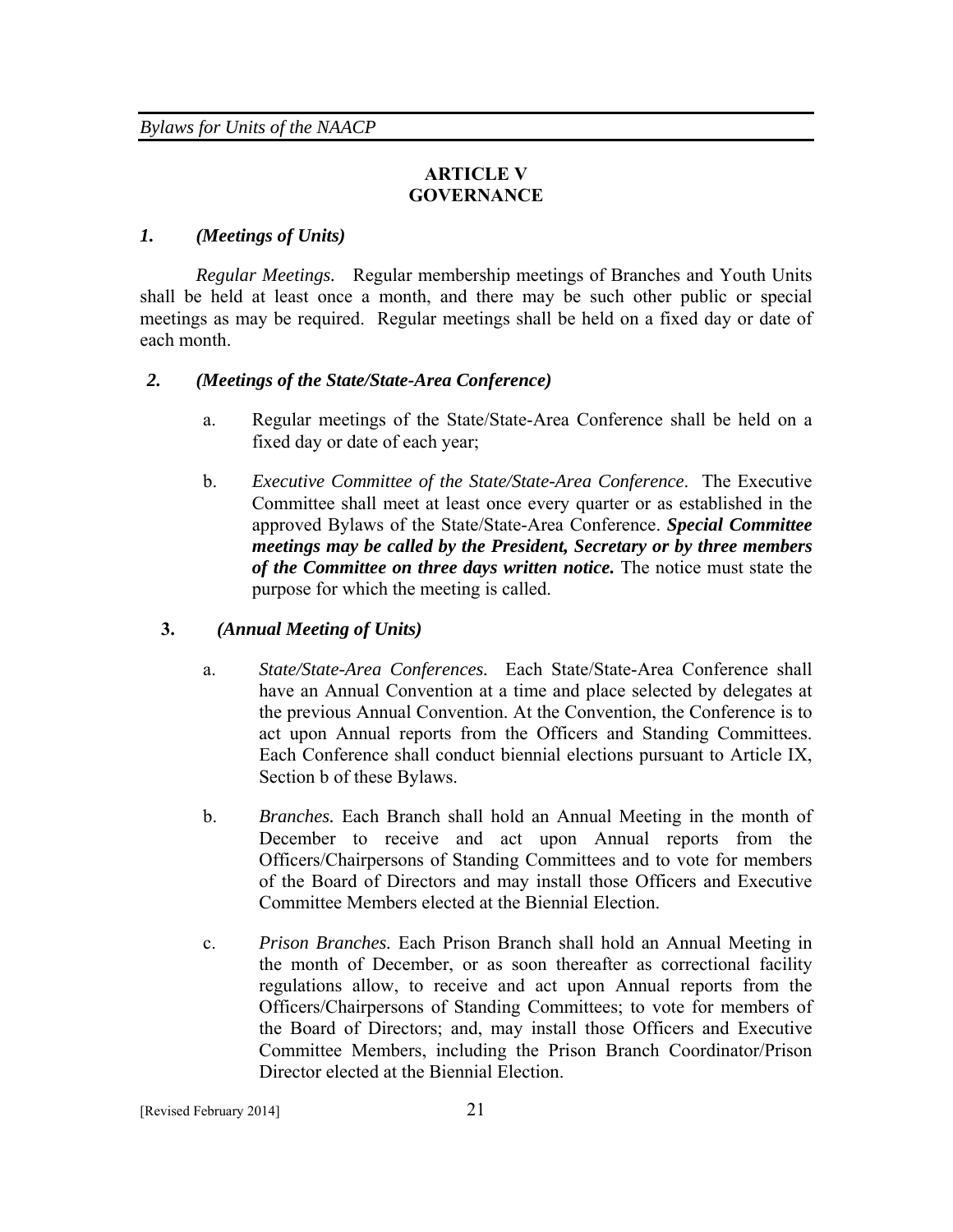- d. *College Chapters.* Each College Chapter shall hold an Annual Meeting for the election of officers between March 1 and April 15 of each year, unless the date(s) of the meeting is changed with the written approval of the National Office.
- e. *Youth Councils.* Each Youth Council shall hold an Annual Election Meeting which may coincide with the regular meeting of the Youth Council and shall be held between March 1 and April 15, unless the date of the meeting is changed with the written approval of the National Office.
- f. *High School Chapters.* Each High School Chapter shall hold an Annual Election Meeting which may coincide with the regular meeting of the High School Chapter and shall be held between March 1 and April 15, unless the date of the meeting is changed with the written approval of the National Office.
- g. *Junior Youth Councils.* Each Junior Youth Council shall hold an Annual Election Meeting which may coincide with the regular meeting of the Junior Youth Council and shall be held between March 1 and April 15, unless the date of the meeting is changed with the written approval of the National Office.
- h. *Authorized Committees.* Each Authorized Committee shall hold an Annual Meeting in the month of December to receive and act upon Annual reports from the Officers/Chairmen of Standing Committees and to vote for members of the Board of Directors and may install those Officers and Executive Committee Members elected at the Biennial Election.

# *4. (Notice of Annual Meeting)*

- *a. State/State-Area Conferences.* Written notice shall be provided a minimum of 30 days prior to the time and place of the Annual State/State-Area Conference Convention to each member Unit in good standing.
- *b. Branches, Youth Councils, High School Chapters, Junior Youth Councils and Authorized Committees.* Written notice shall be provided a minimum of 30 days prior to the time and place of the Annual Meeting to each member in good standing in writing, or published in some local newspaper of general circulation.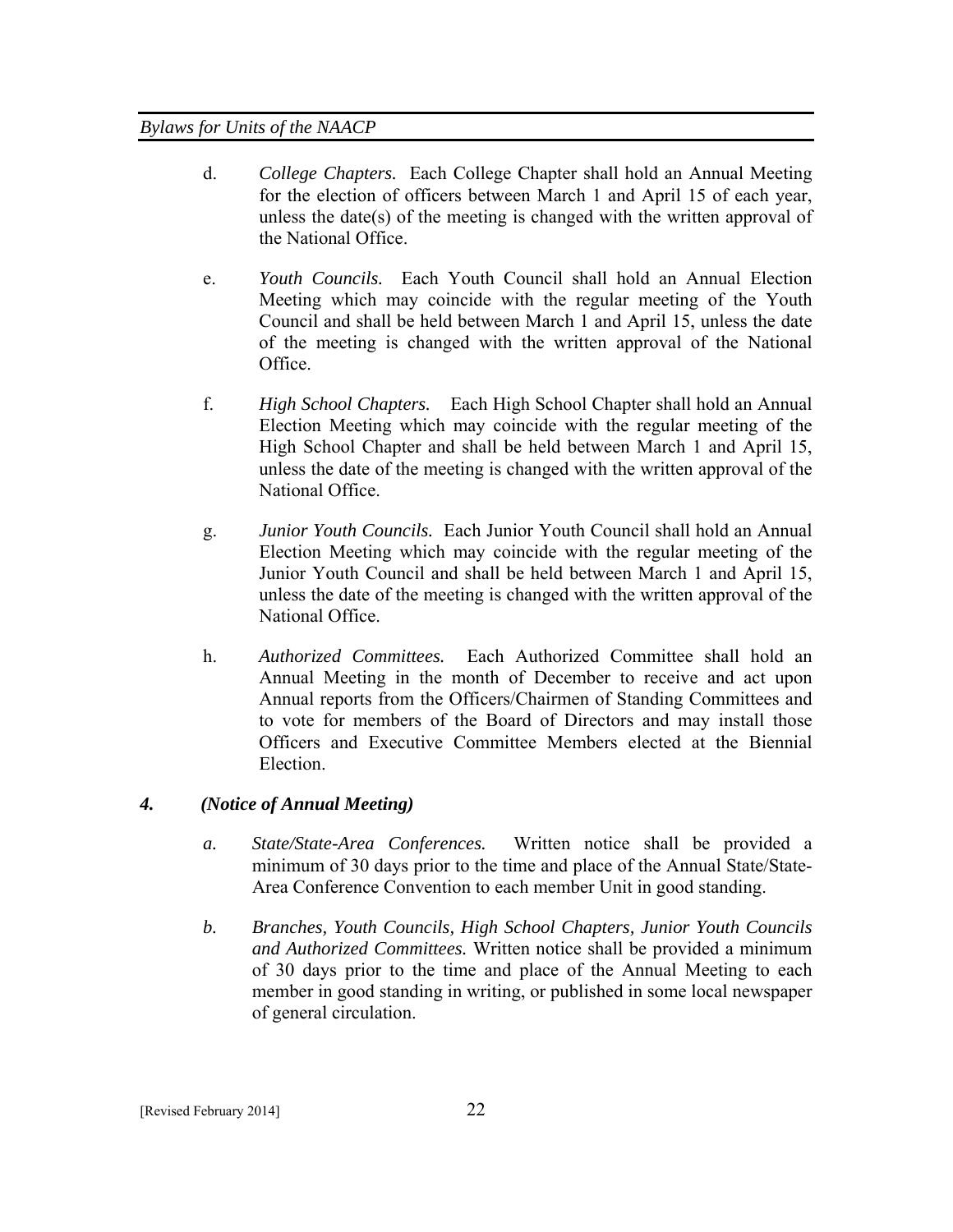- *c. Prison Branches.* Written notice shall be provided a minimum of 30 days prior of the time and place of the Annual Meeting to each member in good standing in writing, or published in the newspaper or newsletter of the prison or correctional facility as facility regulations allow.
- *d. College Chapters.* Written notice of the time and place of the Annual Meeting shall be sent by the Secretary to each member of the Chapter, at least seven (7) days in advance of the date of the Annual Meeting. Notice of the regular monthly or special meetings shall be published in the campus publication.

# *5. (Special Meetings of Branches, Youth Units and Authorized Committees )*

Special Meetings may be called at any time and place and on three days written notice to all members by the President, or by any three members of the Executive Committee; or by any ten members of the Unit by signed declaration to the Secretary, who in turn must call the meeting. The notice must state the purpose for which the meeting is called.

# *6. (Meetings of the Executive Committee of Branches, Prison Branches and Youth Units)*

 The Executive Committee shall meet at least once a month at such times and places as it may determine. Special Committee meetings may be called by the President, Secretary or by two members of the Committee on two days written notice. The notice must state the purpose for which the meeting is called.

# *7. (Meetings of Standing Committees)*

The Standing Committees shall meet regularly once a month at places they may determine. They shall inform the President of the time and place of each meeting. Special meetings may be called by the Chairperson or by two members on two days written notice.

# *8. (Quorum)*

- a. State/State-Area Conferences, Branches, Prison Branches and Authorized Committees. The number of members necessary to constitute a quorum at all meetings shall be decided upon by a resolution adopted by the Unit which shall be incorporated into the Unit Bylaws.
- b. College Chapters, Youth Councils, High School Chapters and Junior Youth Councils. The number of members necessary to constitute a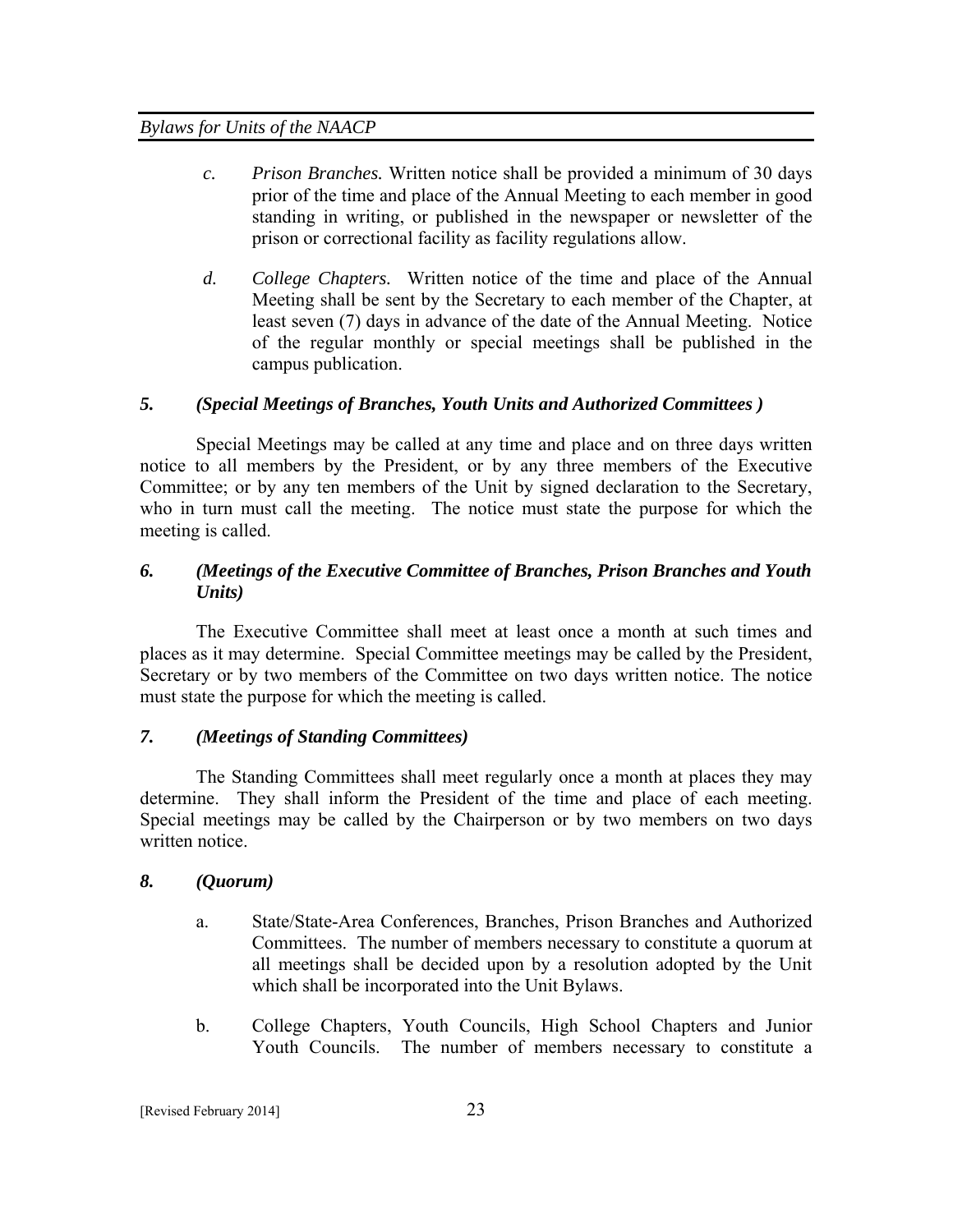quorum at all meetings shall be decided upon by a resolution adopted by the Youth Council.

# *9. (Order of Business)*

Any NAACP Unit, unless altered or suspended at any meeting by a majority vote of the members present, shall follow the order of business at meetings of any NAACP Unit:

- (1) Ascertainment of members present;
- (2) Reading of minutes of previous meeting;
- (3) Reports of Officers;
- (4) Reports of Committees;
- (5) Elections;
- (6) Unfinished Business; and
- (7) New Business;

**In the event that the provisions herein do not address a specific procedural question, the latest edition of Robert's Rules of Order shall apply.** Nonetheless, mere good faith failure to adhere to such rules may not constitute grounds for removal or suspension pursuant to Article X.

# *10. (Faculty Advisor)*

- a. There shall be a Faculty Advisor for a College Chapter or a Faculty Advisory Committee (not to exceed three members), in accordance with the rules of the college and/or student government regulations relating thereto.
- b. The Faculty Advisor to the College Chapter must be an employee of the College and meet the requirements as set forth by the College and/or Student Government regulations relating to serving as advisor to a bona fide College or group. In addition, the Faculty Advisor must be a member of the NAACP. The Advisor shall serve as an ex-officio member of the College Chapter without voting rights.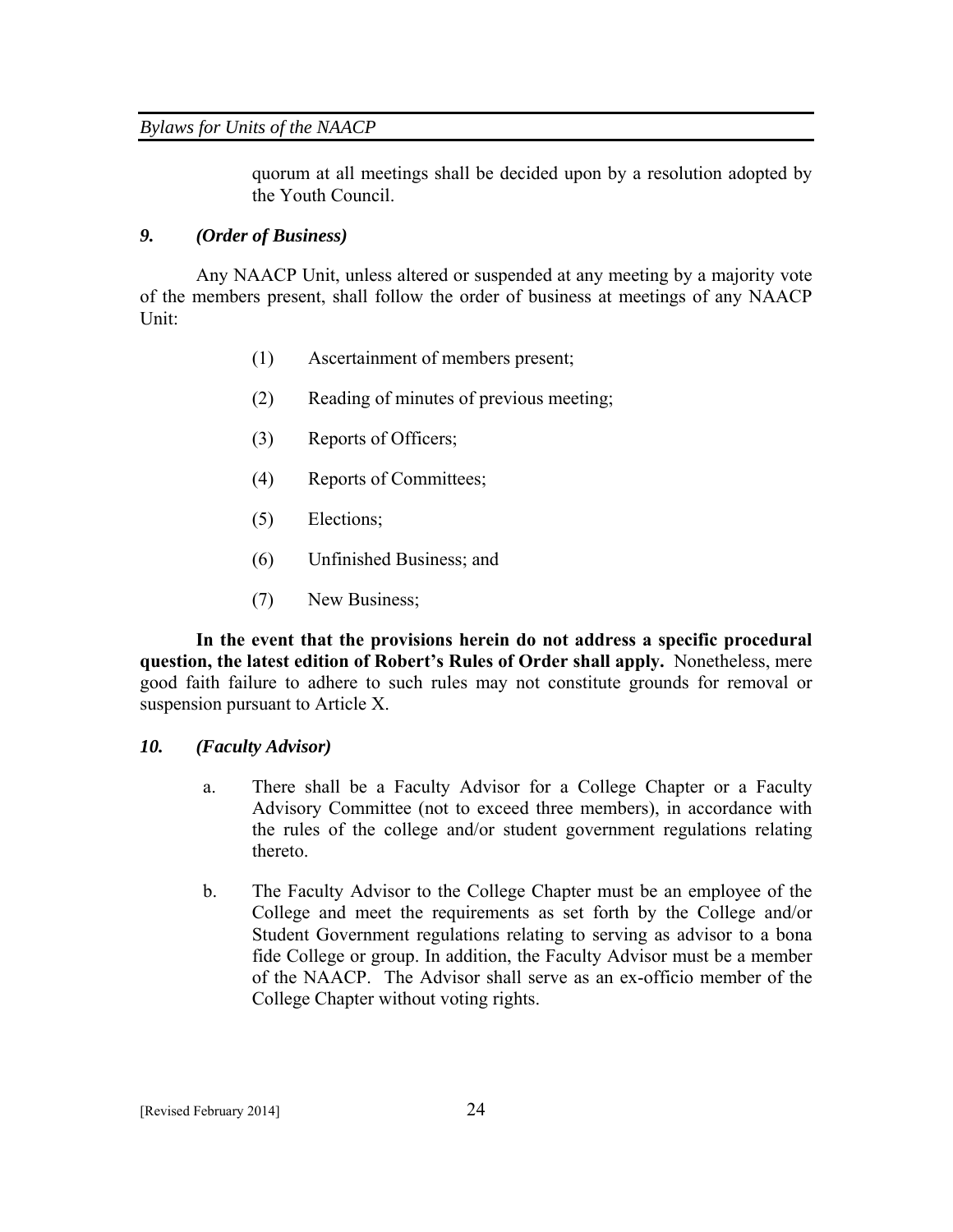## *11. (Selection of a Youth Council Advisor)*

- a. There shall be an Advisor for Youth Councils in conformity with the rules of the Association. The Advisor must be a member in good standing of the Association, be at least twenty-five (25) years of age or at least twentytwo (22) years of age if the person is a member of the branch; reside or work within the jurisdiction in which the Youth Council operates and shall be in accord with the aims and objectives of the Association. The Advisor shall serve as an ex-officio member of the Youth Council Executive Committee without voting rights.
- b. In jurisdictions where there is a Branch and a Youth Council, the Youth Council shall submit in writing the names of the elected Advisor to the Branch Executive Committee at the Branch Executive Committee meeting immediately following the Annual Meeting of the Youth Council. The Branch Executive Committee must accept or reject the submitted name within fifteen (15) days after the submission in writing to the Youth Council President. Should the Branch Executive Committee fail to act on the submitted name within fifteen (15) days after the submission, the submitted named adult shall become the Advisor.
- c. If the submitted name is rejected, a written explanation as to the justification for a denial must accompany the response forwarded to the Youth Council President. The Youth Council Executive Committee then has the option of electing and submitting another name to the Branch Executive Committee or to utilize the controversy process as outlined in Article V, Section 14.
- d. The Youth Council and Advisor may select the Co-Advisors as they see fit.

#### *12. (High School Chapter Advisors)*

- a. There shall be an Advisor for High School Chapters in conformity with the rules of the Association. The Advisor must be a member in good standing of the Association, be at least twenty-five (25) years of age; and be an employee of the high school in which the High School Chapter operated, and shall be in accord with the aims and objectives of the Association. The Advisor shall serve as an ex-officio member of the High School Chapter Executive Committee without voting rights.
- b. The High School Chapter shall submit in writing the names of the elected Advisor to the Branch Executive Committee at the Branch Executive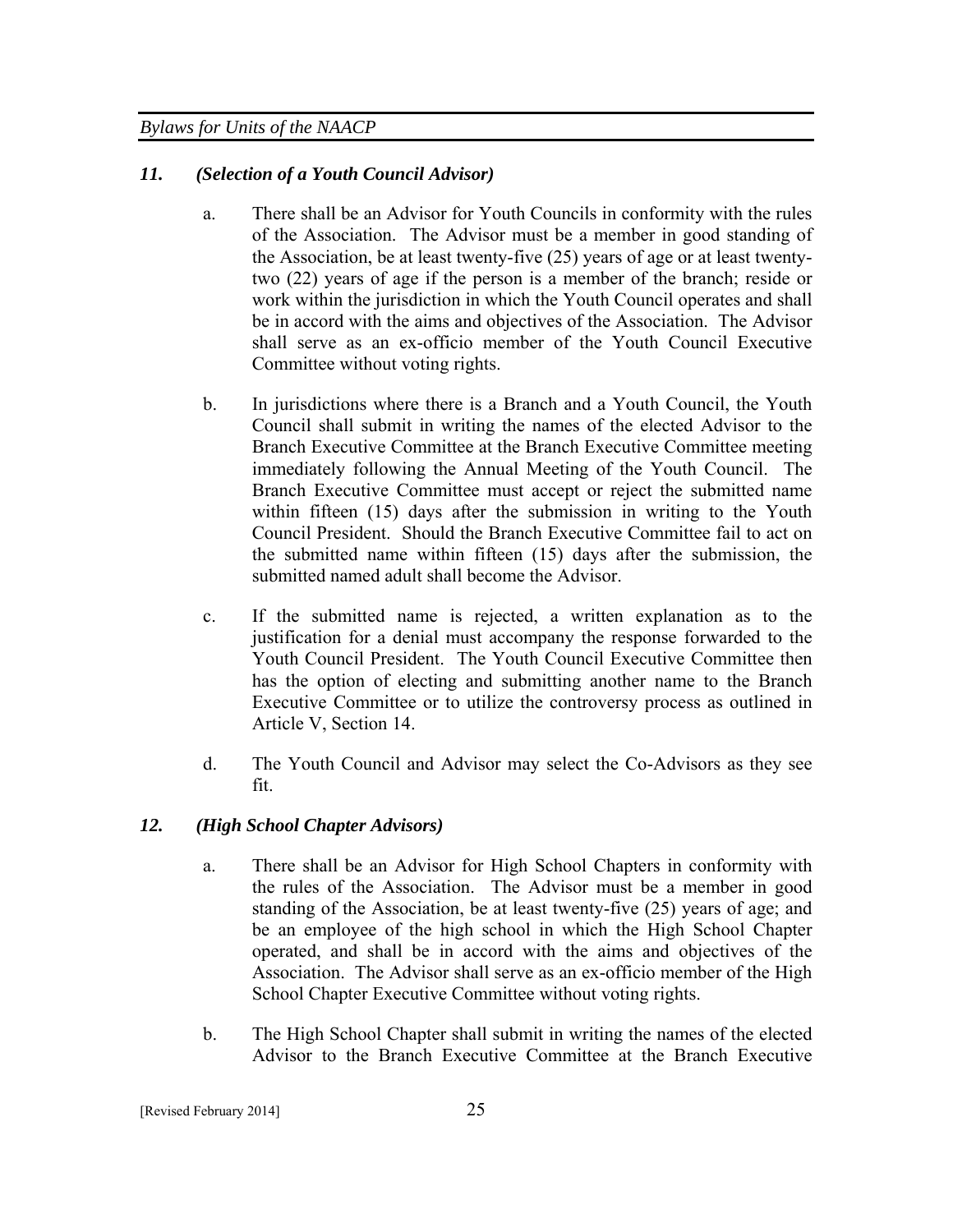Committee meeting immediately following the Annual Meeting of the High School Chapter. The Branch Executive Committee must accept or reject the submitted name within fifteen (15) days after the submission in writing to the High School Chapter President. Should the Branch Executive Committee fail to act on the submitted name within fifteen (15) days after the submission, the submitted named adult shall become the Advisor.

c. If the submitted name is rejected, a written explanation as to the justification for a denial must accompany the response forwarded to the High School Chapter President. The High School Chapter Executive Committee then has the option of electing and submitting another name to the Branch Executive Committee or to utilize the controversy process as outlined in these Bylaws.

# *13. (Junior Youth Council Advisors)*

The Branch Executive Committee shall appoint the Advisor for the Junior Youth Council. The Advisor must be a member of the Branch. The Advisor shall serve as an ex-officio member of the Junior Youth Council Executive Committee without voting rights.

# **14.** *(Controversies Between Branch and Youth Units)*

Within fifteen (15) days after a controversy arises between a Youth Unit and a Branch, the Advisor, the Presidents and Secretaries of both Units shall prepare and forward signed report(s) to the President and CEO of the Association for mediation, arbitration, decision or referral to the appropriate Regional Office or State/State-Area Conference for investigation and other action. Respective parties shall send copies of all reports submitted by them to State/State-Area Conference and Field Operations and Membership Department and to the other party to the controversy. The original report to the President and CEO shall contain a statement that copies have been forwarded as provided above.

# **15.** *(Indebtedness for State/State-Area Conferences, Branches, Prison Branches and Authorized Committees)*

a. No indebtedness or obligation shall be incurred by the State/State-Area Conference, Branch, Prison Branch or Authorized Committee or any of its officers or agents in the name of National Association for the Advancement of Colored People, and the National Office shall not be responsible for any indebtedness or obligation incurred by the State/State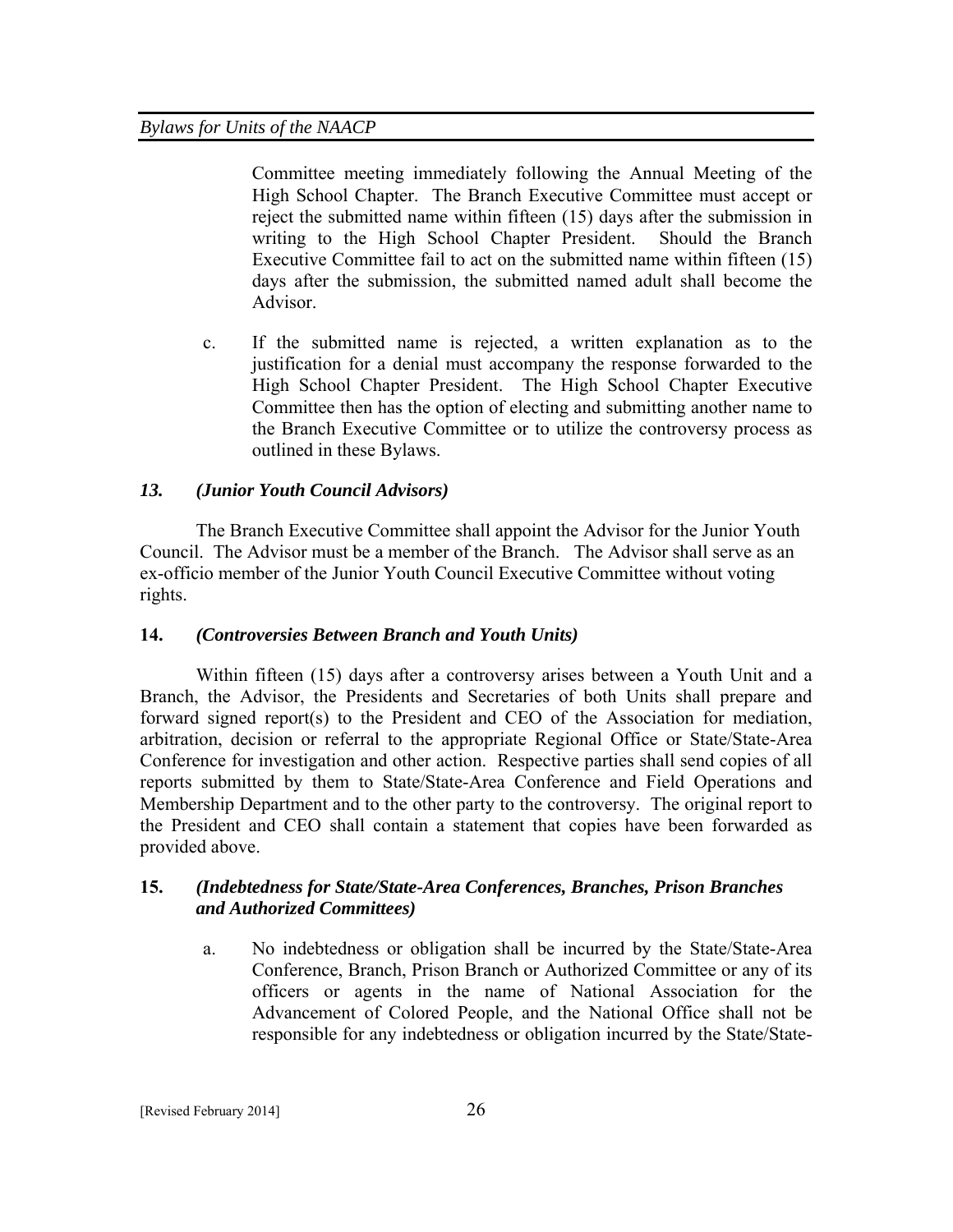Area Conference, Branch, Prison Branch, Authorized Committee or any of its officers or agents.

b. Indebtedness exceeding \$300.00 per month in the aggregate shall not be incurred in the name of, or on behalf of the State/State-Area Conference or Branch unless by vote of the Executive Committee.

# **16.** *(Indebtedness for Youth Units)*

- a. No indebtedness or obligation shall be incurred by the Youth Unit or any of its officers or agents in the name or behalf of the Association or of the Unit, and the Association shall not be responsible for any indebtedness or obligation incurred by the Youth Unit or by any of its officers or agents.
- b. No indebtedness or obligation of more than \$25.00 shall be incurred in the name or on behalf of the College Chapter, Youth Council, High School Chapter or Junior Youth Council unless by vote of the Branch Youth Work Committee.
- c. College Chapters shall additionally be governed by applicable college or university policies.

# **17.** *(Fiscal Business Year)*

- a. The fiscal and business year of all Units shall begin on January 1 and end December 31.
- b. Officers may be installed at the next regular meeting of the Unit following the election.

# **18.** *(Unit Bookkeeping System)*

The Unit must use the uniform bookkeeping system provided by the National Office.

# **19.** *(Audits)*

The books of the Unit shall be audited annually by an auditing system acceptable to the National Office.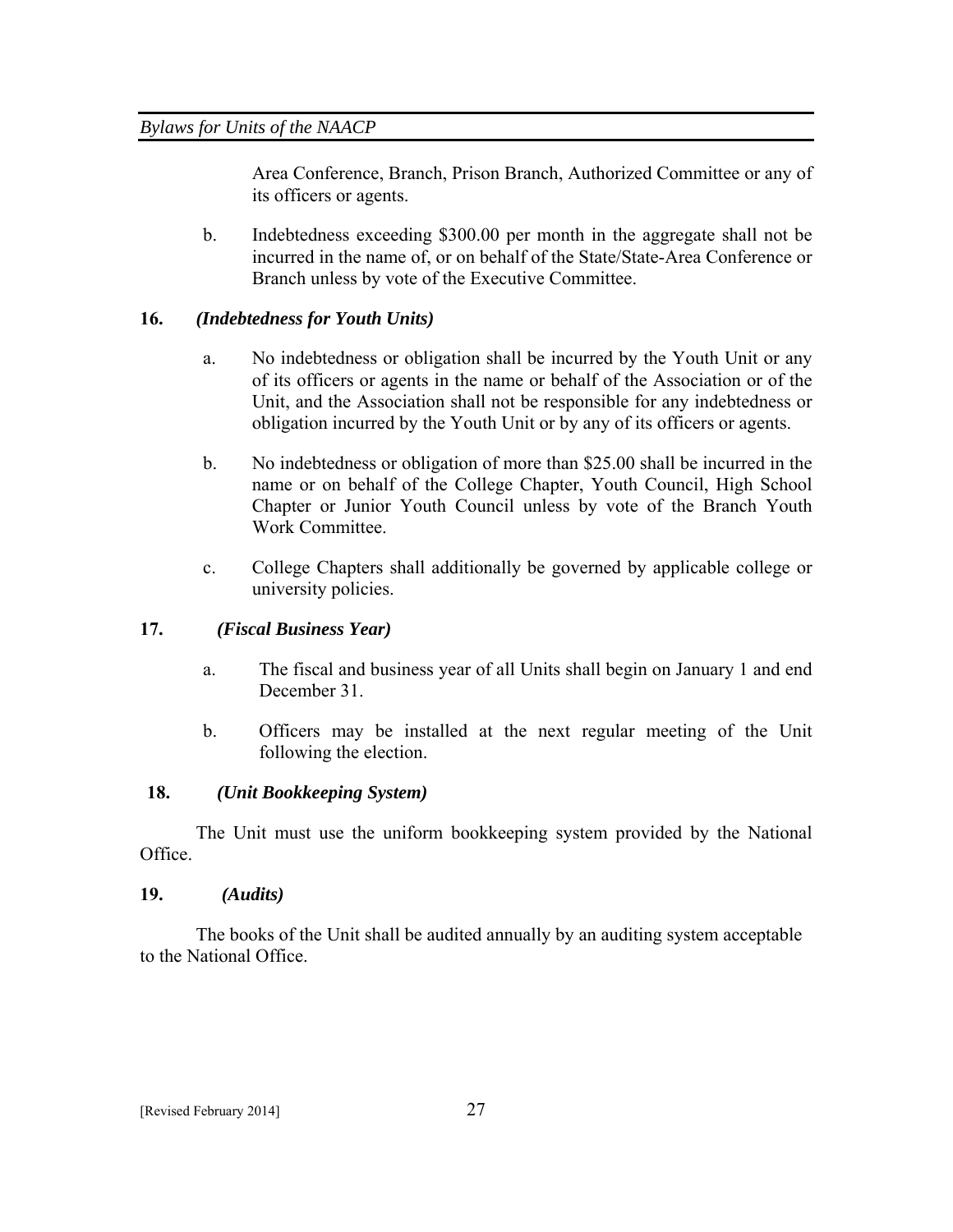# **ARTICLE VI OFFICERS OF UNITS AND STAFF**

# *1. (Officers and Staff)*

- a. The elective officers of the NAACP Units shall be: President, First Vice President, Second Vice President, Secretary, Assistant Secretary, Treasurer, Assistant Treasurer and additional officers as the NAACP Unit may prescribe pursuant to local Bylaws.
- b. *Staff and Executive Directors.* Units may employ Staff and/or Executive Directors where budgets of Units warrant such employment, upon terms and conditions approved by the President and CEO.
- c. *Restrictions.* Executive Directors or other staff shall not be members of the Executive Committee of the Unit.

# *2. (Qualifications)*

- *a. State/State-Area Conferences*. Only members in good standing of Units in good standing within the jurisdiction of the State/State-Area Conference shall be eligible to run for office in the State/State-Area Conference. For the purpose of running for office, a member in good standing is one whose name appears on the roll of a Unit in good standing within the jurisdiction of the State/State-Area Conference by December 15 of the year prior to the State/State-Area Conference election. For the purpose of running for office, a person must be a member of Unit in good standing within the State/State-Area Conference as defined in Article IV, Section 3 of these Bylaws.
- *b. Branch*. Only members in good standing shall be eligible to run for office or vote in a Branch election. For the purpose of running for office, a member in good standing is one whose name appears on the roll of the Branch as a bona fide member of the Branch by April 1 of the election year and who lives and/or works within the Branch jurisdiction. For the purpose of being elected to the Nominating Committee or the Election Supervisory Committee, signing a nominating petition or voting in Branch elections, a member in good standing is one who has been a bona fide member of the Branch for at least 30 calendar days prior to the date the election is held or the nominating petition is filed. For all other purposes, a member in good standing is one who has paid the requisite minimum membership fee to the Branch.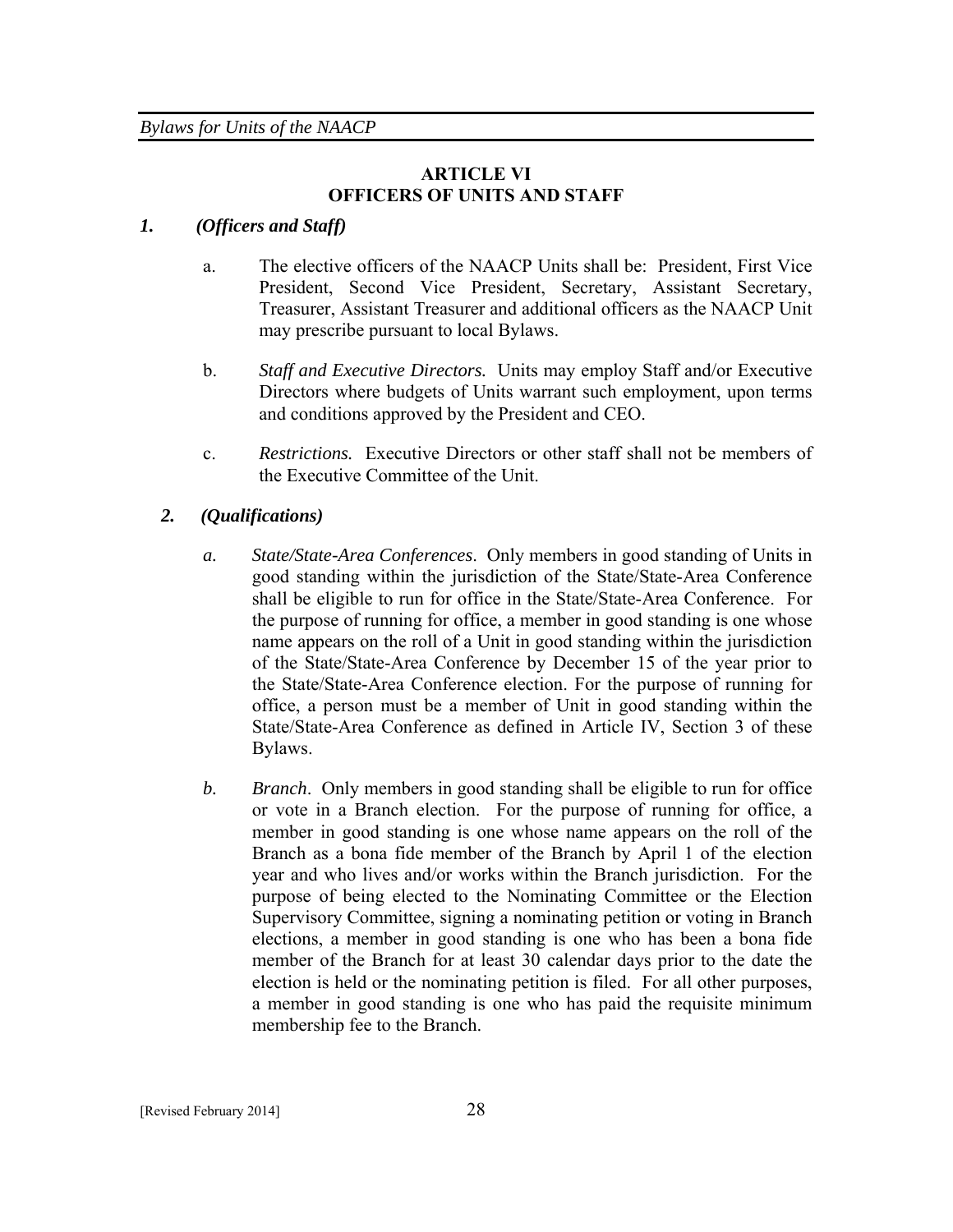- *c. Prison Branch.* Only members in good standing shall be eligible to run for office of the Prison Branch Coordinator/Program director. For the purpose of running for office, a member in good standing is one whose name appears on the roll of the National Office as a bona fide member at least one hundred eighty (180) calendar days prior to the date nominations are made and is a resident of the prison or correctional facility. For the purpose of being elected, the position of State Prison Branch Coordinator/Program Director shall be directly elected by members of the Prison Branch.
- d. *College Chapter*. Only members in good standing shall be eligible to run for office or to vote in a College Chapter election. For the purpose of running for office, a member in good standing is one who has paid the prescribed membership fee no later than thirty (30) calendar days prior to the date of elections. For the purpose of being nominated by the Nominating Committee, a member in good standing is one who has been a bona fide member of the College Chapter and one who has paid the prescribed membership fee by twelve noon the day of the meeting that precedes the Annual Meeting. In order to run for College Chapter office or vote in a College Chapter election, Life Members and Members-at-Large must be actively affiliated with the College Chapter at least thirty (30) calendar days prior to any meeting at which they are nominated for office or seek to vote.
- e. *Youth Council*. Only members in good standing shall be eligible to run for office or to vote in a Youth Council election. For the purpose of running for office, a member in good standing is one who has paid the prescribed membership fee no later than thirty (30) calendar days prior to the date of elections. For the purpose of being nominated by the Nominating Committee, a member in good standing is one who has been a bona fide member of the Youth Council and one who has paid the prescribed membership fee by twelve noon on the day of the meeting that precedes the Annual Meeting. In order to run for Youth Council office or vote in a Youth Council election, Junior Life Members, Life Members, and Members-at-Large must be actively affiliated with the Youth Council at least thirty (30) calendar days prior to any meeting at which they are nominated for office or seek to vote.
- f. *High School Chapter*. Only members in good standing shall be eligible to run for office or to vote in a High School Chapter election. For the purpose of running for office, a member in good standing is one who has paid the prescribed membership fee no later than thirty (30) calendar days prior to the date of elections. For the purpose of being nominated by the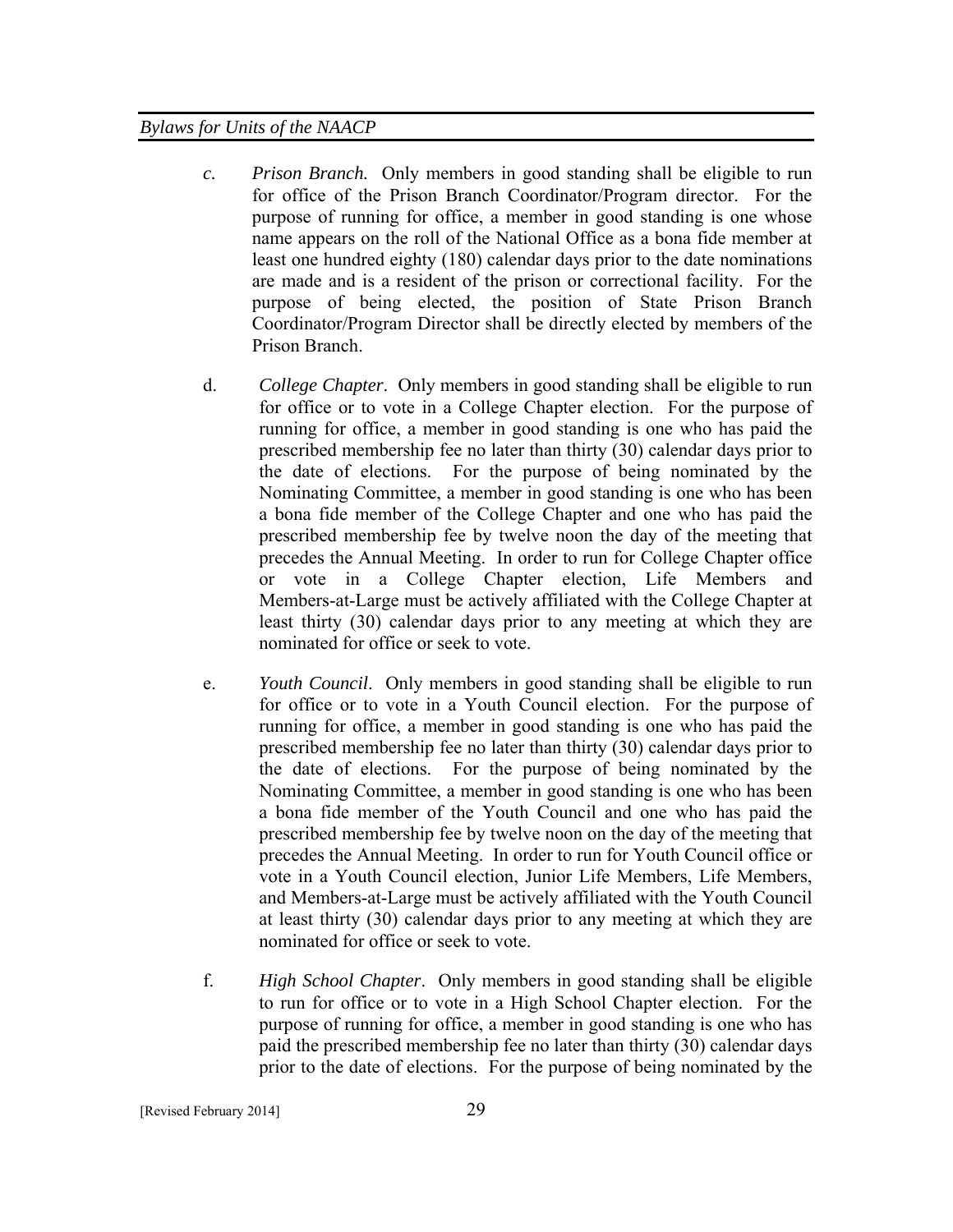Nominating Committee, a member in good standing is one who has been a bona fide member of the High School Chapter and one who has paid the prescribed membership fee by twelve noon on the day of the meeting that precedes the Annual Meeting. In order to run for High School Chapter office or vote in a High School Chapter election, Junior Life Members, Life Members, and Members-at-Large must be actively affiliated with the High School Chapter at least thirty (30) calendar days prior to any meeting at which they are nominated for office or seek to vote.

- g. *Junior Youth Council*. Only members in good standing shall be eligible to run for office or to vote in a Junior Youth Council election. For the purpose of running for office, a member in good standing is one who has paid the prescribed membership fee no later than thirty (30) calendar days prior to the date of elections. For the purpose of being nominated by the Nominating Committee, a member in good standing is one who has been a bona fide member of the Junior Youth Council and one who has paid the prescribed membership fee by twelve noon on the day of the meeting that precedes the Annual Meeting. In order to run for Junior Youth Council office or vote in a Junior Youth Council election, Junior Life Members, Life Members, and Members-at-Large must be actively affiliated with the Junior Youth Council at least thirty (30) calendar days prior to any meeting at which they are nominated for office or seek to vote.
- h. *Authorized Committee*. Members in good standing shall be eligible to run for office or vote in an Authorized Committee election. For the purpose of running for office, a member in good standing is one whose name appears on the roll of the Authorized Committee as a bona fide member of the Authorized Committee at least one hundred and eighty (180) calendar days prior to the date nominations are made and who lives and/or works within the Authorized Committee's jurisdiction. For the purpose of being elected to the Nominating Committee or the Election Supervisory Committee, signing a nominating petition or voting in Authorized Committee elections, a member in good standing is one who has been a bona fide member of the Authorized Committee for at least (30) calendar days prior to the date the election is held or the nominating petition is filed. For all other purposes, a member in good standing is one who has paid the requisite minimum membership fee to the Authorized Committee.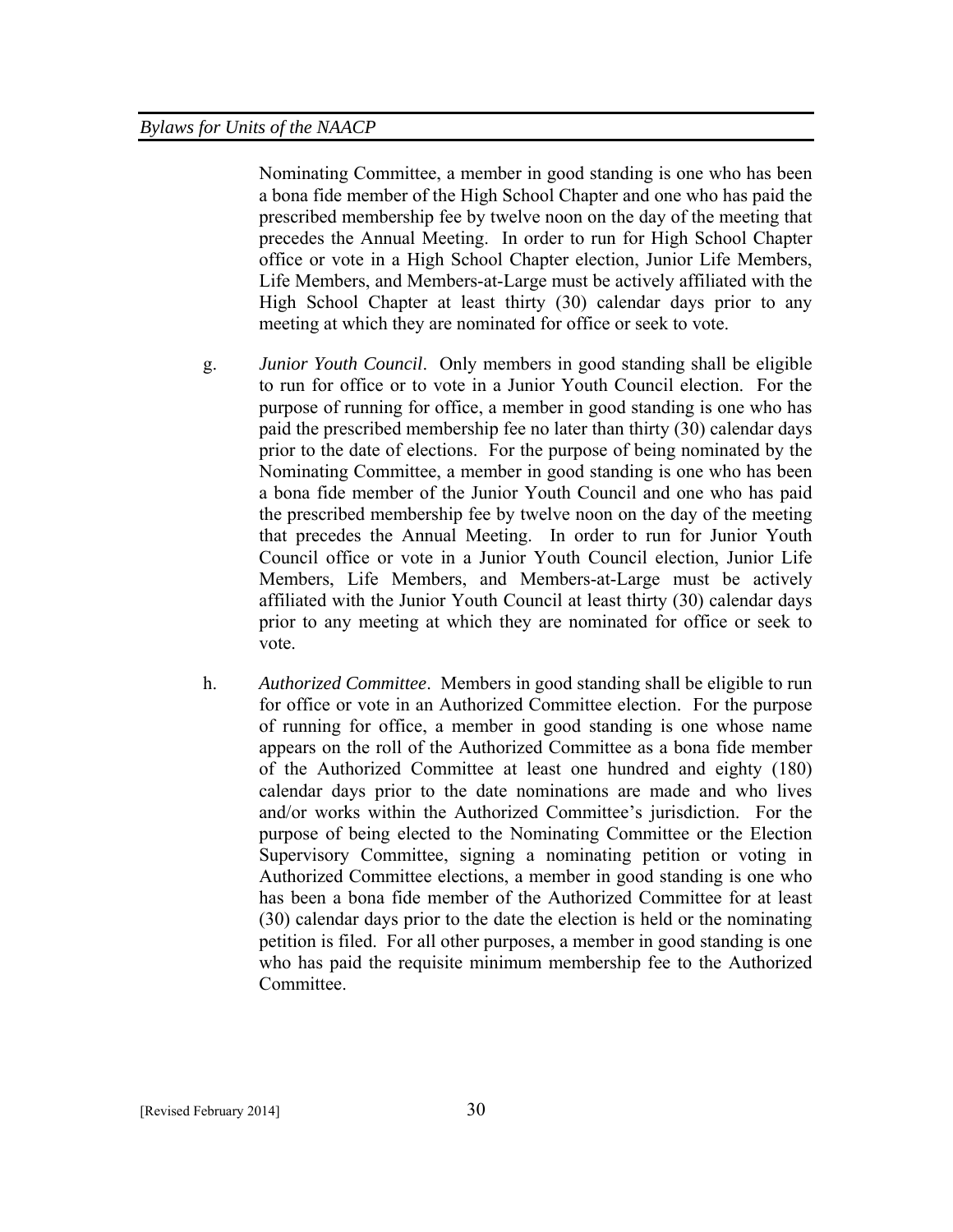# *3. (Term of Office)*

- *a. State/State-Area Conference*. All officers and elected members of the Executive Committee shall be elected by secret ballot for a two-year term, in each odd-numbered year and shall serve until their successor is elected and qualified. In no case shall Youth and College Division Officers serve beyond their 25th birthday. The term for officers shall begin on the date of the election and shall end on the date that their successors are elected and qualify.
- *b. Branch*. All officers and elected members of the Executive Committee shall be elected by secret ballot for a two-year term and shall serve until their successor is elected and qualified. The term for officers shall begin on January 1 following the election. All minutes and other official records are the property of the Branch and shall be promptly transferred to the newly elected and qualified officers within 30 days after the election. Noncompliance with terms herein shall be considered conduct that is inimical to the best interests of the NAACP, meriting disciplinary action pursuant to Article X.
- *c. Prison Branch*. All officers and elected members of the Executive Committee shall be elected by secret ballot for a two-year term until their successor is elected and qualified. The term for officers shall begin on January 1 following the election. All official records shall be transferred to the newly elected and qualified officers within 30 days after the election.
- *e. College Chapter*. All officers and elected members of the Executive Committee shall be elected by secret ballot and shall hold office for one year or until their successors are elected and qualified. The term for officers shall begin on the date of their election. All minutes and other official records are the property of the Youth Unit and shall be promptly transferred to the newly elected and qualified officers within 30 days after the election. Non-compliance with terms herein shall be considered conduct that is inimical to the best interests of the NAACP, meriting disciplinary action pursuant to Article X..
- *f. Youth Council*. All officers and elected members of the Executive Committee shall be elected by secret ballot and shall hold office for one year or until their successors are elected and qualified. The term for officers shall begin on the date of their election. All minutes and other official records are the property of the Youth Unit and shall be promptly transferred to the newly elected and qualified officers within 30 days after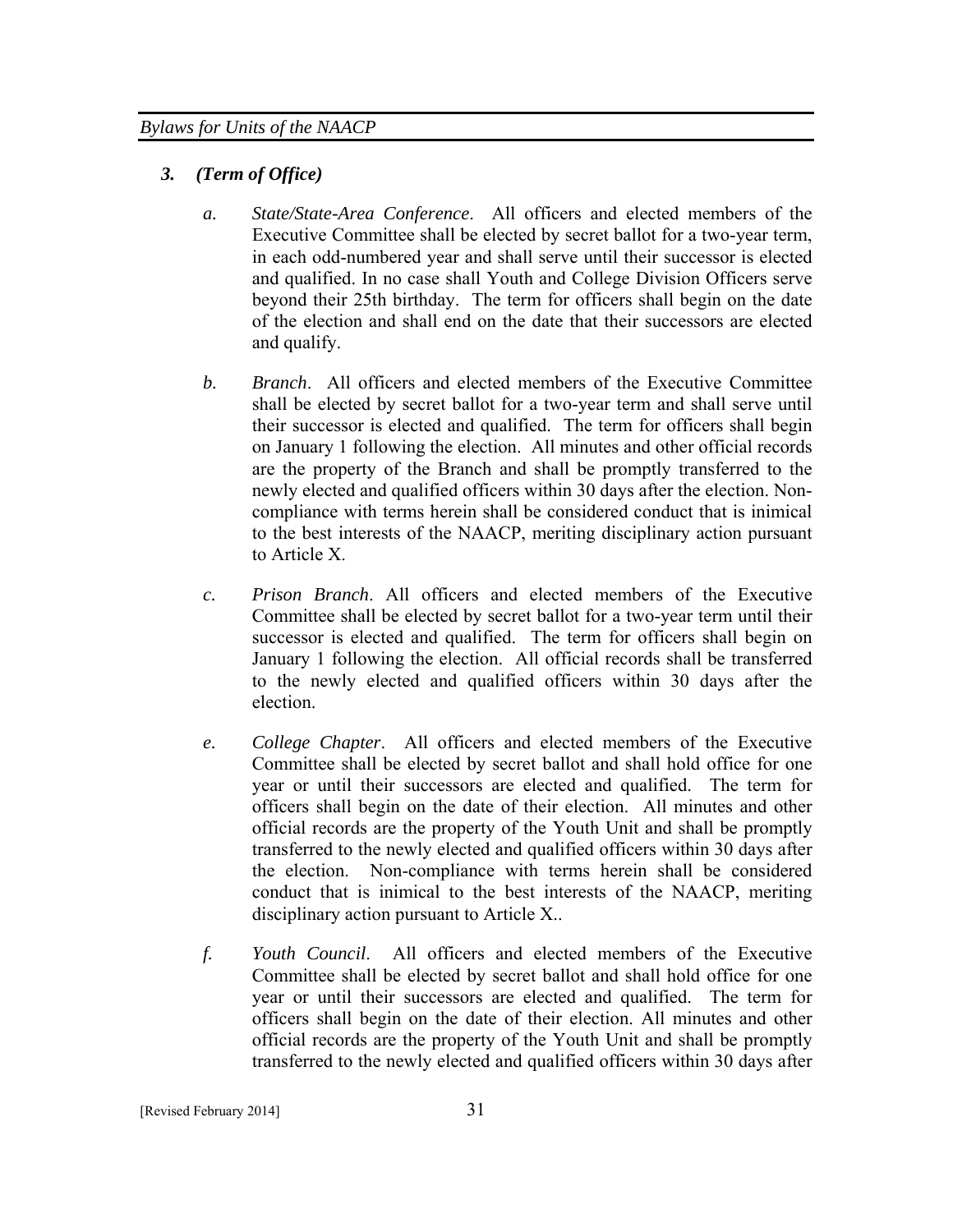the election. Non-compliance with terms herein shall be considered conduct that is inimical to the best interests of the NAACP, meriting disciplinary action pursuant to Article X.

- *g. Junior Council*. All officers and elected members of the Executive Committee shall be elected by secret ballot and shall hold office for one year or until their successors are elected and qualified. The term for officers shall begin on the date of their election. All minutes and other official records are the property of the Youth Unit and shall be promptly transferred to the newly elected and qualified officers within 30 days after the election. Non-compliance with terms herein shall be considered conduct that is inimical to the best interests of the NAACP, meriting disciplinary action pursuant to Article X.
- *h. Authorized Committee*. All officers and elected members of the Executive Committee shall be elected by secret ballot and shall hold office for two years or until their successors are elected and qualified. The term for officers shall begin on the date of their election. All official records shall be transferred to the newly elected and qualified officers within 30 days.

# **ARTICLE VII DUTIES OF OFFICERS OF UNITS**

## *1. (President)*

The duties of the President shall be:

- a To preside at meetings of the NAACP Unit and act as Chair of the Executive Committee.
- b. To appoint the Chair and members of all Committees not otherwise elected by the General Membership or the Executive Committee of the NAACP Unit; except the Chair of the Youth Work Committee of a Branch or State/State Area Conference .
- c. Between meetings of the Executive Committee and the NAACP Unit, to exercise general executive authority on behalf of the NAACP Unit, subject to ratification by the Executive Committee.
- d. To countersign all checks and properly supported requisitions for disbursements from the NAACP Unit Treasury.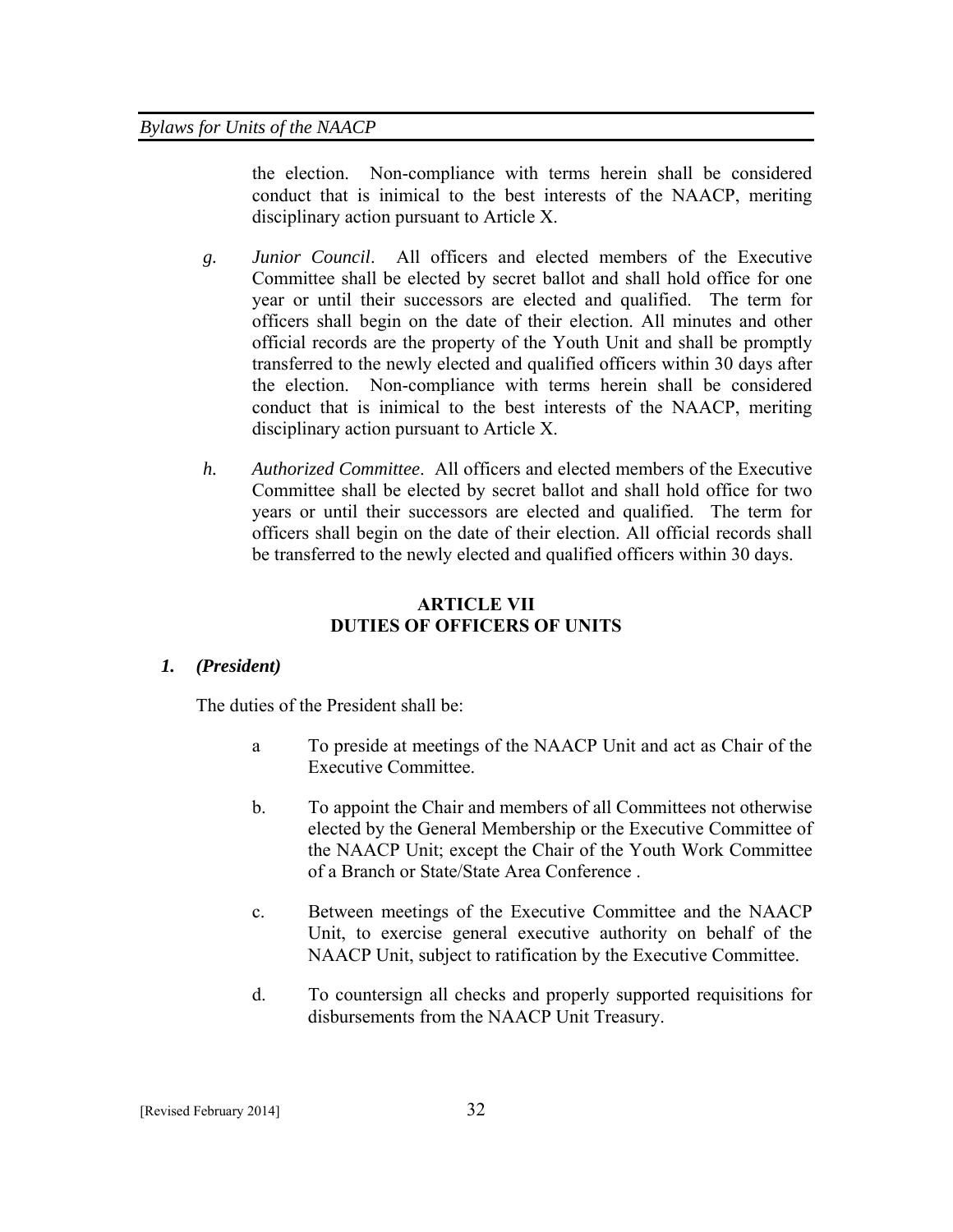- e. To perform such other functions and exercise such further duties as may be voted from time to time by the NAACP Unit or the Executive Committee.
- f. To be an ex-officio member of all committees except, in the case of State/State-Area Conferences, Branches and Prison Branches, the Nominating Committee and Election Supervisory Committee, and in the case of the State Youth and College Division, the Youth Nominating Committee.
- g. To encourage and assist all Committees in the development of their programs and the performance of their duties.
- h. To recommend, to the Executive Committee, the removal of any Chairperson of a Standing or Special Committees.
- *i. Additional Duties for Prison Branch Presidents.* In addition to the previous duties, Prison Branch Presidents shall perform the duties through the appropriate procedures applicable to their respective prison or correctional facility.
- *j. Additional Duties for Youth Council Presidents*. In addition to the previous duties, Youth Unit Presidents shall represent the Youth Unit on the Executive Committee of the Branch.

# *2. (Vice President)*

The duties of the Vice President shall be:

- a. To perform all the duties of the President in his/her absence or disability. In case of more than one Vice President, the Vice Presidents shall be designated as first, second, third and so forth and shall perform their duties according to their numerical rank.
- b. In the event of the resignation, removal or death of the President, the Vice President(s) shall automatically ascend to the position of President, according to their numerical rank, for the remainder of the term of the presidency. Any other Vice President(s) shall ascend in the same manner.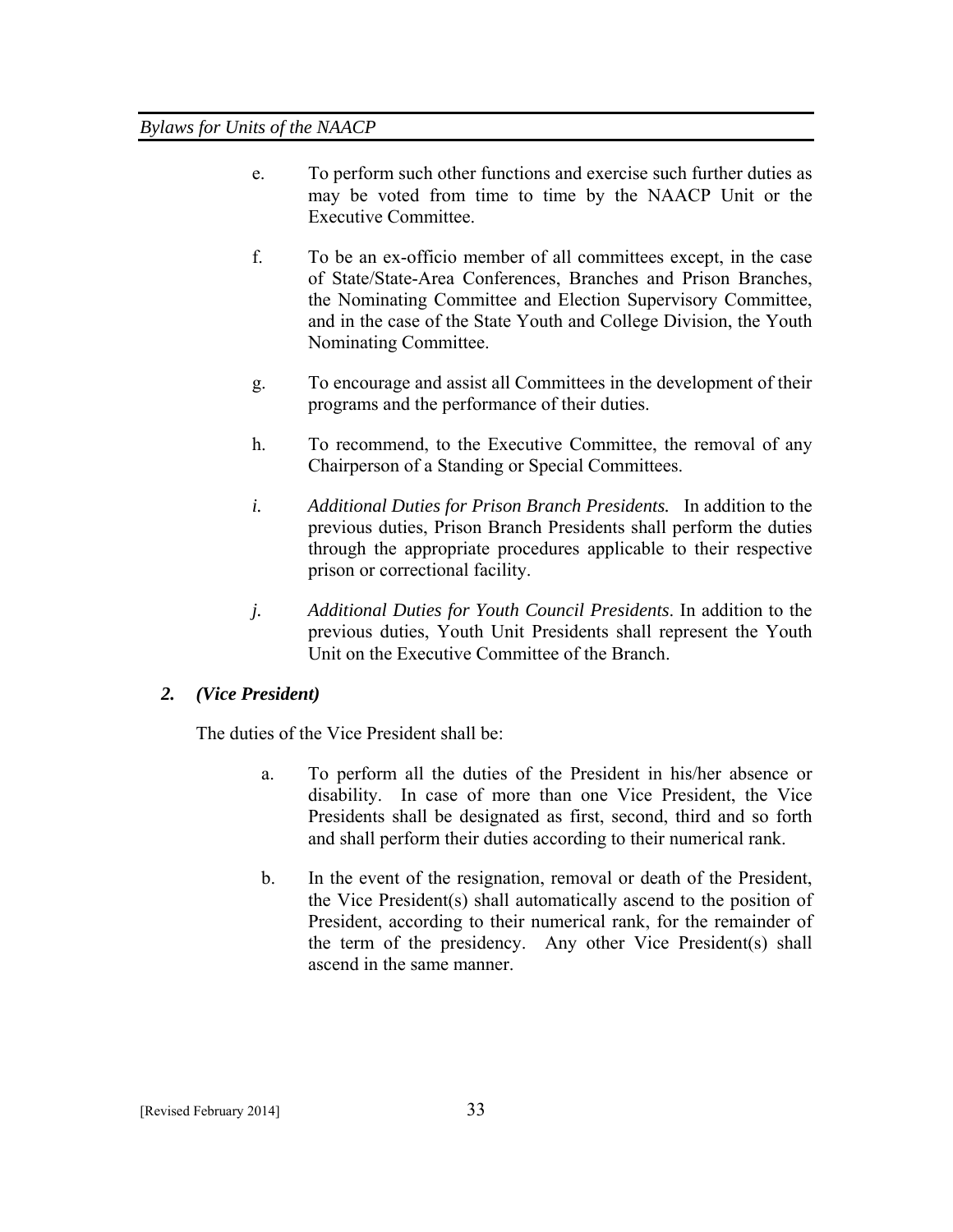## *3. (Secretary)*

The duties of the Secretary shall be:

- a.. To act as Secretary of the NAACP Unit and the Executive Committee; to give members notice of regular meetings and three (3) calendar days notice of special meetings of the NAACP Unit and Executive Committee; to keep full and accurate records of the proceedings of the NAACP Unit and of the Executive Committee and record the same in a minute book or minute books, provided that, in NAACP Units employing paid staff, the responsibility of giving the membership required notice of meetings shall be discharged by said staff under the supervision of the Secretary.
- b. To keep a record of all NAACP Unit members and their dues, provided that wherever paid staff is employed such duties shall be discharged by said staff under the supervision of the Secretary.
- c. To give receipts for all membership fees received and to transmit such fees to the NAACP Unit Treasurer; to send promptly to the Association lists of all membership fees received; and to secure from the Treasurer and forward to the Association that portion of membership fees due to the Association.
- d. To aid, coordinate and integrate the work of the several committees and divisions of the NAACP Unit, provided that wherever an Executive Director is employed such duties shall be discharged by said Executive Director.
- e. To submit reports to the NAACP Unit and the Executive Committee at all regular meetings, or whenever required by either body, covering the status of the NAACP Unit and its activities since the date of the last report; to submit to the NAACP Unit at its annual meeting an annual report of the status and activities of the NAACP Unit, provided that, where an Executive Director is employed, such duties shall be discharged by said Executive Director. The Director shall forward a copy of all reports, when adopted by the NAACP Unit, to the Association.
- f. To keep the President and CEO of the Association informed of all events affecting the interests of minority groups in the vicinity of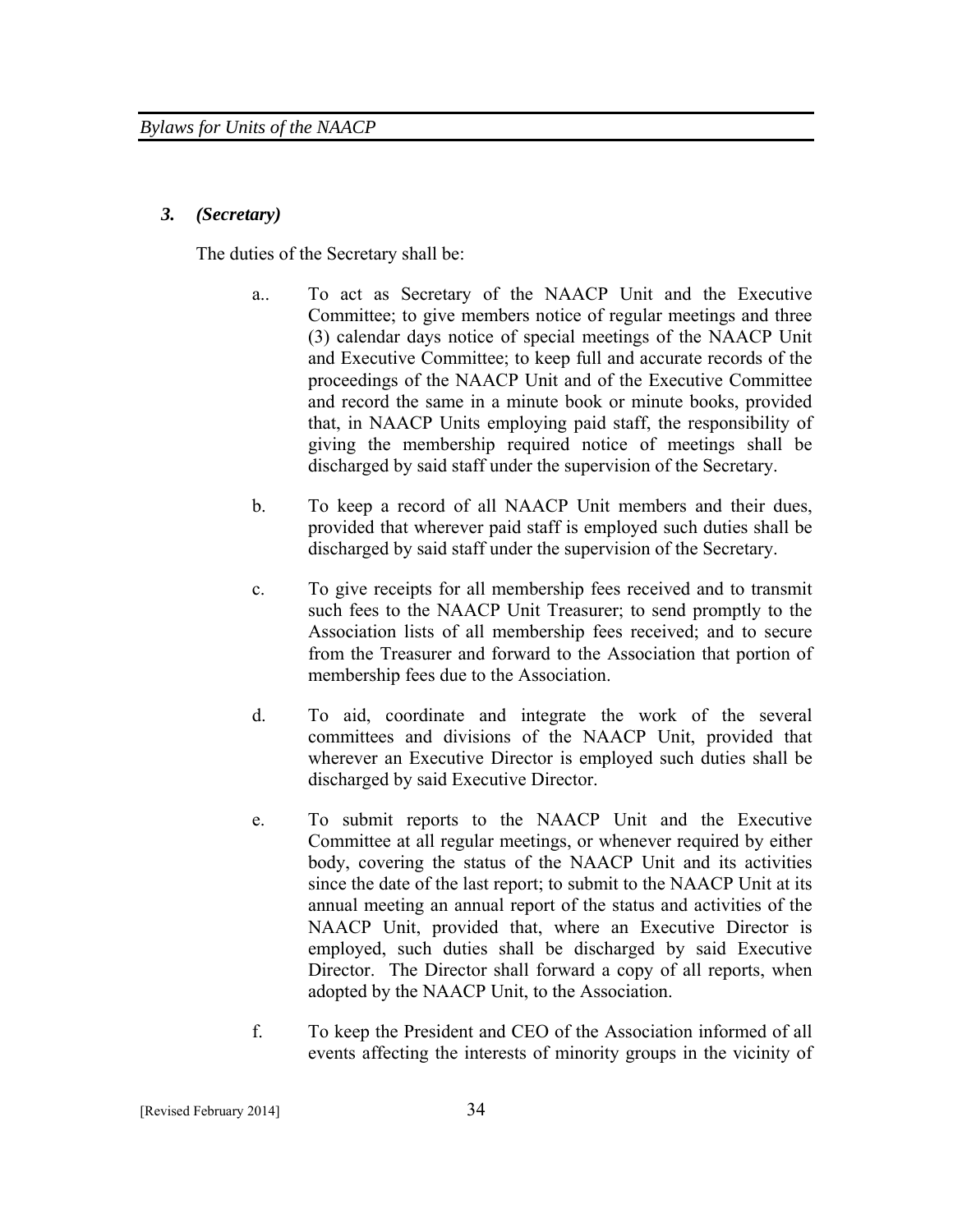the NAACP Unit, and to submit to the Association, whenever required by the Association, a report on NAACP Unit activities, provided that, wherever an Executive Director is employed, such duties shall be discharged by said Executive Director.

- g. In conjunction with the President, to sign requisitions for disbursements from the NAACP Unit Treasury and to maintain a file of receipts and disbursements.
- i. The Secretary shall be an ex-officio member of all committees except the Nominating Committee and the Election Supervisory Committee.
- *j. Additional Duties for State/State-Area Conference Secretaries.* The State/State-Area Conference Secretary shall keep a record of all Conference Units and Assessments, provided that whenever paid staff is employed, such duties shall be discharged by said staff under supervision of the Secretary.
- *k. Additional Duties of College Chapter, Youth Council, High School Chapter and Junior Youth Council Secretaries.* College Chapter, Young Adult and Youth Secretaries shall:
	- (a) Submit to the Youth Unit at its Annual Meeting, an Annual Report on the status and activities of the College Chapter, and Youth Council. A copy of all reports by the Secretary, when adopted by the Youth Unit, shall be forwarded to President and CEO.
	- (b) Keep the President and CEO informed of all events affecting the interests of the Youth in the vicinity of the Youth Unit.

## *4. (Treasurer)*

The duties of the Treasurer shall be:

a. To receive all monies of the NAACP Unit and promptly deposit the same in the name of the NAACP Unit in a separate account or accounts in a responsible bank or trust company. No money shall be withdrawn from any account except by check signed by the Treasurer and countersigned by the President.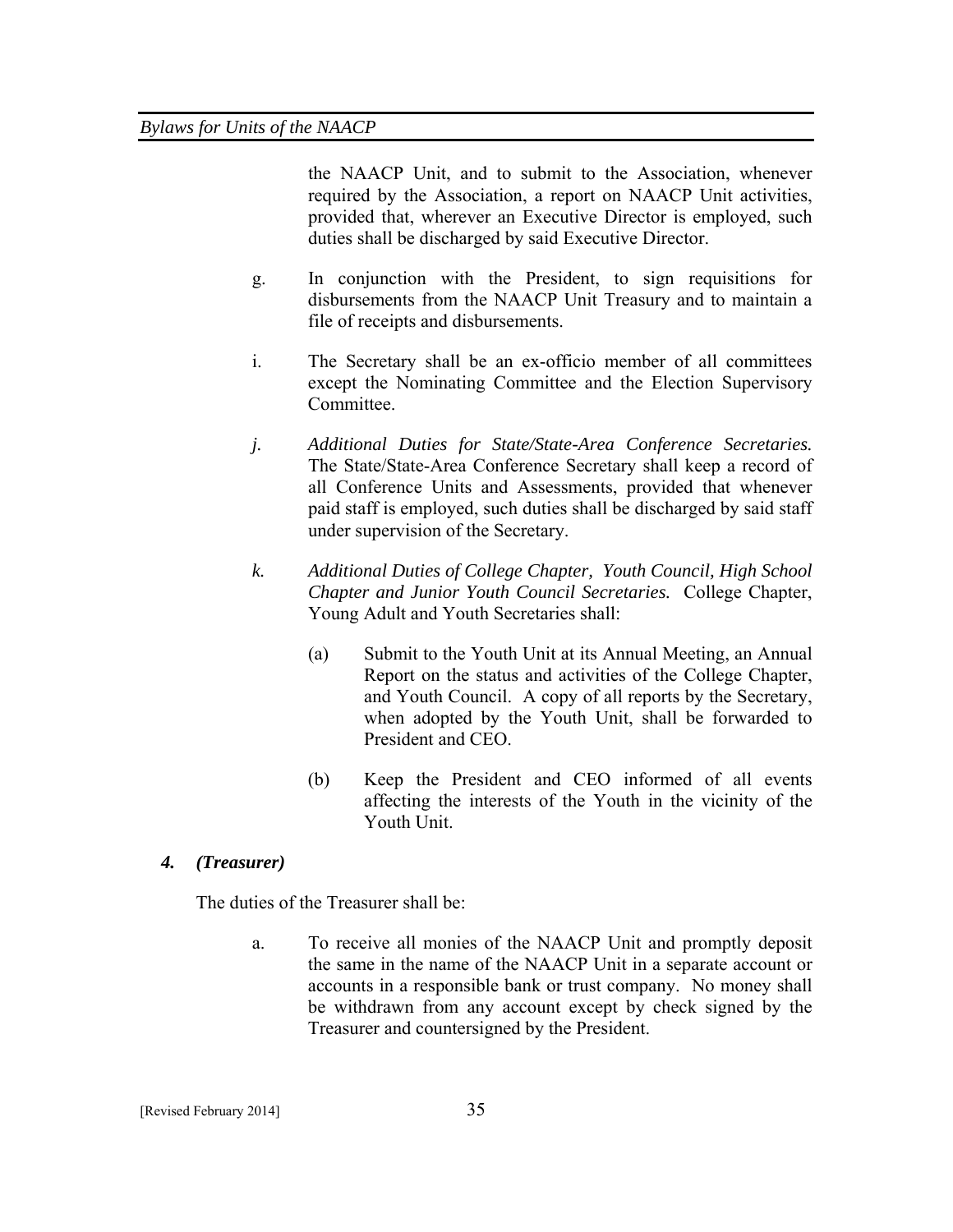- b. To act as chief financial officer of the NAACP Unit and chair of the Finance Committee.
- c. To make authorized disbursements upon requisition signed by the Secretary and countersigned by the President. Each requisition shall recite the amount and purpose of the payment requested. Any requisition exceeding one hundred dollars or more in the case of Branches, or twenty-five dollars or more in the case of College Chapters and Youth Councils, must be approved by the Executive Committee before a check therefore is issued. The NAACP Unit bylaws may require that requisitions in smaller amounts be approved by the Executive Committee.
- d. To remit through the Secretary to the Association the proportion of membership fees to which the Association is entitled, as hereinafter provided, within fifteen calendar days after their receipt.
- e. To submit reports to the NAACP Unit and the Executive Committee at all regular meetings, or whenever required by either body, covering the financial condition of the NAACP Unit showing receipts and disbursements and outstanding accounts unpaid since the last report; to submit an Annual Report to the business of his/her office at the Annual Meeting of the NAACP Unit, to which shall be appended a statement signed by the President and Secretary that all funds by the NAACP Unit have been listed in the Treasurer's report. A copy of all reports by the Treasurer, when adopted by the NAACP Unit, shall be forwarded to the National Office.
- f. All NAACP Units shall require the Treasurer to be bonded at the expense of said Unit.
- g. Submit year-end financial reports to the National Office on or before March  $1<sup>st</sup>$ .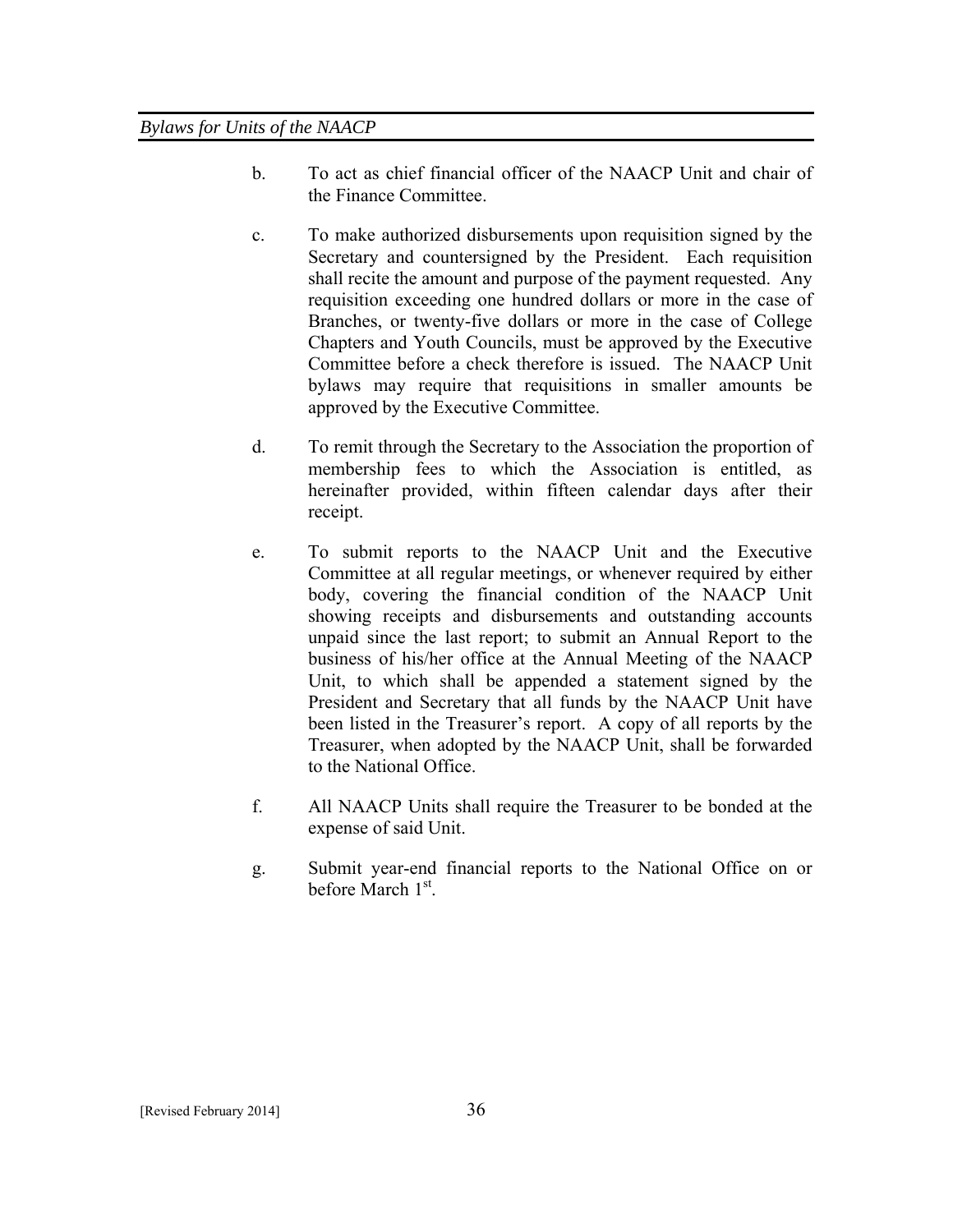### *5. (Assistant Secretary)*

The duties of the Assistant Secretary shall be: To perform the duties of the Secretary in his/her absence, unavailability or disability. The Assistant Secretary may perform specific duties of the Secretary under the supervision of the Secretary.

## *6. (Assistant Treasurer)*

The duties of the Assistant Treasurer shall be to perform the duties of the Treasurer in his/her absence, unavailability or disability. The Assistant Treasurer may perform specific duties of the Treasurer under the supervision of the **Treasurer** 

## *7. (Executive Director)*

The duties of the Executive Director shall be:

- a. To give due notice of all meetings of the Branch as provided in Section 3 of this Article.
- b. To keep a record of all Branch members and their dues as provided in Section 3 of this Article.
- c. To send promptly to the National Office lists of all memberships received and to secure from the Treasurer and forward to the National Office that portion of the membership fees belonging to the National Office as provided in Article IV.
- d. To aid, coordinate and integrate the work of the several committees and divisions of the Branch as provided in Section 3 of this Article. All the aforesaid duties listed in herein are to be preformed in cooperation with the Secretary.
- e. To manage the Branch office and paid staff; and to supervise the annual membership campaign.
- f. To interview complaints; to act in the name of the Branch on behalf of complainants with valid grievances; to investigate in the name of the Branch any reported, alleged or suspected discrimination practices in any place of community life; to represent the Branch at meetings of other organizations approved by the Executive Committee; to lend Branch support in active cooperation with such other organizations as may be approved by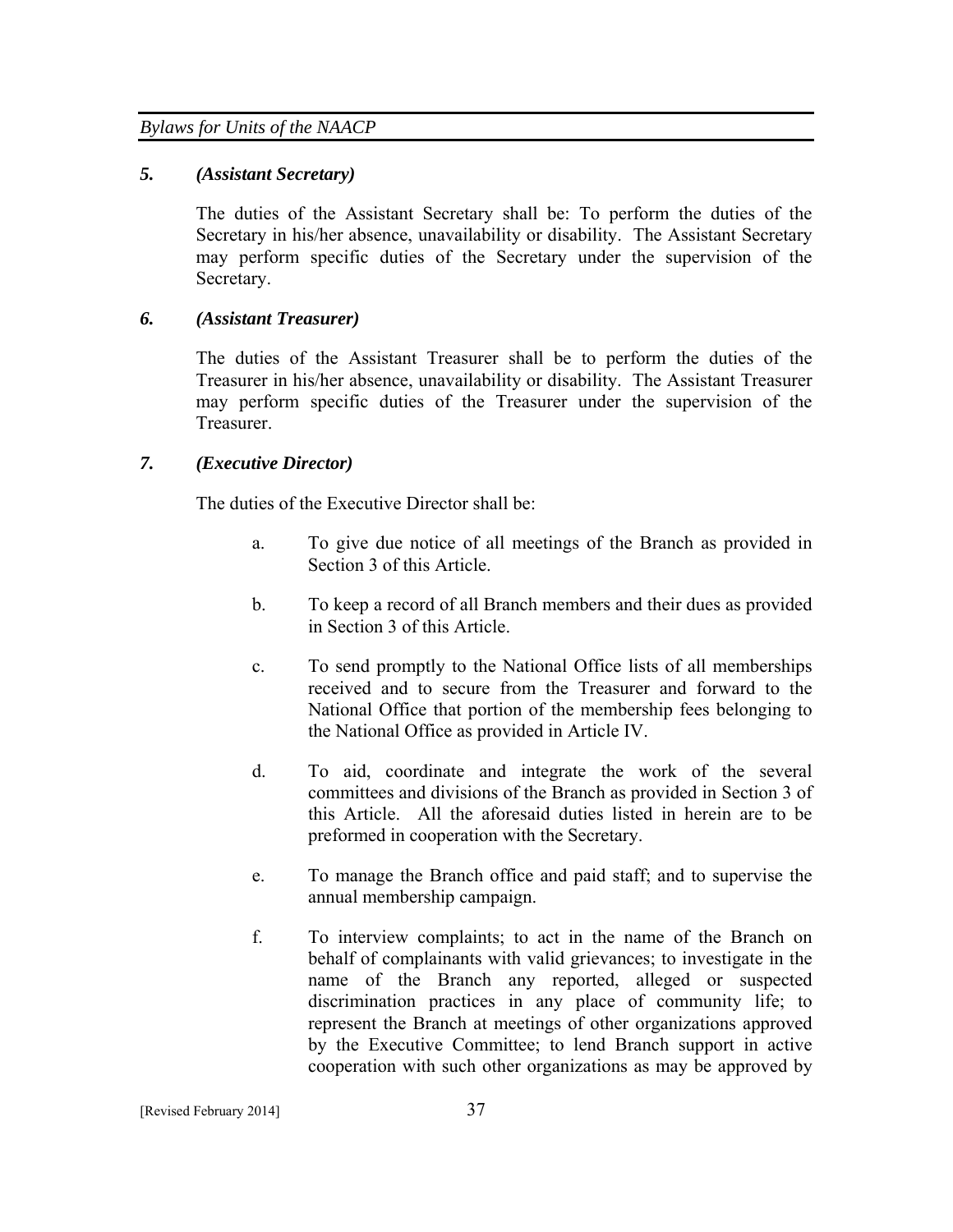the Executive Committee; to discharge such other duties as may arise in the execution of the office, or as may be assigned by the Executive Committee.

- g. To submit reports of the activities of the General Membership and the Executive Committee at all regular meetings or whenever required by either body; to submit to the Branch at its annual meeting an annual report covering activities. A copy of all reports where adopted by the Branch shall be forwarded to the National Office.
- h. To keep the President and CEO of the Association informed of all events affecting the interests of African-Americans and other racial and ethnic minorities in the vicinity of the Branch.
- i. The Executive Director shall be responsible to the General Membership, to the Executive Committee; and between meetings of the General Membership and the Executive Committee to the President.

#### **ARTICLE VIII COMMITTEES OF UNITS**

## *1. (Executive Committee)*

- a. The Executive Committee of each State/State-Area Conference shall consist of all Officers of the State/State-Area Conference, all Standing Committee Chairpersons, State/State-Area Conference Youth President, State/State-Area Conference Youth Advisor, and such other persons as the approved State Conference Bylaws provide.
- b. The Executive Committee of each Branch shall consist of the President, Vice Presidents (not to exceed three Vice Presidents) Secretary, Assistant Secretary, Treasurer, Assistant Treasurer, and the Chairman of the Standing Committees of the Branch, President of the Youth Units in the same community, the Branch Advisors in the High School Chapters, Youth and Junior Youth Councils and such other members at large not to exceed twenty-four to be elected at the regular election of the Branch, provided that the total membership of the Executive Committee shall not exceed 45 except by written authorization of the Board of Directors. If there is no local youth group recognized by the National Office, the Branch must, upon receipt of 25 youth memberships, apply to the National Office for a Youth Charter and organize the appropriate youth group.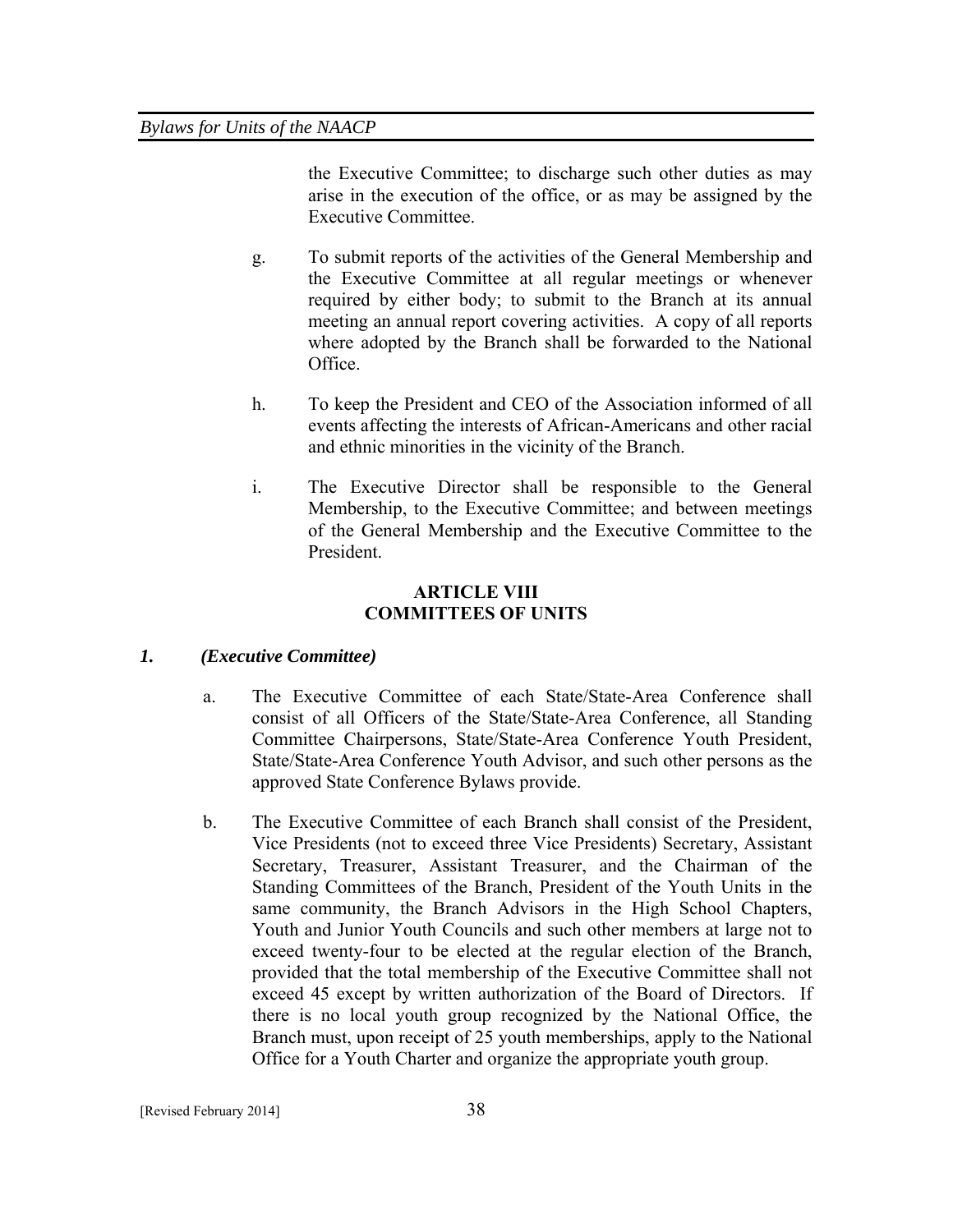- c. The Executive Committee of the Prison Branch shall consist of the Prison Branch Coordinator/Program Director, Vice Presidents (not to exceed three Vice Presidents), Secretary, Assistant Secretary, Treasurer, Assistant Treasurer, and the Chairman of the Standing Committees of the Prison Branch, and such other members at large not to exceed twenty-four to be elected at the regular election of the Prison Branch, provided that the total membership of the Executive Committee shall not exceed forty-five (45) except by written authorization of the Board of Directors.
- d. The Executive Committee of each College Chapter shall consist of the President, Vice Presidents, Secretary, Assistant Secretary, Treasurer, Assistant Treasurer, and the Chairmen of the Standing Committees of the College Chapter, and such other members to be elected at the Annual Meeting of the College Chapter as the College Chapter bylaws may decide, provided that the total membership of the Executive Committee shall not exceed eighteen (18) except by written authorization of the Board of Directors. The Faculty Advisor shall serve as an ex-officio member of the Executive Committee of the College Chapter.
- e. The Executive Committee of each Youth Council shall consist of the President, Vice Presidents, Secretary, Assistant Secretary, Treasurer, Assistant Treasurer, and the Chairmen of the Standing Committees of the Youth Council, and such other members to be elected at the Annual Meeting of the Youth Council as the Youth Council bylaws may decide, provided that the total membership of the Executive Committee shall not exceed eighteen (18) except by written authorization of the Board of Directors. The Youth Council Advisor shall serve as an ex-officio member of the Executive Committee of the Youth Council.
- f. The Executive Committee of each High School Chapter shall consist of the President, Vice Presidents, Secretary Assistant Secretary, Treasurer, Assistant Treasurer, the Chairmen of the Standing Committees of the High School Chapter, and such other members to be elected at the Annual Meeting of the High School Chapter as the High School Chapter bylaws may decide, provided that the total membership of the Executive Committee shall not exceed eighteen (18) except by written authorization of the Board of Directors. The High School Council Advisor shall serve as an *ex officio* member of the Executive Committee of the High School Chapter.
- g. The Executive Committee of each Junior Youth Council shall consist of the President, Vice President, Secretary, Assistant Secretary, Treasurer, Assistant Treasurer, the Chairmen of the Standing Committees of the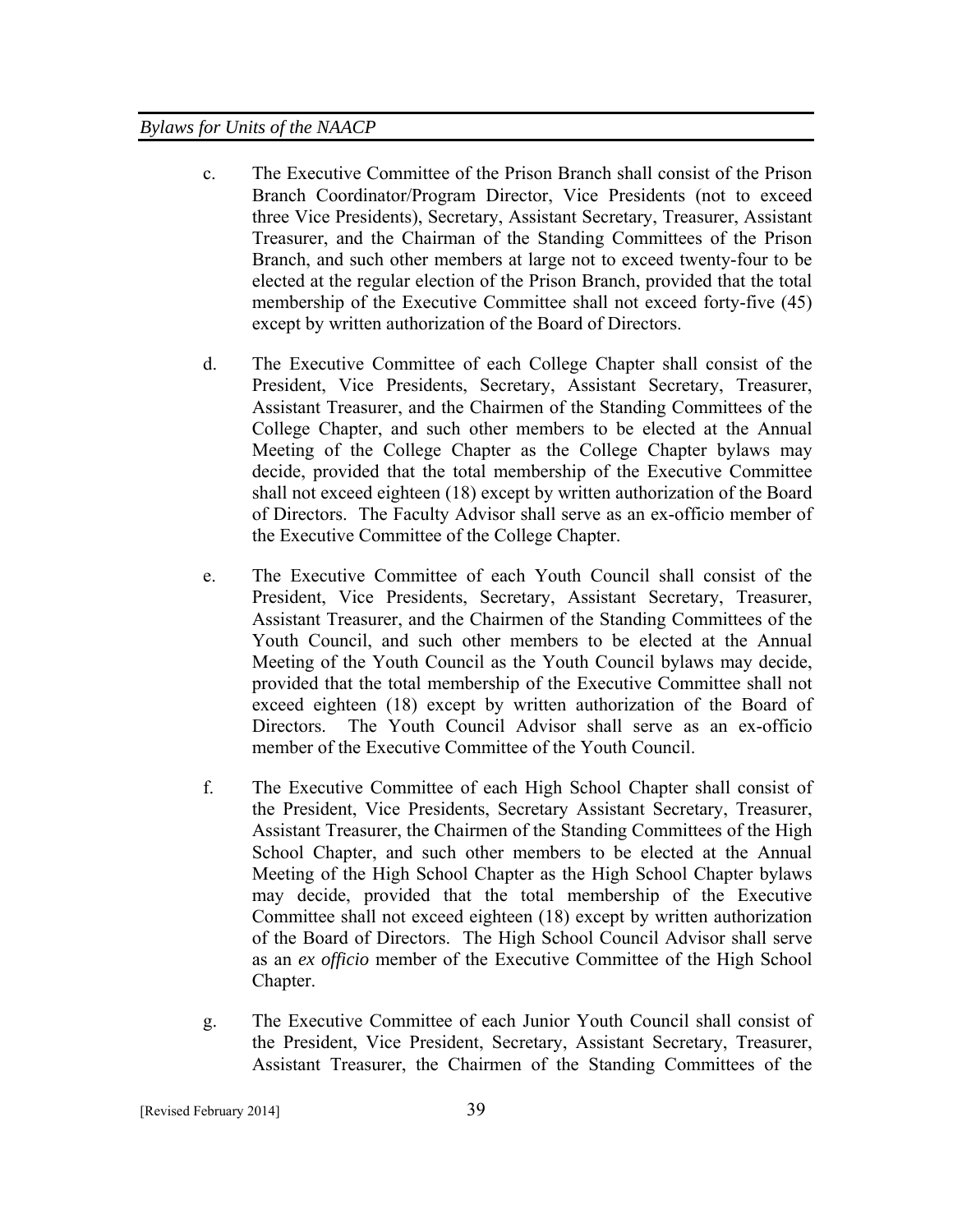Junior Youth Council, and such other members to be elected at the Annual Meeting of the Junior Youth Council as the Junior Youth Council bylaws may decide, provided that the total membership of the Executive Committee shall not exceed eighteen (18) except by written authorization of the Board of Directors. The Junior Youth Council Advisor shall serve as an ex-officio member of the Executive Committee of the Junior Youth Council.

h. The Executive Committee of each Authorized Committee shall consist of the President, Vice President, Secretary, Assistant Secretary, Treasurer, Assistant Treasurer, the Chairmen of the Standing Committees of the Authorized Committee, and such other members to be elected at the Annual Meeting of the Authorized Committee as the Authorized Committee bylaws may decide, provided that the total membership of the Executive Committee shall not exceed five (5) except by written authorization of the Board of Directors.

# *2. (Duties of the Executive Committee)*

- a. The Executive Committee shall have general control of the affairs and program of the Unit, subject to the authority of the Unit and the provisions of the Constitution and approved bylaws.
- b. The Executive Committee shall render a report, containing the reports of all standing and special committees, at the regular meetings of the Unit and whenever otherwise required.
- c. At its first meeting following the election, and at any time during the term of office, the Executive Committee shall approve the Unit President's appointments of Chairpersons of the various Standing Committees as presented by the President.
- d. To create special committees as needs arise.
- e. To fill all vacancies in Unit offices and on the Executive Committee.
- f. To decide matters of Unit policy subject to endorsement by the Unit and in accordance with national policy.
- g. In the case of Branches, Executive Committees shall appoint, employ and enter into employment arrangements with employees of the Unit subject only to employment procedures and qualifications approved by the National Office.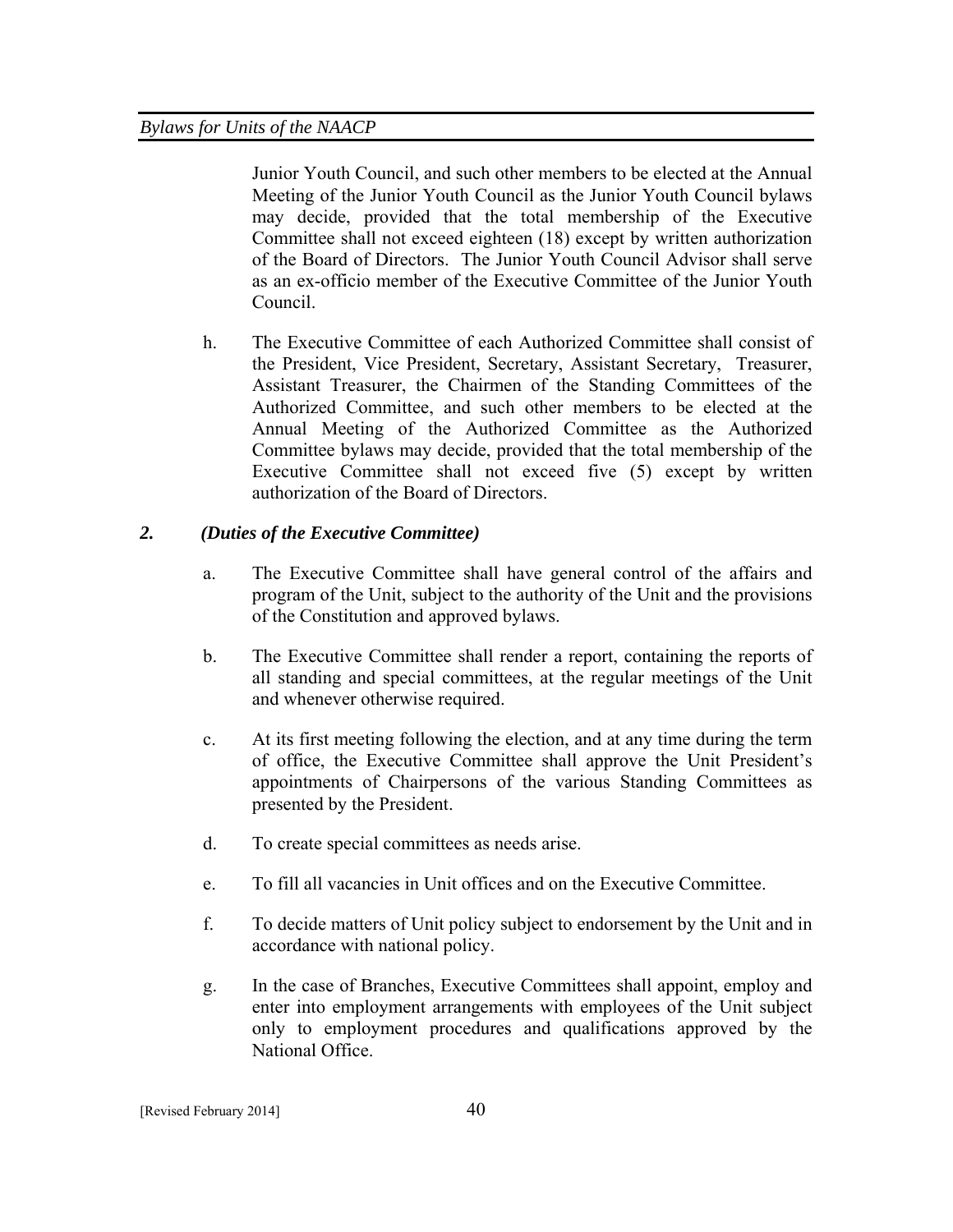h. In the case of State/State-Area Conferences, an Executive Director and/or staff person may be employed by the State/State-Area Conference where its budget warrants such employment, upon terms and conditions approved by the Board of Directors. Such persons shall be selected by the Executive Committee of the Conference, subject to approval by the National Office.

## *3. (Quorum)*

The quorum of the Executive Committee shall be determined by approved Unit bylaws, but shall not be less than one-third of the committee's total membership.

## *4. (Standing Committees and Special Committees of Units)*

- *a. Standing Committees of State/State-Area Conferences.* The Standing Committees of the State/State Area Conference shall be: ACT-SO, Armed Services & Veteran Affair's; Communications, Press & Publicity; Community Coordination; Criminal Justice; Economic Development; Education; Finance; Freedom Fund; Health; Housing; Labor & Industry; Legal Redress; Membership and Life Membership; Political Action; Prison Branch; Religious Affairs; Young Adult; Youth Works; and WIN
- *b. State/State-Area Conference Standing Committee Reporting Requirements:* 
	- 1. State/State-Area Conference Standing Committees shall gather facts of their respective subject, disseminate the same to the Units through the State Conference office and make written reports at the following Annual Conference.
	- 2. State/State-Area Conference Standing Committees shall be appointed within thirty (30) days following the last session of each Conference, by the President. The President shall designate the Chairperson of each of the Standing Committees, and make a report at the next regular meeting of the State/State-Area Conference.
- *c. Standing Committees of Branches.* The Standing Committees of the Branch shall be: ACT-SO, Armed Services & Veteran Affair's; Communications, Press & Publicity; Community Coordination; Criminal Justice; Economic Development; Education; Finance; Freedom Fund; Health; Housing; Labor & Industry; Legal Redress; Membership and Life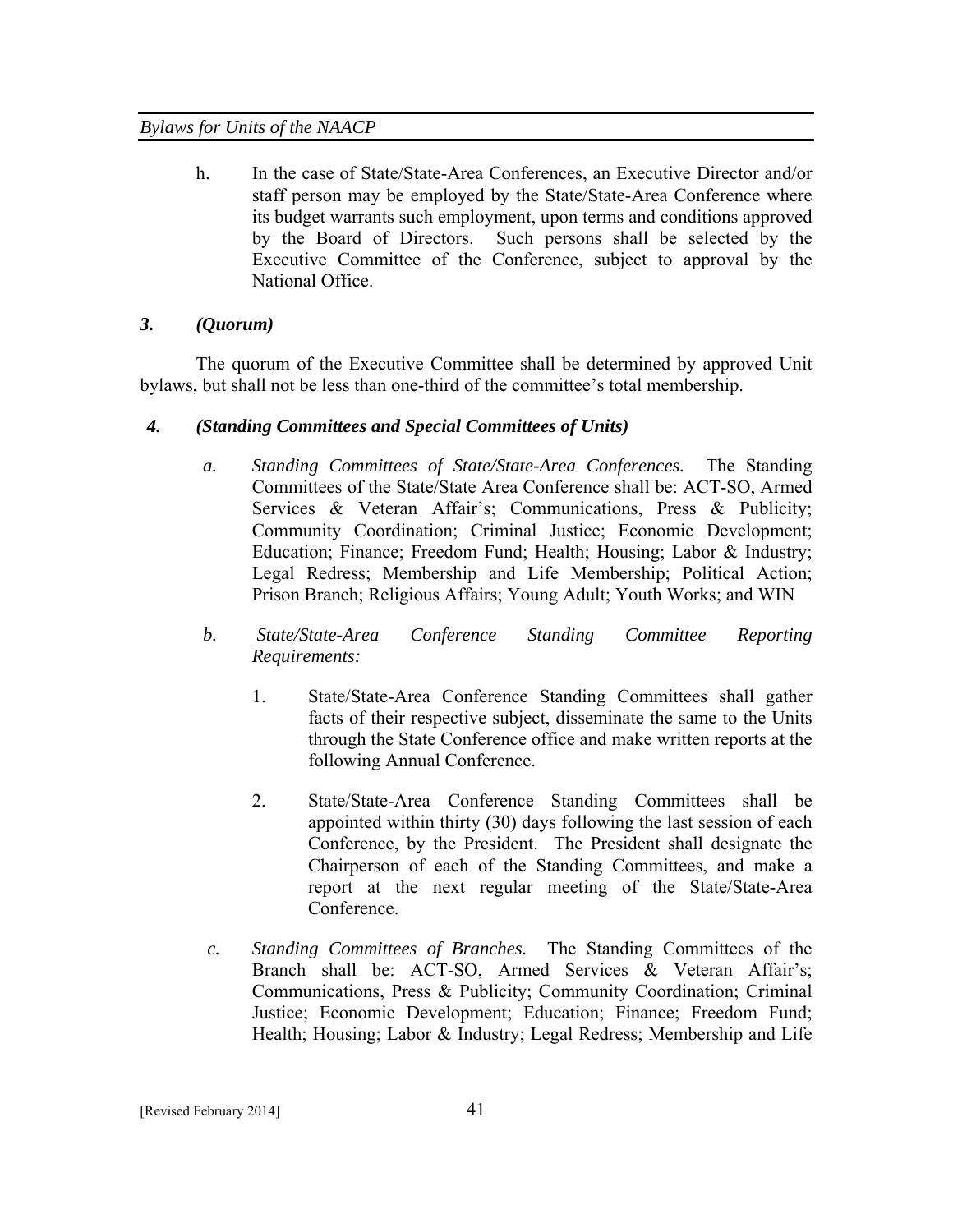Membership; Political Action; Prison Branch; Religious Affairs; Young Adult; Youth Works; and WIN

- *d. Standing Committees of Prison Branches.* The Standing Committees of the Prison Branch shall be: ACT-SO, Armed Services & Veteran Affair's; Communications, Press & Publicity; Community Coordination; Criminal Justice; Economic Development; Education; Finance; Freedom Fund; Health; Housing; Labor & Industry; Legal Redress; Membership and Life Membership; Political Action; Prison Branch; Religious Affairs; Young Adult; Youth Works; and WIN
- *e. Standing Committees of College Chapters.* The Standing Committees of the College Chapters shall be: Membership; Finance; Press and Publicity; Programs and Research; Education; Employment; Political Action; Juvenile Justice; and Health.
- *f. Standing Committees of Youth Councils.* The Standing Committees of the Youth Councils shall be: Membership; Finance; Press and Publicity; Political Action; Youth Employment; Education; Programs and Research; Entertainment; Juvenile Justice; and Community Coordination.
- *g. Standing Committees of High School Chapters.* The Standing Committees of High School Chapters shall be: Membership; Finance; Press and Publicity; Political Action; Youth Employment; Education; Programs and Research; Entertainment; Juvenile Justice; and Community Coordination
- *h. Standing Committees of Junior Youth Councils.* The Standing Committees of the Junior Youth Councils shall be: Membership; Finance; Press and Publicity; Political Action; Youth Employment; Education; Programs and Research; Entertainment; Juvenile Justice; and Community Coordination.
- i. The President, in consultation with the Committee Chair, shall appoint the members of the Standing and Special Committees, except the Nominating Committee. All committees shall consist of not less than three members.

## *5. (Duties of the Standing Committees)*

The duties of the Standing Committees shall be:

*a. Afro-Academic, Cultural, Technological and Scientific Olympics (ACT-SO*): The Committee on ACT-SO shall follow these rules: (1) must be properly registered annually with the National Office and follow all directives outlined by the National ACT-SO Program; (2) understand that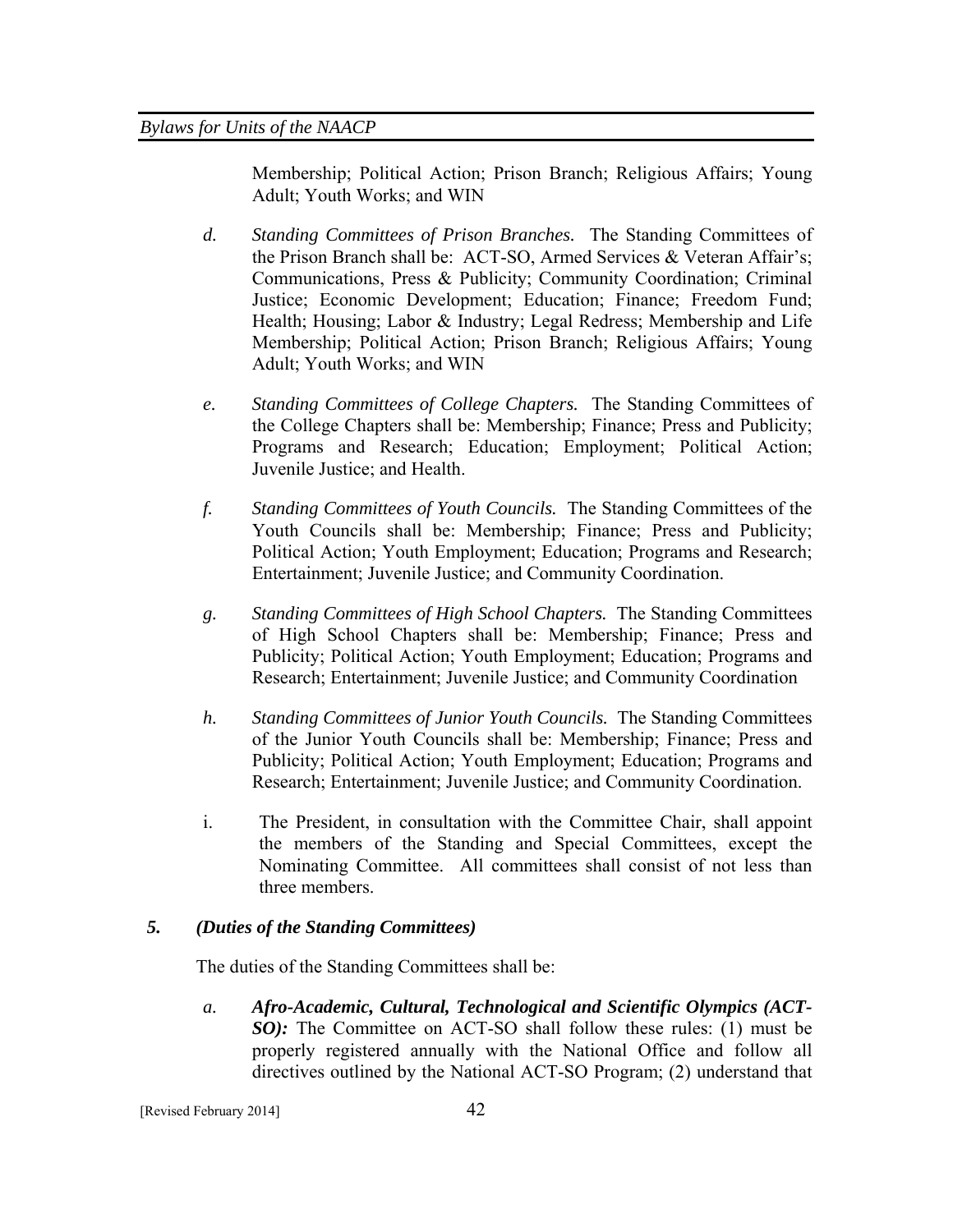it is a major project of the NAACP. With ACT-SO, the NAACP is providing an instrument through which African-American youth are encouraged and inspired toward excellence in academic and cultural pursuits while benefiting from the maximum support of their communities; (3) uphold its goal of ACT-SO that affords the same respect for African-American Scholastic and cultural achievement that is given to heroes; and (4) recognizing that ACT-SO conducts annual academic competitions for students in grades nine (9) through twelve (12) in NAACP Branches throughout the country in accordance with the published guidelines of the National Office and oversight of the National Director of ACT-SO Program.

- *b. Armed Services and Veterans' Affairs.* The Committee on Armed Services and Veterans' Affairs shall: (1) seek to establish a working relationship with those agencies in government, national, state and local, having the responsibility in the affairs of members of the various Armed Services and Veterans and to see that the programs to which they are responsible are administered fairly and justly to members of the minority community; (2) study conditions pertaining to veterans and members of the Military Service and their dependents and/or survivors in the community; (3) serve as a center of information on matters affecting the members of the Active Military, Reserves, State National Guard and Veterans; (4) maintain a repository of materials, information and forms to be used in assisting veterans and/or dependents of veterans and military personnel with their problems; (5) receive and act on all complaints relative to acts of discrimination on account of race, color, creed, or denial of benefits to which they are entitled because of discrimination; (6) prepare a quarterly report on committee activities to be submitted to the Executive Committee of the Unit and the National Director of Armed Services and Veterans Affairs.
- *c. Communications, Press and Publicity.* The Committee on Communications, Press and Publicity shall: (1) seek to promote media content consistent with fundamental NAACP goals which include the elimination of racial isolation and fear and the furtherance of multiracial and cultural understanding; (2) work to eliminate employment segregation and discrimination in those industries, [comprising the communications arts and sciences] (radio, telephone, television, motion pictures, newspapers, books, related computer communications, business, cable television); (3) seek to ensure Black minority ownership and control of print and electronic media — both hardware and software; (4) monitor local and national media, especially advertising performance; (5) provide the National Office with research and data on those local businesses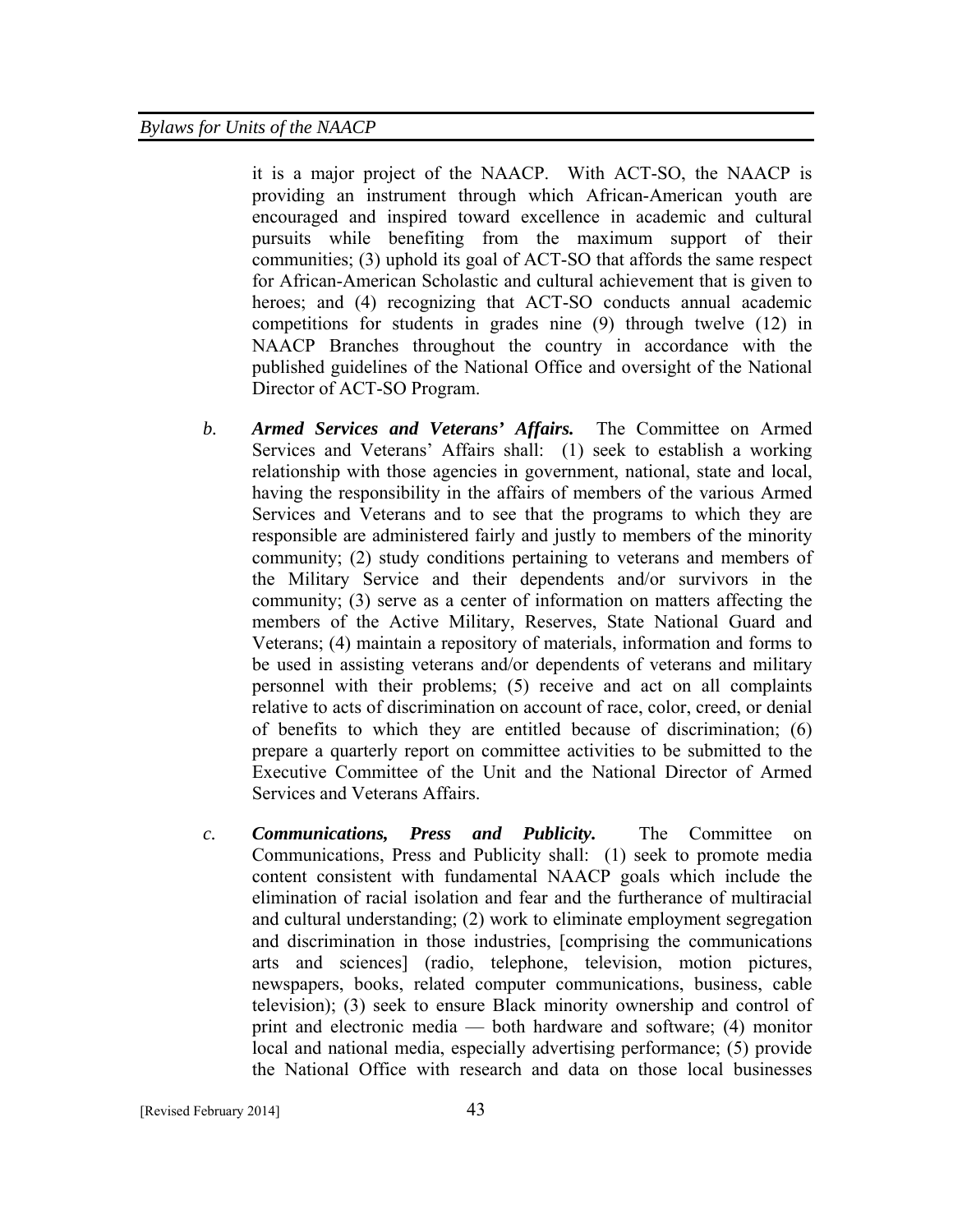engaged in communications arts and sciences; (6) seek to ensure that all people have a meaningful right to choose from and have access to a variety of high quality telecommunications goods and services at reasonable cost; (7) endeavor to secure publicity for the work of the Unit and the Association in the local press and on radio, television and other media; (8) attempt to interest persons in charge of local news media on conditions affecting minority groups; (9) seek to counteract derogatory and erroneous statements in local news media about Blacks and other minority groups; (10) be responsible for forwarding to THE CRISIS items covering Unit activities and important local affairs; and (11) act as far as possible as an agency for the promotion and sale of THE CRISIS. No publicity shall be released without first being approved by the President of the Unit.

- *d. Community Coordination.* The Committee on Community Coordination shall enlist the support of other community organizations on issues affecting the interests of African Americans and other communities of color.
- *e. Criminal Justice.* The Committee on Criminal Justice shall: (1) seek to eliminate harsh and unfair sentencing practices that are responsible for mass incarceration and racial disparities in the prison system, (2) support and seek to increase trust and public safety by advancing effective law enforcement practices, (3) fight for the restoration of the voting rights of formerly incarcerated people and the removal of barriers to employment, (4) elevate the voices of crime victim survivors in order to identify and advance systemic breakdowns existing in the criminal justice system that perpetuate crime, (5) resolve to end the war on drugs for its disproportionate collateral consequences harm communities of color, (6) seek the institution and availability of alternatives to incarceration including education, employment, and mental health services, (7) eliminate zero tolerance policies implemented in our schools which are keeping kids out of the classroom and putting them on a path from the schoolhouse to the jailhouse, (8) investigate programs implemented in our local law enforcement agencies which derail from their main purpose of safety and order to conduct the work of federal agencies for which they do not have the capacity, and (9) seek budget modifications in states where incarceration receives more funding than education.
- *f. Economic Development.* The Committee on Economic Development shall implement local efforts and support national programs to preserve and expand economic empowerment among African-Americans and other communities of color by: (1) researching and establishing relationships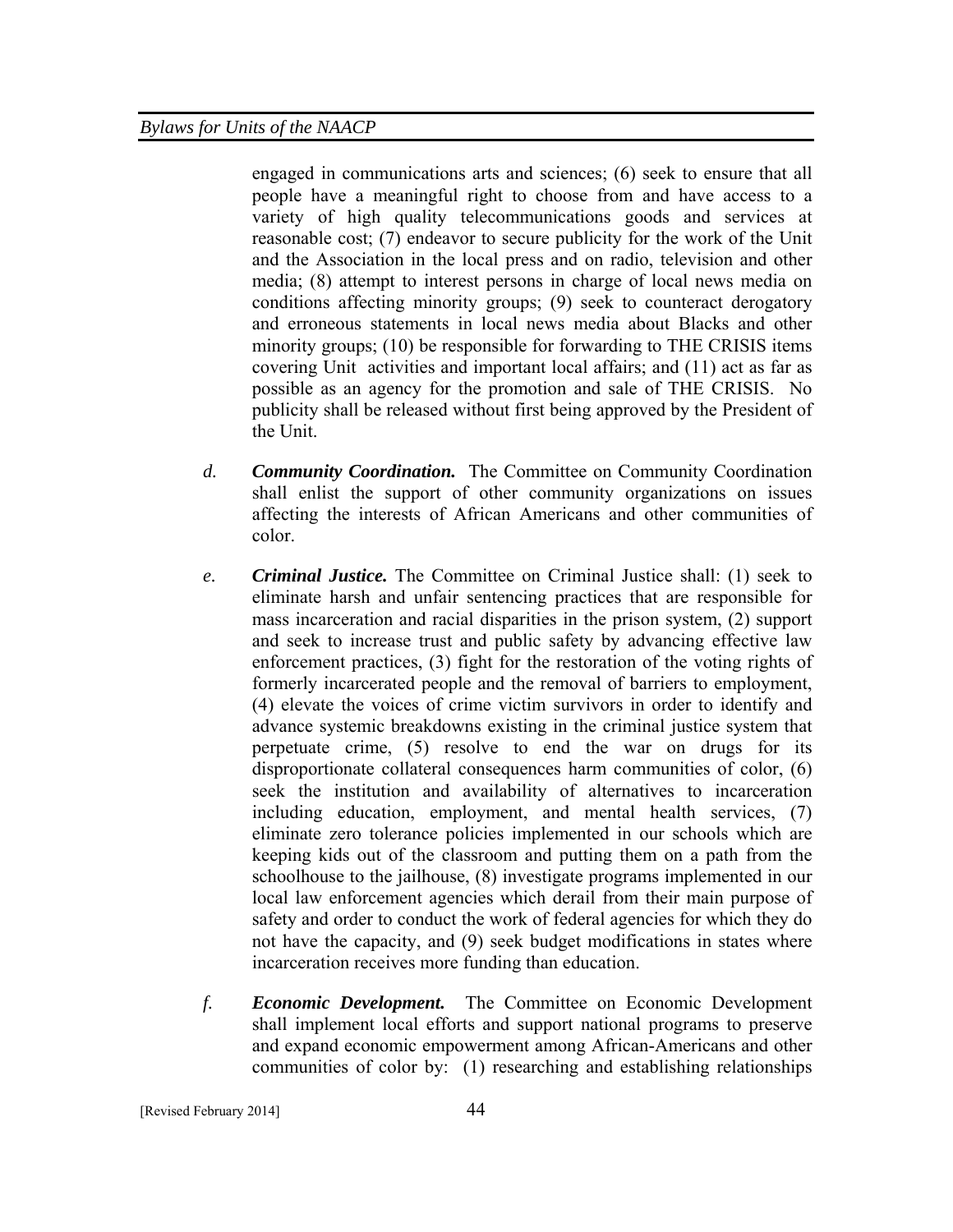with private and public entities; (2) supporting the work of the National Office in monitoring the progress and activity of private and public entities designated by national programs; and (3) implementing local efforts to promote the growth of business ownership; (4) increasing employment and job creation; and (5) encouraging business development and home ownership.

- *g. Education.* The Committee on Education shall: (1) seek to eliminate segregation and other discriminatory practices in public education; (2) study local educational conditions affecting minority groups; (3) investigate the public school system and school zoning; (4) familiarize itself with textbook material there from which is racially derogatory; (5) seek to stimulate school attendance; (6) keep informed of school conditions and strive to correct abuses where found; (7) investigate the effects of standardized and high stakes testing practices; (8) teacher certification; (9) promote parental involvement in education; and (10) aim to be a center of popular education on the race question and on the work of the Association.
- *h. Finance.* The Finance Committee shall consist of the President, Treasurer, and at least one other member. It shall study the financial needs of the Unit and shall be responsible for drafting an adequate annual budget.
- *i. Freedom Fund.* The Freedom Fund Committee shall plan and conduct fund-raising activities, entertainment and other projects, for local and national purposes within the scope of the Association's program. It shall work closely with the Finance Committee.
- *j. Health.* The Health Committee shall: (1) work to promote, protect and maintain the health of African Americans; (2) assess the health needs of the community; (3) advocate for equal access to health education, care, treatment and research for all Americans; (4) sponsor health-related activities such as health forums, fairs and workshops highlighting issues of importance to people of color; and (5) support health initiatives of the Association.
- *k. Housing.* The Committee on Housing shall: (1) study housing conditions in the local community; (2) receive and seek to address complaints of discrimination; (3) oppose all restrictive practices whether public or private; and (4) disseminate information and render such other assistance which may eliminate discrimination in housing.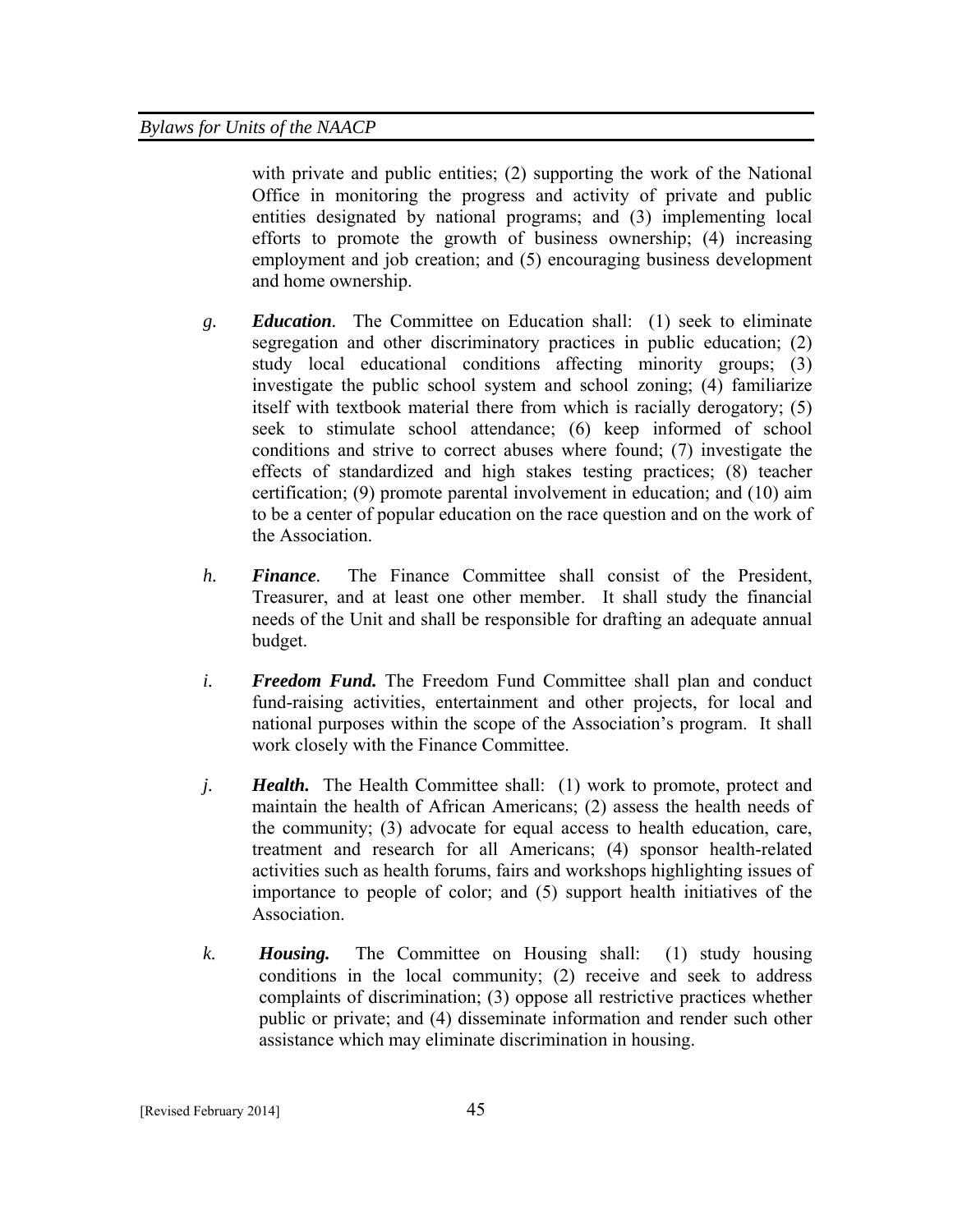- *l. Labor and Industry.* The Labor and Industry Committee shall seek ways to improve the economic status of minority groups by: (1) working to eliminate discriminatory employment practices in industry and government, wage differentials based on race, unequal opportunities for training, promotion and unfair dismissals; (2) encouraging greater participation in the trade union movement; (3) working to end discriminatory practices in labor unions; (4) securing the enactment of state and federal fair employment practices legislation; and (5) working for improved opportunities in vocational and apprenticeship training.
- *m. Legal Redress.* The Legal Redress Committee shall: (1) investigate all cases reported to it; (2) supervise all litigation in which the Unit is interested; and (3) keep the National Office and the Branch informed on the progress of every case. It shall not give general legal advice.
- *n. Membership and Life Membership.* The Membership Committee shall: (1) work throughout the year to maintain and increase the membership of the Association; (2) be responsible for planning and organizing the annual membership campaign; (3) be responsible on a continuous basis for soliciting new members and for securing renewals; and (4) initiate all possible means to obtain Life Members and sponsor a continuing program towards this end.
- *o. Political Action.* The Political Action Committee shall: (1) seek to increase registration and voting; (2) work for the enactment of municipal, state and federal legislation designed to improve the educational, political and economic status of minority groups; (3) seek the repeal of racially discriminatory legislation; (4) work to improve the administration of justice; (5) work to secure equal enforcement of the law; and (6) keep the National Office and the Unit informed of all proposed legislation which affects minority groups. The Committee shall be nonpartisan and shall not endorse candidates for public office.
- *p. Prison Branch.* The Prison Branch Support Committee shall support the work of the Prison Branch in accordance with Article VIII, Section 6 (1- 11) by (1) working closely and directly with the members of their respective Prison Branch and the Regional Prison Coordinator; (2) maintain contacts with, and report regularly to the Regional Coordinators; (3) build, cultivate and maintain positive relationships between prison officials, Prison Branch members and members within the local Branch; and (4) solicit community organizations and business to establish a volunteer bank (teachers, writers, poets, businessmen, ministers, lawyers,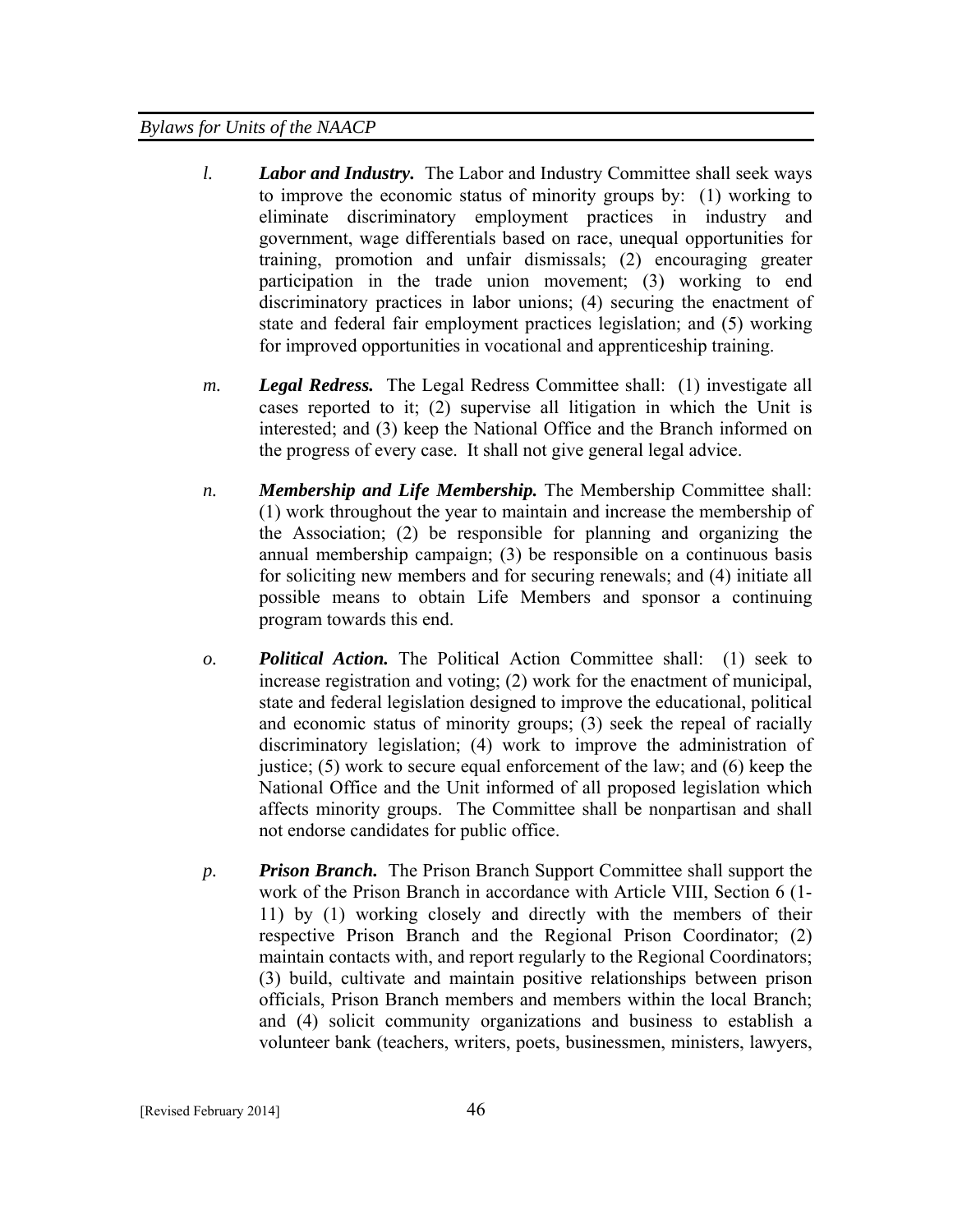policemen, judges, government officials, politicians and media personnel) to assist the Prison Branch in carrying out its programs.

- *q. Religious Affairs.* The Religious Affairs Committee shall include ministerial and lay religious leaders who are members of the Unit. It shall: (1) promote an educational program designed to give moral and ethical interpretation to the civil rights struggle; (2) interpret the work of the Association to organized religious groups of all faiths; (3) enlist the support of such organized religious groups for membership, fundraising, and the struggle for equality and full civil rights; and (4) provide resource assistance for religious education and social action activities, associated with the improvement of race relations.
- *r. Young Adult.* The Committee on Young Adult shall consist of Branch members twenty-one  $(21)$  – forty  $(40)$  years of age. It shall be the function of the Committee to: (1) support all branch activities; (2) stimulate interest through advocacy training and solicit membership of twenty-one  $(21)$  – forty  $(40)$  years of age;  $(3)$  create a mentorship program (Branch to Young Adults and Young Adults to Youth Units) to serve as a support bridge from Youth and College to Branch participation; (4) provide networking and social opportunities for young adults in the local community; and (5) encourage the participation of young adults in all activities and leadership within the Branch.
- *s. Youth Works.* The Committee on Youth Work for State/State-Area Conferences shall consist of all Youth Unit Advisors and Youth Unit Presidents in the state, and five (5) persons appointed by the State/State-Area Conference President. The Committee on Youth Work for Branches shall consist of the Youth Unit Advisor(s), and Youth Unit President(s) in the same community, and five (5) persons appointed by the Branch President. The Youth Unit Advisors and the Youth Unit Presidents shall choose the chair of the Committee. The Youth Work Committee shall develop and coordinate the programs of the Branch(es) and Youth Units.

The Branch Committee on Youth Work shall turn the names, addresses and membership dues of youth solicited by the Branch over to the appropriate National Office recognized youth group, if any, in their community. The Youth Work Committee shall monitor the youth membership in the Branch. If there is no local youth unit recognized by the National Office, the Committee shall recommend the Branch apply to the National Office for a Youth Charter and organize the appropriate youth group.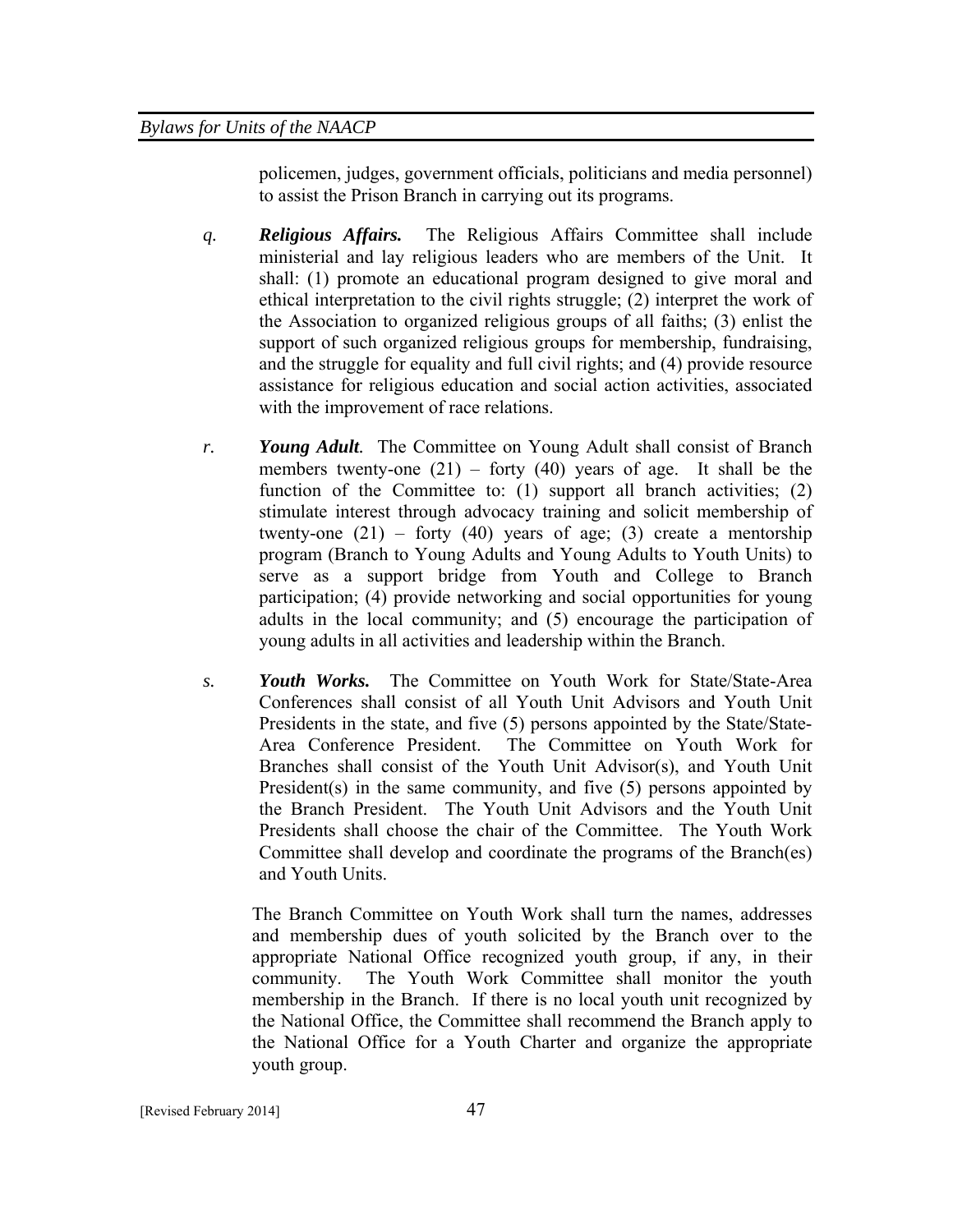- t. **Women in the NAACP (WIN).** State/State-Area Conferences, Branches, Prison Branches of the Association may organize Women in NAACP (WIN) committees subject to the control of the Executive Committee and to such rules and regulations as the Board of Directors may enact. WIN committees shall consist of a Chairperson and/or Co-Chairperson and at least three (3) other members. WIN shall address within the framework of the NAACP, civil rights issues affecting women and children and shall carry out other civil and cultural activities to enhance membership and provide financial support to the Branch. The purpose WIN is (1) to enhance the leadership role of women; (2) to serve as an advocacy vehicle to address the social, economic, political, educational, health and welfare issues affecting women; (3) to advocate for the emotional, mental, physical and spiritual development of children and (4) to support the policies as well as the on-going mission and vision of the NAACP.
- u. All Standing Committees must have at least three (3) appointed members. They shall report in writing each month to the Executive Committee at its regular meetings.

#### *6. (Distinctive Duties of Prison Branch Support Committees)*

*Prison Branch Support Committee.* The Prison Branch Support Committee shall:

- a. Work closely and directly with the members of their respective Prison Branch and the Regional Prison Coordinator.
- b. Maintain contacts with, and report regularly to the Regional Coordinators.
- c. Build, cultivate and maintain positive relationships between prison officials, Prison Branch members and members within the local Branch.
- d. Solicit community organizations and businesses to establish a volunteer bank (teachers, writers, poets, businessmen, ministers, lawyers, policemen, judges, government officials, politicians, media personnel) to assist the Prison Branch in carrying out its programs.
- e. Aid the Prison Branch in organizing and planning parliamentary procedure workshops, leadership training sessions and other seminars.
- f. Aid the Prison Branch in establishing and securing instructors for ongoing certification and remedial classes and General Equivalency Diploma (GED) preparatory work.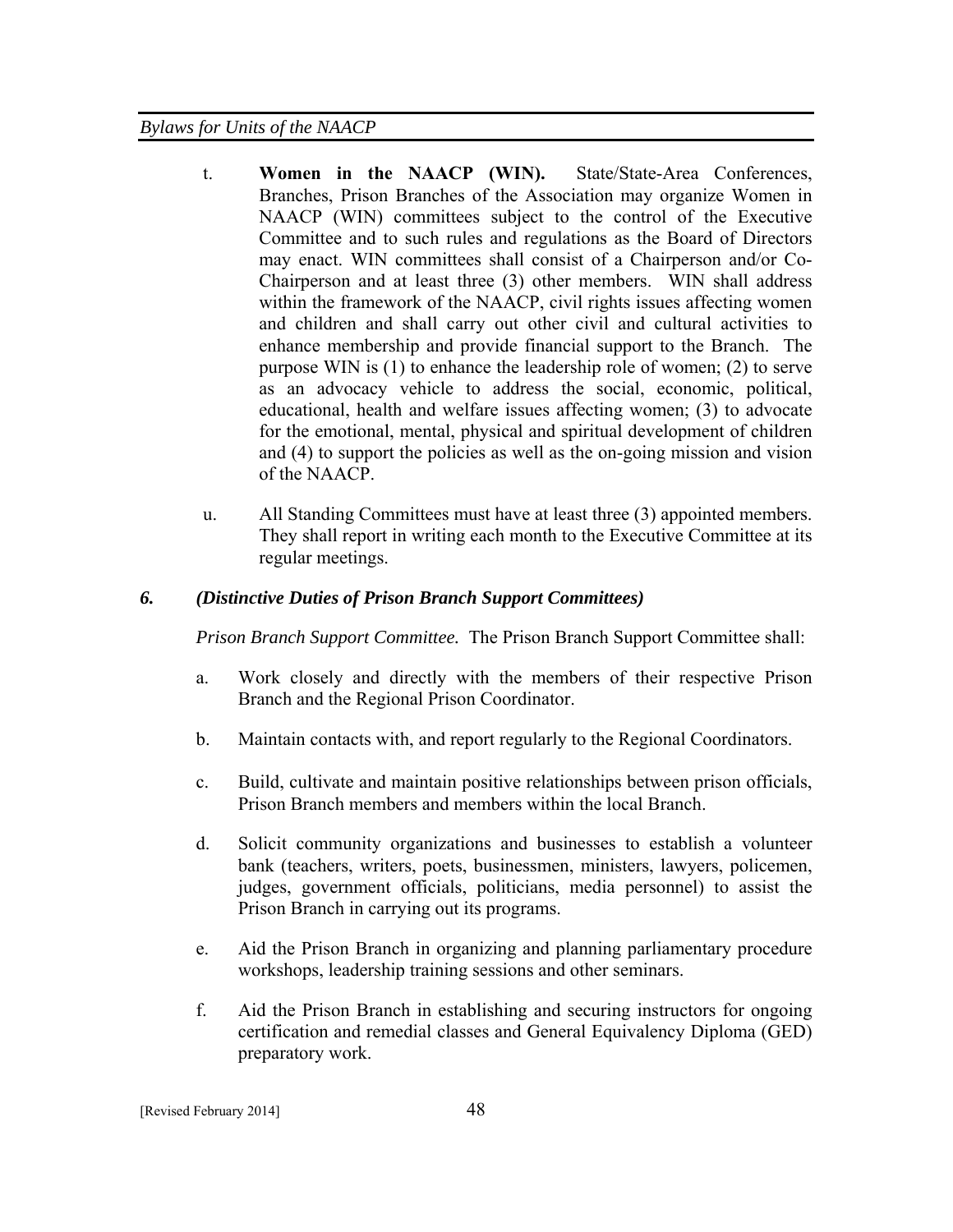- g. Aid the Prison Branch in planning and scheduling its annual awards banquet by contacting prospective guest speakers and making sure items needed for the ceremony are made available in a timely fashion.
- h. Meet with local businessmen, companies and corporations to discuss Targeted Job Tax Credit Programs and to persuade prospective employers to consider the advantages of hiring ex-offenders. Employers will be encouraged to interview the inmate while still incarcerated; if they agree, efforts will be made to gain clearance into the facility where there is an obvious reluctance to entering the prison. The Prison Branch Support Committee would provide the employer with pertinent information on the inmate under consideration.
- i. Interview all Prison Branch members when they are within 90-180 days of their parole hearings to assess what types of offender re-entry programs may be most beneficial to them upon their release.
- j. Maintain for two years a careful and accurate "follow up" file on those exoffenders placed in jobs secured through the assistance of the NAACP. The purpose of these records will be to compare the NAACP recidivism rate to the national average (70%) and thus compute the yearly savings in public tax dollars.
- k. Perform any and all duties consistent with the Prison Project.

# *7. (Distinctive Duties of College Chapter Standing Committees)*

- *a. College Chapter Armed Services Committee.*The Committee on Armed Services shall:
	- 1. Study conditions pertaining to students of color serving in the branches of the armed services on both the campus and in the community.
	- 2. Receive and act on all these students' complaints relative to discrimination because of race, color or creed or denials of benefits in local areas because of discrimination.
- *b. College Chapter Education Committee.* The College Chapter Committee on Education shall study educational conditions affecting Black people and other minority groups. It shall be the policy of the College Chapter Education Committee to: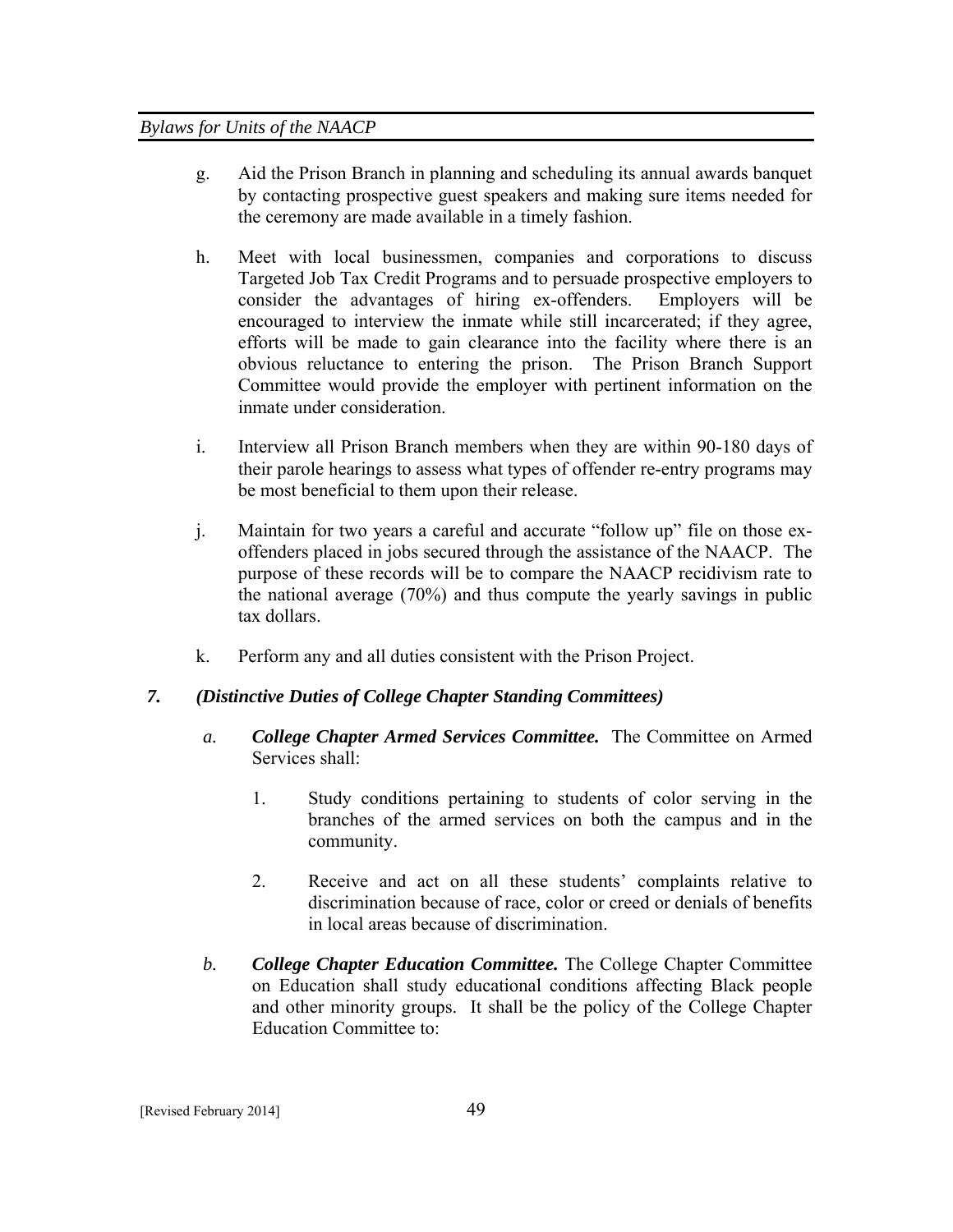- 1. Concern itself with the educational practices on its own campus as well as other campuses.
- 2. Be a center of popular education on the problems of Black Students and the work of the NAACP.
- 3. To work for the integration of students, faculty and non-teaching personnel and the elimination of quota systems, particularly in medical, dental, and engineering schools, and to give attention to upgrading and granting tenure to professors.
- 4. Seek to secure unprejudiced presentation in teaching materials pertaining to African-Americans and other ethnic minority groups.
- 5. Work to establish deadlines by which time student organizations must have removed racial or religious discriminatory clauses from their Constitutions or face non-recognition by the university.
- 6. Conduct joint programs with students from other colleges in the community, particularly colleges having few, if any Black students.
- *c. College Chapter Employment and Economic Empowerment Committee.* The Committee on Chapter Employment and Economic Empowerment shall seek ways to empower youth economically by:
	- 1. Encouraging the development of job readiness training and placement programs for youth and young adults.
	- 2. Studying levels of unemployment and underemployment of working age youth and the causes of each.
	- 3. Working for improved opportunities in vocation and apprenticeship training.
	- 4. Working to eliminate discriminatory employment practices.
	- 5. Studying levels of youth and young adult credit and debt creating programs to decrease debt.
	- 6. Creating training programs in entrepreneurship, savings, investment and home ownership.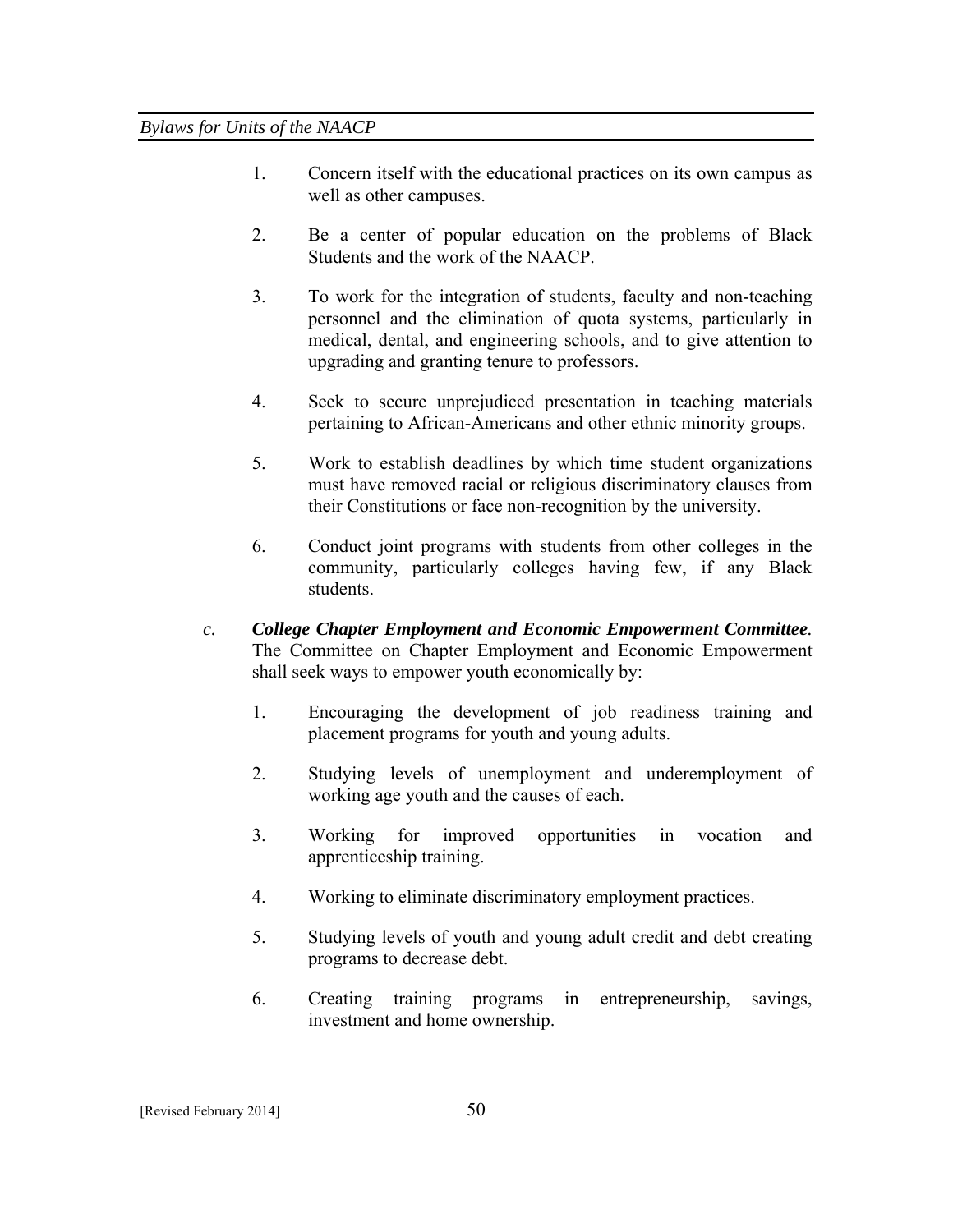*d. College Chapter Housing and Community Planning Committee***.** The Committee on Housing and Community Planning shall study the housing patterns and conditions of Blacks and other minority people both on and off campus. Specifically, it shall:

1. Seek to guarantee the rights of students and staff to live in any campus controlled housing without regard to race or color.

- 2. Oppose segregation and discrimination in off-campus housing for both students and staff.
- 3. Demand the enforcement of community housing and sanitation codes.
- 4. Where necessary, with the approval of the Association, sponsor direct action programs as a means of publicizing and correcting intolerable housing conditions.
- 5. Seek to eliminate segregation and discrimination and to improve the general housing conditions for Blacks and other minorities in the community at large.
- *e. College Chapter Juvenile Justice Committee.* The Committee shall:
	- 1. Seek to eliminate discriminatory practices in the Juvenile and Adult Justice systems.
	- 2. Research and monitor local and state incarceration, sentencing, arrest and probation rates of African-American and other youth of color.
	- 3. Investigate disproportionate incarceration and sentencing of African-Americans and other youth of color.
	- 4. Investigate living conditions and treatment within youth detention centers.
	- 5. Mobilize Units to correct abuses where found.
- *f. College Chapter Press and Publicity Committee.* The Committee shall:
	- 1. Secure publicity in the local press for the Chapter.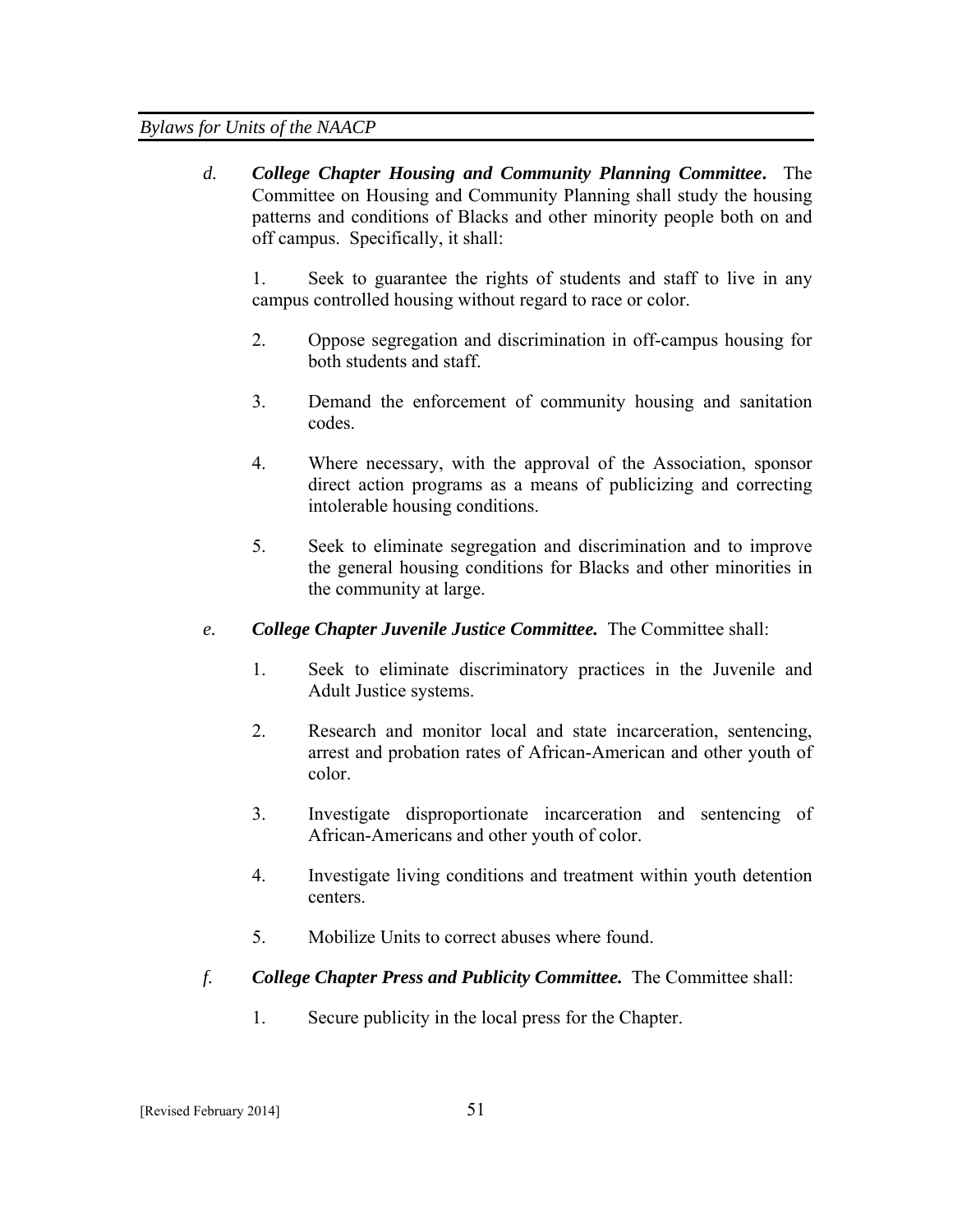- 2. Publicize by means of posters, etc., the meetings and activities of the Chapter.
- 3. Promote the sale of the CRISIS and other Association literature.
- 4. College Chapters shall not issue press releases without the consent of the Chapter President.
- *g. College Chapter Program and Research Committee.* The Committee shall:
	- 1. Study local and national issues affecting Black youth and other minority groups and recommend certain of these issues for discussion and action by the unit.
	- 2. Operate a speakers' bureau for the benefit of the Units and for the benefit of organization on the campus and in the community desiring to make use of it.
	- 3. To have charge of such entertainment as shall be approved by the Executive Committee.
	- 4. Formulate and present to the Executive Committee, at the regular monthly meeting following the annual Meeting of the Unit, a program of activity for the ensuing year.

# *8. (Distinctive Duties of Youth Council Standing Committees)*

- *a. Youth Employment and Economic Empowerment Committee.* The Committee shall seek to empower youth economically by:
	- 1. Encouraging the development of job readiness training and placement programs for youth and young adults.
	- 2. Studying levels of unemployment and underemployment of working age youth and the causes of each.
	- 3. Working for improved opportunities in vocation and apprenticeship training.
	- 4. Working to eliminate discriminatory employment practices.
	- 5. Studying levels of youth and young adult credit debt and creating programs to decrease debt.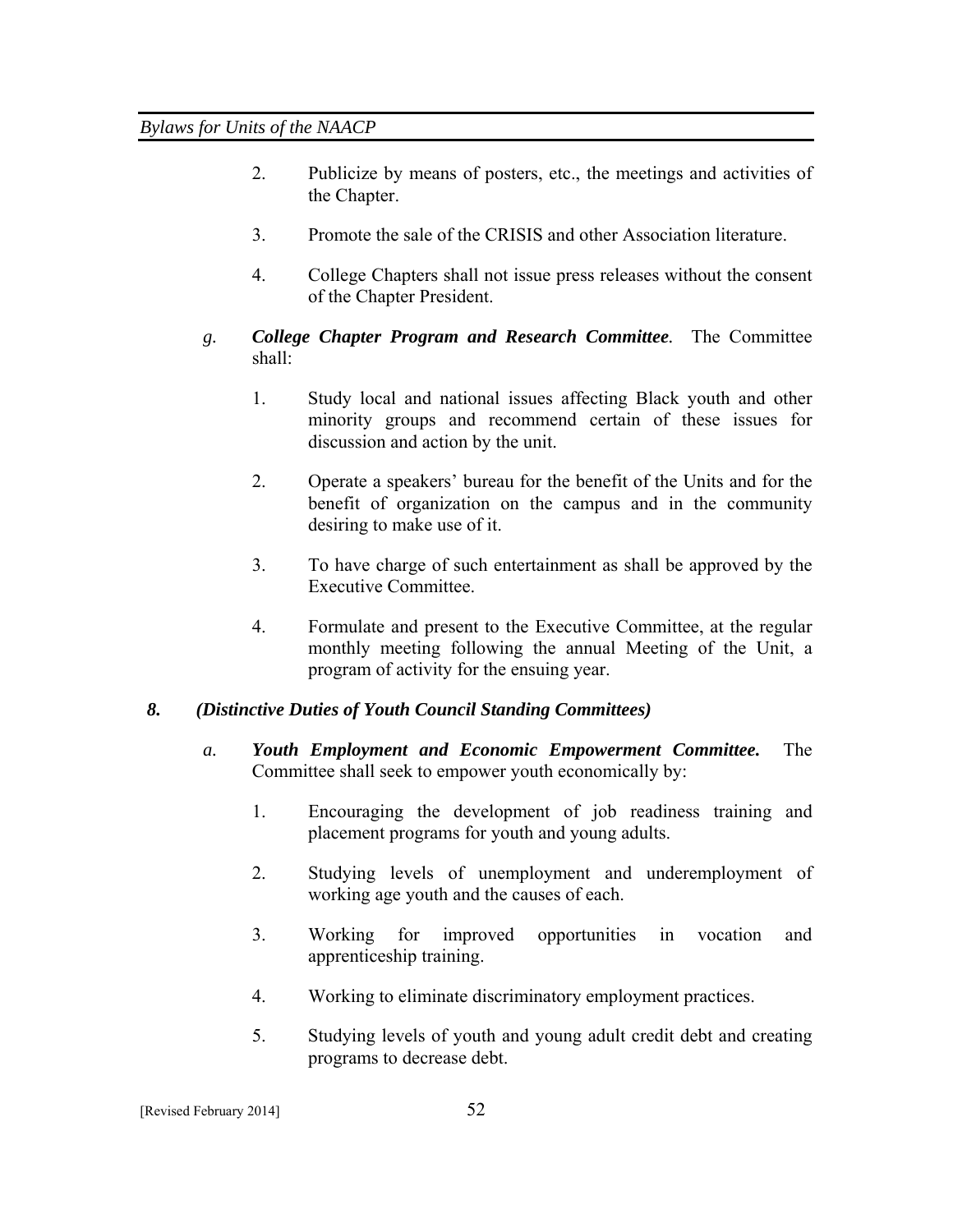- 6. Creating training programs in entrepreneurship, savings, investment and home ownership.
- *b. Youth Council Entertainment Committee.* The Committee on Entertainment shall have charge of entertainment of such kind as shall be approved by the Executive Committee of the Youth Council.
- *c. Youth Council Juvenile Justice Committee.* The Committee shall:
	- 1. Seek to eliminate discriminatory practices in the juvenile and adult justice systems.
	- 2. Investigate living conditions and treatment with in youth detention centers.
	- 3. Mobilize units to correct abuses where found.
- *d. Press and Publicity Committee.* The Press and Publicity Committee shall:
	- 1. Seek to secure favorable publicity in local, state and national media for the Youth Council.
	- 2. No press releases shall be issued without the consent of the President and Youth Council Advisor.
- *e. Youth Council Program and Research Committee.* The Program and Research Committee shall:
	- 1. Study local and national issues affecting Black youth and other minority groups and recommend certain of these issues for discussion and action by the Council.
	- 2. Operate a speakers' bureau for the benefit of the Council and the community.
	- 3. Formulate and present to the Executive Committee at the regular monthly meeting following the Annual Meeting of the Council a program of activity for the ensuing year.

#### *9. (Tenure)*

Members of the Executive Committee and of the several standing committees of Branches and Prison Branches shall hold office for two years and until their successors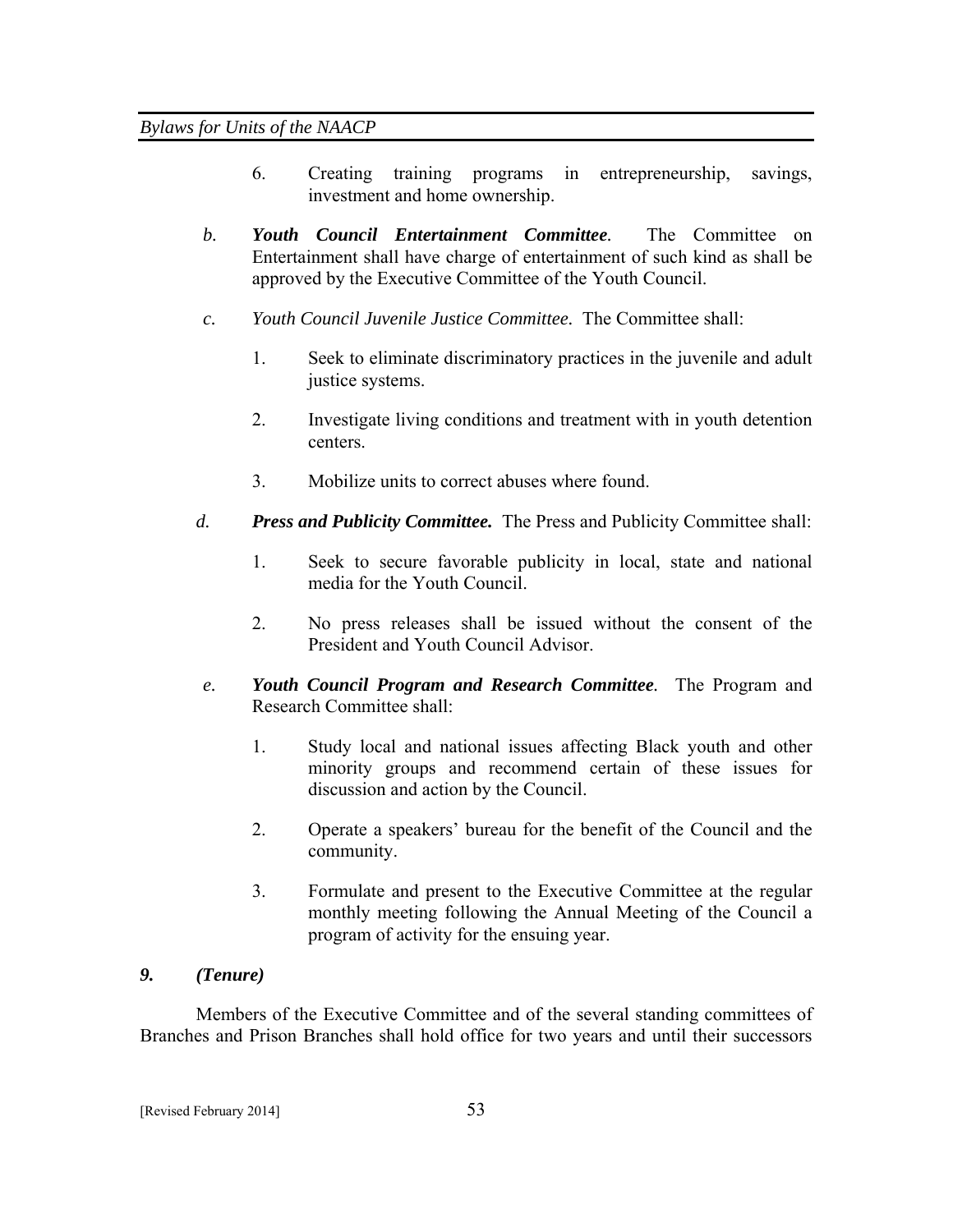are elected and qualify. Members of the Executive Committee of Youth Units shall hold office for one year.

## *10. (Removal Procedure)*

- a. Non-functioning committees shall be discharged promptly by the Executive Committee.
- b. Any member of the Executive Committee, except officers or of any standing or special committee who shall be absent from three (3) consecutive meetings without notice to the Secretary or President or who shall not perform the required duties for three (3) consecutive months, or who shall be absent from any six (6) meetings with or without notice in a twelve month period shall be removed by the Executive Committee by written notification to the delinquent member and replaced in accordance with Article VIII, Section 2(e). A member of any standing or special committee may be directly removed by the chairperson for dereliction of duty. If the Executive Committee fails to act, the President, Secretary, and one member may sign the removal letter.
- c. For any officers who shall be absent from three (3) consecutive meetings without notice or explanation to the Secretary or President, or who shall not perform the required duties for three (3) consecutive months, or who shall be absent from any six (6) meetings with or without notice in a twelve month period except in cases when the General Meeting and the Executive Committee meeting are held on the same day those occurrences shall be counted as one missed meeting, the National Office is to be notified by the Secretary by way of a petition signed by the Secretary, the President and one (1) other member of the Executive Committee. If the President or Secretary is in violation, then any three members of the Executive Committee shall sign the petition. The National Office shall recommend the removal of said officer by the Board of Directors at the next meeting of the Board of Directors following receipt of the petition.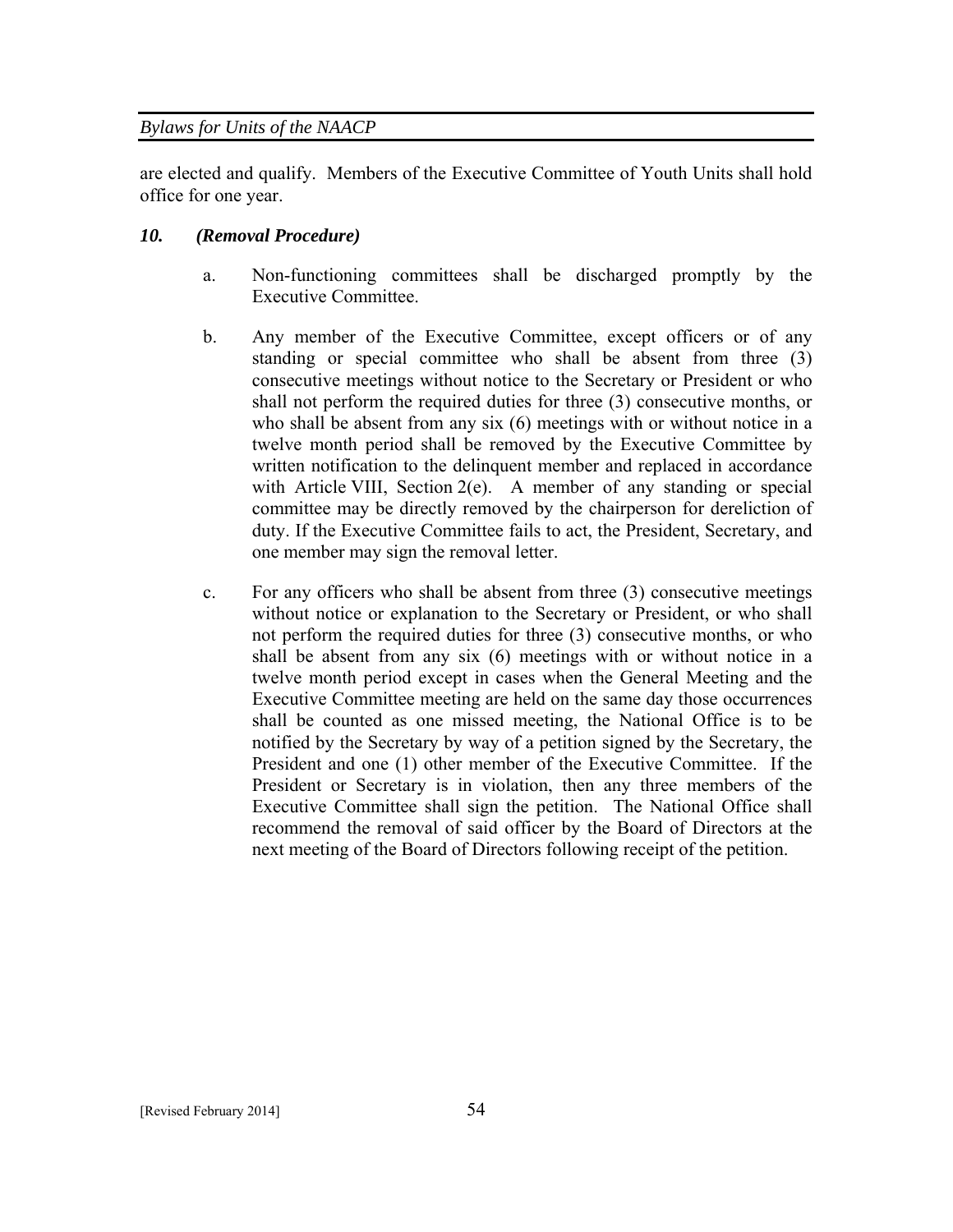## **ARTICLE IX ELECTION OF OFFICERS AND EXECUTIVE COMMITTEE AND DELEGATES**

#### *1. (Procedure for State/State-Area Conference Elections)*

#### *a. Election of Delegates*

- 1. All delegates elected to the Annual Convention of a State/State-Area Conference must be members in good standing of Units in good standing within the State/State-Area Conference. All such delegates must be elected at a regular meeting of their general membership. Elected delegates must present official credential forms as provided by the State/State-Area Conference at the time of registering to the Credentials Committee of the Convention.
- 2. The election shall be by secret ballot of delegates both youth and adults at the Annual Convention of the State/State-Area Conference held in odd numbered years and those elected shall hold office for two (2) year terms and/or until their successors are elected and qualify.
- *3. Representation*. Representation of Units at the Annual Convention of the State/State-Area Conference shall be on the following basis:

| $25 - 49$         | (Youth) 2 delegates |
|-------------------|---------------------|
| $50 - 100$        | 4 delegates         |
| $101 - 500$       | 6 delegates         |
| $501 - 1,000$     | 8 delegates         |
| $1,001 - 2,500$   | 10 delegates        |
| $2,501 - 5,000$   | 12 delegates        |
| $5,001 - 10,000$  | 14 delegates        |
| $10,001 - 20,000$ | 16 delegates        |
| $20,001 - 25,000$ | 18 delegates        |

Over 25,000 - 1 additional vote for every 2,500 members.

- (a) Representation shall be on the basis of membership as recorded in the National Office, sixty (60) days prior to the opening date of each Annual Convention.
- (b) Each Unit is entitled to the number of alternate delegates equal to the number of voting delegates. Alternate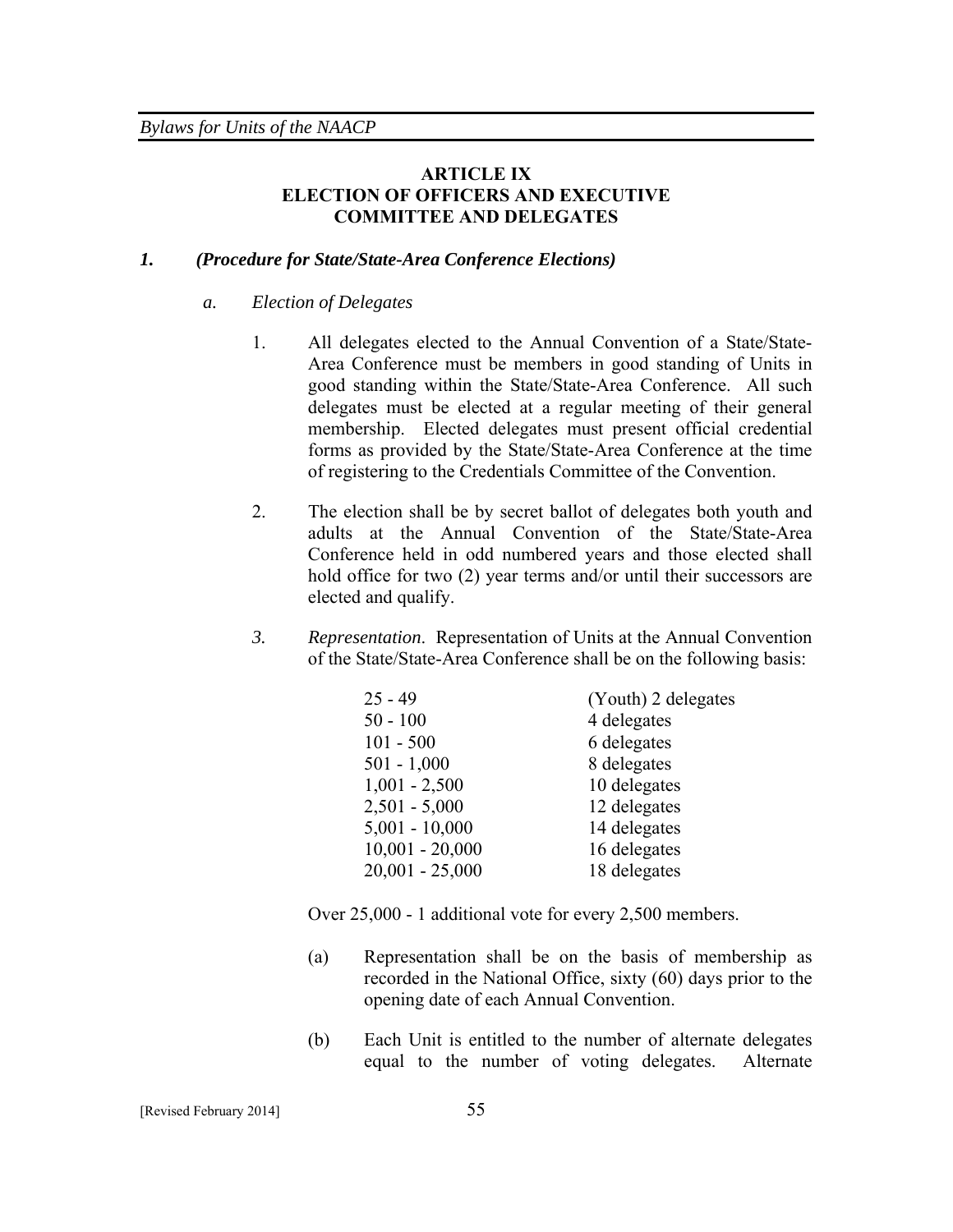delegates shall be permitted to vote in place of absent delegates.

- *4. Organization of State/State-Area Conference.* At the first session of the Annual Convention, the delegates shall elect delegates to serve on the Committee on Time and Place, Committee on Resolutions and Committee on Credentials.
	- *(a) Committee on Time and Place.*Shall be charged with the responsibility of investigating possible cities for future Annual Conventions, and recommending same to the Convention.
	- *(b) Committee on Resolutions.* Shall be responsible for determining for each proposed resolution whether it meets the criteria of newness or material modification of existing resolutions.
	- (c) *Committee on Credentials.* Shall examine and report upon the credentials of all delegates to the Convention as the first order of business of each Business Session. The Committee on Credentials shall be the arbitrator of all disputes and will report the resolution of same to the Convention.
- *5. Quorum of State/State-Area Conference Meetings.* The number of members necessary to constitute a quorum at all meetings shall be decided upon by a resolution adopted by the State/State-Area Conference which shall be incorporated in the approved State/State-Area Conference Bylaws.

## *b. Election Procedure*

- 1. All State/State-Area Conferences shall hold an election for officers in odd numbered years in accordance with the Constitution, these Bylaws and the Manual on State/State-Area Conference Election Procedure. All State/State Area Conferences shall utilize the following election procedure.
	- (a) In each even numbered year, the delegates at the Annual Convention of each State/State-Area Conference shall elect seven delegates to the Election Procedures Committee which shall be responsible for the election process leading up to the State/State-Area Conference election in the odd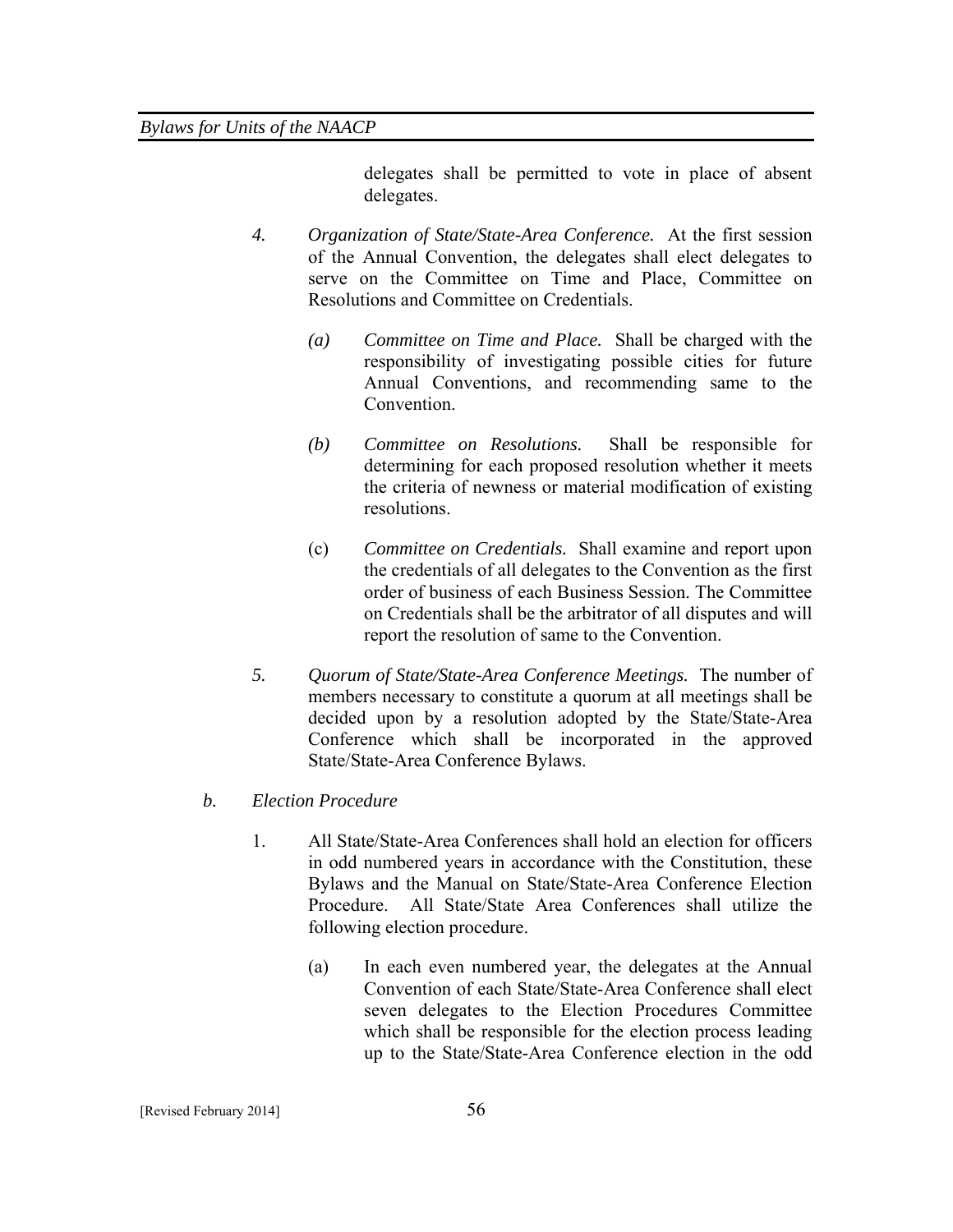numbered years. No more than two (2) State/State-Area Conference officers or Executive Committee members shall be elected to the Election Procedures Committee. The Committee shall conduct an organizing meeting during the Convention at which time they shall elect a chairperson and secretary. Members of the Election Procedures Committee are not prohibited from filing a nominating petition.

- (b) Written notice of the date, time, location and procedure for the conduct of the biennial State/State-Area Conference election shall be sent by the State/State-Area Conference Secretary by certified mail to all Units in good standing within the State/State-Area Conference by no later than February 1 of the odd numbered year. The notice shall include the positions to be filled by election and the official nominating petition.
- (c) Persons wishing to run for elective office must be members in good standing and return the petition bearing their signature by certified mail signed by three (3) or more members in good standing of Units in good standing within the State/State-Area Conference by no later than June 15 of the election year. The nominating petitions must be mailed to the official mailing address of the State/State-Area Conference to the attention of the Election Procedures Committee which shall follow the procedures set forth in the Manual on State/State-Area Conference Election Procedure. An individual may seek only one elective office at a time.
- (d) For the purpose of running for office, a member in good standing is one whose name appears on the roll of a Unit in good standing within the State/State Area Conference no later than December 15 of the even numbered year prior to the State/State-Area Conference election. For the purpose of signing a nominating petition, a member in good standing is one whose name appears on the roll of a Unit in good standing within the State/State-Area Conference at least thirty (30) days prior to the date the nominating petition is filed.
- (e) The Election Procedures Committee shall review all nominating petitions, validate the eligibility of candidates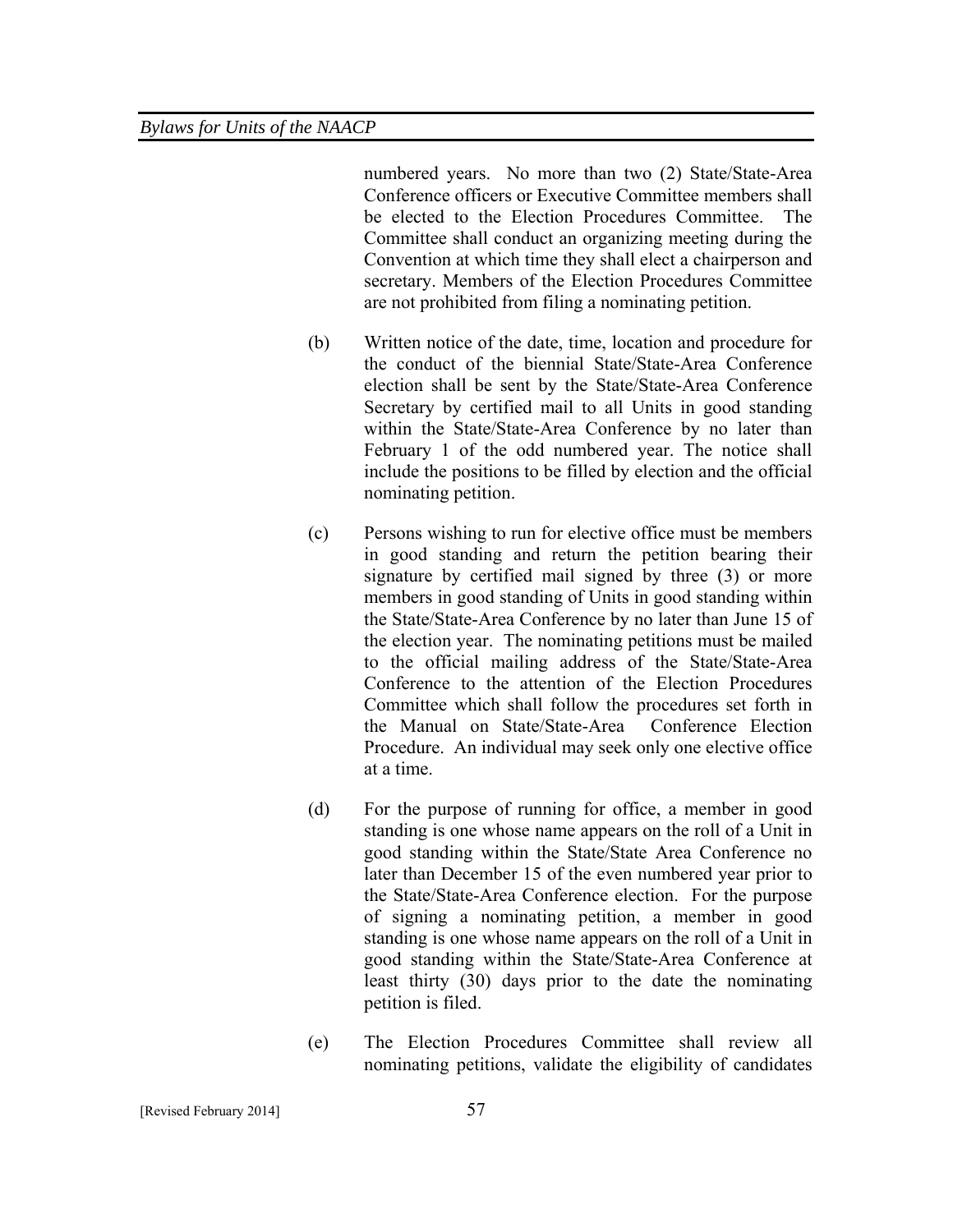and file its report with the State-State/Area Conference Secretary by no later than June 30 of the election year.

- (f) Upon receipt of the Committee's report, the State/State-Area Conference Secretary shall mail the listing of all eligible candidates for each office to all Units in good standing within the State/State-Area Conference by no later than July 15 of the election year.
- (g) Thirty (30) days prior to the election the Election Procedures Committee shall file a report with the State/State-Area Conference Secretary verifying that all eligible candidates for office will be members in good standing as of the date of the election.
- (h) An eligible candidate may withdraw from contention by forwarding a letter requesting that his/her name be removed from the ballot. The letter must be sent to the Chairperson of the Election Procedures Committee thirty (30) days prior to the election.

All voting at the Annual Convention must be by delegates present who were duly elected by their respective Unit in good standing within the State/State-Area Conference. Proxy voting, absentee voting and write-in voting are prohibited in NAACP elections. State/State-Area Conference Officers and Executive Committee members only have voting privileges if they have been duly elected by their respective Unit in good standing within the State/State-Area Conference.

(i) Prison Units in good-standing, only, shall be allowed to participate in State/State Area Conference Elections. Prison Units that meet all prerequisites as defined in Article III, Section 3(c) and Article IV, Section 3(a) will receive a ballot. The State/State Area Conference on June 30th when sending out report of the Election Procedures Committee to all units, will also forward the prerequisite ballots to Prison Units that are in good-standing. Ballots will be prepared in accordance with guidelines established by the Association. The Prison Unit will elect delegates at it's General Membership meeting, after which the delegates will vote. When returning the ballots to the address of the State/State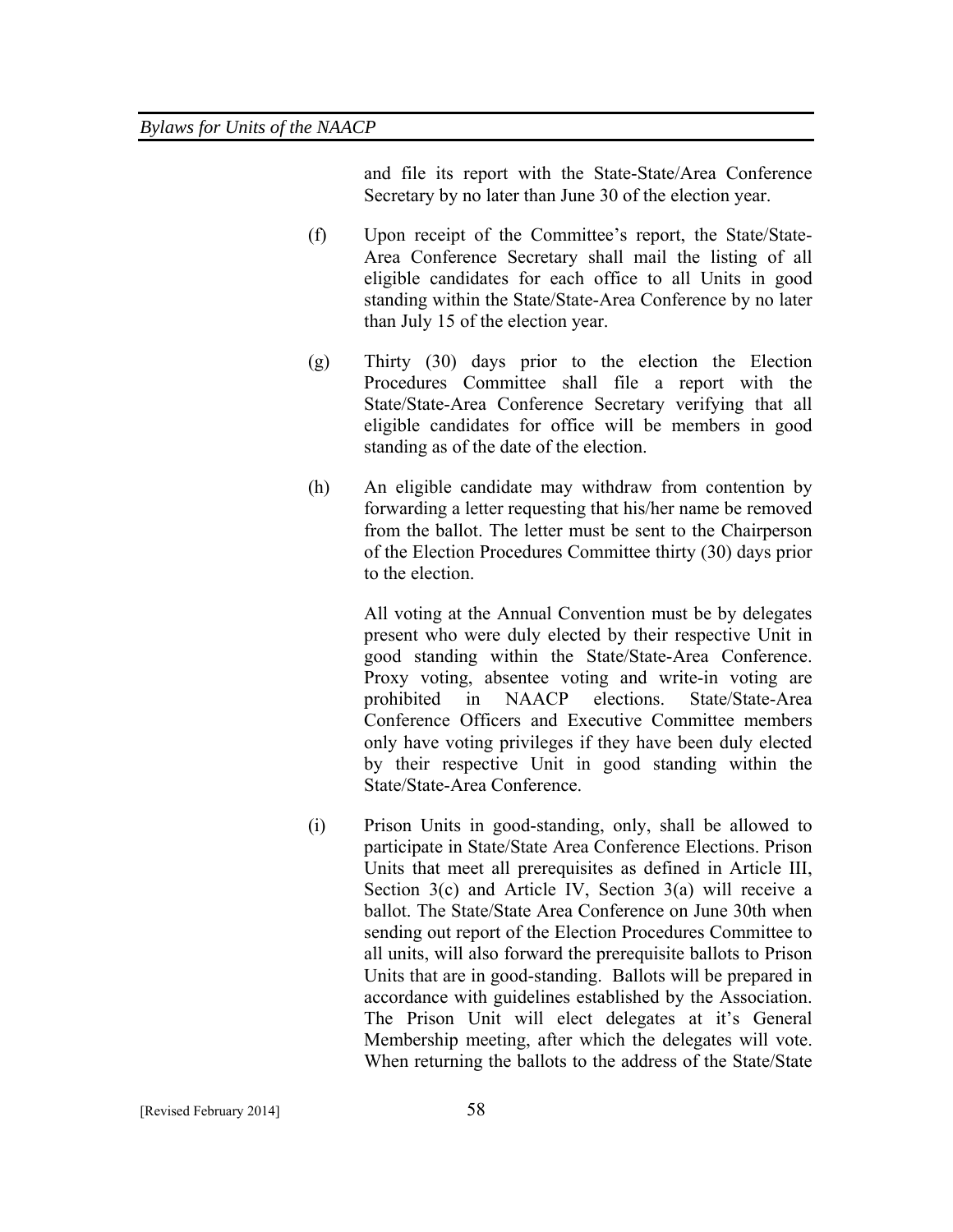Area Conference mailing address, a copy of the minutes of the meeting when delegates were elected must be included. Ballots must be received by the State/State Area Conference 10 business days prior to the first day the Annual State/State Area Convention convening. The State Conference Secretary shall provide the Chair of the Election Procedures a report as to when ballots were received. The State/State Area Conference Secretary shall, upon the election of the Election Supervisory Committee immediately turn over the sealed ballots to the Election Supervisory Committee. Ballots are to remain sealed and not be counted until the polls close.

- (j) At the first session of the Annual Convention, the delegates shall elect five (5) delegates to the Election Supervisory Committee which will conduct the election in accordance with the Constitution, these Bylaws and the Manual on State/State-Area Conference Election Procedure. In addition, if there is more than one presidential candidate, each presidential candidate is entitled to appoint a representative to the Election Supervisory Committee. In the event the total number of presidential candidates exceeds four (4), the delegates must elect additional members to the Election Supervisory Committee so that the total number of elected members is one more than the appointed members of the Committee. No candidate for office shall serve on the Election Supervisory Committee.
- (k) On Saturday during the Convention at 8:00 a.m. on Election Day, the Election Supervisory Committee shall convene a special session of the Convention for the sole purpose of hearing from the candidates seeking office. Candidates shall be heard in the following order:

Assistant Secretary Secretary Assistant Treasurer Treasurer Vice Presidents President

Immediately following the special session, but no later than 11:00 a.m., the polls shall open, remaining open until 3:00 p.m.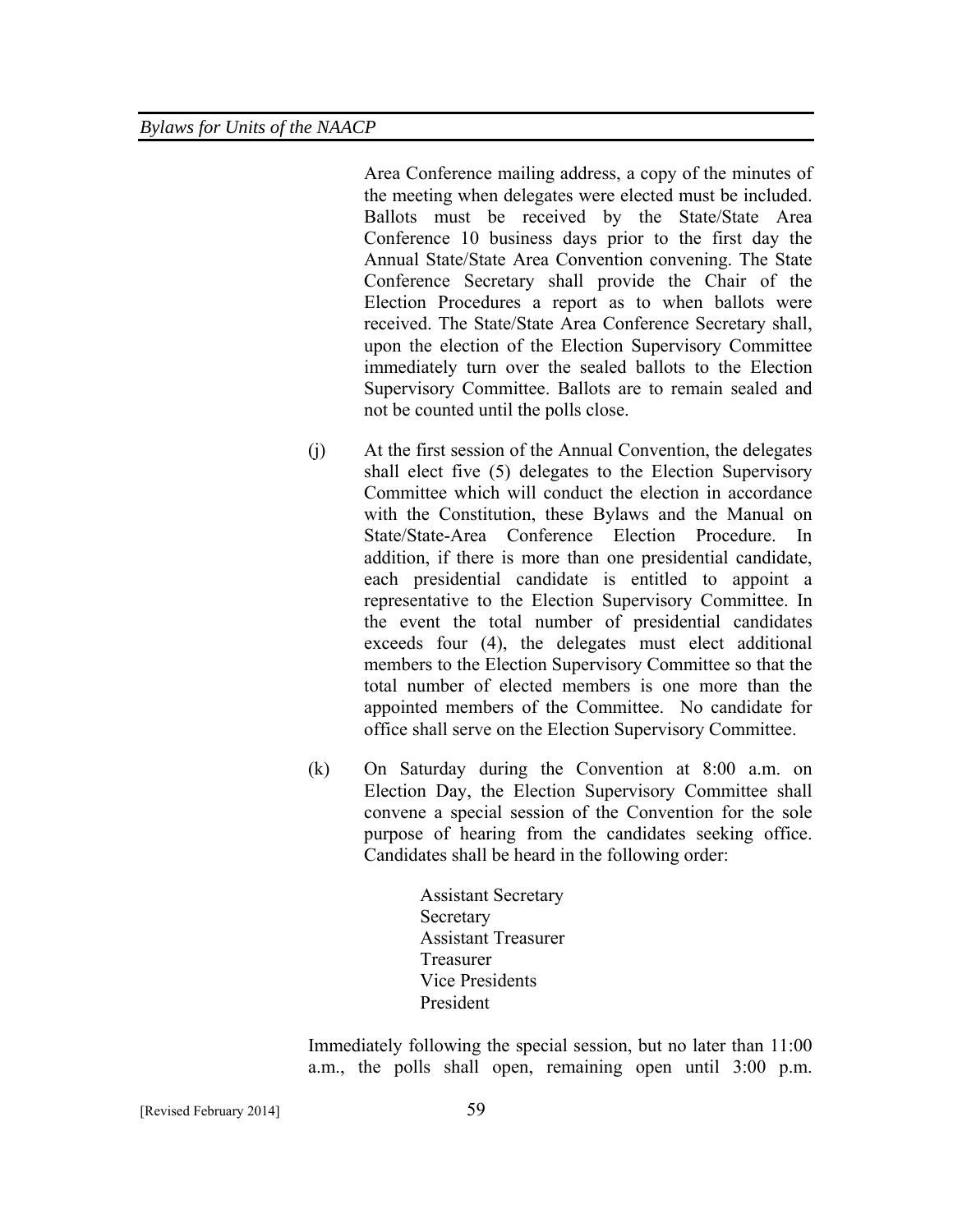Following tabulation, the results of the election shall be announced by the Election Supervisory Committee by posting on the tabulation room door and by announcement on Saturday evening.

- *2. State/State-Area Conference Election Controversy* 
	- (a) In the event of election controversy, all parties thereto shall submit complaints to the National Office. Said complaints must be postmarked not later than ten (10) days following the date of the election in question. The complaints must be signed by at least twenty-five (25) voting delegates who were in attendance at the Convention. Said delegates must represent at least five (5) units registered at the Convention.
	- (b) The National Office will institute an investigation into the matter, and should a determination be made that the complaint is frivolous or completely devoid of merit, or that the election result could not have been otherwise even if the allegations alleged are assumed to be true, then the National Office shall within thirty (30) days, or as soon thereafter as possible, dismiss the complaint and inform all parties forthwith that the installation of officers might be held.
	- (c) Should the National Office be unable to dismiss the complaint because the charges appear to have merit and as such, the results of the election might have been otherwise had the alleged violations not occurred, then the matter will be referred to the Chairperson of the Committee on Membership and Units of the Board of Directors, who will designate a Hearing Panel.
	- (d) Pending resolution of the dispute, the officers whose terms were to have expired with the new election, will continue to function.
	- *(e) Authority of the National Office.* The National Office shall have authority to intervene at any time during the period leading up to the State Conference election. Such authority includes suspending the process and instituting corrective action to assure that the rights of all members are protected.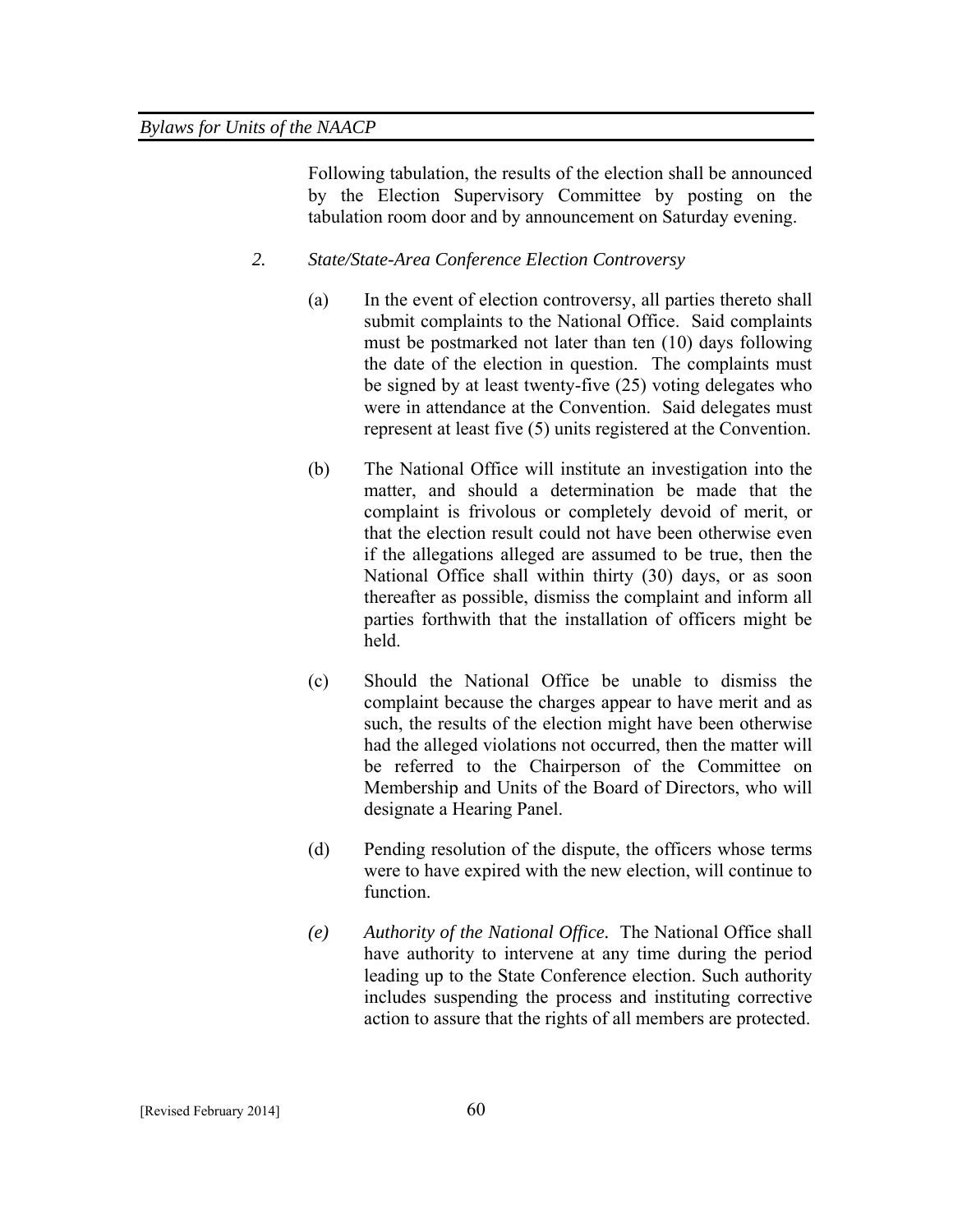# **2.** *(Election of Officers and Executive Committees for Branches)*

- *a. Organizing Meeting (New Branch)* 
	- 1. The officers and members of the Executive Committee elected at the organizing meeting of the Branch shall hold office until their successors are elected and qualify.
	- 2. Following the chartering of a new Branch by the Board of Directors, the National Office shall cause an election to be held of the members of the new Branch. Should the election take place during an even numbered year, the officers and members of the Executive Committee elected at this time shall not be required to stand for election again until the next Branch election year.
- *b. Eligible Voters at Organizing Meeting.* All persons who endorse the aims and purposes of the National Association for the Advancement of Colored People who have paid the prescribed fees shall be entitled to vote at the organizing meeting and to be elected to office.
- *c. Biennial Elections.* Thereafter, all officers and elected members of the Executive Committee shall be elected by ballot at a Branch election held in even numbered years as hereinafter provided, and shall hold office for two (2) years and until their successors are elected and qualify.
- *d. Nominating Committee Election.*
	- 1. In even numbered years there shall be elected at a **September**  membership meeting of the Branch a Nominating Committee composed of not less than five (5) nor more than fifteen (15) members of the Branch in good standing, provided that not more than two (2) shall be officers of the Branch or members of the Executive Committee.
	- *2. Duties of the Nominating Committee.* The Branch Secretary shall call the organizing meeting of the Nominating Committee. The first meeting of the Nominating Committee shall be held no later than ten (10) days after its election. The Nominating Committee shall:
		- (a) Elect its Chairperson and Secretary as its first order of business.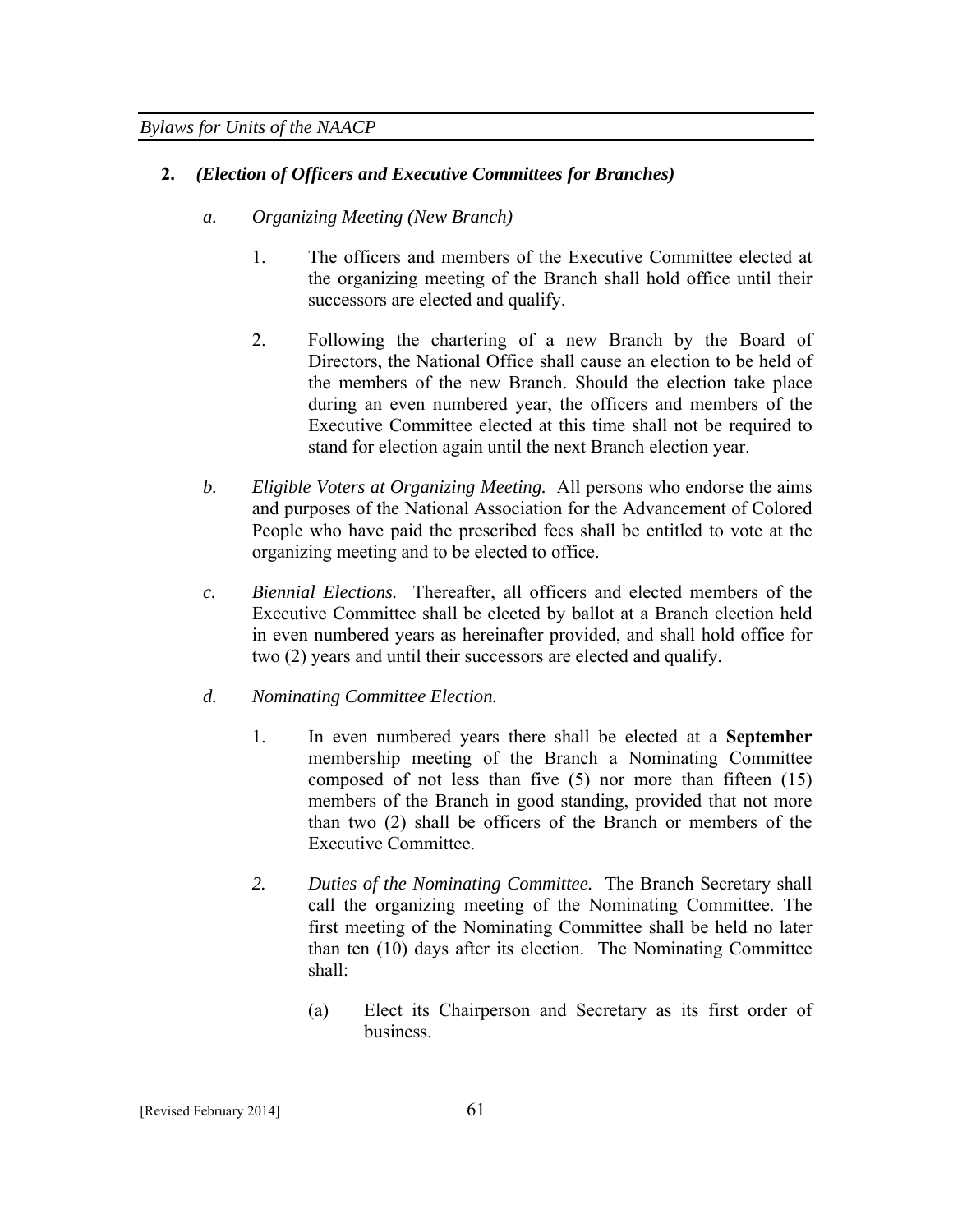- (b) Nominate any member of the Branch who is in good standing. For purposes of running for office, the term "member in Good Standing" shall mean that the person must be a bona fide member of the Branch by April 1 of the election year and must live and/or work within the branch's jurisdiction.
- (c) The Nominating Committee may nominate a member thereof as a candidate for office or as an at large member of the Executive Committee.
- (d) The Nominating Committee shall have itself available to interview members interested in being considered for office or as at-large members of the executive Committee.
- (e) The Nominating Committee shall nominate only those persons who have given written consent to be nominated. The secretary shall verify that each nominee has given written consent after the Nominating Committee has given its report at the October meeting and before the Branch accepts this report.
- (f) The Committee shall nominate a member for only one (1) position during the election.
- *3. Reporting of the Nominating Committee.* The Nominating Committee shall submit a report in writing at the **October** General Membership Meeting of the Branch. This report shall consist of the names of those persons qualified to fill existing Branch offices (one name for each office) and to be members of the Executive Committee (at least ten (10) names and up to twenty-four (24) names).
- *4. Nominations by Petition.* At said **October** Membership Meeting of the Branch, additional nominations may be made for all officers and elected members of the Executive Committee by written petition signed by three or more members of the Branch in good standing as of the time of the meeting. No one shall be nominated by the Nominating Committee or by petition without having first obtained his/her written consent. The Branch Secretary shall certify that at least three (3) of the members who signed the petition are members in good standing and that the member being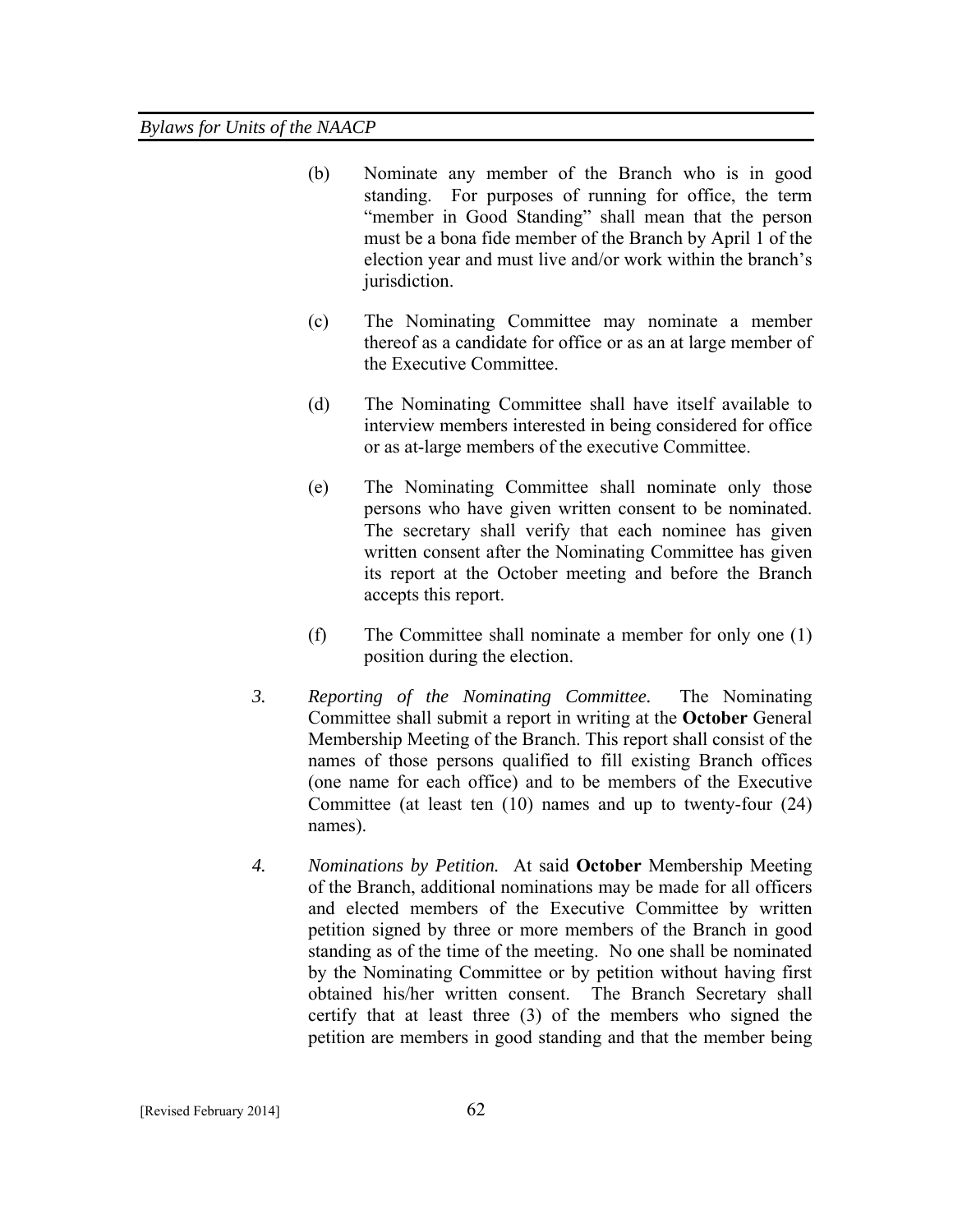nominated is a member in good standing and that a consent form has been signed by the nominee.

- *5. Withdrawal of Nominations.* A member properly nominated for a position may withdraw from contention by forwarding a letter requesting that his/her name be removed from the ballot. The letter must be sent to the Chairperson of the Election Supervisory Committee in sufficient time prior to the election.
- *6. Eligibility Determinations.* All questions regarding the eligibility of candidates must be resolved prior to the conclusion of the October meeting.
- e. After all nominations have been made, the Branch at said October meeting shall elect an Election Supervisory Committee consisting of five (5) members of the Branch in good standing. In addition, each candidate for the presidency is entitled to appoint a representative to the Election Supervisory Committee. However, in the event the total number of candidates for the presidency is more than four (4), the Branch must elect additional members to the Election Supervisory Committee so that the total number of elected members is one more than the appointed members of the Committee. No candidate may serve on the Election Supervisory **Committee**
- f. It shall be the duty of the Election Supervisory Committee to:
	- 1. Supervise the Branch election.
	- 2. Supervise the establishment of appropriate machinery, provisions, and procedures for conducting the election in accordance with this Constitution and the Manual for Branch Election Procedure, whether at an election meeting or at polling booths, in order to protect the right of each member of the Branch to cast his ballot properly and have it counted.
	- 3. Have printed ballots containing in alphabetical order by last name, the names of all persons nominated for office and executive committee that were properly received at the October General Membership meeting for each office to be elected.
	- 4. Prepare the ballot in sufficient numbers for use at the election, and this ballot shall be the only ballot used at the election. Unless the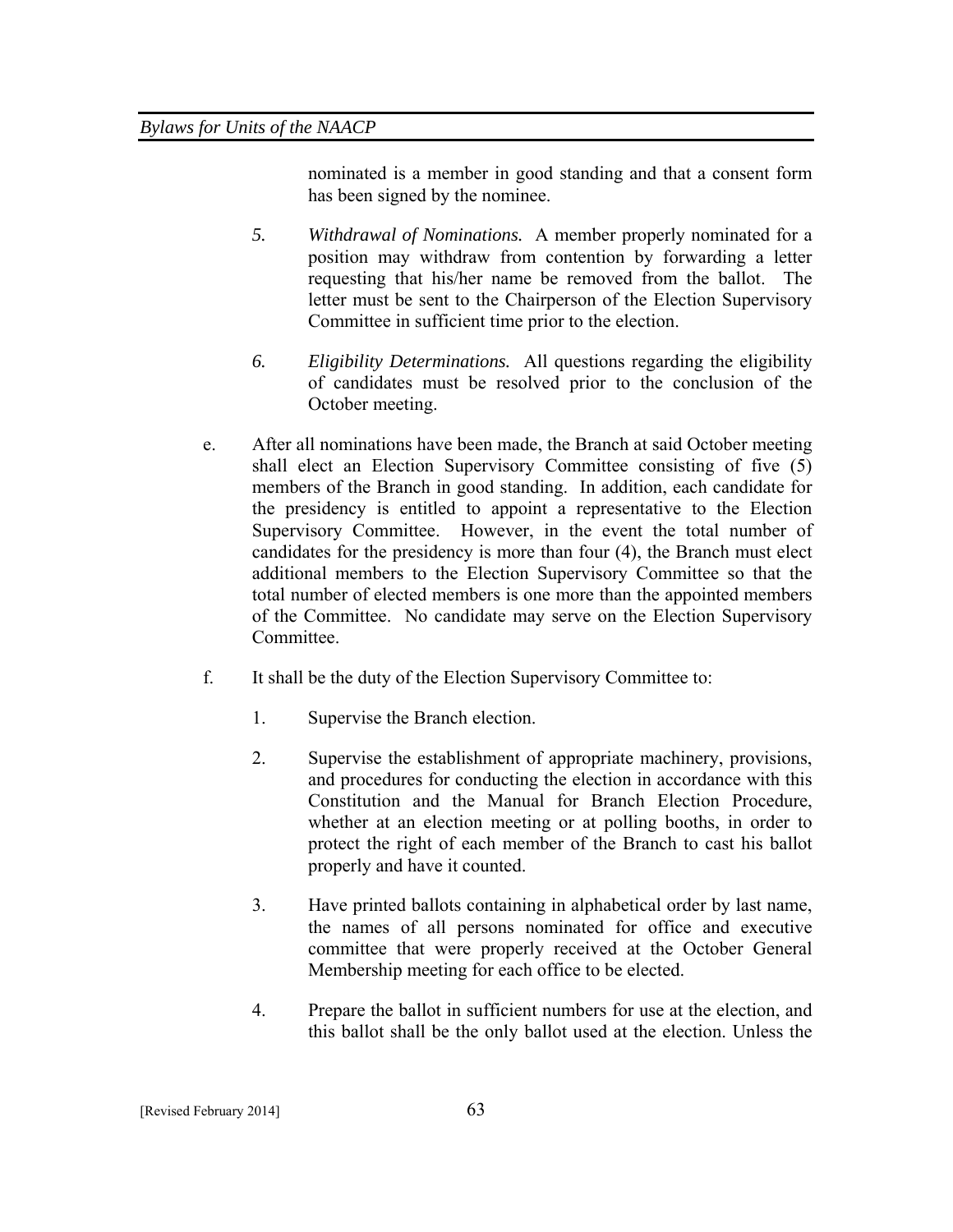Branch decides to use voting machines in addition to, or in place of, the ballot.

- *g. Notice of September, October Meeting and November Election.* Each Branch shall mail one notice to each member in good standing, postmarked at least ten (10) days prior to the September meeting, listing the time, place, date and purpose of the September and October meetings and time, place and date of the November election. In addition, to this notice, each Branch shall place the announcements of such meetings and election in one or more local newspaper of general circulation at least ten (10) days before the date of the November election. Should a run-off election be necessary that election shall occur on the following date at time certain (at least 1 hour) at this location, run-off elections shall be conducted not less than ten (10) days after the original election.
- *h. Term of Office.* 
	- 1. All officers and elected members of the Executive Committee shall be elected by secret ballot for a two year term ending December 31. The term of each elected officer shall begin on January 1, of each odd numbered year.
	- *2. Election Meeting.* No officer of the Branch or any candidate for office shall occupy their chair at election meetings. The names of the various candidates for the office shall be clearly announced or posted in a place visible to all present at the election meeting. Tellers to count the ballot shall be appointed in equal numbers by the candidates for office of the President. No officer of the Branch or candidate for office shall serve as teller.
- *i. Eligible Voters.* The number of eligible voting members of the Branch shall be established before the voting begins. Upon proof of qualification, all eligible voters shall receive and sign for one ballot each and thereupon immediately proceed to vote secretly. The right to vote is personal and shall not be exercised by proxy. No absentee ballots may be cast.
- *j. Polling Booths of Branches of 1,000 or More Members.* Polling booths must be used and must be setup as prescribed by the Branch Election Manual in a centralized place staffed by the Election Supervisory Committee, and with an equal number of watchers and observers for each of the candidates for President. The Branch's bylaws will determine the number of hours the booths shall be open. The minimum number of hours for polling shall be four (4) hours unless otherwise determined by the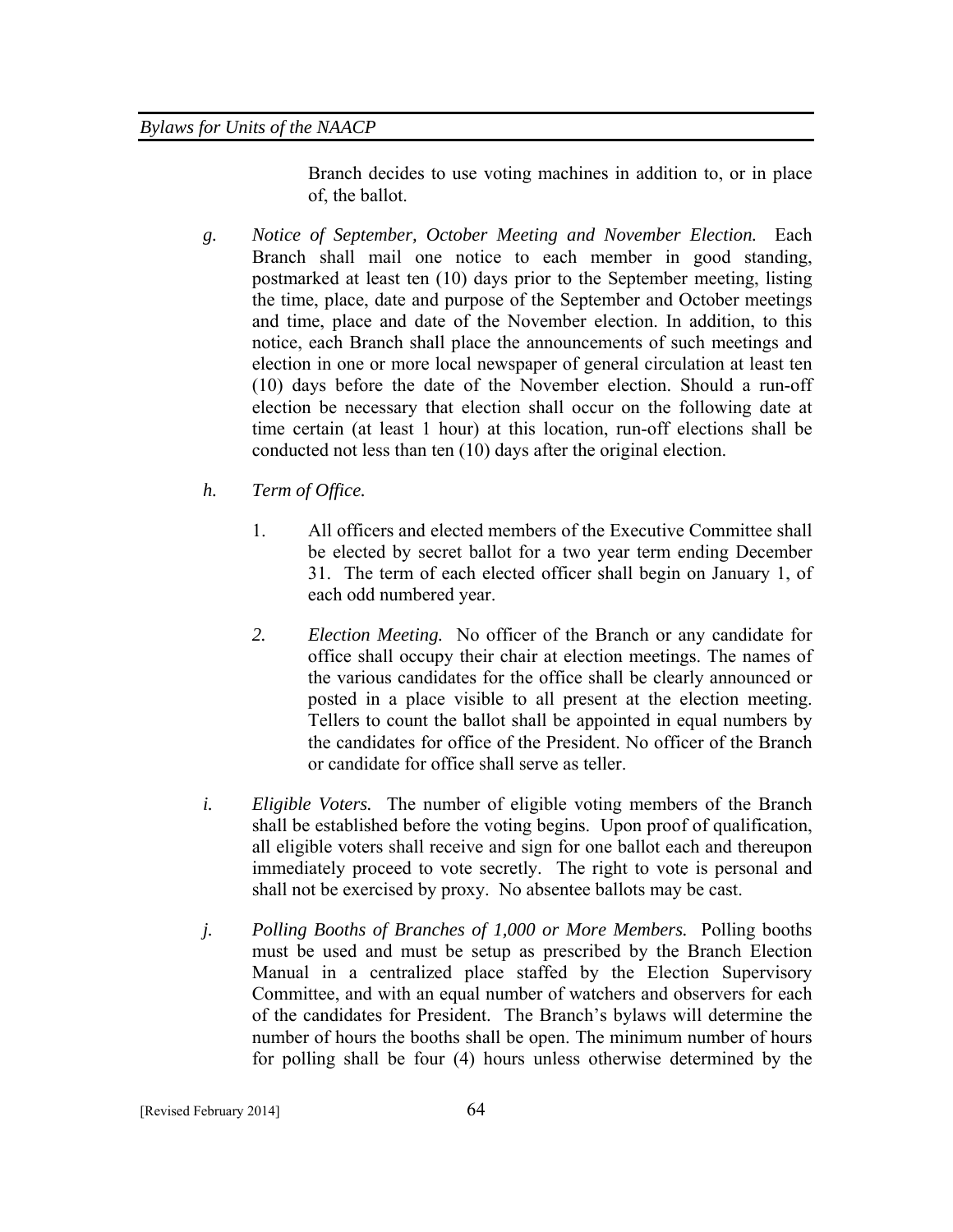Branch's bylaws. Provisions for determining eligibility and challenging the right of persons to vote shall be established in accordance with the Branch Election Manual, which has been adopted by the Board of Directors and is appended hereto.

- *k. Members in Good Standing.* Members in good standing shall be eligible to run for office or vote in a Branch election. For the purpose of running for office, a member in good standing is one whose name appears on the roll of the Branch as a bona fide member of the Branch by April 1 of the election year and who lives and/or works within the Branch jurisdiction. For the purpose of being elected to the Nominating Committee or the Election Supervisory Committee, signing a nominating petition or voting in Branch elections, a member in good standing is one who has been a bona fide member of the Branch for at least (30) thirty days prior to the date the election is held or the nominating petition is filed. For all other purposes, a member in good standing is one who has paid the requisite minimum membership fee to the Branch at least (30) thirty days prior to the date the election is held or the nominating petition is filed. For all other purposes, a member in good standing is one who has paid the requisite minimum membership fee to the Branch.
- *l. Youth Voting in Branch Elections.* The minimum voting age for any member in good standing in Branch elections shall be seventeen (17) years of age. Should a member of the Branch be seventeen (17) years of age, but under twenty-one (21) years of age, that member may vote in the Branch election if he/she has paid the minimum adult membership fee to the Branch.
- *m. Life Members, Subscribing Life Members and Members-At-Large.* In order to run for Branch office unaffiliated Life Members and Members-At-Large must be actively affiliated with the Branch by April 1 of the election year. In order to run for State/State-Area Conference office unaffiliated Life Members and Members-At-Large must be actively affiliated with a Unit in good standing within the Conference by December 15 of the year prior to the election year. In order to vote in a Branch or Conference election, unaffiliated Life Members and Members-At-Large must be actively affiliated with a Unit in good standing within the Conference at least thirty (30) days prior to any meeting at which they are nominated for office or seek to vote. *The term "affiliated" means that the individual must have requested, in writing, that his membership be transferred to the Branch. The request may be made through the Branch or directly to the National Office. The National Office must notify the Branch in writing within thirty (30) days of receiving notification.*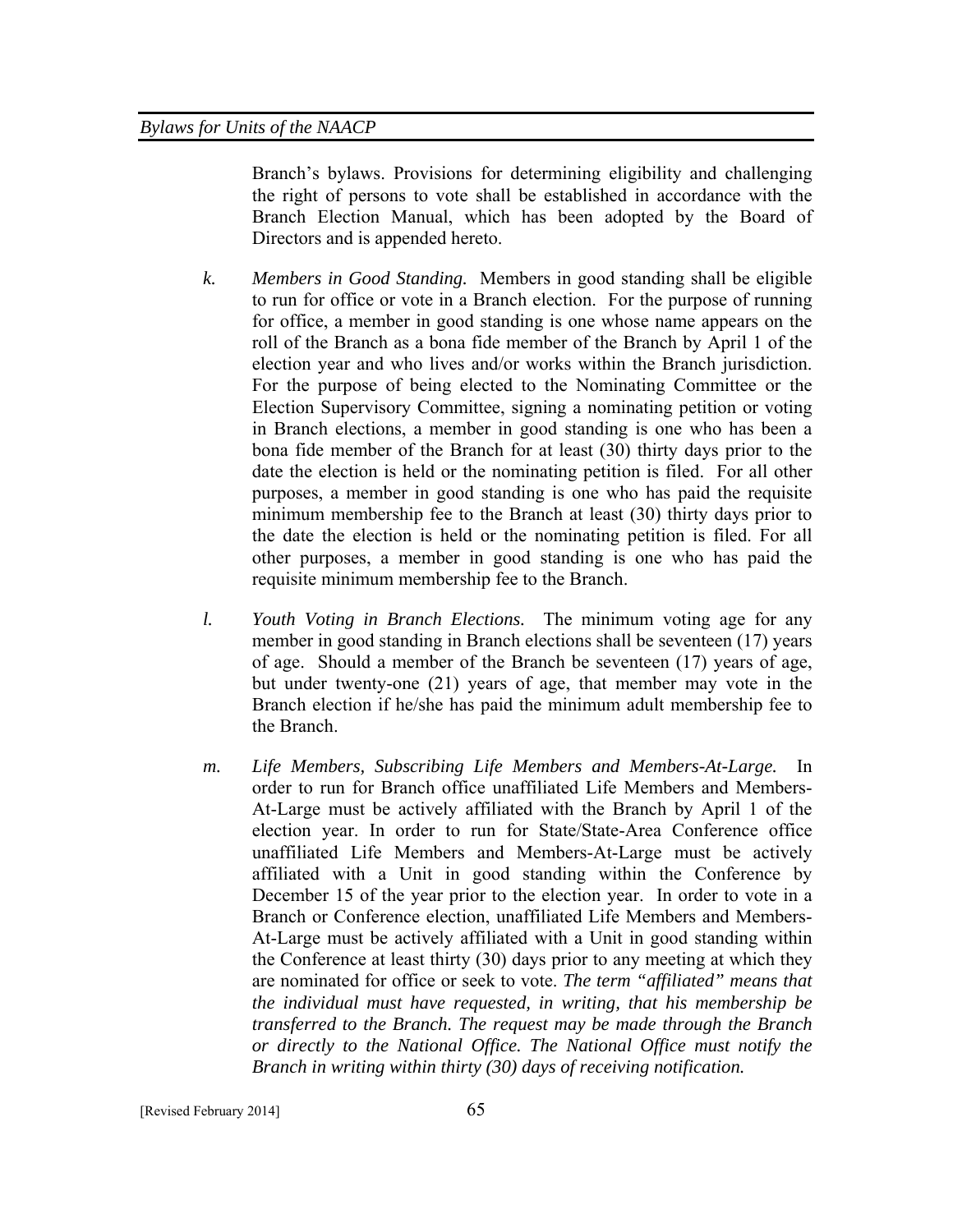- *n. Tellers.* Presidential candidates shall have the right to appoint an equal number of tellers. The tellers thus appointed, shall elect a chief teller, who shall organize the tabulating of the ballots.
- *o. Election Controversy.* In the event of election controversy, all parties thereto shall submit any written complaint(s) to the National Office through the President and CEO. Said complaint(s) must be postmarked no later than five (5) calendar days following the date of the election in question. *In Branches with memberships up to 1000, such complaints must be signed by at least twenty-five (25) members of the Branch in good standing.* In Branches with memberships exceeding 1000, such complaints must be signed by at least fifty (50) members of the Branch in good standing.
	- (a) The National Office will institute an investigation into the matter, and should a determination be made that the complaint is frivolous or completely devoid of merit, or that the election result could not have been otherwise even if the allegations alleged are assumed to be true, then the National Office shall within thirty (30) days, or as soon thereafter as possible, dismiss the complaint and inform all parties forthwith that the installation of officers might be held.
	- (b) Should the National Office be unable to dismiss the Complaint because the charges appear to have merit and as such, the results of the election might have been otherwise had the alleged violations not occurred, then the matter will be referred to the Chairman of the Committee on Membership and Units of the Board of Directors, who will designate a Hearing Panel.
	- (c) Pending resolution of the dispute, the officers whose terms were to have expired with the new election, will continue to function.
- *p. Authority of the National Office.* The National Office shall have authority to intervene at any time during the three-month period leading up to the Branch election. Such authority includes suspending the process and instituting corrective action to ensure that the rights of all members are protected.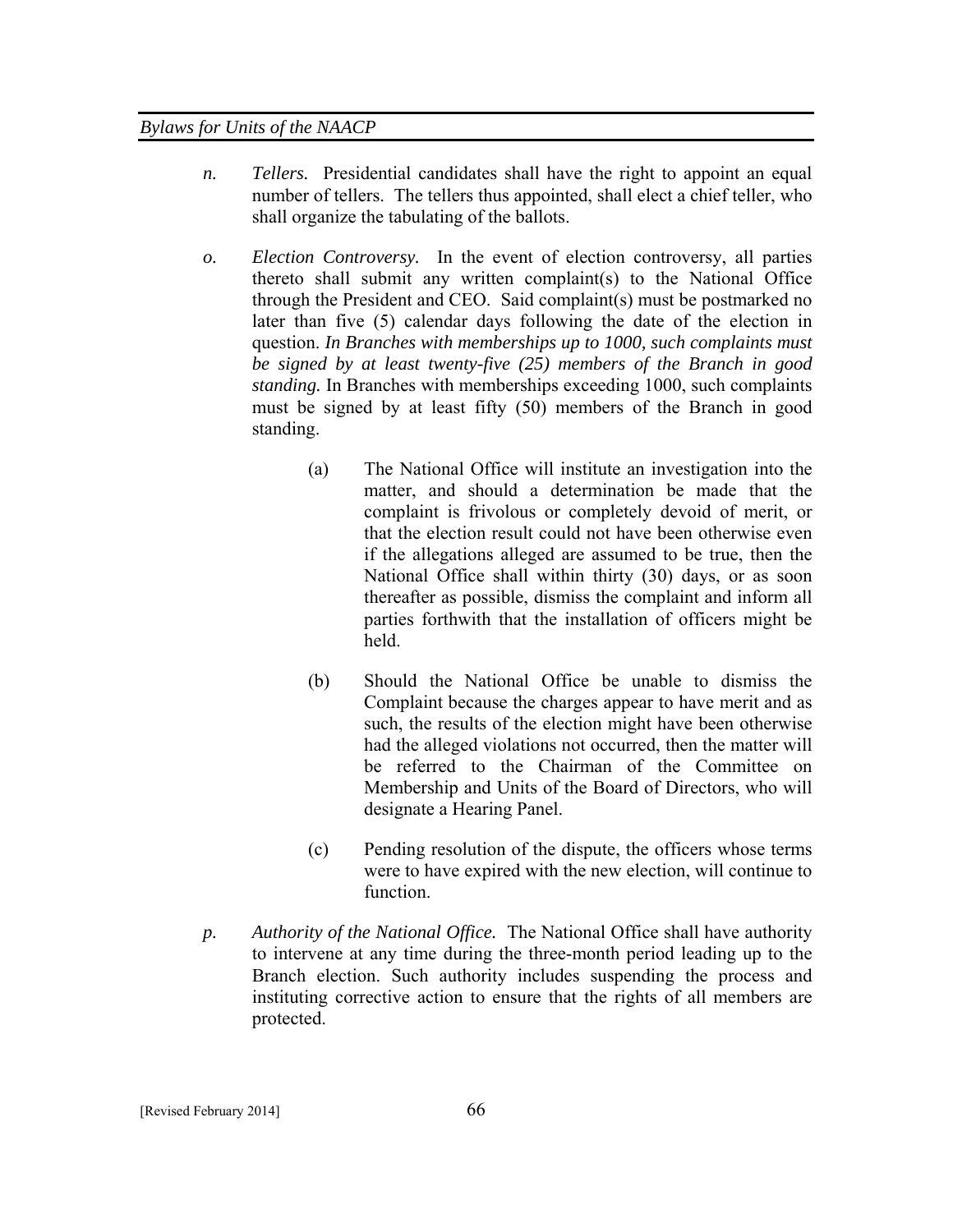# *3. (Procedure for Prison Branch Elections)*

- *a. Organizing Meeting (New Prison Branch)* 
	- 1. The officers and members of the Executive Committee elected at the organizing meeting of the Prison Branch shall hold office until their successors are elected and qualify.
	- 2. Following the chartering of a new Prison Branch by the Board of Directors, the National Office shall cause an election to be held of the members of the new Prison Branch. Should the election take place during an even numbered year, the officers and members of the Executive Committee elected at this time shall not be required to stand for election again until the next Prison Branch election year.
- *b. Eligible Voters at Organizing Meeting.* All persons who endorse the aims and purposes of the National Association for the Advancement of Colored People who have paid the prescribed fees shall be entitled to vote at the organizing meeting and to be elected to office.
- *c. Biennial Elections.* Thereafter, all officers and elected members of the Executive Committee shall be elected by ballot at a Prison Branch election held in even numbered years as hereinafter provided, and shall hold office for two (2) years and until their successors are elected and qualify.
- *d. Nominating Committee Election.*
	- 1. In even numbered years there shall be elected at a **September**  membership meeting of the Prison Branch a Nominating Committee composed of not less than five (5) nor more than fifteen (15) members of the Prison Branch in good standing, provided that not more than two (2) shall be officers of the Prison Branch or members of the Executive Committee.
	- *2. Duties of the Nominating Committee.* The Prison Branch Secretary shall call the organizing meeting of the Nominating Committee. The first meeting of the Nominating Committee shall be held no later than ten (10) days after its election. The Nominating Committee shall:
		- (a) Elect its Chairperson and Secretary as its first order of business.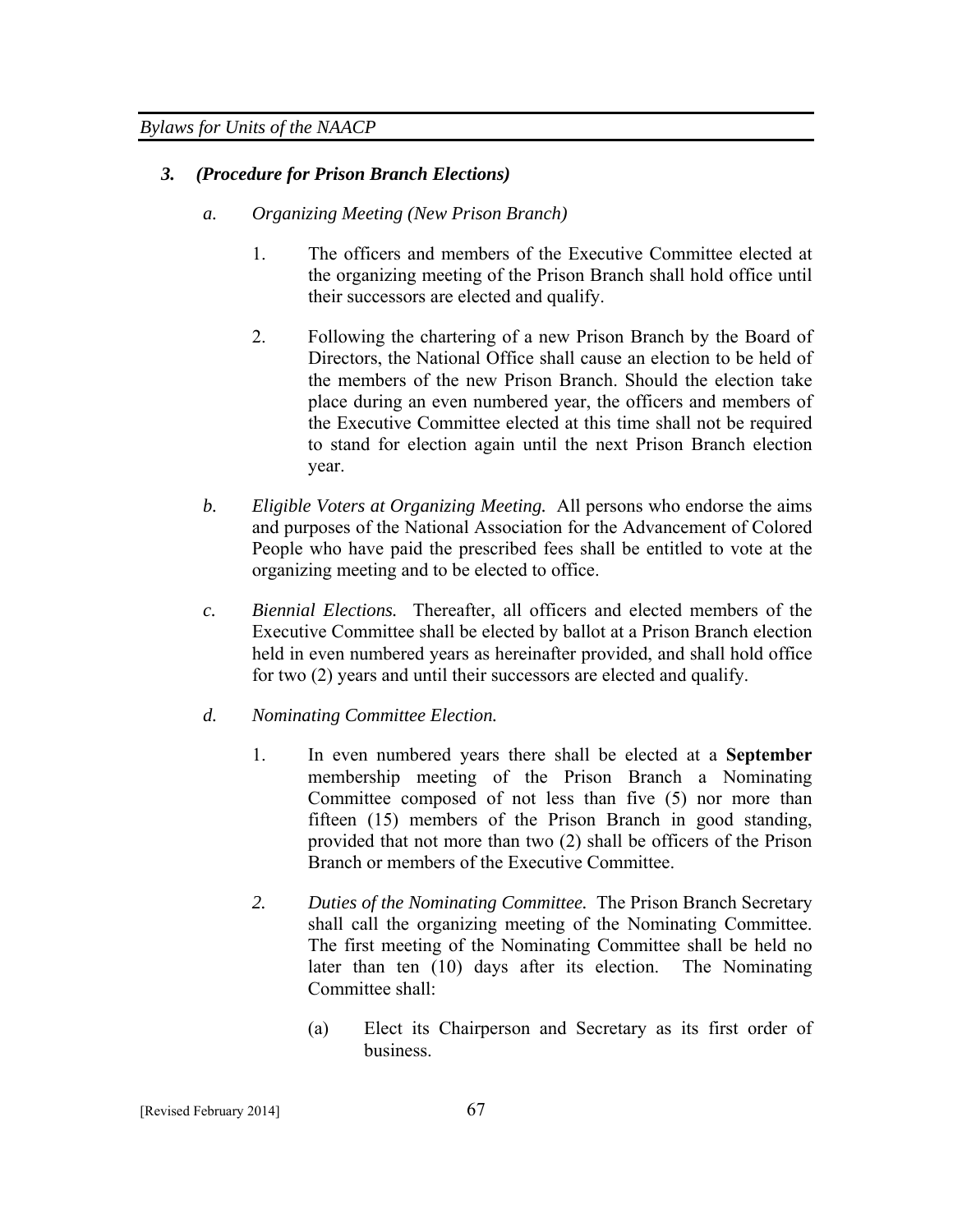- (b) Nominate any member of the Prison Branch who is in good standing. For purposes of running for office, the term "member in good standing" shall mean that the person must be a bona fide member of the Prison Branch at least one hundred and eighty (180) days prior to the date nominations are made and must live and/or work within the Prison Branch's jurisdiction.
- (c) The Nominating Committee may nominate member thereof as a candidate for office or as an at large member of the Executive Committee.
- (d) The Nominating Committee shall have itself available to interview members interested in being considered for office or as at-large members of the Executive Committee.
- (e) The Nominating Committee shall nominate only those persons who have given written consent to be nominated. The Secretary shall verify that each nominee has given written consent after the Nominating committee has given its report at the October meeting and before the Prison Branch accepts this report.
- (f) The Committee shall nominate a member for only one (1) position during the election.
- *3. Reporting of the Nominating Committee.* The Nominating Committee shall submit a report in writing at the **October** General Membership Meeting of the Prison Branch. This report shall consist of the names of those persons qualified to fill existing Branch offices (one name for each office) and to be members of the Executive Committee (at least ten (10) names and up to twenty-four (24) names).
- *4. Nominations by Petition.* At said **October** Membership Meeting of the Prison Branch, additional nominations may be made for all officers and elected members of the Executive Committee by written petition signed by three or more members of the Branch in good standing as of the time of the meeting. No one shall be nominated by the Nominating Committee or by petition without having first obtained his/her written consent. The Unit Secretary shall certify that at least three (3) of the members who signed the petition are members in good standing and that the member being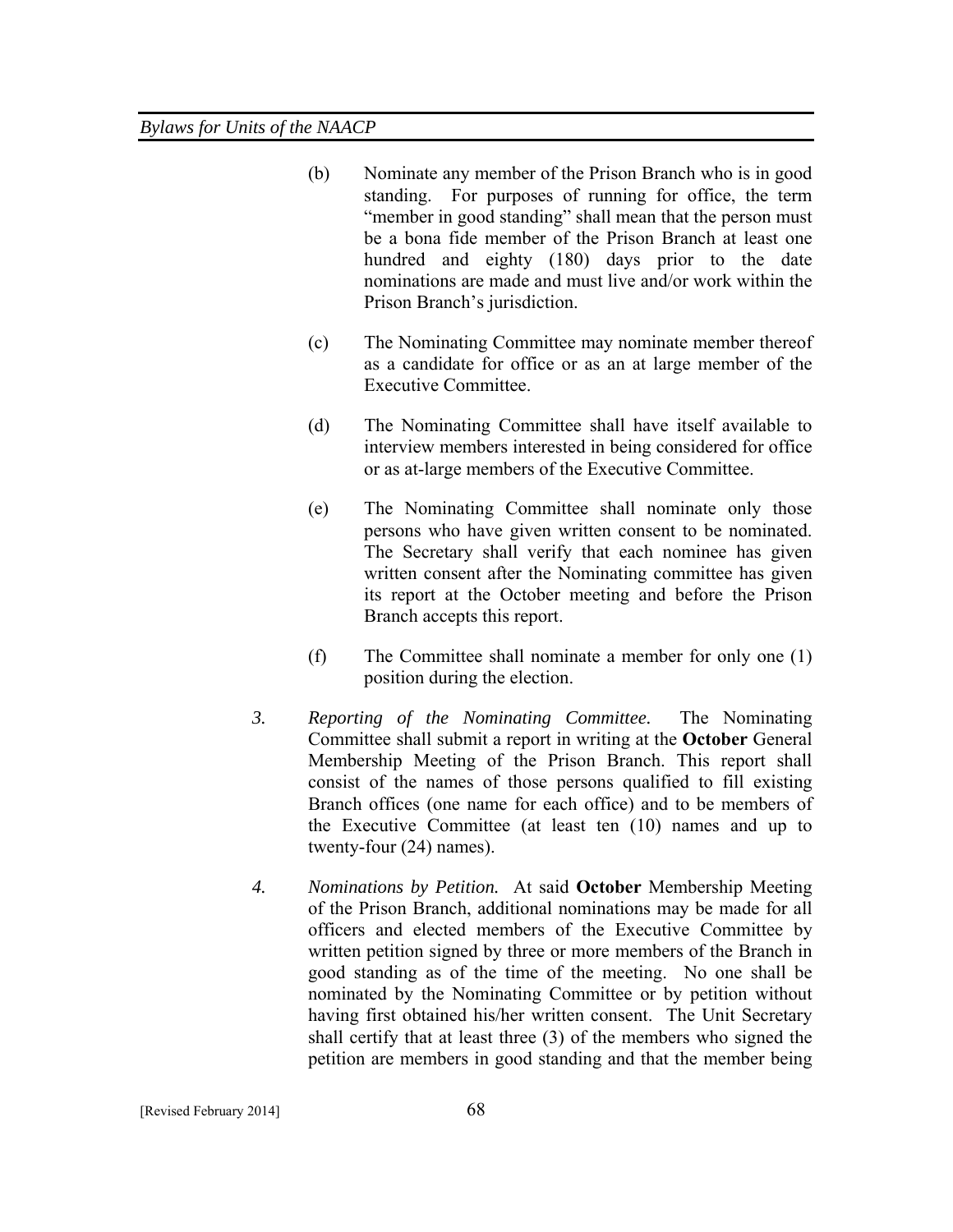nominated is a member in good standing and that a consent form has been signed by the nominee.

- *5. Withdrawal of Nominations.* A member properly nominated for a position may withdraw from contention by forwarding a letter requesting that his/her name be removed from the ballot. The letter must be sent to the Chairperson of the Election Supervisory Committee in sufficient time prior to the election.
- *6. Eligibility Determinations.* All questions regarding the eligibility of candidates must be resolved prior to the conclusion of the October meeting.
- e. After all nominations have been made, the Prison Branch at said October meeting shall elect an Election Supervisory Committee consisting of five (5) members of the Prison Branch in good standing. In addition, each candidate for the presidency is entitled to appoint a representative to the Election Supervisory Committee. However, in the event the total number of candidates for the presidency is more than four (4), the Prison Branch must elect additional members to the Election Supervisory Committee so that the total number of elected members is one more than the appointed members of the Committee. No candidate may serve on the Election Supervisory Committee.
- f. It shall be the duty of the Election Supervisory Committee to:
	- 1. Supervise the Prison Branch election.
	- 2. Supervise the establishment of appropriate machinery, provisions, and procedures for conducting the election in accordance with the Constitution and the Manual for Branch Election Procedure, whether at an election meeting or at polling booths, in order to protect the right of each member of the Prison Branch to cast his ballot properly and have it counted.
	- 3. Have printed, copied, or typewritten, one complete ballot containing in alphabetical order, for each office and Executive Committee, the names of all persons nominated for office.
	- 4. Prepare the ballot in sufficient numbers for use at the election, and this ballot shall be the only ballot used at the election. Unless the Branch decides to use voting machines in addition to, or in place of, the ballot.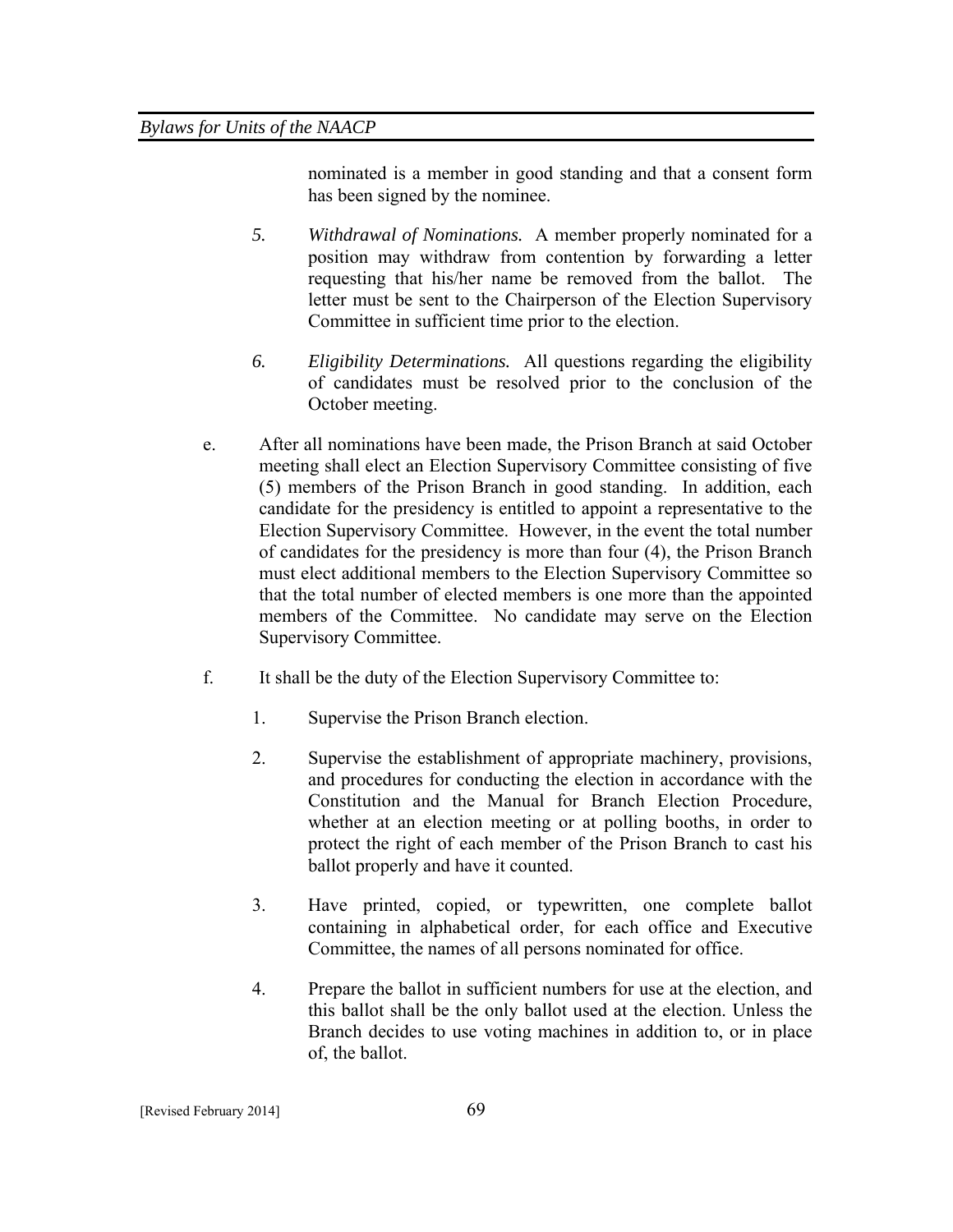- *g. Notice of September, October Meeting and November Election.* Each Prison Branch shall notify each member in good standing, at least ten (10) days prior to the September meeting, listing the time, place, date and purpose of the September and October meetings and time, place and date of the November election. In addition, to this notice, each Branch shall place the announcements of such meetings and election in one or more newspapers or newsletters of general circulation at the prison or correctional facility least ten (10) days before the date of the November election. Should a run-off election be necessary that election shall occur on the following date at time certain (at least 1 hour) at this location, runoff elections shall be conducted not less than ten (10) after the original election.
- *h. Term of Office.* 
	- 1. All officers and elected members of the Executive Committee shall be elected by secret ballot for a two year term ending December 31. The term of each elected officer shall begin on January 1, of each odd numbered year.
	- *2. Election Meeting.* No officer of the Prison Branch or any candidate for office shall occupy their chair at election meetings. The names of the various candidates for the office shall be clearly announced or posted in a place visible to all present at the election meeting. Tellers to count the ballot shall be appointed in equal numbers by the candidates for office of the President. No officer of the Prison Branch or candidate for office shall serve as teller.
- *i. Eligible Voters.* The number of eligible voting members of the Prison Branch shall be established before the voting begins. Upon proof of qualification, all eligible voters shall receive and sign for one ballot each and thereupon immediately proceed to vote secretly. The right to vote is personal and shall not be exercised by proxy. No absentee ballots may be cast.
- *j. Members in Good Standing.* Members in good standing shall be eligible to run for office or vote in a Prison Branch election. For the purpose of running for office, a member in good standing is one whose name appears on the roll of the Prison Branch as a bona fide member of the Prison Branch at least one hundred and eighty (180) days prior to the date nominations are made and who lives and/or works within the Prison Branch jurisdiction. For the purpose of being elected to the Nominating Committee or the Election Supervisory Committee, signing a nominating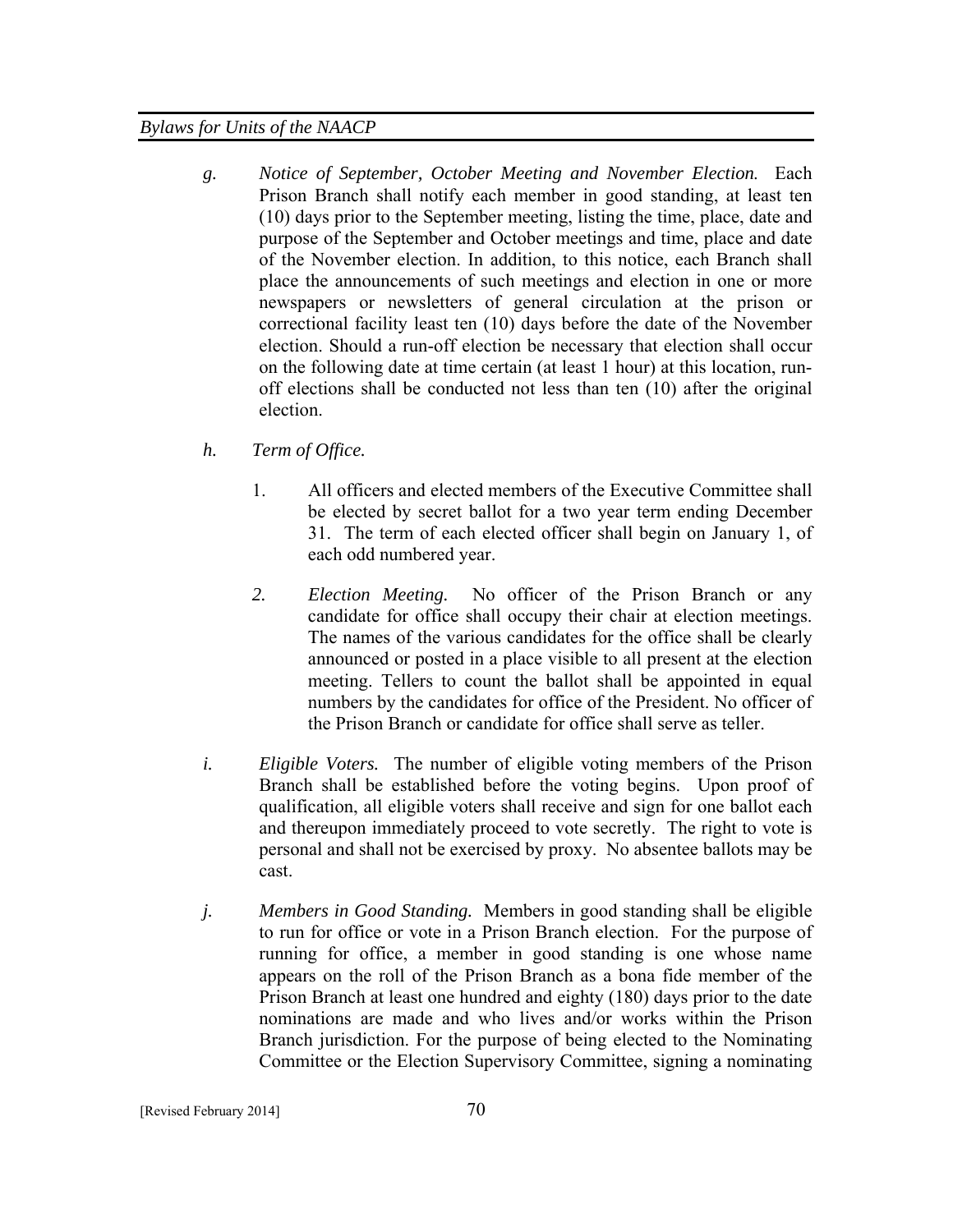petition or voting in Prison Branch elections, a member in good standing is one who has been a bona fide member of the Prison Branch for at least (30) thirty days prior to the date the election is held or the nominating petition is filed. For all other purposes, a member in good standing is one who has paid the requisite minimum membership fee to the Prison Branch at least (30) thirty days prior to the date the election is held or the nominating petition is filed. For all other purposes, a member in good standing is one who has paid the requisite minimum membership fee to the Prison Branch.

- *k. Youth Voting in Prison Branch Elections.* The minimum voting age for any member in good standing in Prison Branch elections shall be seventeen (17) years of age. Should a member of the Prison Branch be seventeen (17) years of age, but under twenty-one (21) years of age, that member may vote in the Prison Branch election if he/she has paid the minimum adult membership fee to the Prison Branch.
- *l. Life Members, Subscribing Life Members and Members-At-Large.* In order to run for Prison Branch office or vote in Prison Branch or State Conference election, unaffiliated Life Members and Members-At-Large must be actively affiliated with the Prison Branch at least thirty (30) days prior to any meeting at which they are nominated for office or seek to vote. *The term "actively affiliated" means that the individual must have requested, in writing, that his membership be transferred to the Prison Branch. The request may be made through the Prison Branch or directly to the National Office. The National Office must notify the Prison Branch in writing within thirty (30) days of receiving notification.*
- *m. Tellers.* Presidential candidates shall have the right to appoint an equal number of tellers. The tellers thus appointed, shall elect a chief teller, who shall organize the tabulating of the ballots.
- *n. Election Controversy.* In the event of election controversy, all parties thereto shall submit any written complaint(s) to the National Office through the President and CEO. Said complaint(s) must be postmarked no later than five (5) calendar days following the date of the election in question. *In Prison Branches with memberships up to 1000, such complaints must be signed by at least twenty-five (25) members of the Branch in good standing.* In Prison Branches with memberships exceeding 1000, such complaints must be signed by at least twenty-five (25) members of the Prison Branch in good standing.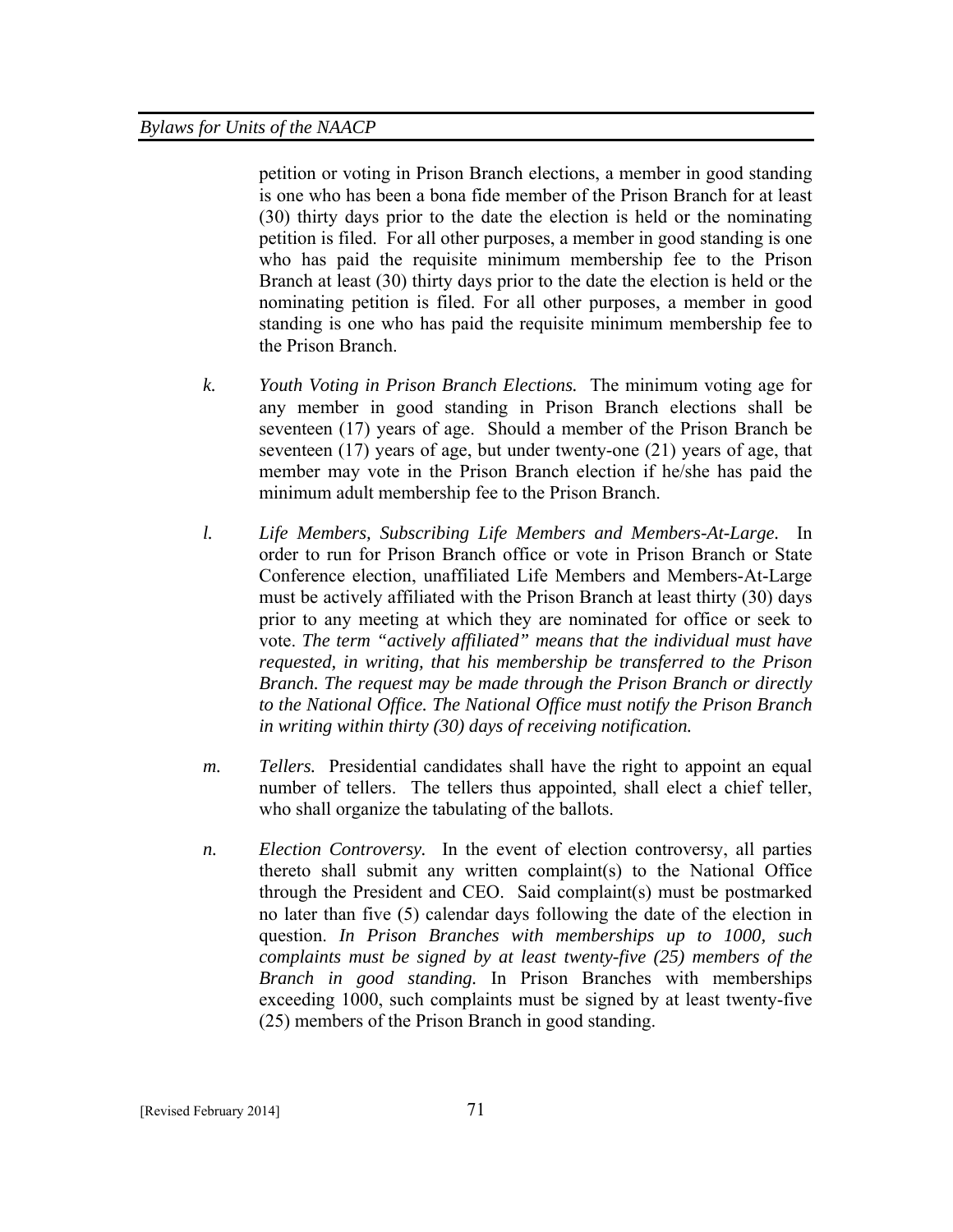- (a) The National Office will institute an investigation into the matter, and should a determination be made that the Complaint is frivolous or completely devoid of merit, or that the election result could not have been otherwise even if the allegations alleged are assumed to be true, then the National Office shall within thirty (30) days, or as soon thereafter as possible, dismiss the Complaint and inform all parties forthwith that the installation of officers might be held.
- (b) Should the National Office be unable to dismiss the Complaint because the charges appear to have merit and as such, the results of the election might have been otherwise had the alleged violations not occurred, then the matter will be referred to the Chairman of the Committee on Membership and Units of the Board of Directors, who will designate a Hearing Panel.
- (c) Pending resolution of the dispute, the officers whose terms were to have expired with the new election, will continue to function.
- *o. Authority of the National Office.* The National Office shall have authority to intervene at any time during the three-month period leading up to the Prison Branch election. Such authority includes suspending the process and instituting corrective action to assure that the rights of all members are protected.

# *4. (Procedure for College Chapter Elections)*

- a. The officers and members of the Executive Committee elected at the organizing meeting shall hold office until their successors are elected and qualify, unless removed.
- *b. Annual Meeting.* Thereafter, all officers and members, not otherwise appointed, shall be elected by ballot at each Annual Meeting of the College Chapter and shall hold office for one year and until their successors are elected and qualify.
- *c. Elections.* All persons qualified as provided by Article IV, Section 7, who signify their intention of becoming charter members of the College Chapter and their endorsement of the aims and purposes of the National Association for the Advancement of Colored People and who have paid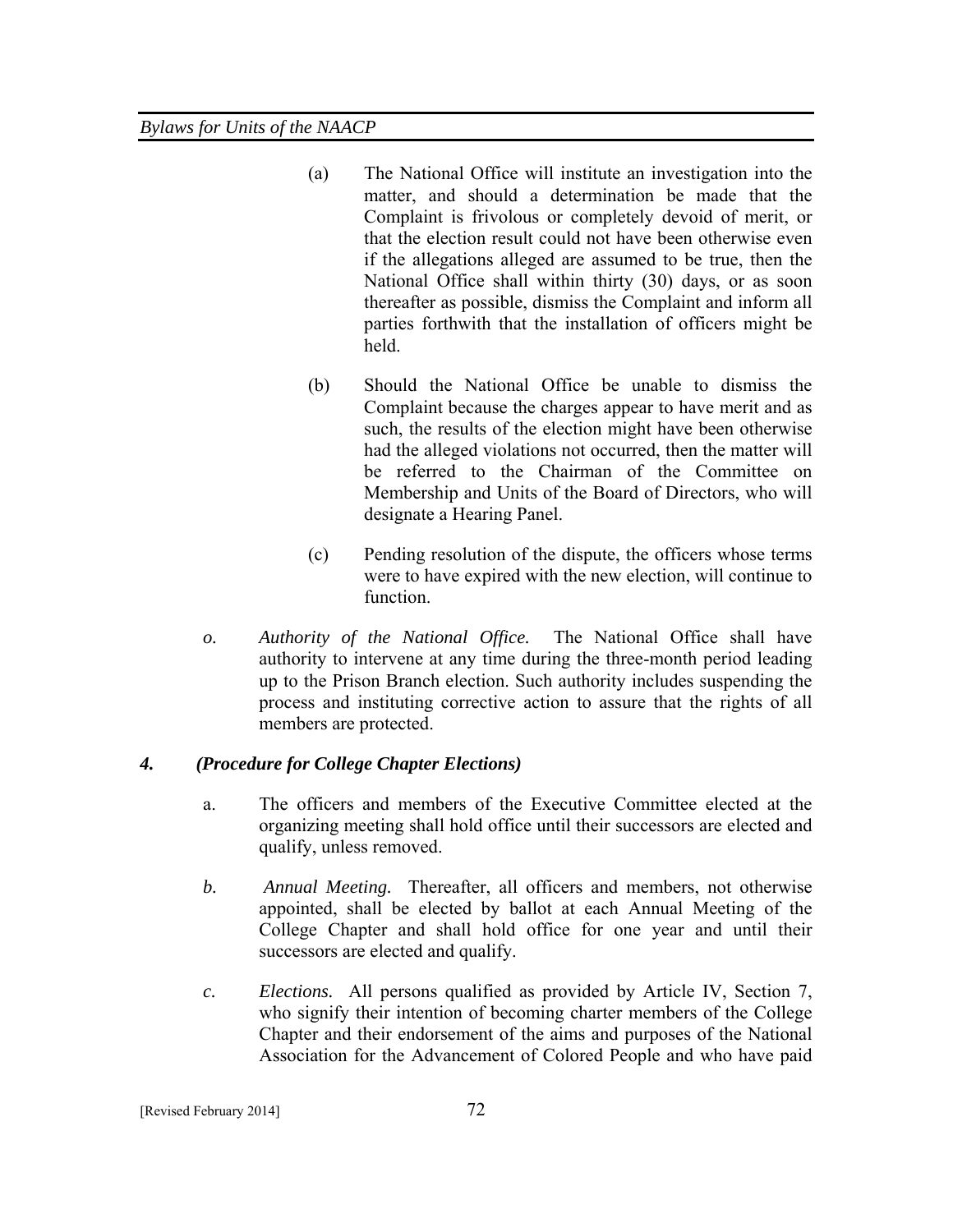the prescribed fees, shall be entitled to vote at the organizing meeting and to be elected to office. Thereafter, all members who are in good standing by noon of the day of my meeting of the College Chapter shall be entitled to vote at the meeting.

- *d. Nominating Committee.*
	- 1. At the regular meeting of the College Chapter next preceding the Annual Meeting, the College Chapter shall elect a Nominating Committee, composed of not less than five (5) and no more than nine (9) members of the College Chapter in good standing, provided not more than two shall be officers of the College Chapter or members of the Executive Committee, to present nominations at the Annual Meeting for all officers and the Executive Committee, provided, that additional nomination may he made at the Annual Meeting by written petition signed by three or more members of the College Chapter.
	- *2. Duties of Nominating Committee.* The Nominating Committee shall meet promptly to elect a Chairman and interview persons qualified as candidates for office.
	- *3 Report of Nominating Committee.* The Nominating Committee shall submit a report in writing to the College Chapter during the Annual Meeting. In case the Nominating Committee is not elected and neglects or refuses to render a report, nominations shall be made at the Annual Meeting by written petition signed by three or more members of the College Chapter.
- *e. Notice of Annual Meeting and the Meeting That Precedes the Annual Meeting.* At least seven days prior to the Annual Meeting and the meeting that precedes the Annual Meeting, written notice shall be sent to each member of the College Chapter, in good standing of the date, place, and purpose of said meetings and election. Should a run-off election be necessary that election shall occur on the following date at time certain (at least 1 hour) at this location, run-off elections shall be conducted not less than ten (10) after the original election.
- *f. Tenure in Office.* All officers and elected members of the Executive Committee shall be elected by secret ballot and shall hold office for one year or until their successors are elected and qualified.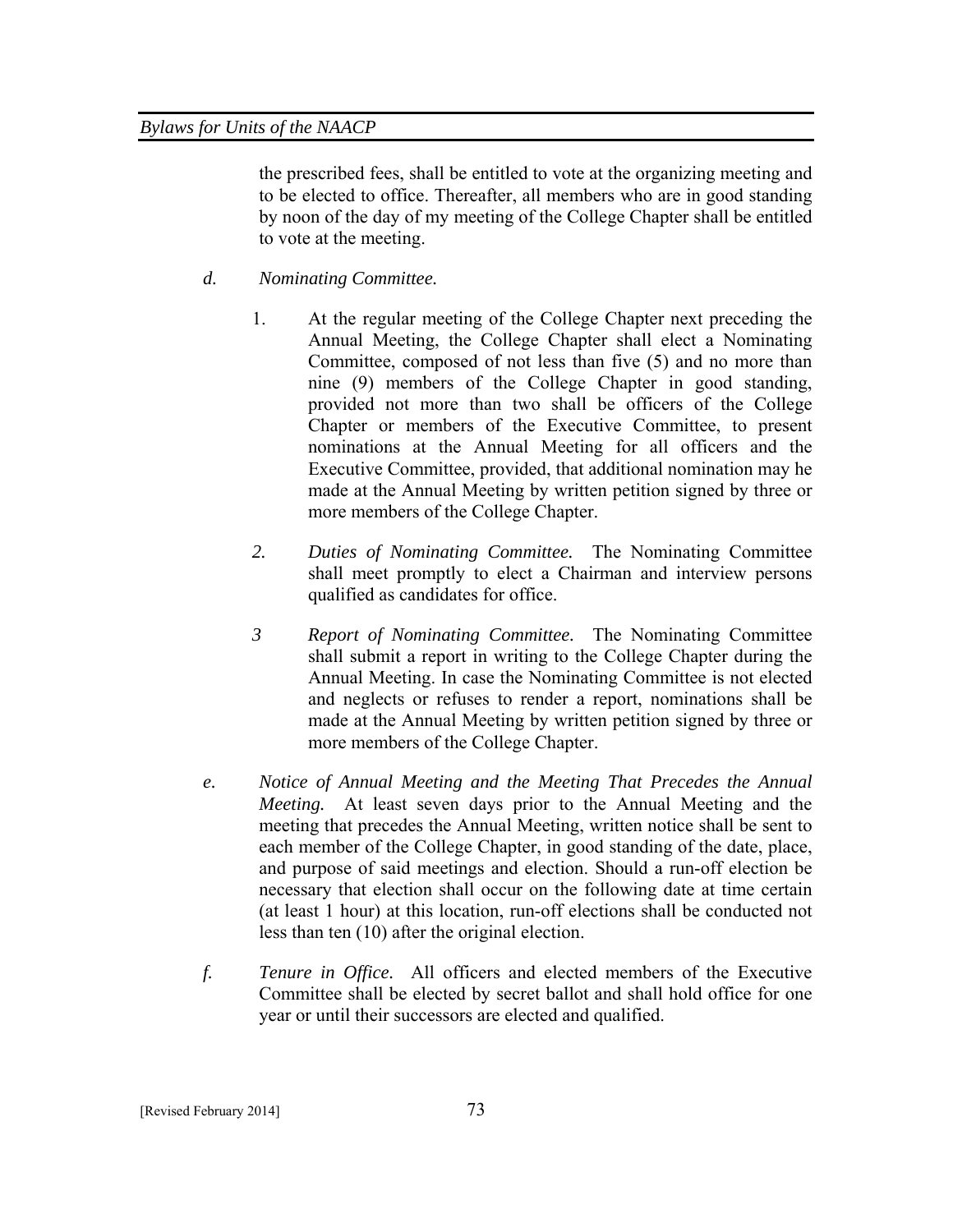- *g. Election Meeting.* The College Chapter election of officers meetings and the College Chapter Annual Meeting shall be the same. No candidate for office shall occupy the chair at the election meeting. The names of the various candidates for office shall be clearly announced or posted in a place visible to all present at the election meeting. Tellers to count the ballots shall be appointed in equal number by the candidates for office of President. Should a run-off election be necessary that election shall occur on the following date at time certain (at least 1 hour) at this location, runoff elections shall be conducted not less than ten (10) days after the original election.
- *h. Eligible Voters.* The number of the eligible voting members of the College Chapter shall be established before the voting begins. Upon proof of qualification eligible voters shall receive and sign for one ballot each and thereupon immediately proceed to vote secretly. The right to vote is personal and shall not be exercised by proxy.
- *i. Site of Election.* The site of the College Chapter election shall be that place where the College Chapter held the majority of its regular meetings, unless otherwise voted by a majority of the College Chapter members present at the meeting preceding the Annual Meeting.
- *j. Member in Good Standing.* Only members in good standing shall be eligible to run for office or to vote in a College Chapter election. For the purpose of running for office, a member in good standing is one who has paid the prescribed membership fee no later than thirty (30) days prior to the date of elections. For the purpose of being nominated by the Nominating Committee, a member in good standing is one who has been a bona fide member of the College Chapter and one who has paid the prescribed membership fee by twelve noon the day of the meeting that precedes the Annual Meeting.
- *k. Life Members and Members-At-Large.* In order to run for College Chapter office or vote in a College Chapter election, Life Members and Members-at-Large must be affiliated with the College Chapter at least thirty (30) days prior to any meeting at which they me nominated for office or seek to vote.
- *l. Election Controversy.* In the event of an election controversy, all parties thereto shall submit complaints to the National Office through the President and CEO for resolution. Said complaints must be postmarked no later than five (5) days following the date of the election in question. The complaint must be signed by at least seven (7) members of the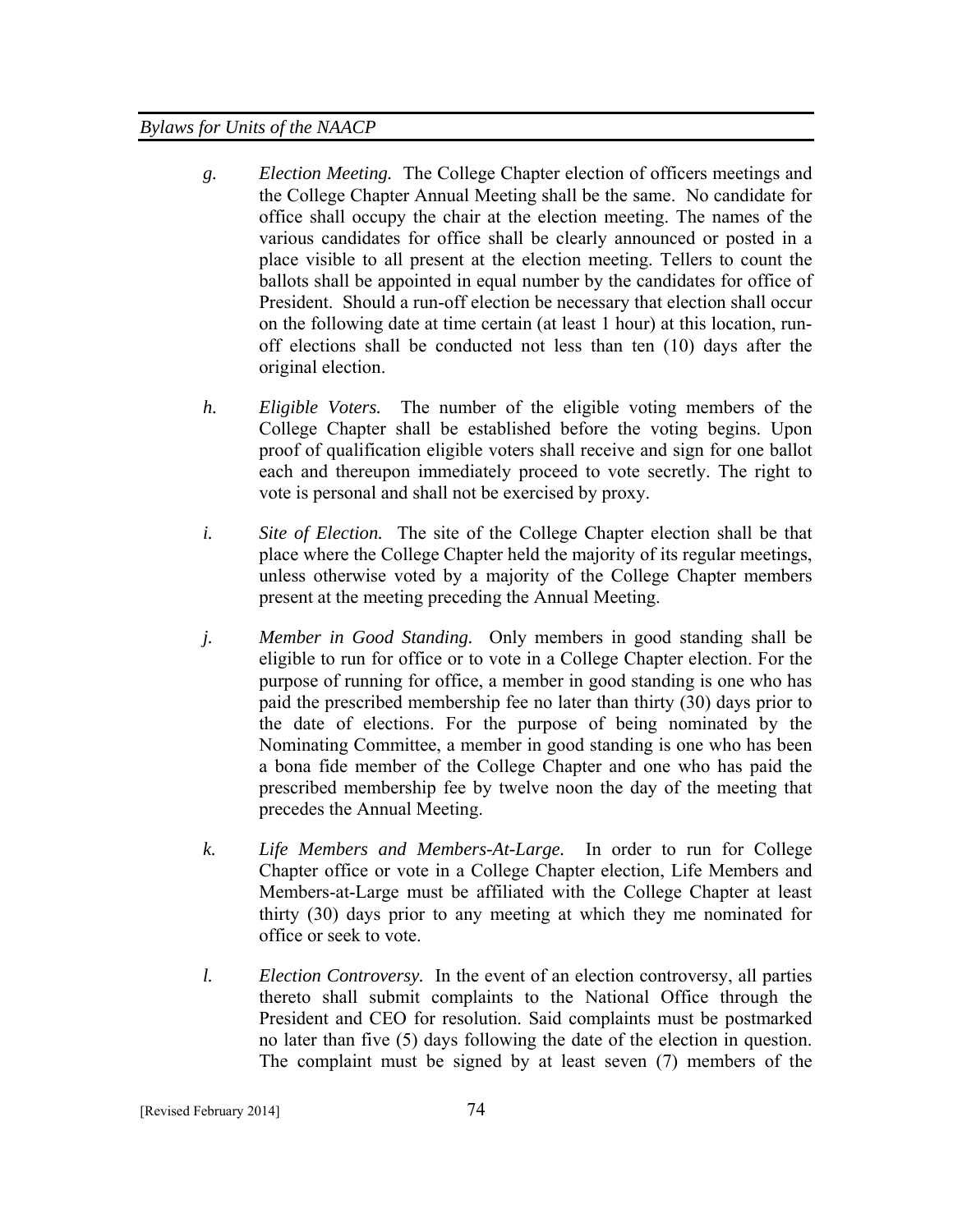College Chapter in good standing, and each signer must list his or her address. A copy of the complaint shall be forwarded by mail to the officer or member against whom the complaint has been filed at the officer's or member's address on record by the National Office.

- (a) The National Office will institute an investigation into the matter, and should a determination be made that the Complaint is frivolous or completely devoid of merit, or that the election result could not have been otherwise even if the allegations alleged are assumed to be true, then the National Office shall within thirty (30) days, or as soon thereafter as possible, dismiss the Complaint and inform all parties forthwith that the installation of officers might be held.
- (b) Should the National Office be unable to dismiss the Complaint because the charges appear to have merit and as such, the results of the election might have been otherwise had the alleged violations not occurred, then the matter will be referred to the Chairman of the Committee on Membership and Units of the Board of Directors, who will designate a Hearing Panel.
- (c) Pending resolution of the dispute, the officers whose terms were to have expired with the new election, will continue to function.
- *m. Authority of the National Office.* The National Office shall have authority to intervene at any time during the three-month period leading up to the College Chapter election. Such authority includes suspending the process and instituting corrective action to assure that the rights of all members are protected.

# *5. (Procedure for Youth Council, High School Chapter and Junior Youth Council Elections)*

- *a. Organization Meeting.* The officers and members of the Executive Committee elected at the organizing meeting of the Youth Council shall hold office until their successors are elected and qualified.
- *b. Annual Meeting.* Thereafter, all officers and Executive Committee members shall be elected by ballot at each Annual Meeting of the Youth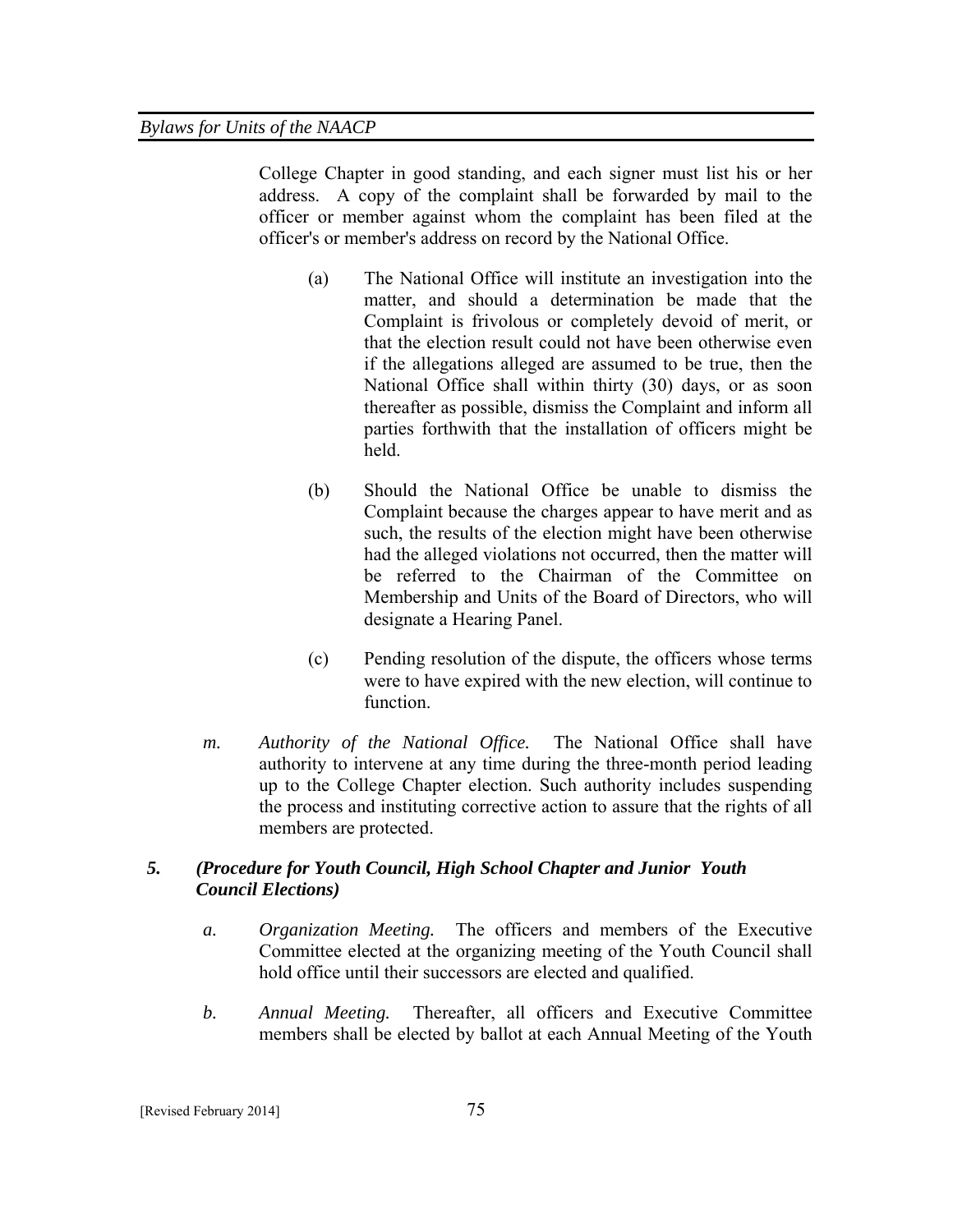Council, High School Chapter and Junior Youth Council and shall hold office for one year and until their successors are elected and qualified.

- *c. Elections.* All persons qualified as provided by Article IV, who signify their intention of becoming charter members of the High School Chapter, Youth Council, Junior Youth Council and their endorsement of the aims and purposes of the National Association for the Advancement of Colored People and who have paid the prescribed fees, shall be entitled to vote at the organizing meeting and to be elected to office. Thereafter, all members who are in good standing by noon of the day of any meeting of the Youth Council shall be entitled to vote at the meeting.
- *d. Nominating Committee*.
	- 1. At the regular meeting next preceding the Annual Meeting, the Youth Council, High School Chapter and Junior Youth Council shall elect a Nominating Committee composed of not less than five (5) and no more than nine (9) members of the Unit in good standing, provided not more than two shall be officers of the Unit or members of the Unit's Executive Committee, to present nominations at the Annual Meeting for all officers and the Executive Committee, provided that additional nomination may be made at the Annual Meeting by written petition signed by three or more members of the Youth Council, High School Chapter and Junior Youth Council.
	- *2. Duties of Nominating Committee.* The Nominating Committee shall meet promptly to elect a Chairman and interview persons qualified as candidates for office.
	- *3. Report of Nominating Committee.* The Nominating Committee shall submit a report in writing to the Youth Council, High School Chapter or Junior Youth Council during the Annual Meeting. In case the Nominating Committee is not elected and neglects or refuses to render a report, nominations shall be made at the Annual Meeting by written petition signed by three or more members of the Youth Council, High School Chapter or Junior Youth Council.
- *e. Notice of Annual Meeting and the Meeting that Precedes the Annual Meeting*. At least seven days prior to the Annual Meeting and the meeting that precedes the Annual Meeting, written notice shall be sent to each member of the Youth Council, High School Chapter and Junior Youth Council, in good standing, of the date, place and purpose of said meetings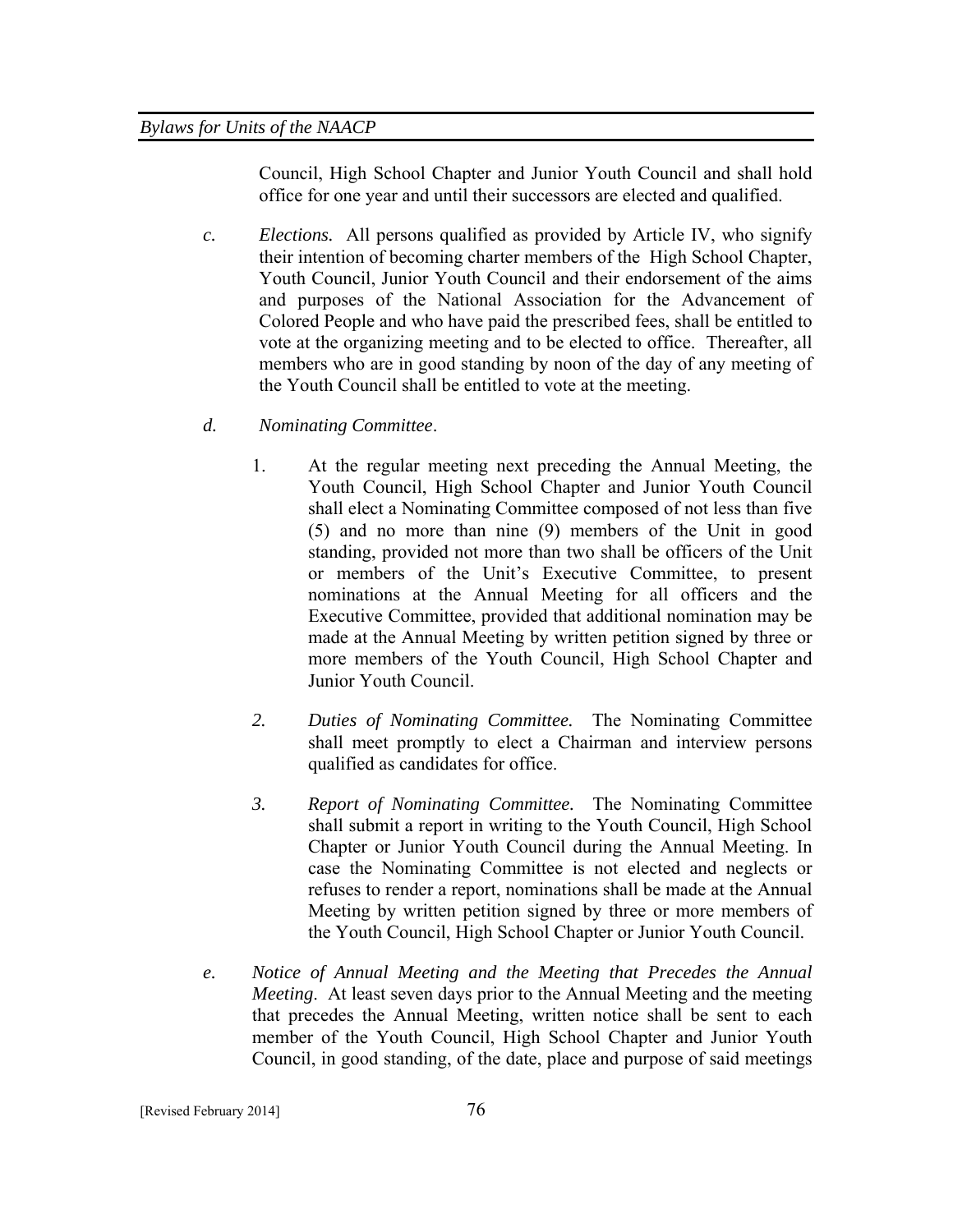and election. Should a run-off election be necessary that election shall occur on the following date at time certain (at least 1 hour) at this location, run-off elections shall be conducted not less than ten (10) after the original election.

- *f. Tenure in Office.* All officers and elected members of the Executive Committee shall be elected by secret ballot and shall hold office for one year or until their successors are elected and qualified.
- *g. Election Meeting.* The Youth Council, High School Chapter and Junior Youth Council election of officers meetings and the Unit's Annual Meeting shall be the same. No candidate for office shall occupy the chair at the election meeting. The names of the various candidates for office shall be clearly announced or posted in a place visible to all present at the election meeting. Tellers to count the ballots shall be appointed in equal number by the candidates for office of President. Should a run-off election be necessary that election shall occur on the following date at time certain (at least 1 hour) at this location, run-off elections shall be conducted not less than ten (10) days after the original election.
- *h. Eligible Voters.* The number of the eligible voting members of the Youth Council, High School Chapter and Junior Youth Council shall be established before the voting begins. Upon proof of qualification, eligible voters shall receive and sign for one ballot each and thereupon immediately proceed to vote secretly. The right to vote is personal and shall not be exercised by proxy.
- *i. Site of Election.* The site of the Youth Council, High School Chapter and Junior Youth Council election shall be that place where the Unit Council held the majority of its regular meetings, unless otherwise voted by a majority of the Unit's members present at the meeting preceding the Annual Meeting.
- *j. Member in Good Standing.* Only members in good standing shall be eligible to run for office or to vote in a Youth Council, High School Chapter and Junior Youth Council election. For the purpose of running for office, a member in good standing is one who has paid the prescribed membership fee no later than thirty (30) days prior to the date of elections. For the purpose of being nominated by the Nominating Committee, a member in good standing is one who has been a bona fide member of the Youth Council and one who has paid the prescribed membership fee by twelve noon on the day of the meeting that precedes the Annual Meeting.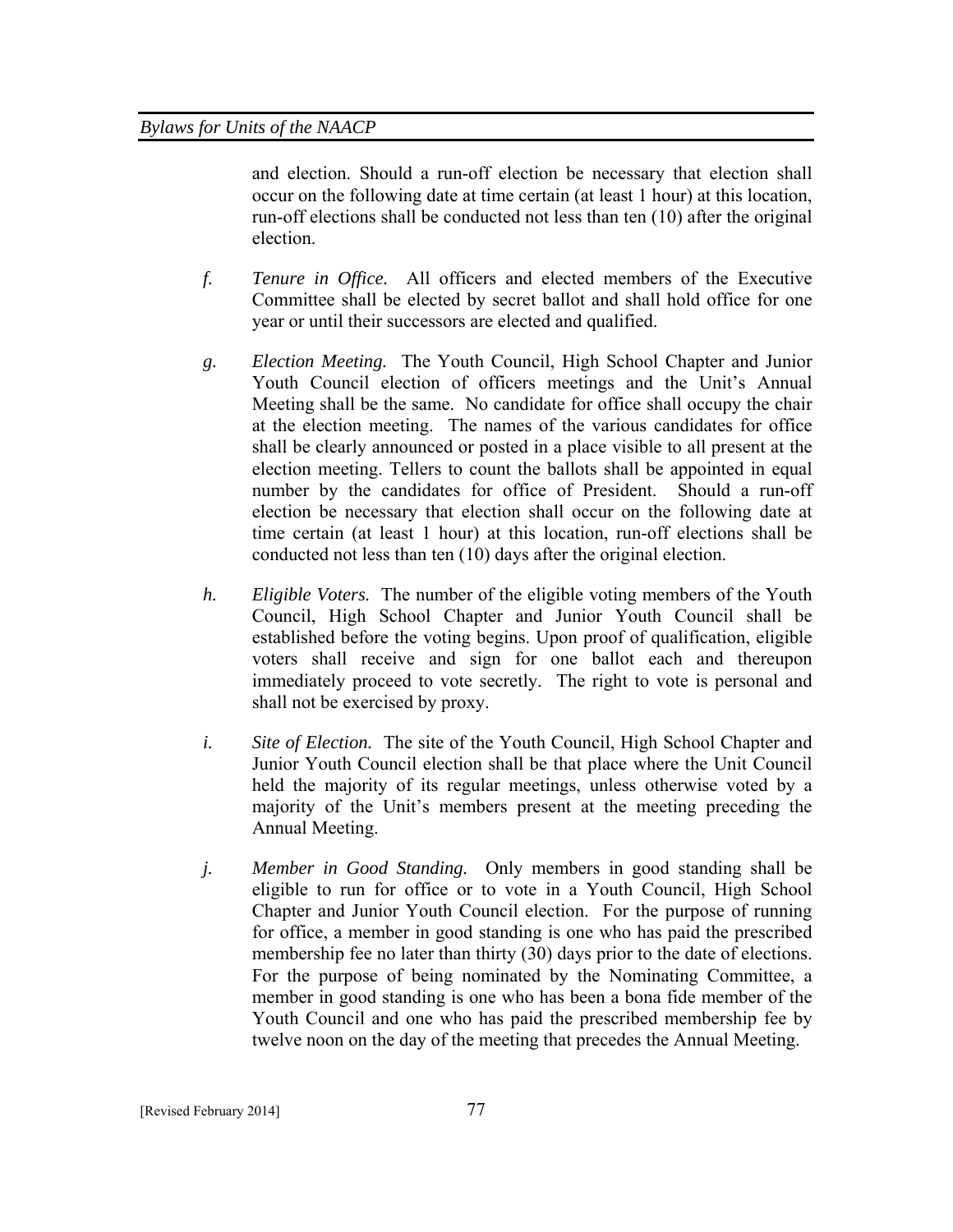- k. Youth Council, High School Chapter and Junior Youth Council. In order to run for Youth Council, High School Chapter and Junior Youth Council or vote in a Youth Council, High School Chapter and Junior Youth Council election, Junior Life Members, Life Members, and Members-at-Large must be affiliated with the Youth Council at least thirty (30) days prior to any meeting at which they are nominated for office or seek to vote.
- *l. Election Controversy.* In the event of election controversy, all parties thereto shall submit complaints to the National Office through the President and CEO. Said complaints must be postmarked no later than five (5) days following the date of the election in question. The complaint must be signed by at least seven (7) members of the Unit in good standing, and each signer must list his or her address. A copy of the complaint shall be forwarded by mail to the officer or member against whom the complaint has been filed at the officer's or member's address on record by the National Office.
	- (a) The National Office will institute an investigation into the matter, and should a determination be made that the complaint is frivolous or completely devoid of merit, or that the election result could not have been otherwise even if the allegations alleged are assumed to be true, then the National Office shall within thirty (30) days, or as soon thereafter as possible, dismiss the complaint and inform all parties forthwith that the installation of officers might be held.
	- (b) Should the National Office be unable to dismiss the complaint because the charges appear to have merit and as such, the results of the election might have been otherwise had the alleged violations not occurred, then the matter will be referred to the Chairman of the Committee on Membership and Units of the Board of Directors, who will designate a Hearing Panel.
	- (c) Pending resolution of the dispute, the officers whose terms were to have expired with the new election, will continue to function.
- *m. Authority of the National Office.* The National Office shall have authority to intervene at any time during the three-month period leading up to the Youth Council, High School Chapter or Junior Youth Council election.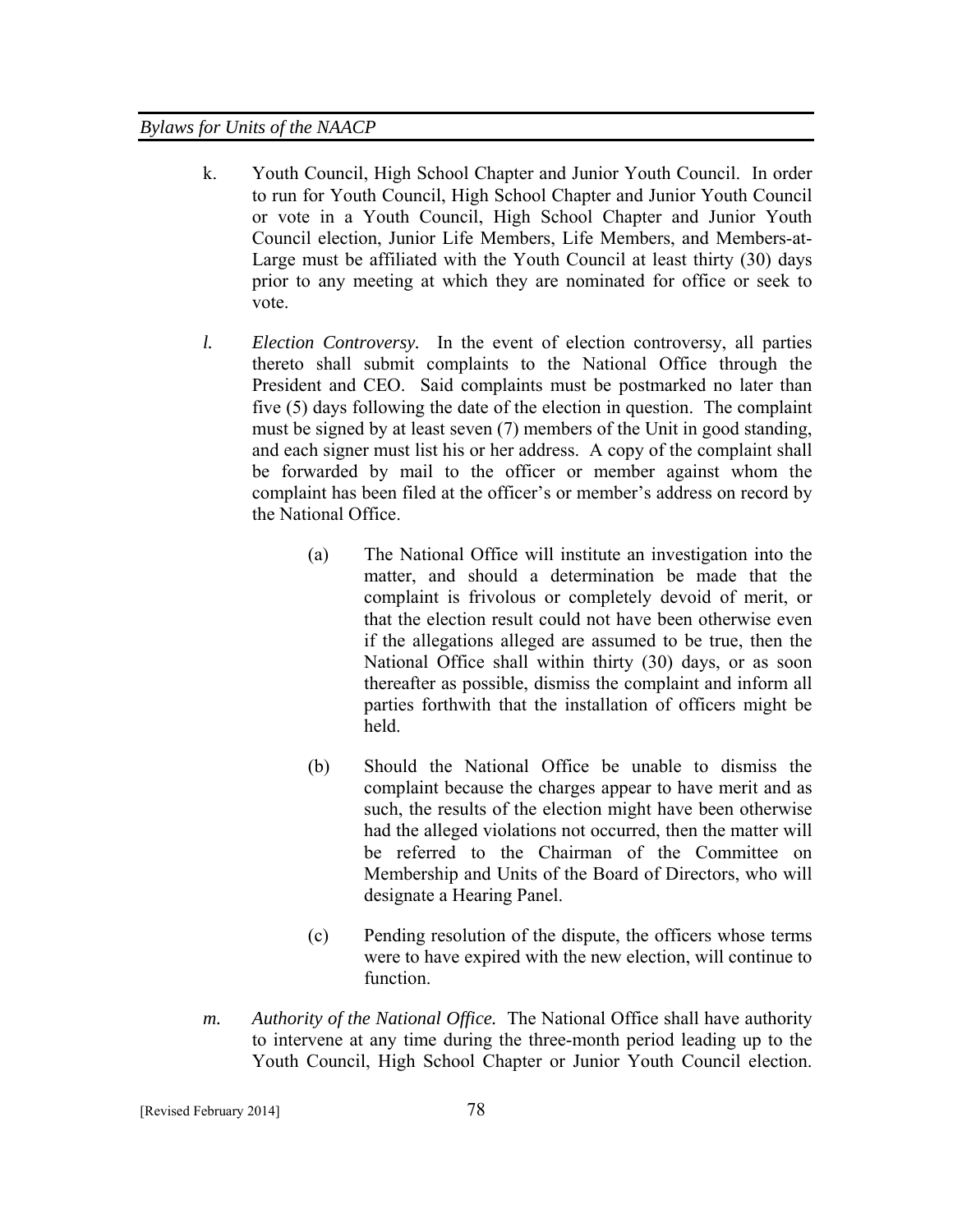Such authority includes suspending the process and instituting corrective action to assure that the rights of all members are protected.

#### *6. (Voting for Members of the Board of Directors at Large)*

The list of candidates for the Board of Directors is mailed out to the Units of the Association by not later than November 1st of each year in accordance with procedures established by the Board of Directors in the NAACP Annual Elections Procedure Manual. The names of the Board of Directors Candidates shall be placed on an election ballot to be voted upon by members of the Unit at the Annual Meeting of the Unit.

#### **ARTICLE X**

# **EXPULSION, SUSPENSION OR REMOVAL OF OFFICERS AND MEMBERS**

#### *1. (Units Failing to Report)*

 If a Unit fails to inform the Association in writing of its activities or shall fail to maintain a minimum of fifty (50) adult members; twenty-five (25) Prison Branch members; or twenty-five (25) Youth Unit members; for a period of four (4) consecutive months, the Board of Directors shall declare any or all of the offices of the Unit vacant and order a new election. Notice of removal shall be sent to the President, Secretary and Treasurer of the Unit and the State/State-Area Conference by registered mail at their last addresses on file in the Association and shall be published in the official communication organ of the National Association. Immediately upon the service of notice by the Association, the Officers shall perform no official acts and shall hold all records and monies of the Branch, subject to the disposition of the Association.

### **2. (***Grounds for Suspension or Other Disciplinary Action)*

 When an individual becomes a member of the NAACP, that individual pledges to abide by the rules and policies of the Association and the decisions of the Board of Directors. The Board of Directors, upon satisfactory evidence that an officer or member of the Association, or of a subsidiary Unit of the Association is guilty of conduct not in accord with the principles, aims and purposes of the National Association for the Advancement of Colored People, as set forth in its Constitution, and as defined by the Board or Convention, or guilty of conduct inimical to the best interests of the National Association for the Advancement of Colored People, may order suspension, expulsion or other disciplinary action against such officer or member, after a full hearing if requested by the respondent in accord with the provisions of this Constitution. Any member of the Association who files litigation against the National NAACP or against any of its units without having pursued the remedies within the framework of the Association, shall be deemed as exhibiting behavior not in accord with the principles, aims and purposes of the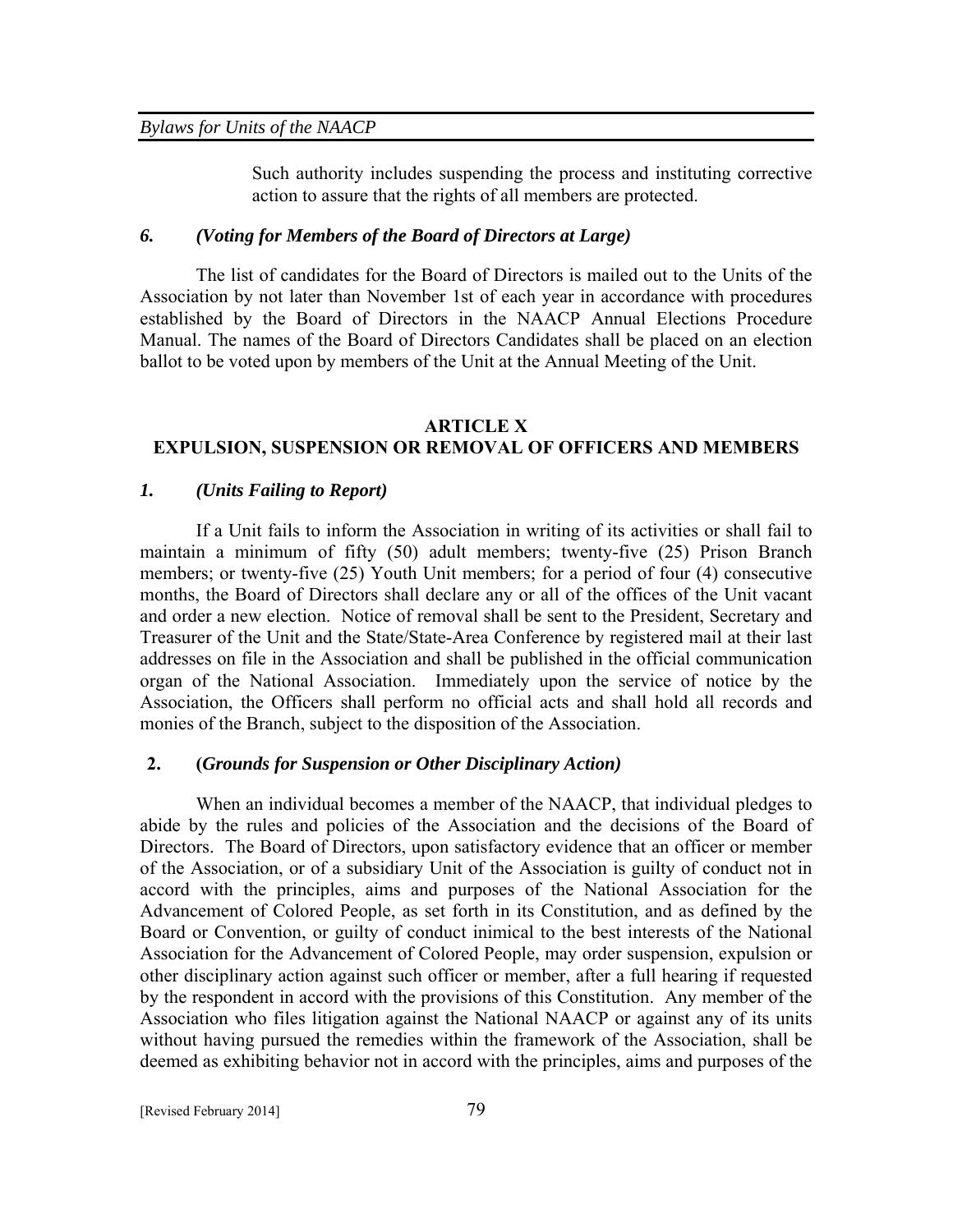National Association for the Advancement of Colored People, meriting suspension, expulsion, or other disciplinary actions.

#### *3. (Complaints)*

A complaint against an officer or member of a Branch of the NAACP may be initiated by any 20 members of the affected Branch and must be signed by such members and forwarded to the National Office and to the attention of the President and CEO as well as State/State-Area Conference. The National Office may seek input from said State/State-Area Conference on the complaint. The complaint must include the officer or member's mailing address.

# *4. (Authority of National President and CEO)*

Where the President and CEO of the National Office is satisfied that there is danger of irreparable harm to the Association or Unit involved and that immediate action is necessary, he may order an officer or member suspended pending a full hearing if requested by the respondent.

#### *5. (Notice of Complaint and Right to Answer)*

Upon receipt of the complaint by certified or regular mail, the National Office shall forward a copy of the complaint by mail to the officer or member against whom it has been filed at the officer or member's correct address of record within ten (10) calendar days of receipt of the complaint. The respondent officer or member shall have fifteen (15) calendar days from the date of the receipt of the complaint to file a written response by certified and regular mail, sent to the attention of the Vice President of Field Operations and Membership Department. The 15-day period shall commence to run from the time service of the complaint is complete. Service of the complaint upon the officer or member shall be deemed complete five (5) days after the complaint was mailed by the Vice President of Field Operations and Membership Department.

#### *6. (National Office Review and Investigation)*

The National Staff, upon receipt of the complaint, and the respondent's written response, shall conduct an investigation, render determinations and make recommendations and findings regarding the complaint, when no hearing is requested by the respondent, to the Committee on Membership and Units within ninety (90) calendar days of the respondent's written response. The National Staff shall prepare a record which includes all documentary matters submitted to it. Where a hearing is requested by the respondent, the National Office through the President and CEO or his designee, shall cause a hearing to be held by a panel of three members of the Board of Directors. The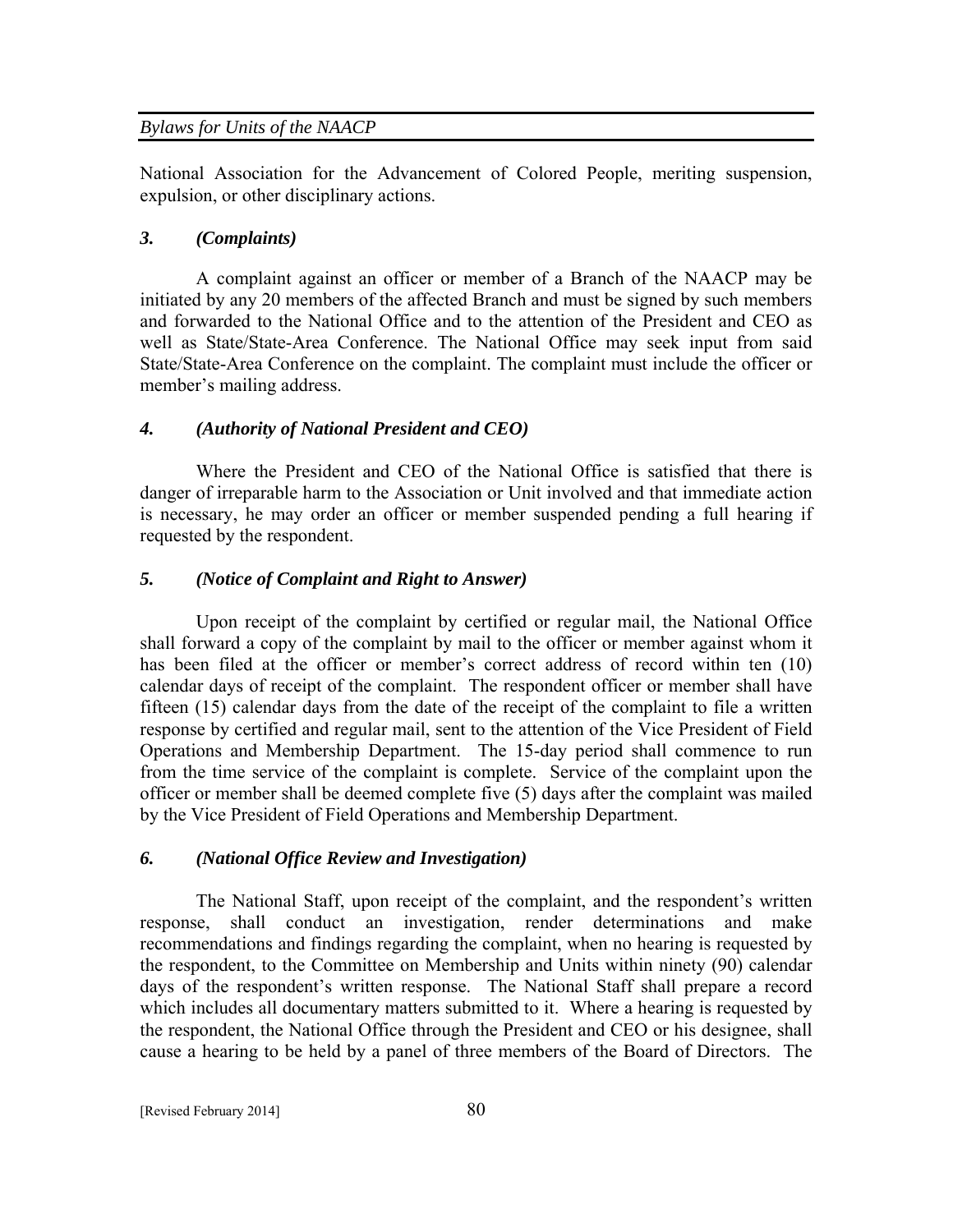panel shall be appointed by the Chairperson of the Board's Committee on Membership and Units. The hearing panel shall convene within sixty (60) calendar days, of the receipt of the complaint or a soon as possible thereafter, and conduct a hearing according to the hearing procedure.

 After receipt of the National Staff or hearing panel's decision, the complainant and respondent shall have fifteen (15) calendar days within which to appeal. Notice of Appeal shall be filed with the National Office, by certified and regular mail, to the attention of the Vice President of Field Operations and Membership Department, 4805 Mt. Hope Drive, Baltimore, MD 21215. If an appeal is filed, the National Office shall notify the Committee on Membership and Units within fifteen (15) days. The Committee on Membership and Units will review the findings and conclusions of the National Staff or hearing panel. Upon failure to appeal within a fifteen (15) day period, the complainant/respondent's opportunity to appeal is waived.

 Should either party file an appeal to the National Office, the President and CEO or his designee shall cause an appellate hearing to be held by the Board of Directors. The panel shall be appointed by the Chairperson of the Board's Committee on Membership and Units. The hearing panel shall convene within sixty (60) calendar days, of the receipt of the appeal, or a soon as possible thereafter, and conduct an appellate hearing according to procedures.

#### **7.** *(Hearing Procedure)*

The hearing panel shall review the written record and may allow oral argument by the parties or their spokesperson. Based on its review of the record, and oral argument, if any, the panel shall render findings and recommendations in the matter to the Board of Directors. The Board of Directors shall affirm, reverse, modify the panel's recommendation, or deny a rehearing. The decision of the Board of Directors shall be final.

Appeals shall be based only on the written record. Appeal hearings will be conducted by a hearing panel which shall be appointed by the Chairperson of the Board's Committee on Membership and Units. The General Counsel or his/her designee shall serve as counsel for the panel. The appellants may be represented by oral argument by counsel or another person of their choosing. The parties may not present documentary evidence or testimony, but rather they may speak only from the written record before the panel.

#### **8.** *(Notice of Findings and Action of the Board)*

Notice of the findings and action of the Board shall be sent to the officer or member by registered mail at his/her address on file in the National Office and, in the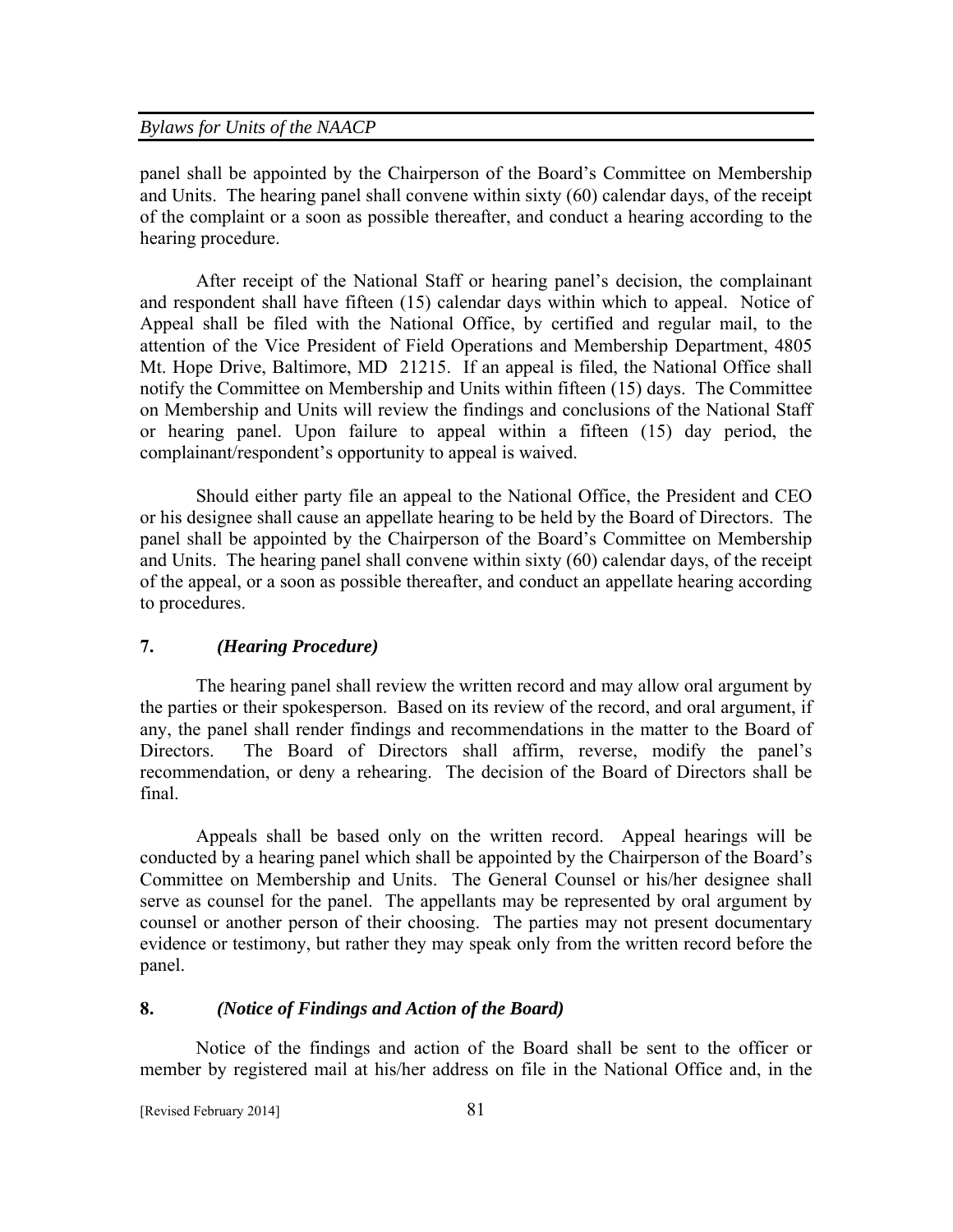discretion of the Board of Directors, published in the official organ of the National Association. Decisions affecting membership shall be forwarded to the National Membership Director.

### **ARTICLE XI SUSPENSION AND REVOCATION OF CHARTER**

 The Charter of Authority received by a Unit upon its admission to the Association may be suspended or revoked by the Board of Directors of the Association, whenever the Board of Directors shall deem it in the best interest of the Association; provided, however, that a hearing consistent with Article X, Section 7 on such changes be held. Such charter suspension or revocation shall not invalidate the membership of any member of the Unit in the Association. Notice of the findings and action of the Board of Directors shall be sent by the President and CEO, by registered mail, to the President and Secretary of the Unit, and shall be published in the official organ of the National Association and in a newspaper of general circulation in the jurisdiction where the Unit is located. Upon receipt of the notice by the President or Secretary by mail, publication or otherwise of charter suspension or revocation, the Unit shall cease to function and the officers shall forthwith forward all records, property and monies of the Unit to the Association where the same may be applied in its discretion for the benefit of the community wherein the Unit was located.

 Notice of intent to revoke or suspend a charter shall be mailed to officers of the Unit on such terms and conditions as determined by the Board of Directors.

# **ARTICLE XII INDEMNIFICATION**

#### *1. (Persons Covered)*

 The Association shall furnish all duly elected directors or officers or staff of the Association or its subsidiaries and duly elected or Executive Committee members, of Units a legal defense and indemnification against judgments incurred as a result of specifically authorized actions on behalf of the NAACP and its programs.

### **2. (Limitation; Notice)**

This Article shall have no force or effect unless the person(s) affected forwards legal process to the General Counsel or his/her designee within a reasonable time to allow a defense to be made.